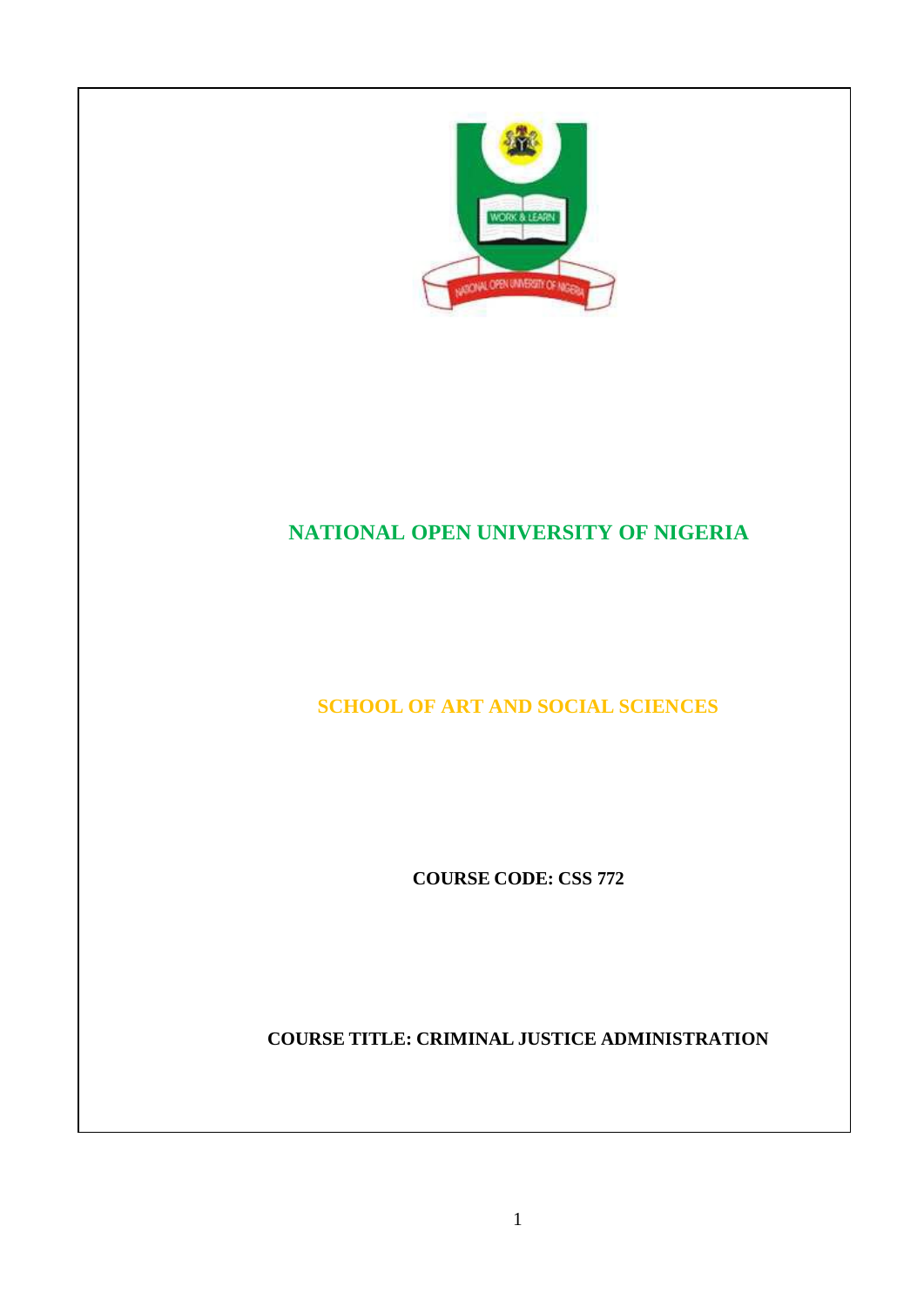# **MAIN WORK**

# **CSS 772:**

**CSS: 772**

# **CRIMINAL JUSTICE ADMINISTRATION**

Course Team

Ifidon Oyakhiromen Ph.D, BL (Developer And Writer) - NOUN, Dr…Wole Atere,Osun State University. ( Editor)

Dr .A.T Adegoke (Coordinator) - NOUN,

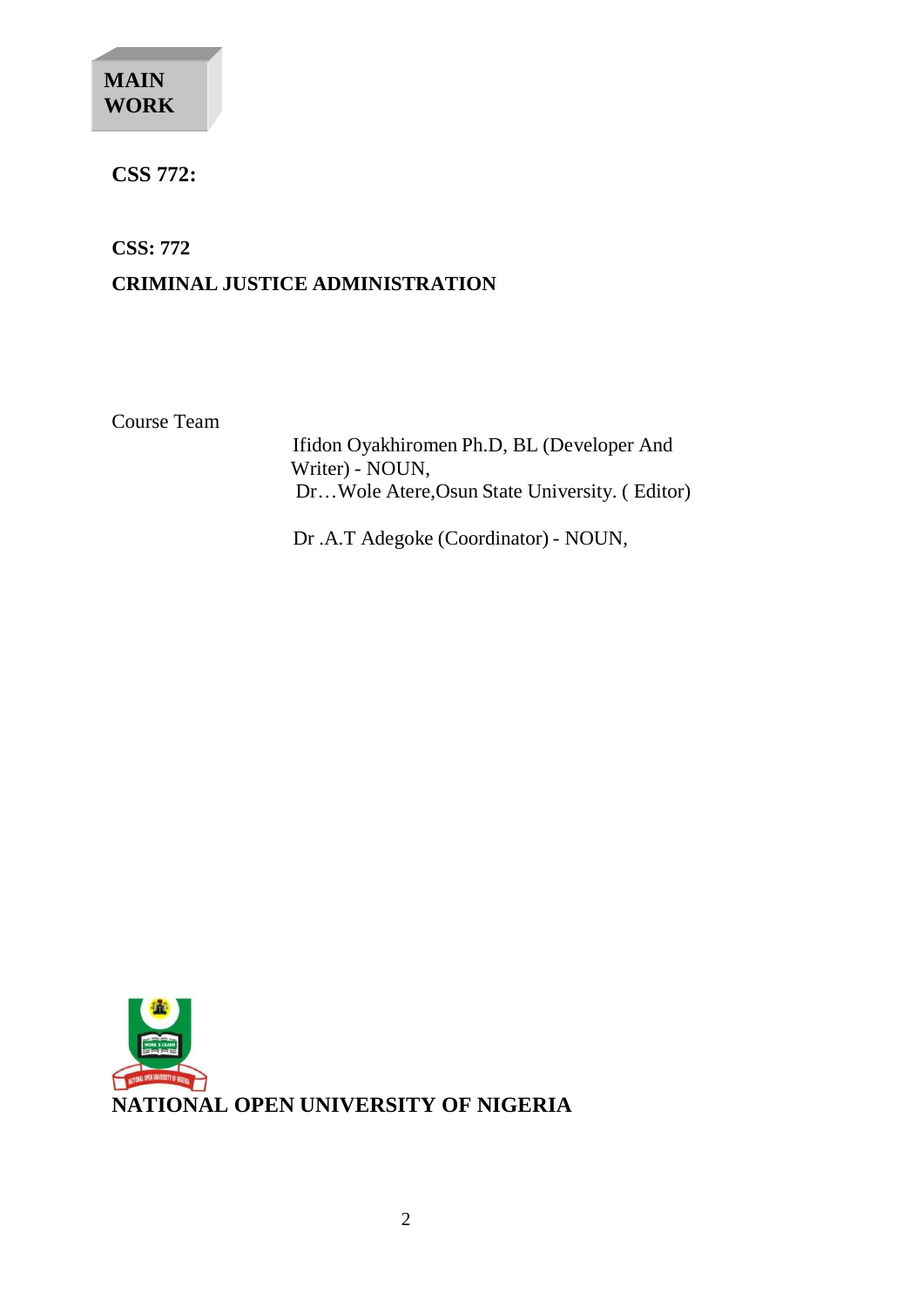National Open University of Nigeria Headquarters 14/16 Ahmadu Bello Way Victoria Island Lagos

Abuja Annex 245 Samuel Adesujo Ademulegun Street Central Business District Opposite Arewa Suites Abuja

e-mail: [centralinfo@nou.edu.ng](mailto:centralinfo@nou.edu.ng) URL: [www.nou.edu.ng](http://www.nou.edu.ng/)

National Open University of Nigeria 2006

First Printed 2009

ISBN: All Rights Reserved Printed by …………….. For National Open University of Nigeria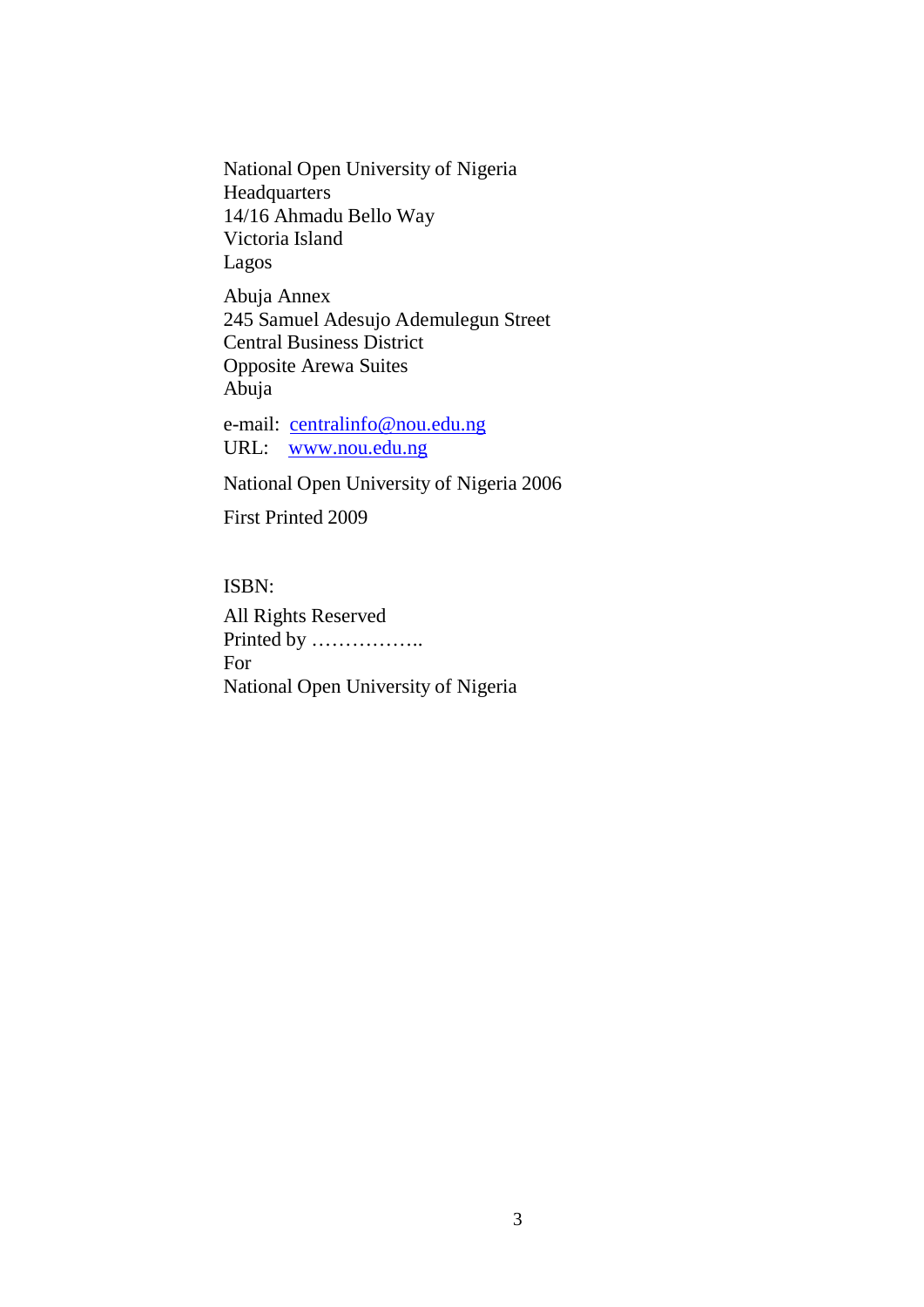#### **TABLE OF CONTENT PAGE**

**MODULE 1: ……………………………………………**

| UNIT 1 | Introduction to the Administration of Criminal Justice in |
|--------|-----------------------------------------------------------|
|        | Nigeria                                                   |

- UNIT 2 Pre-Colonial Model of Criminal Justice Administration
- UNIT 3 Criminal Justice Administration in Nigeria (1861-1960)

#### **MODULE 2 …………………………………………………**

- UNIT 1 Administration of Justice: Court Structure
- UNIT 2 The Hierarchy of the Courts
- UNIT 3 Superior Courts
- UNIT 4 Superior Courts Continued

#### **MODULE 3 …………………………………………………**

- UNIT 1 Inferior Courts
- UNIT 2 Inferior Courts Continued
- UNIT 3 Other Courts

#### **MODULE 4 …………………………………………………**

UNIT 1 Personnel of the Criminal Justice Administration UNIT 2 Personnel of the Court other than Judicial Officers

#### **MODULE 5 …………………………………………………**

- UNIT 1 Modern Administration of Justice
- UNIT 2 Criminal Justice Administration in the Military Regime
- UNIT 3 Administration of Justice and the Criminal Process
- UNIT 4 Juvenile Courts and Procedure
- UNIT 5 Juvenile Justice
- UNIT 6 Juvenile Justice Administration

#### **MODULE 6** …………………………………………………… UNIT

|  | Women and other special groups Crime and Justice |
|--|--------------------------------------------------|

- UNIT 2 Women Victims and Women as Agents of the Criminal
- Justice System
- UNIT 3 Victims of Crimes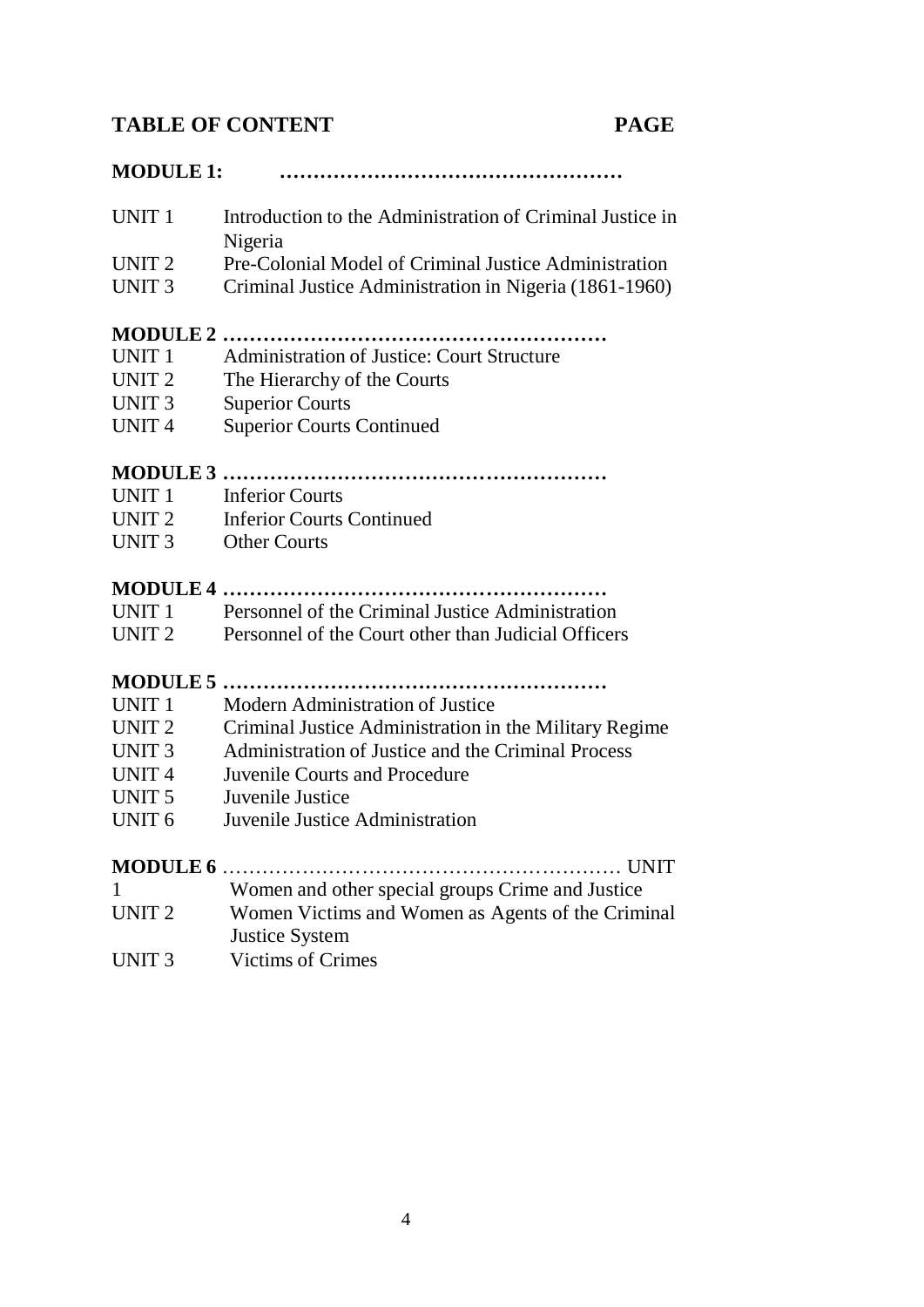#### **MODULE 1**

# **UNIT 1: INTRODUCTION TO THE ADMINISTRATION OF CRIMINAL JUSTICE IN NIGERIA**

#### **Content**

- 1.0 Introduction
- 2.0 Objectives
- 3.0 Main Content
	- 3.1 Definition of Terms
	- 3.2 Over-view of Administration of Justice
	- 3.3 Issues and Challenges
- 4.0 Conclusion
- 5.0 Summary
- 6.0 Tutor Marked Assignment
- 7.0 References

# **1.0 INTRODUCTION**

Language has both communicative and emotive functions, it transmits information and creates attitudes. For this reason, it becomes important that you get acquainted from the outset with the meaning of certain terms and expression which you may come across in your study of the Administration of Criminal Justice. This has an added advantage of preparing your mind for the general views and the scope of the subject.

## **2.0 OBJECTIVE**

When you have completed this unit, you should be able to:

- 1. Definite some legal terms
- 2. Explain the scope of the causation, correction and prevention of crime.
- 3. Identify particular events which have impacted the historical development of the Administration of Justice generally and Criminal Justice in particular.

# **3.0 MAIN CONTENT**

Certain words and expressions are multi-dimensional. There is therefore the need to define our terms and be *ad idem* from the outset.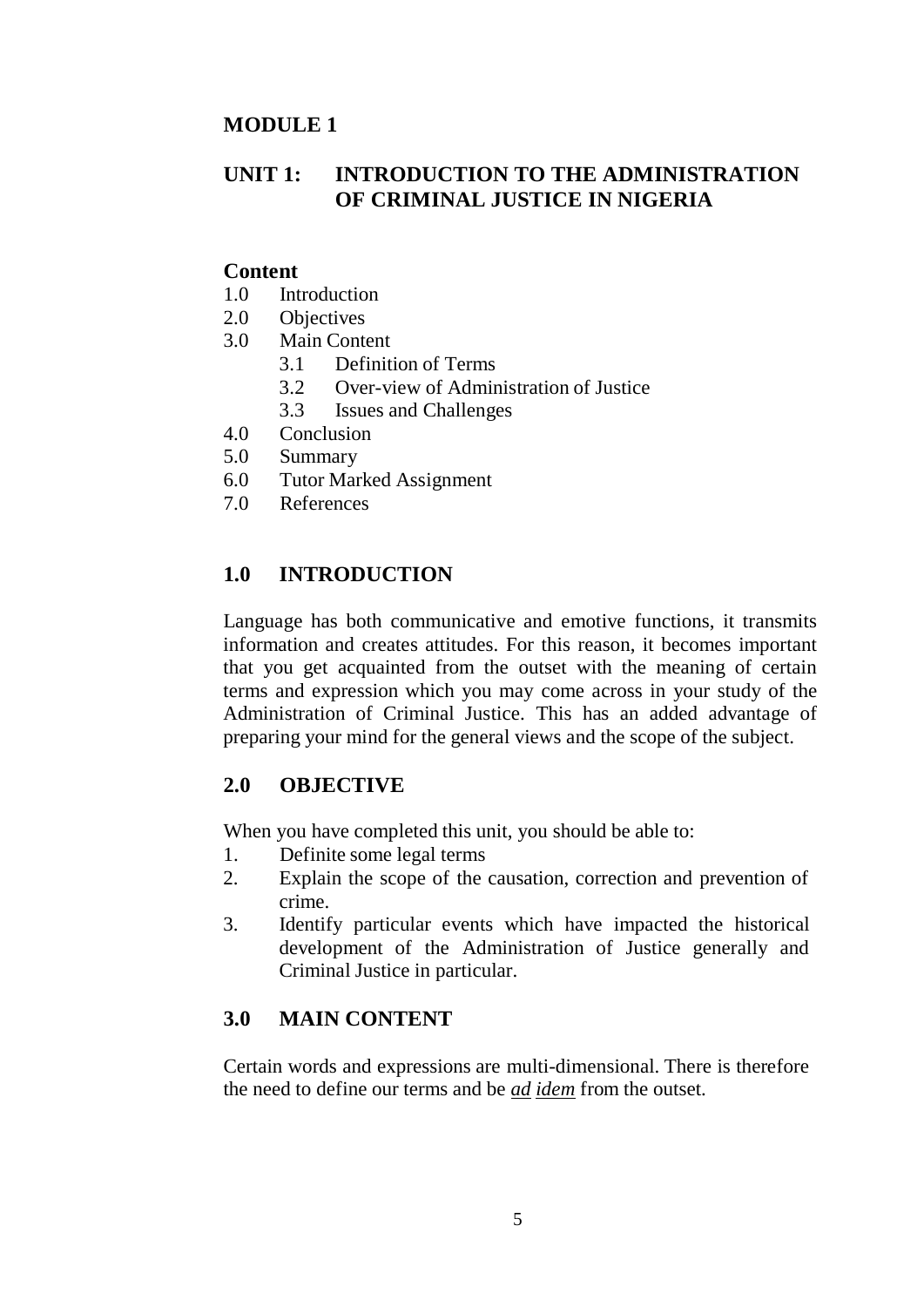#### **3.1 DEFINITION OF TERMS**

#### *Criminology*;

The study of crimes and criminals as social phenomena. The study of causation, correction, and prevention of crime.

*Security*;

The state of being secure, especially from danger or attack be it internal or external; Any of various means or device designed to guard persons and property against a broad range of hazards, including crime, fire, accident, espionage, sabotage, subversion and attack.

*Justice*;

The fair and proper administration of laws.

#### *Social Justice;*

Justice that conforms to a moral principle, such as that all people are equal.

*Substantive Law;*

The part of the law that creates, defines and regulates the rights, duties, and powers of parties. Examples are the Criminal Code, the Penal Code, the Sharaih Law etc.

*Substantive Justice;*

Justice fairly administered according to the rules of substantive law, regardless of any procedural errors not affecting the parties substantive rights;

a fair trial on the merit.

*Administration of Justice*

An enterprise of subjecting human conduct to the governance of rules.

A juristic delivery system or a machinery, apparatus or arrangement designed to ensure justice in the society.

*Judiciary*:

The branch of governance invested with judicial powers, the system of courts in a country.

The body of judges, the bench, that branch of governance which is intended to interpret, construe and apply the law.

#### **3.2 ABOUT NIGERIA**

Modern Nigeria is a Federation of 36 States and a Federal Capital Territory. She has a population of 140 million, surface area of 923.768 sq km, demographic growth per cent of 2.4, life expectancy of 44.9 years, index of human development of 158/177, GDP of USD 390 per capita; and growth rate per cent of 3.9. There are about 45.0 per cent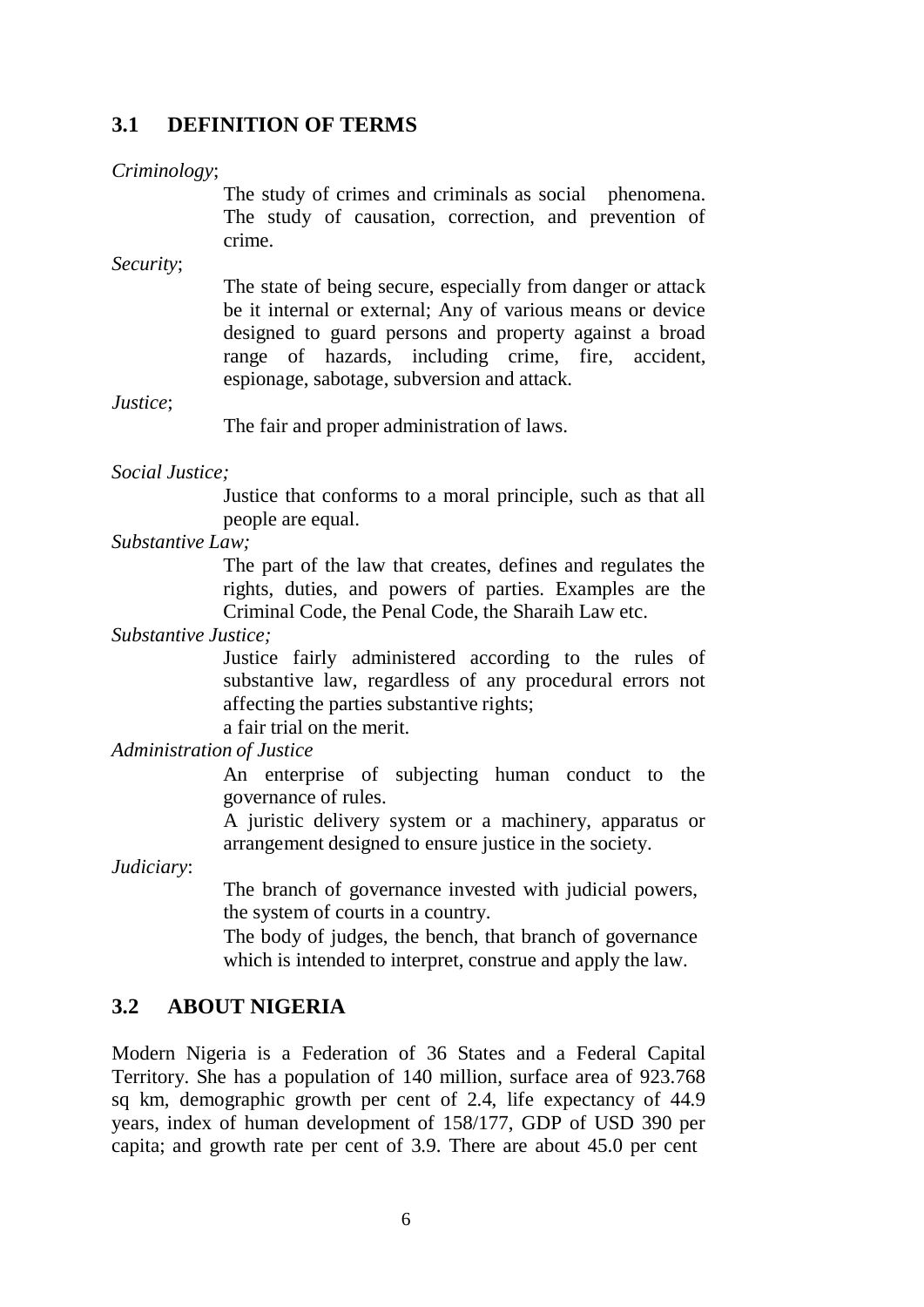Moslems, 40.0 per cent Christians and 10.0 animists. The official language is English.

#### **Activity**

Pause for a moment. Mediate over the little we have so far spoken of Nigeria. When you have assimilated this, try to cast your mind back to some 200 years ago, and attempt to visualize what the same territory was like. Attempt to describe a picturesque view of how the territory now called Nigeria would have been say in 1800 AD and before.

When the early explorers and missionaries arrived at the territory, what could they have found?

# **3.3 PRE COLONIAL CRIMINAL JUSTICE**

#### *Administration*

Prior to the advent of Europeans in Africa, what is today Nigeria comprised pockets of tribal settlements and societies. Such settlements and societies probably began with one man, then his family. They would have expanded by marriages, births, migration, conquest and annexation among other factors. Commerce would have accelerated the growth. There would have been other characteristics:

They were organized;

each of them had its own legal system, and methods of dispensing justice, however differently or deficient; for example, Customary Law;

each had its varieties of customs and they are innumerable;

in the Northern parts, the Hausa-Fulani Caliphate had firmly established an Islamic system of justice especially the Maliki School brand:

in the South and some parts of the middle belt, Christianity held sway;

each had its procedure for adjudication and enforcement; and each had its correctional measures, methods and institutions.

What can we then say of the set up. Is it an Administration of Justice System or Systems?

## **3.3.1 What is a System?**

A System presupposes that its constituent parts are working towards the corporate interest of the whole. Examine the example of human beings, it can be called a system. Every part of the human body works for the good of the whole and any affliction of its smallest part affects the whole body. In the same way, the Society is a System. The function of the law and indeed, criminal justice administration is to ensure equilibrium and stability. It restores a balance when crime and criminals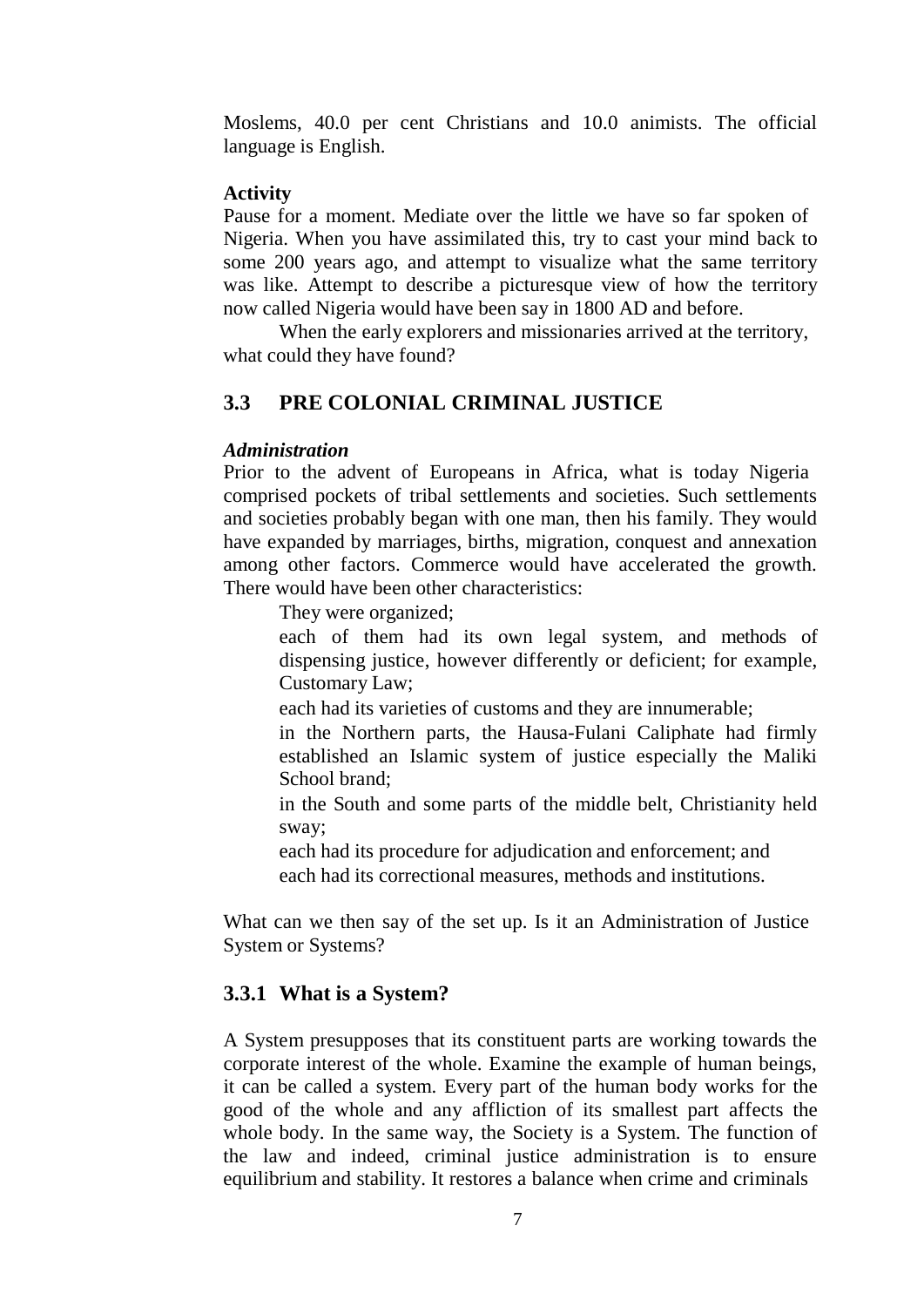attempt to distort it, it calls in aid, its agents – the Police, the Courts and the Prison to reconcile disputants and restore law and order, whenever instability or disorder is noticed.

#### **Self Assessment Exercise 1**

To what extent does the Pre-Colonial legal order meet the description of "a System", if at all?

# **3.3.2 Were there Criminal Justice Administration Systems?**

The different tribes had (and still have) their individual systems of customary law and criminal justice administration.

The Sharia System was established in the North before the advent of the British Colonialists. In this system, the Holy Qu'ran is the embodiment of both the substantive and procedural laws and offences committed determine the sanction and standards of proof. Its laws are seen as divine, higher and superior to legislations.

In some parts of the South and Middle Belt, customary and Criminal Justice Administrative System was in operation. The customary law was unwritten. It reflected different kinds of rules, beliefs, folkways, norms and values which over time transformed into Rules and Conduct. There were many different kinds

In other parts, Goldie's National African company and the consulate in the Niger Coast Protectorate made their laws which they enforced with military might.

## **Self Assessment Exercise 2**

- 1. Can you describe the legal order as a system or systems?
- 2. Compare and contrast what obtained before and after the advent of British Colonialists.

## **3.3.3 Foreign Incursion**

The initial independent settlements expanded by birth, marriages, migration conquest and by other factors and grew more complex. From the fifteenth century, foreign traders and missionaries also came into different parts of the entities now known as Nigeria. As at then, the entities had grown into kingdoms and empires, with diverse cultures and families from other parts of Africa and Europe.

Aside from the co-existing customs and customary laws, there were added, innumerable foreign customs, customary laws, Islamic families of law, **Neutical** laws, foreign commercial laws etc.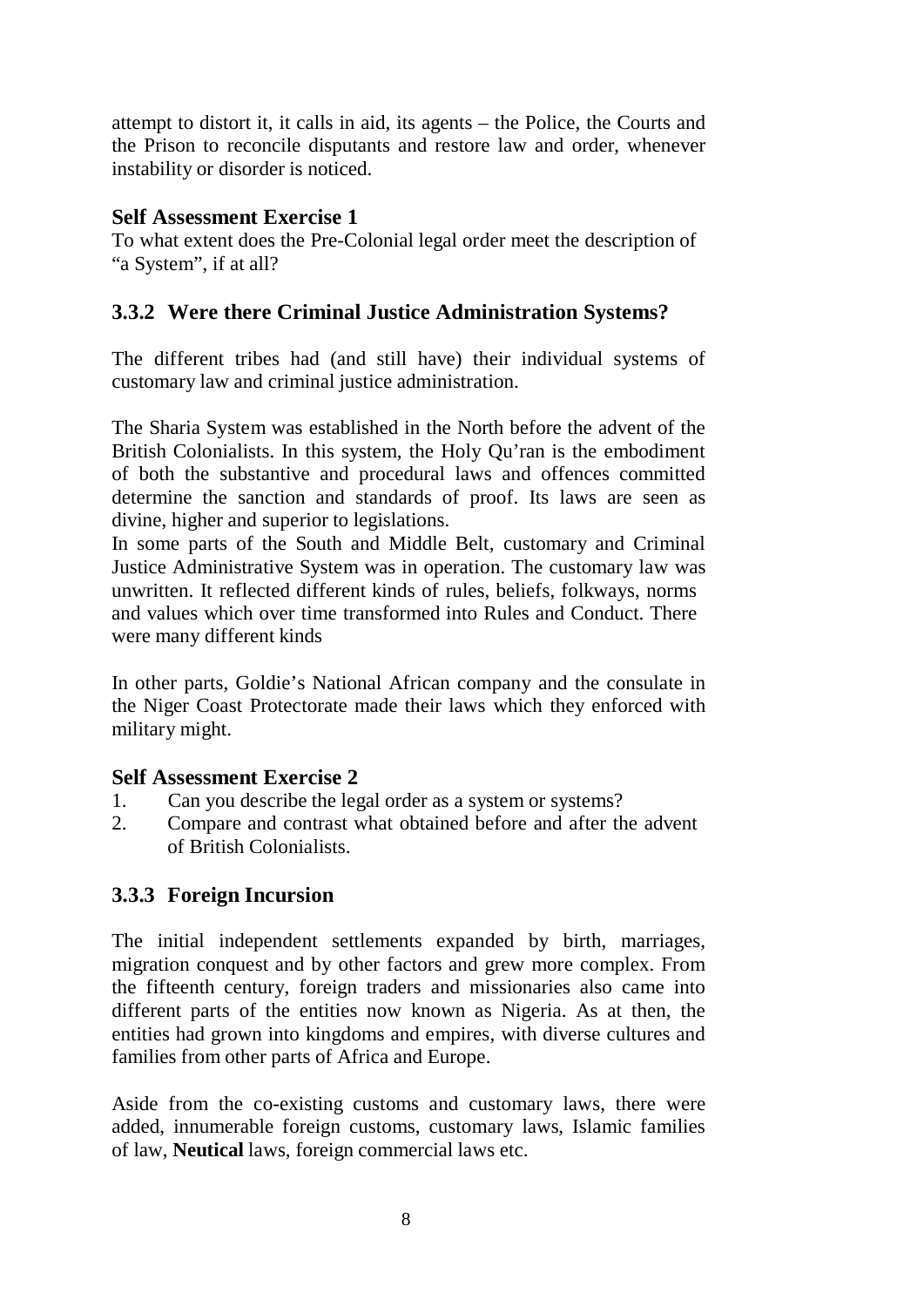Following the Treaty of Cession, 1861, a British Colonial Administration was established over the kingdoms, and Empires. The common law of England, doctrines of Equity in force in England, Statutes of General application, local statutes, and those specially enacted for the colony or British dependencies were added to the already complex families of Laws that were in part Roman-Germanic.

New Court Systems were established. Examples were (a) Consular Courts, Courts of Equity to regulate trade and settle trade disputes (b) Supreme Court with Civil and Criminal jurisdiction, Court of Civil and Criminal Justice, to enforce the received foreign laws among others. (c) Appellate Courts were also created. Examples are the West African Court of Appeal (WACA) and the Judicial Committee of the Privy Council (JCPC).

The Royal Niger Company (1866-1899) and the Oil Rivers Trading Firms (1885-1900) ruled over the Oil River and Niger Coast Protectorates. They waged wars against the people; made laws to protect their commercial interest. The protectorate of Southern Nigeria was in 1900 set up to annex the areas comprising the Royal Nigeria Company and the Nigeria Coast Protectorate(or Oil Rivers) South of Idah. The Protectorate of Northern Nigeria similarly absorbed the territories of the Royal Niger Company north of Idah. New laws, new Courts, new court personnel, new process of administration were evolved to serve the needs of the emergent political set-up. The colony of Lagos and the Southern Nigeria Protectorate merged in 1906 and with further amalgamation of the Northern Nigeria Protectorate there emerged in 1914 what is now known as Nigeria. At every stage, the laws hitherto existing were repeated and were re-enacted to conform with the political structure and recruitment of court personnel were amended to reflect the political developments and serve the economic needs of the imperial government.

The Nigeria Order-in-Council, *(Statutory Instrument N0. 1146 of 1954)*  declared Nigeria as a Federation of three Regions and a Federal Territory of Lagos. The Court Systems were reformed in 1933 and 1943. The reforms were profound and they introduced the structure of courts as they exist today. The Court System was reconstituted, from time to time providing for a Federal Supreme Court, a High Court for Lagos Colony and each Region, and a System of Magistrates' Courts, among others. Also created were Statutory Customary Courts in the Western and Eastern Regions and Statutory Native Courts in the Northern Region. Two years later, the Northern Region created a Moslem Court of Appeal to determine appeals from the Native Courts on matters governed.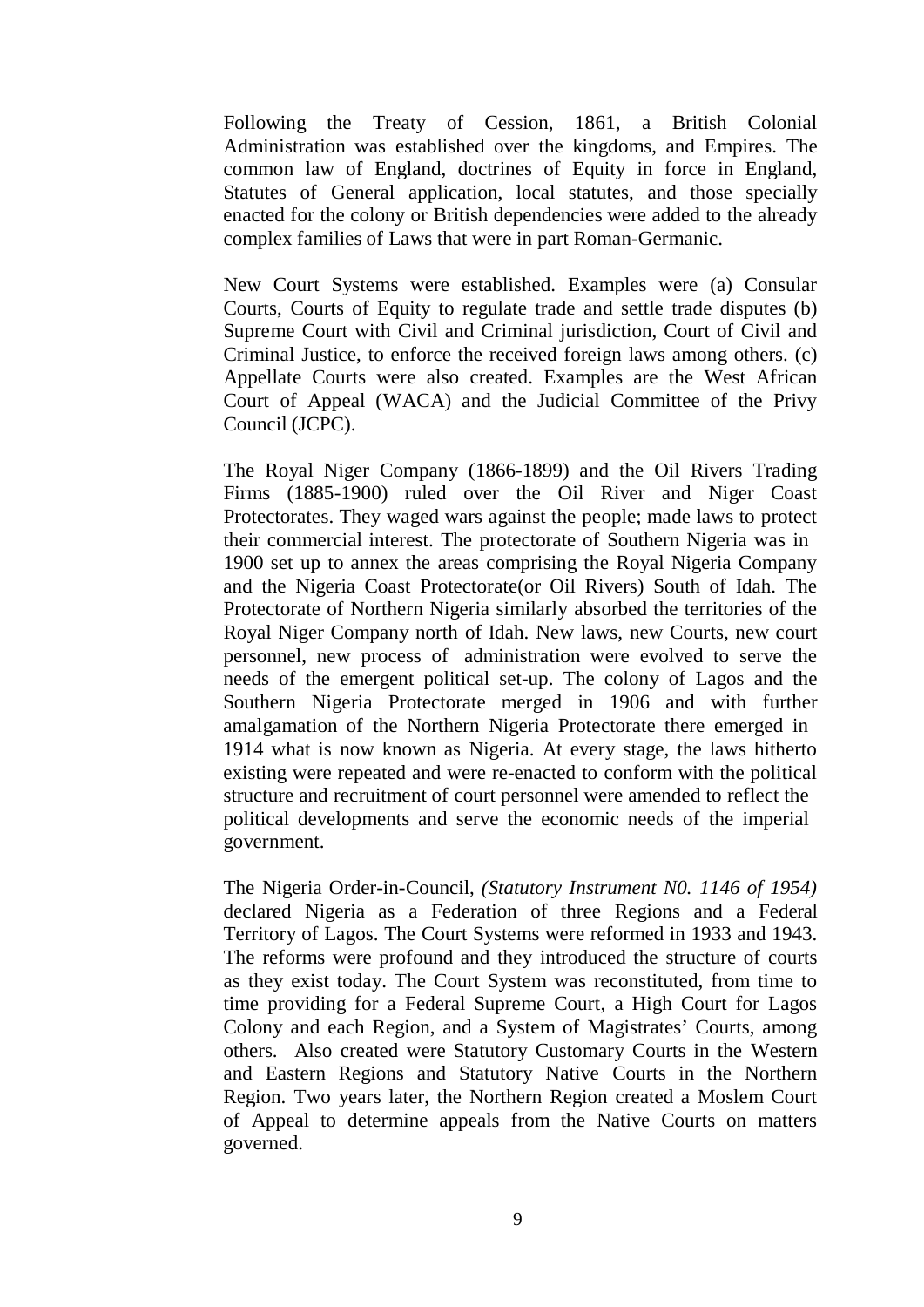Following the recommendation of the Panel of Jurists on the Reform of the Legal System in relation to the application of Moslem Law to non-Moslem, further changes were made on the eve of Independence.

Examples of such changes are:-

The Sharia Court of Appeal was set up on 30 September, 1960 to replace the Moslem Court of Appeal.

Penal Code, 1959 was enacted to replace the Criminal Code and absorbs more of sharia'h in the Northern Region

High courts were to hear appeals from Native Courts on issues that are non-Moslem. Sharia Court of Appeal heard appeals on other matters

A court of Resolution was established (1960) to resolve jurisdictional issues between the High Court and the Sharia Court of Appeal.

Certain changes also took place in other parts of the Federation. Examples are:-

The Western and Eastern Regions set up new customary courts system

Western Region repealed all the foreign laws and re-enacted then into 6 volumes

The laws of the Federation were published in 12 volumes

#### **Post-Independence Nigeria:**

Nigeria became an Independent Country under the Monarchy (1960) and a Republic within the Commonwealth (1963). The laws and the Courts systems were reconstructed accordingly.

Other fundamental changes had occurred which impacted the administration of Justice. Examples are:

A declaration of a state of Emergency over the Western Region and

The abolition of the Customary Court Grade D (1962) in Western Region

Appeals to the Judicial Committee of the Privy Council (JCPC) were abolished  $(1<sup>st</sup> October, 1963)$  and the SCN became the final Court of Appeal.

The mid-Western State was created on August 9, 1963 and operated the laws of Western Region until they were repealed or annulled.

#### **Military Intervention**

The Armed Forces in Nigeria seized Political power in 1966-79 and 1983-99 and also carried out some changes to wit:-

It suspended the Constitutions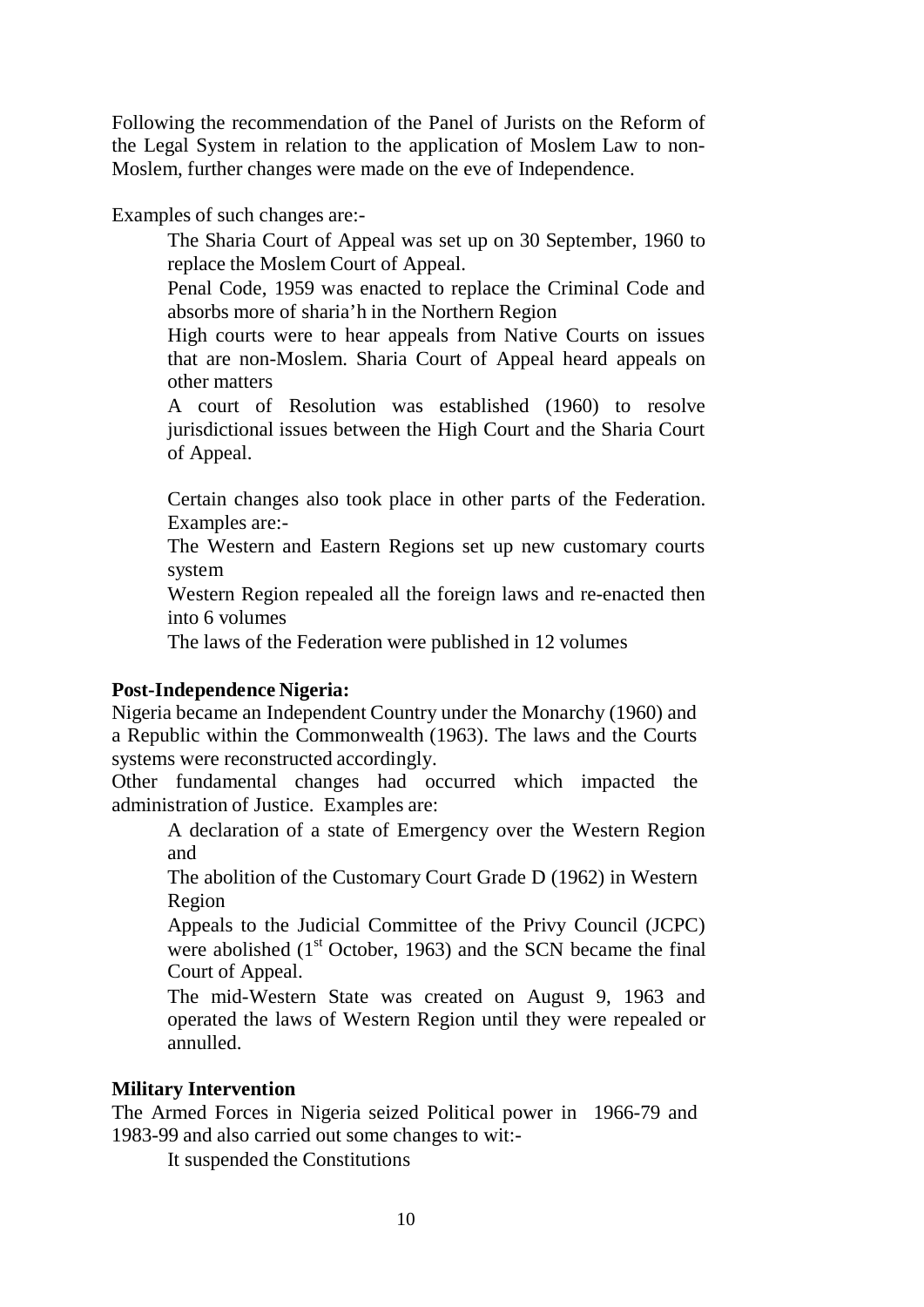It ruled by Decrees and Edicts It set up a Federal Court of Appeal (1976)

Federal Court of Appeal heard appeals from the High Court, the Federal Revenue Court, Sharia Court of Appeal and from certain Tribunals (e.g. Robbery and Firearms Tribunal).

It conferred upon itself the power to appoint the Justices of the Court of Appeal and the Supreme Court after consultation with the Advisory Judicial Committee.

#### **Self Assessment Exercises**

Account for the different laws that operated in what is now called Nigeria in the  $19<sup>th</sup>$  Century

#### **Challenges**

The Administration of Criminal Justice has passed through a number of phases;

- 1. Pre-Colonial times characterized by religious structure, law, customs and customary laws
- 2. Colonial phase featuring legal law, to wit foreign laws, rule of law and codified laws
- 3. Contemporary times of Technology afflicted with technical rules and the problems of harmonizing the techno-structure of modern times with a living law and legal system or other social structures
- 4. The high rate of development and the lower speed of the legal System and failure of the Law as an effective counter balancing measure
- 5. The limitations inherent in Criminal Justice Administration during the different phases of political development and the relationship between the different actors.
- 6. The Subordinate status or rejection of the customary law and problems relating to the nature of law.
- 7. Law, Social change and emergent legal structures in Nigeria: problems and prospects.
- 8. Influence of Modern Global Trend
- 9. Problems relating to adjudicatory system in criminal justice Administration
- 10. Penal policies and administration.

## **4.0 CONCLUSION**

This is an over-view of the historical development of the process of administration of justice. Criminal justice Administration before 1862 was in accordance with the Customary Law. Colonialism marked the establishment of the English System of Criminal Justice Administration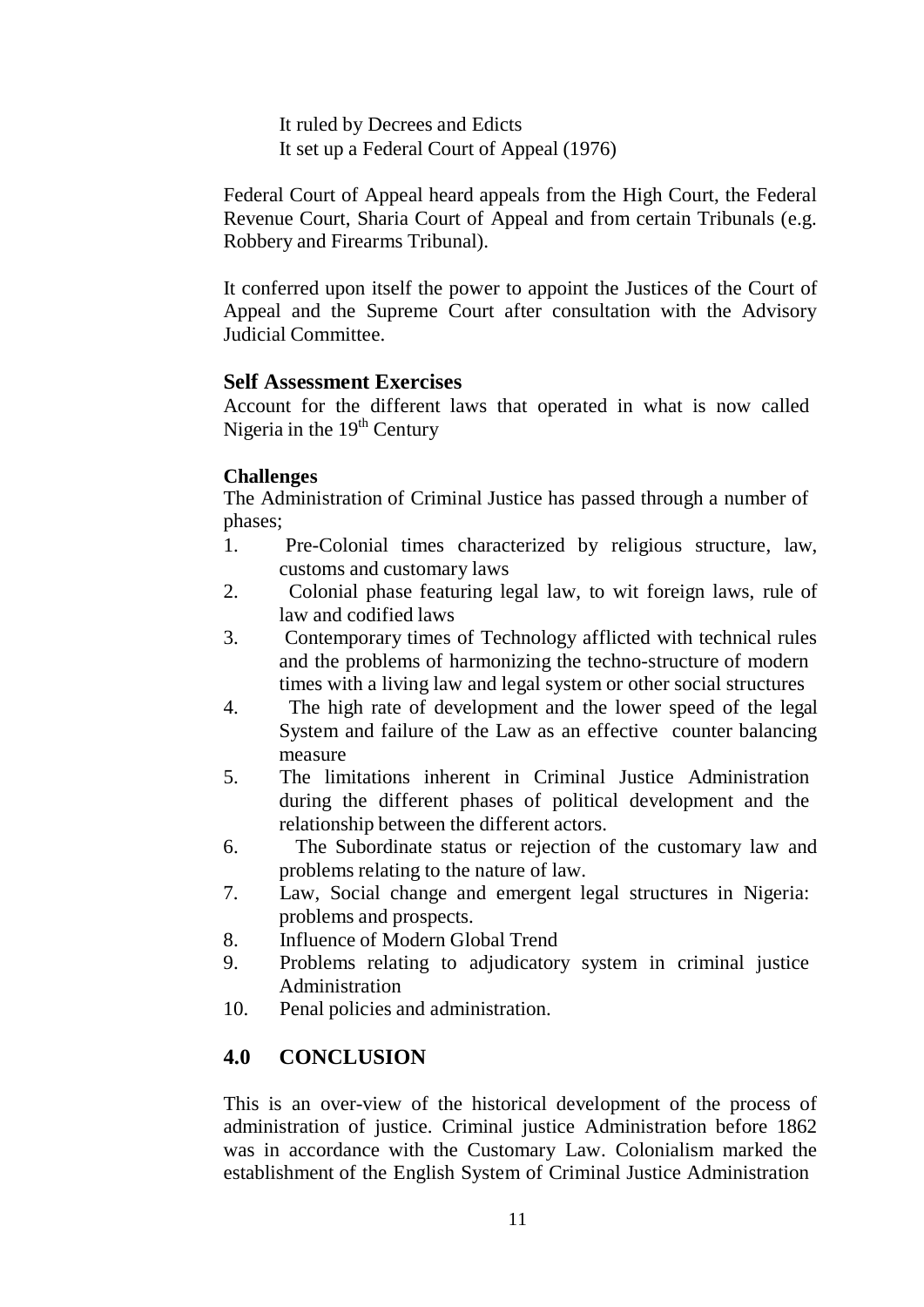and persistent subordination or rejection of the Customary Law and practices. The aim had been to define, establish and protect British administration and what it considered necessary for achieving maximum strategic and economic interests. The Post independence democracies (1960-65, 1979-83, 1999 to date) and the Federal Military governments (1966-79, 1984-99) in the main perpetuated the colonial legacy. At the same time, there were significant changes and challenges. The changes were not imbibed by any gradual process but were imposed by force.

## **5.0 SUMMARY**

You have explored the transformational impact of formal criminal justice administration from pre-colonial to modern times. The Colonial Legal System brought about major changes especially in the courts system. The question remains: was the Pre-Colonial justice system able to meet the requirements of natural justice and the needs of the people? Has the Modern System of administering justice met the needs of modern age and natural justice? Is it possible to combine the best of both systems? You will be able to form your opinion on these issues as the lesson progresses.

#### **6.0 TUTOR MARKED ASSIGNMENT**

Write brief Notes on the Criminal Justice System in the period:-

- (a) Before 1862
- (b) 1862-1899
- (c) 1900-1913
- (d) 1914-1960.

#### **7.0 REFERENCES/FURTHER READINGS**

- Obilade O (1979), The Nigerian Legal System, Sweet & Maxwell London.
- Aguda, Akinola (1986), Nigeria in Search of Social Justice Through the Law, NIALS, Lagos
- Williams K. (2004), Text Book on Criminology. 5<sup>th</sup> Ed., Oxford University Press.
- Elias T. (1972) The Nature of African Customary Law, The Manchester Univ., Press.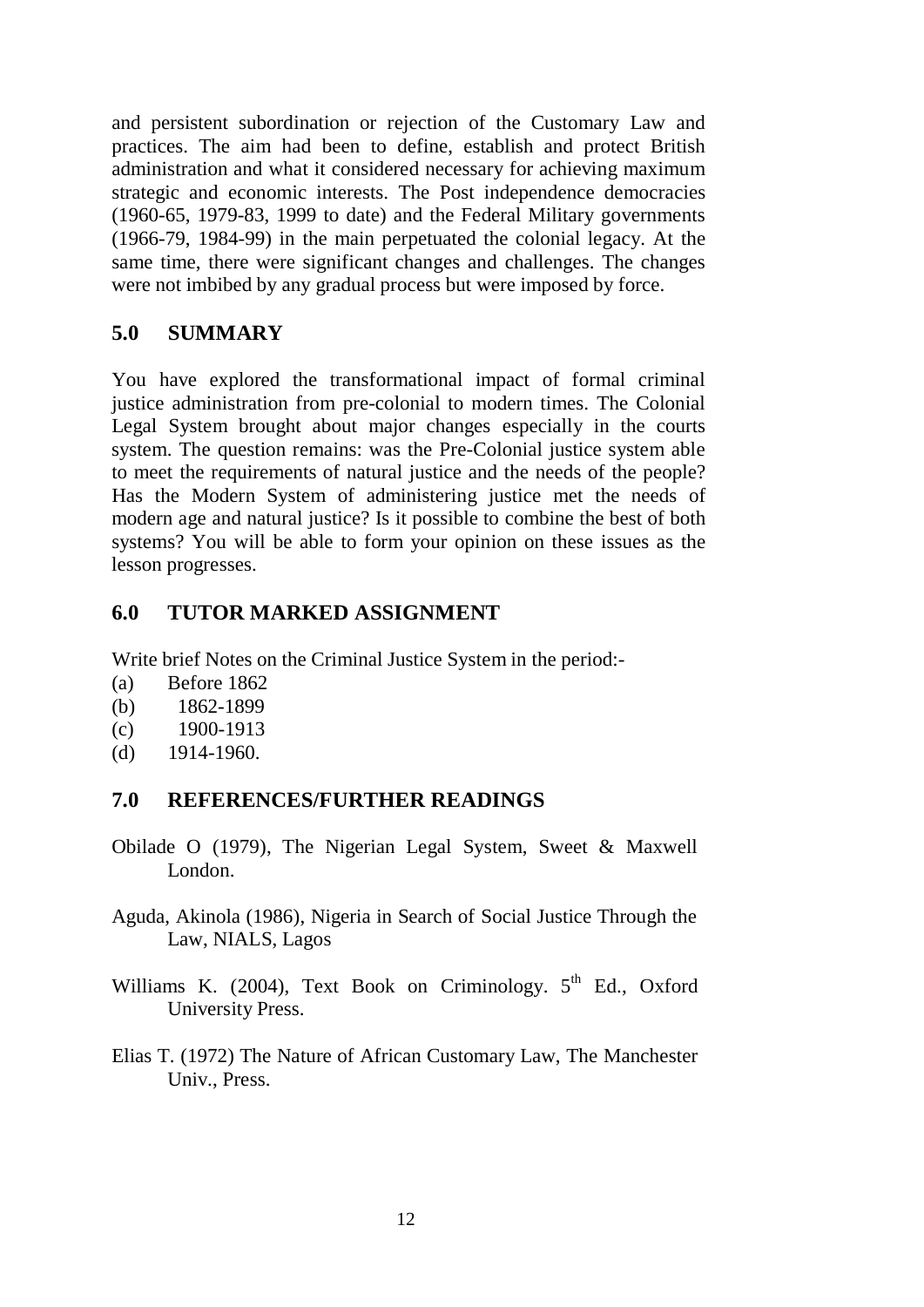# **UNIT 2: PRE-COLONIAL MODEL OF CRIMINAL JUSTICE ADMINISTRATION**

#### **Content**

- 1.0 Introduction
- 2.0 Objectives
- 3.0 Main Content
	- 3.1 Substantive Customary Law
	- 3.2 Procedural Rules
	- 3.3 Trial Process
	- 3.4 Appeals
- 4.0 Conclusion
- 5.0 Summary
- 6.0 Tutor Marked Assignment
- 7.0 References/Further Readings.

# **1.0 INTRODUCTION**

In Pre-colonial times, there were no written laws, court systems and procedures as you have today. The early pre-colonial societies were preliterate. However, there were juridical structures, which performed the very functions of Judicial organs of modern government. This is what we shall attempt to unveil in this Unit.

## **2.0 OBJECTIVES**

When you have studied this Unit, you should be able to:

- 1. Critique the Traditional System of Criminal Justice Administration
- 2. Highlight the "barbaric" as well as the "excellent" aspects of the pre-colonial practices
- 3. Assess the extent to which traditional practices co-exist with modern practices, the consequence and impact.

# **3.0 MAIN CONTENT**

Western philosophies have argued that customary law is no law *stricto sensu*. The reasons for this are:

- 1. Customary law does not emanate from a Command
- 2. There is no laid down machinery or apparatus for enforcing its judgment
- 3. It lacked procedural rules.

There were also a number of counter arguments by writers who have accepted customary law as law. They have argued that the law does not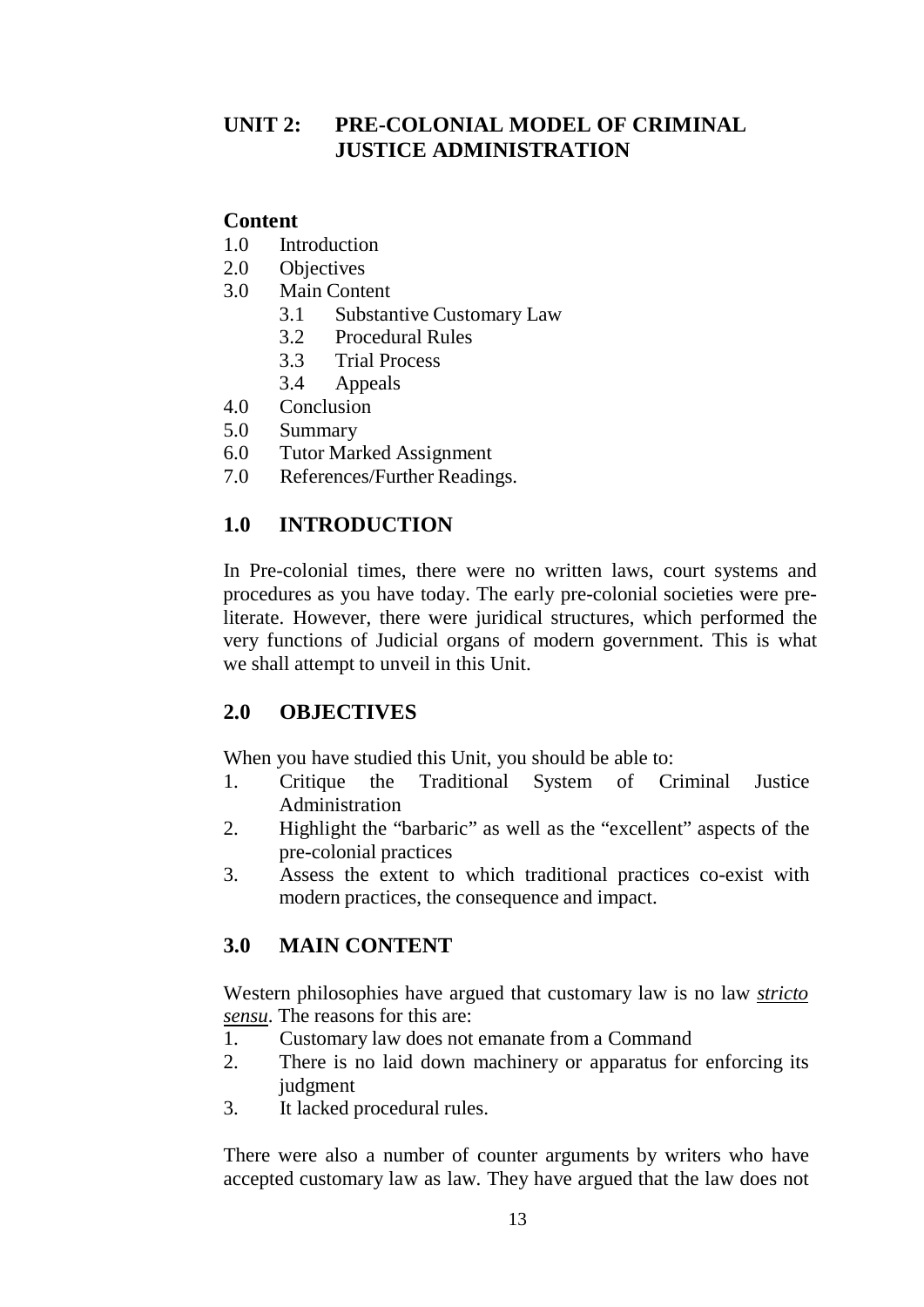necessarily have to be a command, it felt obligated to obey it. You will learn more about these controversies in the subsequent units.

# **3.1 SUBSTANTIVE CUSTOMARY RULE**

In reality, there existed before the European advent, the customary law system. It was not common law. It was not made by any competent legislature. It was there, binding the parties who were subject to it and was enforced by social pressures.

The Customary Law recognizes criminal behaviour and civil wrongs. It has different and varying modes of punishment for crimes or redress for other wrongs. Customary Law is passed down from one generation to another, what the Monarchs did was merely to declare it. Where in doubt, they consulted the oracle.

According to *Narebo, (19..),* Criminal acts are public **delits**, acts or omission which bring about reactions from the whole community, almost amounting to a collective feeling of indignation, which inflict a penalty on the perpetrator and everyone can take part. Examples are homicide, witchcraft, adultery,(in chiefly societies), stealing, assault etc.

A crime is a wrong other than a civil wrong. A civil wrong attracts a domestic or family proceeding relating:

to the investigation of disputes between family members, -the selection of a successor to the property of a deceased member, the distribution of the property of a deceased, the appointment of a new head of family adjustment of family and residential rights and -questions relating to marriages and divorce.

# **3.2 PROCEDURAL RULES**

Customary law had its machinery of justice, and established methods of compensating civil wrong or punishing the criminals.

## **Liability**

Under the Customary Law, liability may be total or partial. The general principle of responsibility is that an adult of full discretion bears full liability for wrong committed by him.

Partial Liability may lie where the wrong doer or offender is under the age of puberty or insane or where he/she acted under a reasonable mistake or self defence. Intoxication is not a defence in the customary criminal law. Rather, it is a crime.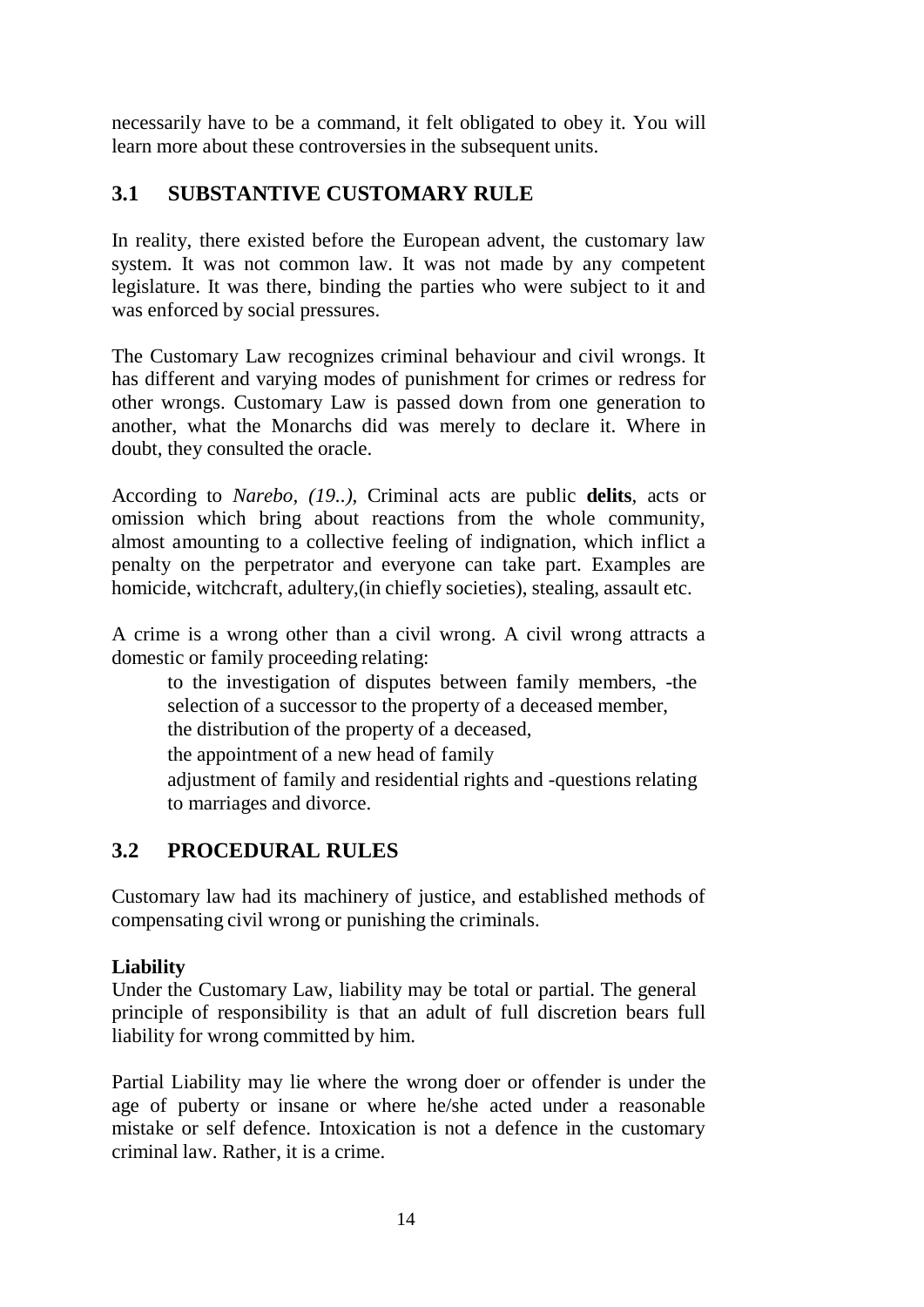#### **Arrest and detention**

The Customary law has established organs that perform the duties of arrest and detention. Members of the secret societies, age-grade, 'dangorai', 'olopa' etc served as the 'Police' and they could search, arrest and detain in the way custom had laid done, not otherwise or arbitrarily.

#### **Personnel**

Persons who administer Criminal Justice vary. The monarchs, chiefs, Imam or Village heads preside over serious crimes. Elders and Arbiters preside over less serious wrong doing. Arbiters may include Islamic legal Scholars. Sometimes Diviners, witch doctors, members of secret societies and oraclists are involved. They are all persons well known to the parties and in the community.

#### **Venue**

Generally, trial proceedings hold in the village squares or under a big tree or some part of the monarch's palace. They may take place in the component of the most senior chief. Often they hold at night under the moon light.

## **3.3 TRIAL PROCESS**

Trial process is open; participatory and inquisitorial. The presumption of innocence is not prominent. The belief is that there is no smoke without fire. All the parties in the dispute are heard and no arbiter, elder or chief sits on his own case. The present day rule of law obtained and still obtain. A powerful chief could influence a matter in which a member of his family was involved by securing adjournment. The idea is to give room to mend the fences. The required standard of proof is higher in serious offences than in the minor. In trying serious offences like brigandage, (robbery)adultery, fornication, theft or apostasy (i.e. Offences classified as Huddud), Islamic law demands that there must be at least evidence of three competent male witnesses, whose testimonies are similar and corroborative. In essence, the nature of offence dictates the acceptable standard of proof.

Trial is by ordeal. Confessions may be extracted or obtained under threat of force or of evil spell. A criminal charge is proved upon strong suspicion. A person accused of criminal behaviour has a right to keep mute, but such a response is construed as an admission of guilt.

#### **Verdict**

If the evidence adduced is overwhelming, the accused is guilty and is punished. Otherwise he/she is not guilty and set free. Where the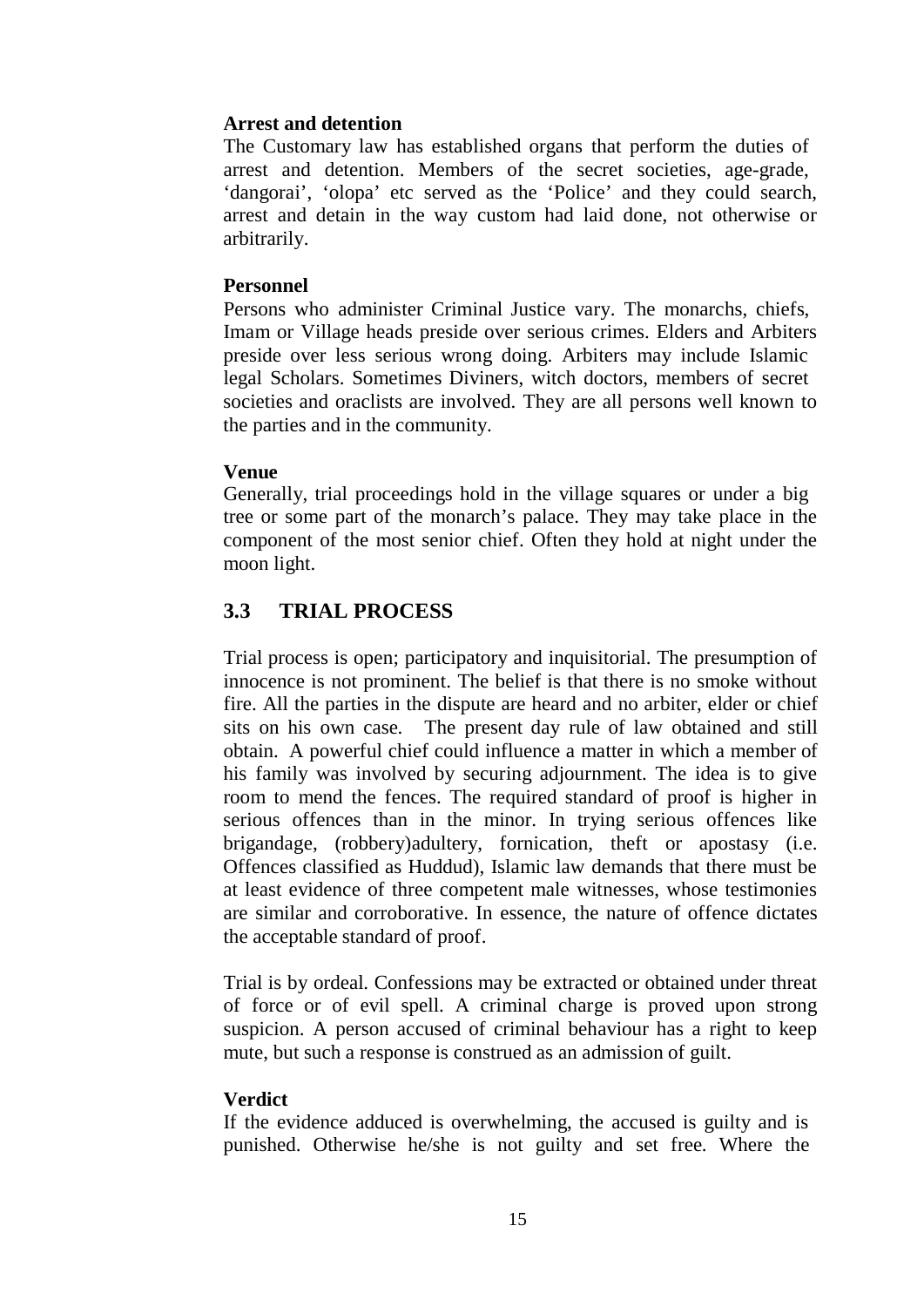evidence is not conclusive, as is sometimes the case, the accused person may be required to:

Drink the sasswood,

Drink water used to wash the body of the murder – victim, and Walk on a rope across a deep pit.

The belief is strong that the innocent person would sail through unhurt but the guilty person would sink, die or be forced to confess. These extremes are resorted to if the accused is difficult and commonly in capital crimes.

The general defences open to an accused person facing trial comprise:-

insanity, self defence, mistake, infancy etc.

At times, they serve as partial defences only. Intoxication may be a defence in some jurisdictions. In Islamic Law, intoxication is not a defence (partial or total). Rather, it is crime per se, and therefore compounds the case of a defendant seeking to mitigate the consequence of his/her criminal behavour by such a plea.

Specific wrongs attract particular sanctions based on whether such a wrong is civil or criminal. Criminal behaviour which affect lives are often capital crimes. Examples are intentional killing, killing arising from witchcraft, other serious crimes like sorcery, and adultery with the Queen.

The reason is that offences of this nature torch on the physical welfare of the community. They constitute gross disrespect to the supernatural powers and so endanger the whole community. Other less serious offences or offences against property or reputation are compensated.

The sanctions, which exist under the traditional legal system mostly are negative sanctions and they include the following:

Supernatural punishment Offer of sacrifice Compensation Marriage between a deceased female and male offender Marriage between male victim and the female offender Undertaking funeral expenses of the deceased Free herbal expenses (eg. where a victim is incapacitated, and the offender or his family feeds him/her) Tendering of a slave, pawn or sale of a male member of offender's family.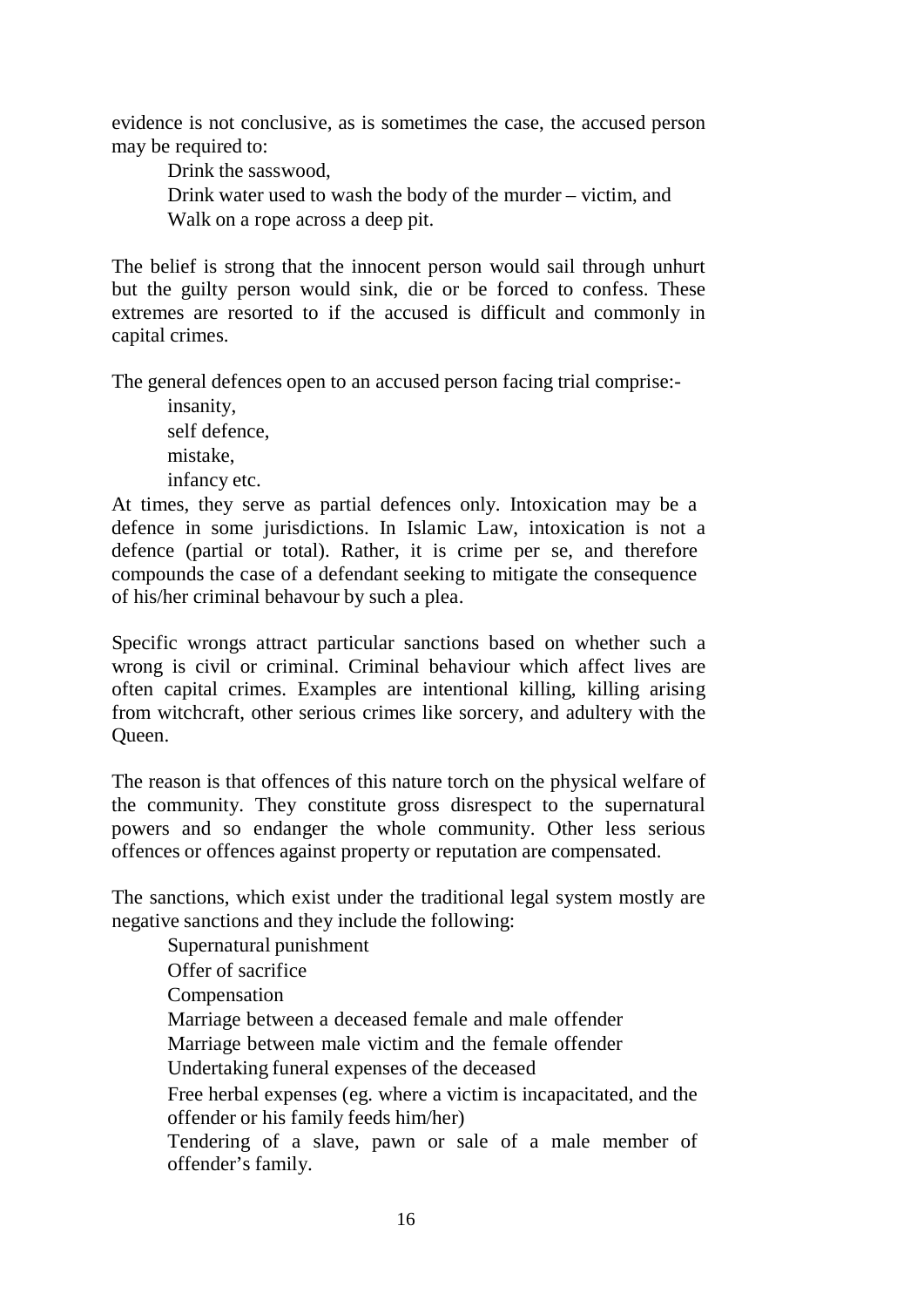Collective responsibility Suicide (opening the calabash) Banishment Revenge Magun (casting a spell to kill male Adulterer) Corporal punishment Fines, restoration, compensation Holding a debtor's whole family liable for debt. Psychological sanctions e.g. reproach, ostracism, imprisonment. Loss of limb and death by stoning under the Sharia'h

Positive rewards, to wit;

Praise Recognition Conferment of honours, prestige or title. Privileged marriage e.g. gift of a monarch's or an honoured chief's daughter for a wife Sanction is apportioned depending on whether or not the criminal behaviour was intentional, unintentional, or permissible. There is seldom recourse to imprisonment thus the penalties available in the customary law are largely non-custodial. They are mostly reconciliatory, reformative, rehabilitative or restitutive.

There may be substituted sanction, whereby a guilty man could earn a substituted sentence of farming for a victim.

*Narebor* explains that the customary distinction is discernible from the variety of sanctions consistently imposed on what custom recognizes and identifies as criminal acts in contra – distinction with civil wrongs. In all these things, the Judge is a peace maker, anxious to effect reconciliation, if possible, by making one to pay a fine or compensation to the other or to restore such other's property being illegally withheld.

## **3.4 APPEALS**

An aggrieved person can appeal against the decisions, from the family court to the Elders Council, and thence to the chiefs' council and finally to the Monarch who is the fountain of Justice. His court is the highest court under the customary law.

The traditional criminal Justice administration is cheap, quick, convenient, and convincing. It meets the goal of Justice and serves the purpose of the society. The native justice reflects the values, beliefs, and aspirations of the people.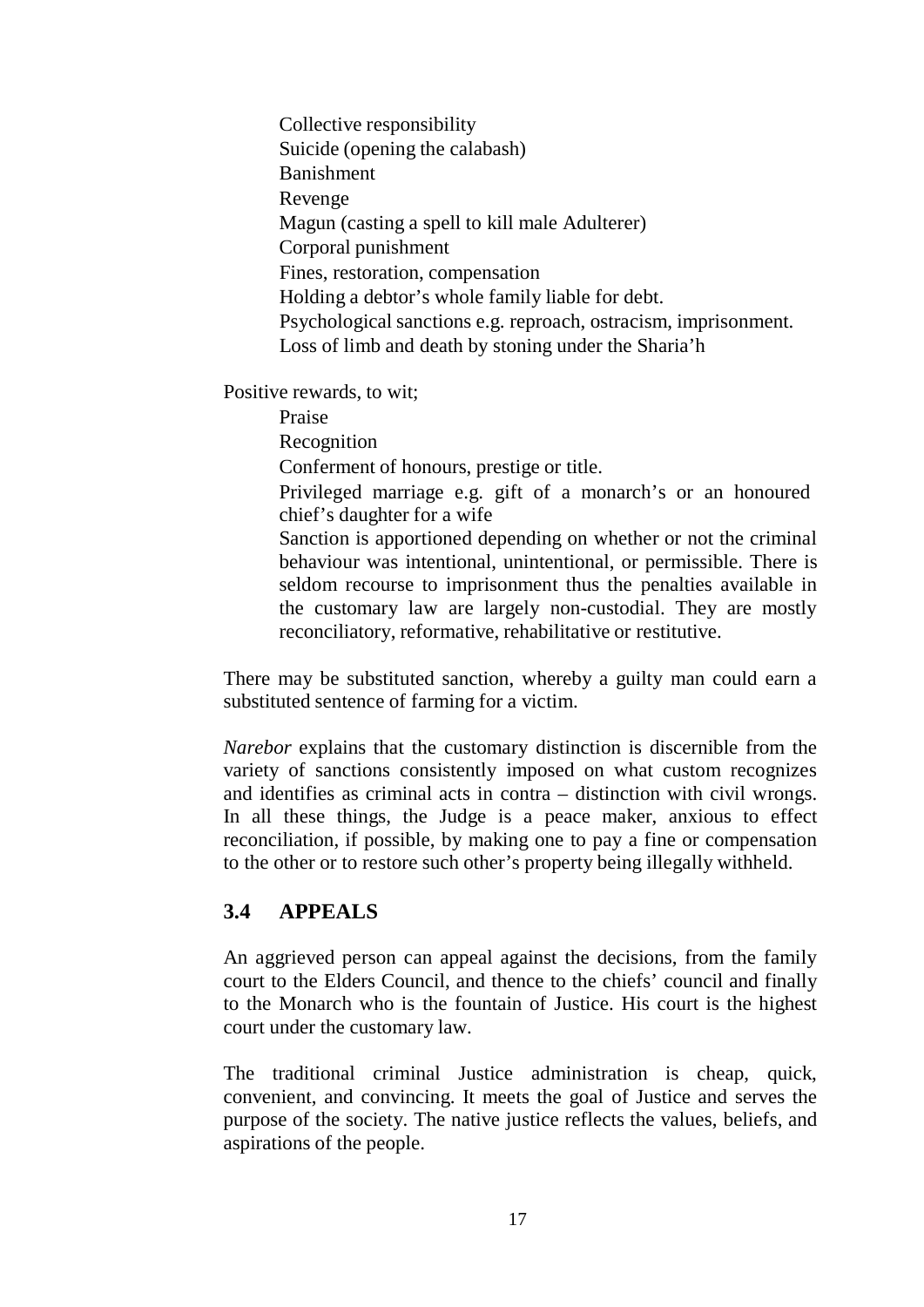In some cases, the penal philosophy may be that the offender must be punished. The measure of punishment is "not less and not more" than initial injury. Huddud offences are grievous; they carry a mandatory capital sentence. Examples of such offences are rebellion, adultery. Death sentence is executed by stoning the convict to death. Drinking alcohol attracts flogging. It is loss of a limb for theft. The punishment for less serious offences is discretionary and may range form admonition, fines, seizure of property, threat or reprimand.

Western philosophers have criticized the penal sanctions as "barbaric" and "savagery", "repugnant to natural justice". The Judges were Europeans; the standard of reference was British. Conversely, Islamic Scholars argued that the penalties under the Sharia'h are prescribed by Allah and should not be judged by human reasoning and standards.

The Islamic Legal System observes the doctrine of separation of powers as follows:

Ijma: exercises legislative powers

Imam: exercises spiritual and intellectual powers and perform executive functions

Kadis: Exercise judicial functions

The Caliph and Sultan of Sokoto is the head of the Islamic Caliphate.

The Holy Qu'ran is the Supreme law over all persons, who observe it and over all issues to which Islamic law applies.

## **4.0 CONCLUSION**

Administration of Criminal Justice is concerned with adjudication process, application of remedies to violated rights. Criminal process is concerned with punishment of offenders. You saw how the traditional society processed the offenders. In the next Unit, you will see how the Western Model and Colonial Africa began to do the same thing in a different way. You are equipped to be able to see the impact of the conflicts on crimes and criminals, public order and security. This Unit is particularly relevant to you as a student of criminology and security studies whose major pre- occupation is the study of crimes and criminals as well as the internal and external security of the state.

#### **5.0 SUMMARY**

In this Unit you have learnt

The way our fore fathers processed offenders and kept the community secure from internal and external threats, and maintained socio-legal order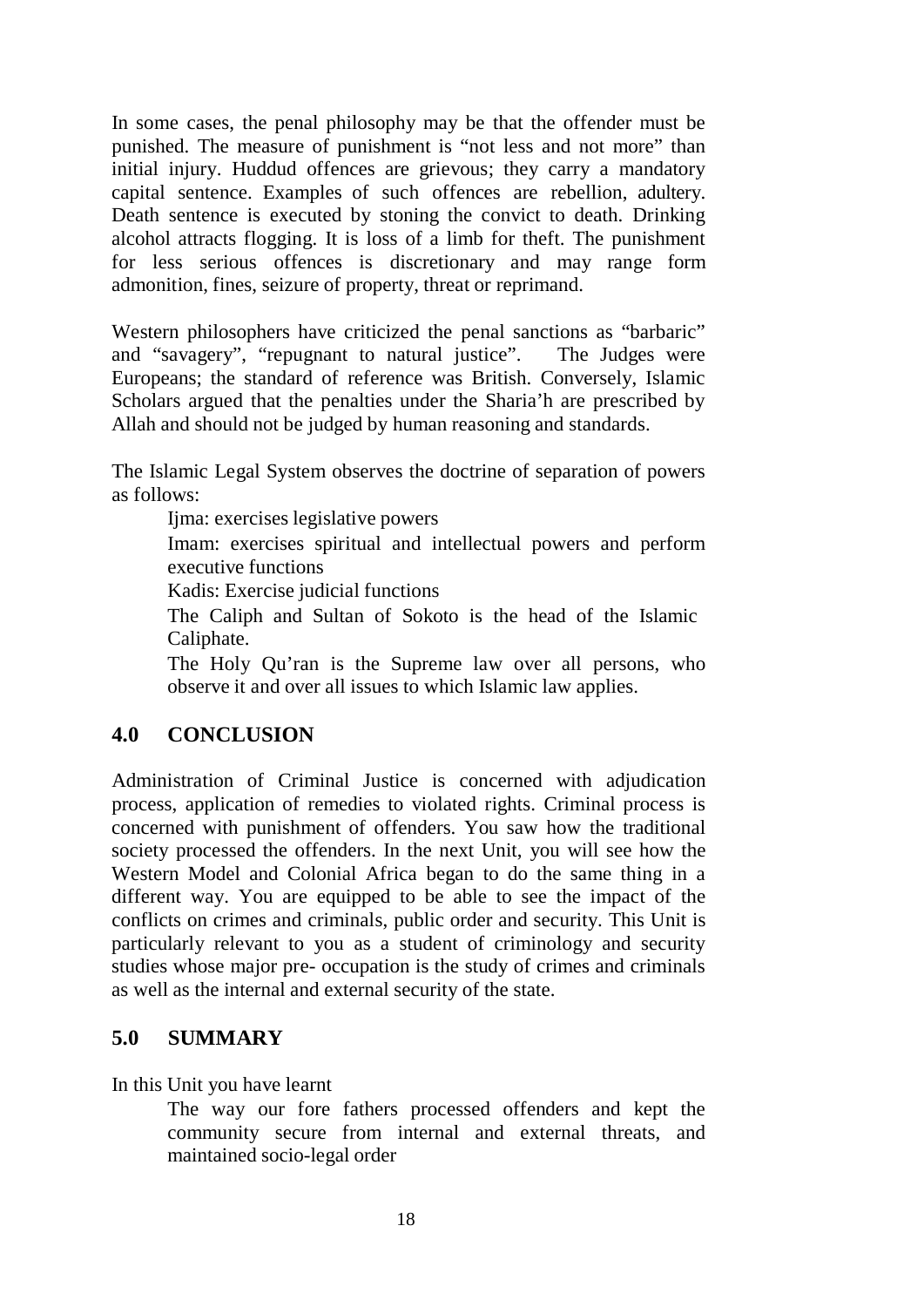That substantive and procedural laws existed in pre-colonial times, although they were not in the form known to the early Western philosophers

Early western writers did not recognize the customary law as law for different reasons.

Some condemned the customary law as 'barbaric', repressive, and characterised by many repugnant features without reference to the moral convictions and values of the people which gave rise to it.

The penal philosophy of the pre-colonial criminal justice system was reformation, restitution, and rehabilitation. Sanctions **were**  essentially non-custodial, and this is what obtains in the contemporary world order.

Trial is by ordeal, threat of force or evil are employed to bring out the truth. Trial is open and participatory.

#### **6.0 TUTOR MARKED ASSIGMENT**

Critique the traditional criminal Justice Administration.

#### **7.0 REFERENCES/FURTHER READINGS**

- Ogwurike, C. (1979): Concept of Law in English –Speaking Africa, NOK Publishers International, London.
- Obil;ade, A. (1979): The Nigerian Legal System Sweet & Maxwell, London
- Elias, T. (1972): The Nature of African Customary Law, Manchester University Press, Manchester.

Narebor, **???**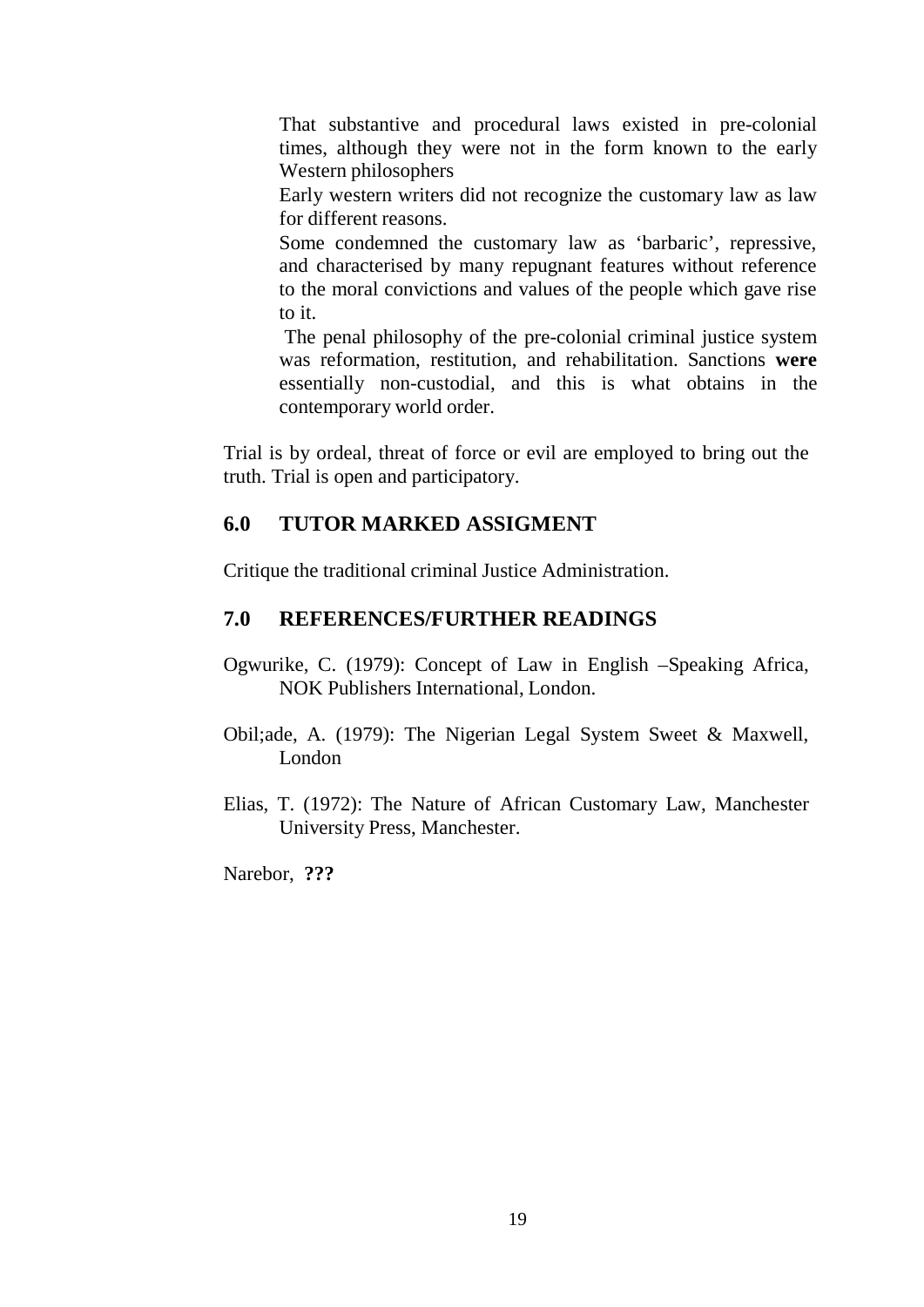# **UNIT 3: CRIMINAL JUSTICE ADMINISTRATION IN NIGERIA, (1861 – 1960)**

#### **Content**

- 1.0 Introduction<br>2.0 Objectives
- **Objectives**
- 3.0 Main Content
	- 3.1 British Perception of the Traditional Legal Order
	- 3.2 Contrary views
	- 3.3 British Approach
	- 3.4 Court Process
	- 3.5 The Criminal Law(s)
	- 3.6 Codification of the Criminal Law(s)
- 4.0 Conclusion
- 5.0 Summary
- 6.0 Tutor Marked Assignment
- 7.0 Reference/Further Reading

# **1.0 INTRODUCTION**

The encounter with Europeans in the empires and kingdoms which later combined to become Nigeria began to be noticed in the  $15<sup>th</sup>$  century. It became more prominent in the  $18<sup>th</sup>$  and  $19<sup>th</sup>$  centuries. As you saw in the last Unit, the territories had well established traditional forms of law rooted on their belief system. At the same time, they faced diverse problems and challenges ranging from conflicts of foreign religious systems, commerce mercantilists slave trade, capitalist slave trade, internal political division, hostilities and revolts. In fact wars were an enduring feature within and outside Europe and Africa from the  $16<sup>th</sup>$ century through the  $19<sup>th</sup>$  century. Europe acquired territories and won colonies by conquest.

In the same way, the Fulani's, Moslem Scholars and Merchants from Mali established foothold in some parts of the Hausa land. The Sokoto **jilhsd** overthrew the Hausa kingdoms, established the great Shehu Othman Dan Fodio Dynasty and Caliphal traditions and introduced Islamic Code of Law. The British formally acquired the port of Lagos and declared it a Colony in 1861 and the sovereignty of the various independent settlements (or native states) became vested in the British Crown. The British Government assumed the Legislative, executive and Judicial powers over the area and people. Two years later, English laws and courts system had been established in the colony.

The objective was not to promote native justice. Perhaps, it was in consonance with colonial administration in all dependencies to supplant the natives. Perhaps it was to promote efficiency and economy or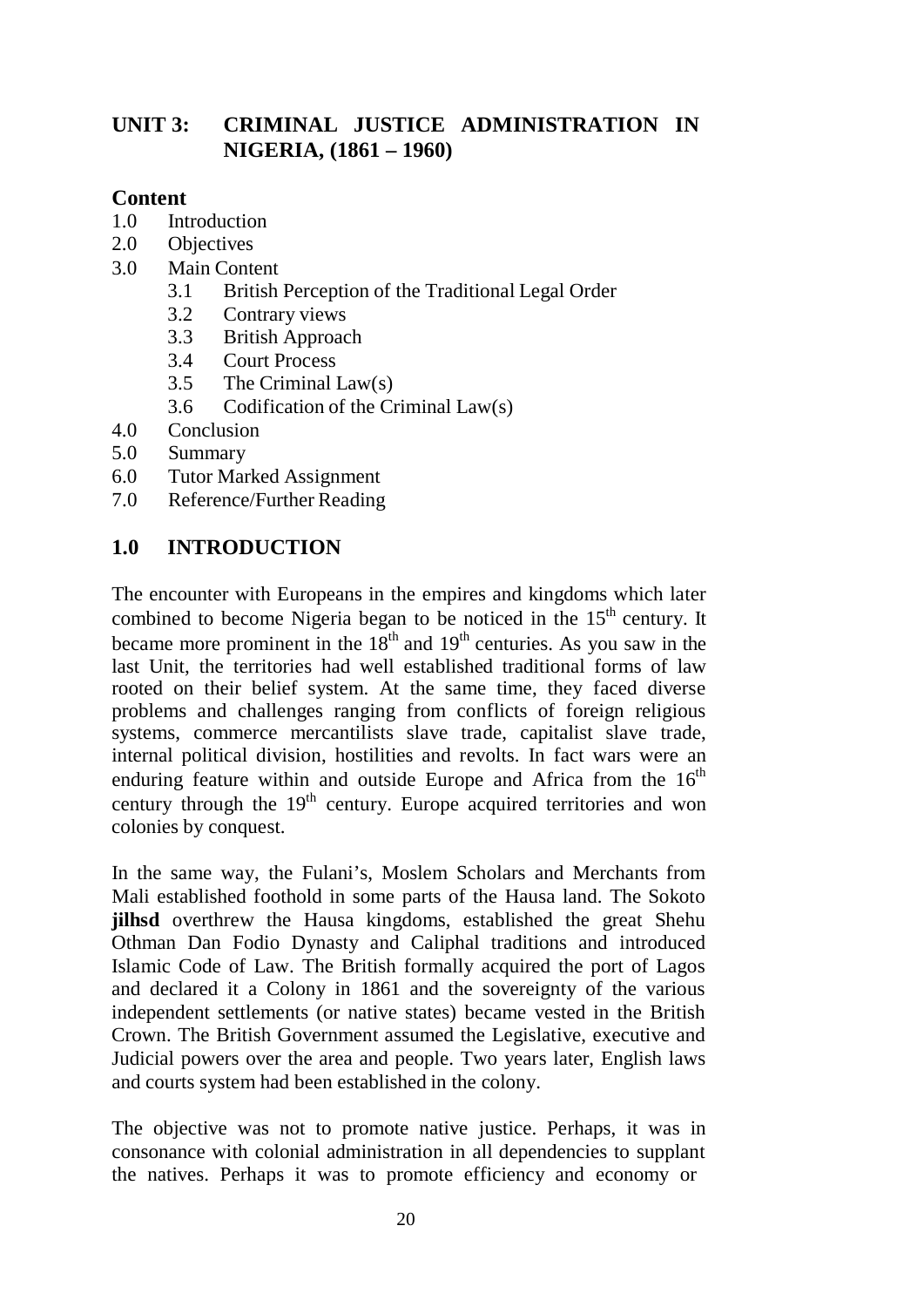enhance a farther ambition of Europeanising the globe under the guise of humanity, civilization and the rule of law.

The thrust of this Unit therefore is the impact of foreign legal systems and administration on the existing traditional criminal justice administration.

# **2.0 OBJECTIVES**

When you have read this Unit, you should be able to:

- 1. Critique the colonial criminal Justice Administration
- 2. Identify areas of conflicts between the traditional and the colonial Criminal Justice Administration
- 3. Analyse possible impact of foreign legal system in relation to criminology and security systems and studies
- 4. Define the limitations of the colonial Administration of Criminal Justice.
- 5. Identify the "good" and the "bad" aspects of Colonial Criminal Justice Administration.

# **3.0 MAIN CONTENT**

At the annexation of Lagos in 1861, the structures of the legal order as you may have observed, which co-existed and operated side by side included the following:

Ethnic criminal justice practices and habits peculiar to the tribal settlements or indigenous people.

The already imposed criminal Justice System, e.g., Islamic legal System

The super-imposed European Criminal Justice System e.g. by chartered corporations.

Part ethnic, part-religio-legal system and/or part European systems.

# **3.1 BRITISH PERCEPTION OF TRADITIONAL LEGAL ORDER.**

The British perception of the traditional society was that it had no law. Let us consider few authorities on this issue:

## **3.1.1 John Austin**:

What *Austin (19,,)* considered as law was a rule laid down for the guidance of an intelligent being by an intelligent being having power over him. The characteristics of law are: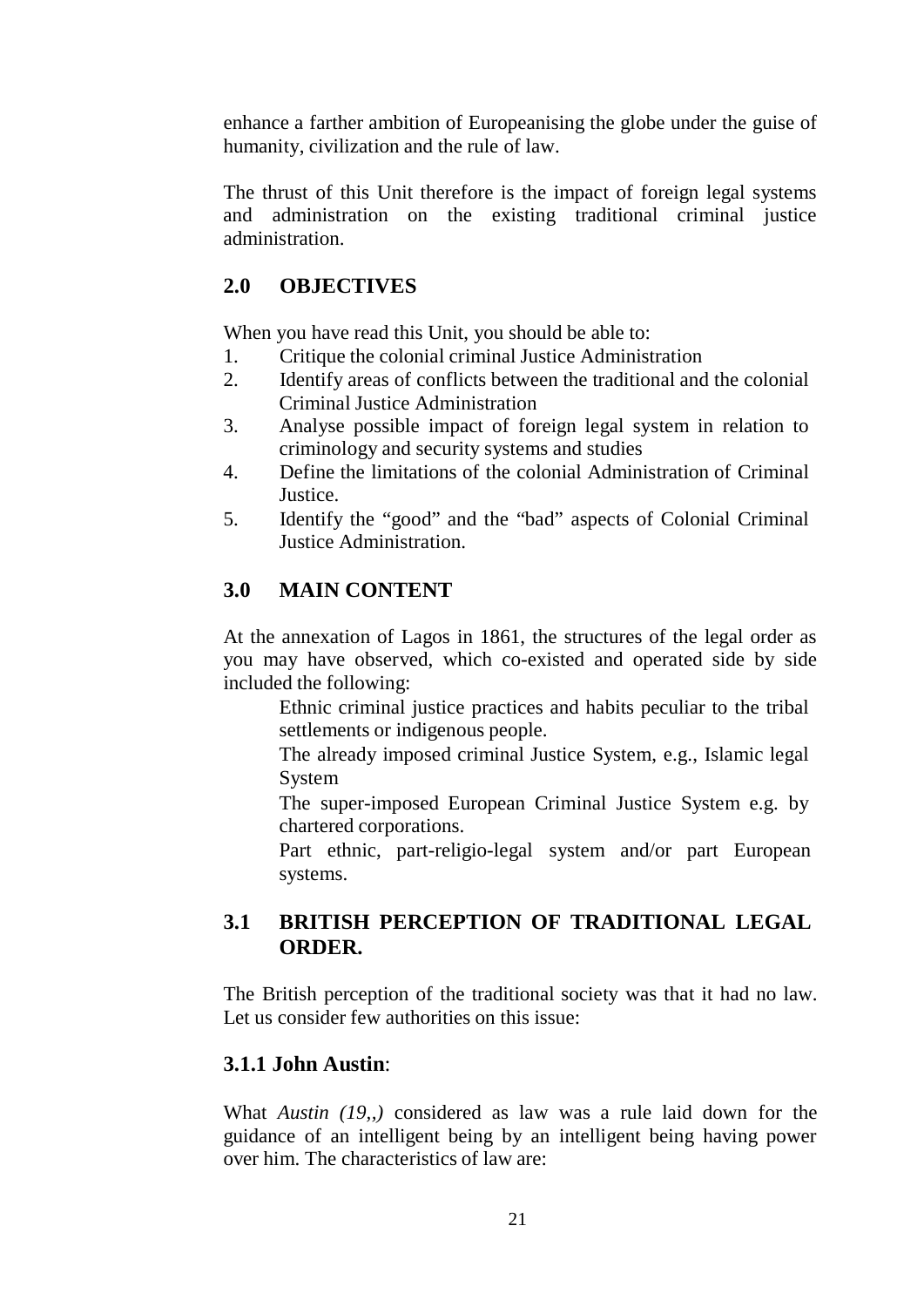command of a sovereign sanction for disobedience or non observance.

Certainly, the Customary law is not a rule. It is not enacted like any piece of legislation.

# **3.1.2 H.L.V. Hart**

Hart (19..) described law as nothing but a set of rules and its function is law itself; not morality. By set of rules, he meant its rules of obligation (primary rules) and its rules of procedure (secondary rules). He denied that customary law had any procedure and rules and for this reason, it is no law.

# **3.2 CONTRARY VIEWS: CUSTOMARY LAW IS LAW:-**

There are, however, contrary views about the nature of traditional legal system. Let us examine some of them:

# **3.2.1 Hans Kelsen** (19..)

He disagreed with Hart. His argument is that law is a norm, not a rule. A norm is an ought proposition, deriving validity from a higher norm, and ultimtely from the grundnorm.

## **3.2.2 Von Savigny** (19..)

Savigny said that Law is not the creation of a legislature, or any sovereign but emanates form the popular consciousness of a nation and exists for the purpose of regulating the actions of individuals and the whole community.

## **3.2.3 Oliver Holmes** (19..)

Holmes wrote from the American perspective. He said that the life of the law has not been logic; it has been experience of real sound existence, which the juridical process can not over look. Law embodies the study of a nation's development and cannot be dealt with as if it contains only axioms and corollaries of the book of mathematics

## **3.2.4 Justice Stone** (19..)

To Justice Stone, law is necessarily an abstract term and a definer is free to choose a level of abstraction, but by the same token, in these as in other choices, the choice must be such as to make sense and be significant in terms of the experience and present interest of those who are addressed.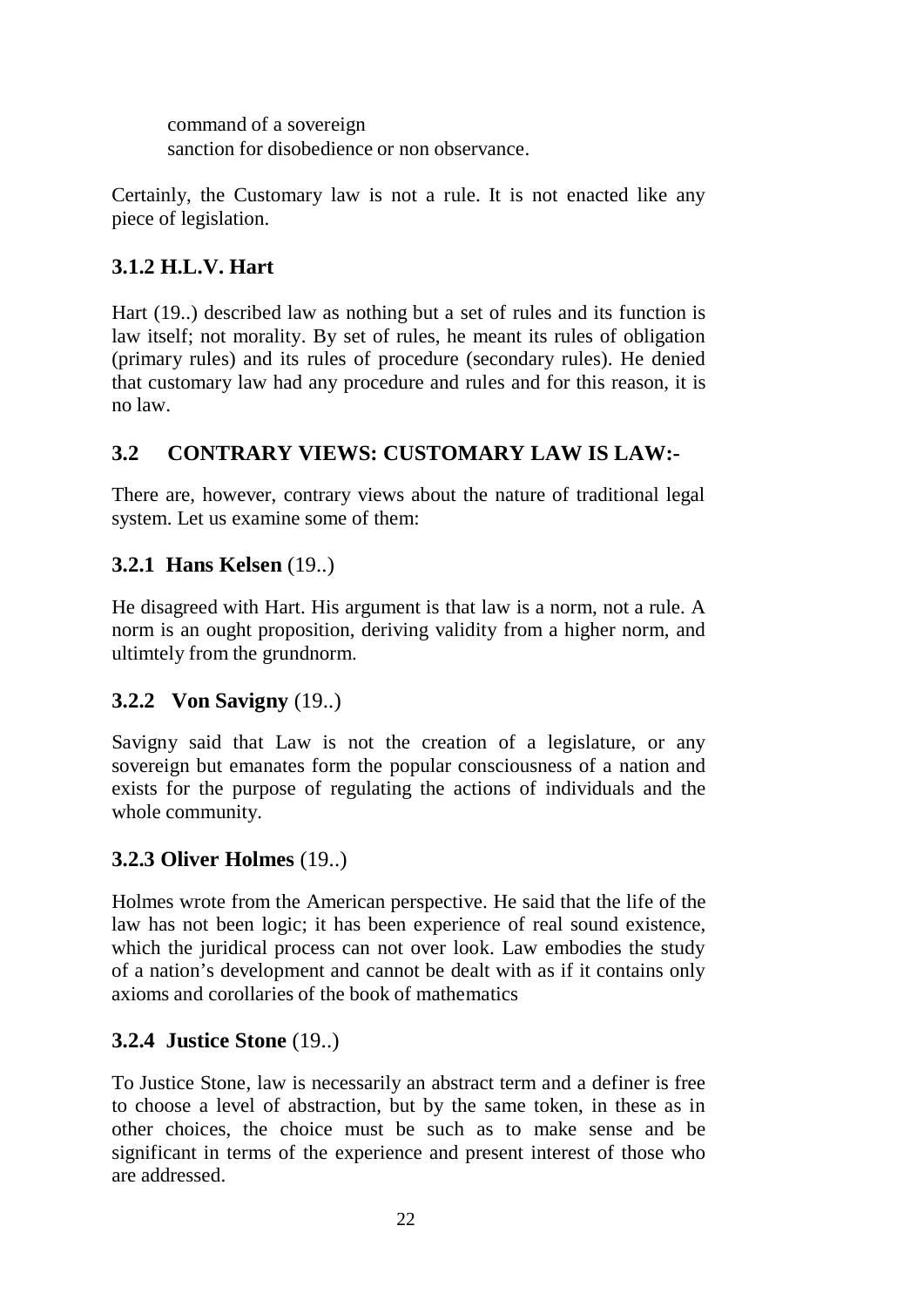#### **3.2.5 Sum Total of Arguments**

The Priests and poets, philosophers and kings and the masses have given a host of answers to the question; what is law? *(Adam, 19..).* Nothing convincing enough to be recognized as a definition could provide a satisfactory answer (either in Europe or Africa) *(Hart, 19..).* The answer remains one of the most persistent and elusive problems in the whole range of thought *(Adam)*.

As *Coolidge Carter (19..),* has explained that law, custom, conduct are life-different names for the same thing and so inseparably blended together that one cannot be thought of without the other; improvement cannot take place in one without the other.

As a student of Criminology and Security Studies, your understanding of this discordance is extremely important for a good understanding of the complexity of the law of crime and also of crime as well as the general sociological situations which give rise to the proscription of a particular conduct. This consideration led Jhering (19..), a German Jurist to argue that the lawyer had not merely to grasp the technical principle of his subject, but had to bring to it a genuine understanding of the underlining sociological implications of the legal rule with which he operates and how these could be used to resolve and harmonize rather than provoke or exacerbate conflicts. This caveat is relevant to you, who are in the business of crime combat and the scientific enforcement of the criminal law.

It cannot be denied that customary law existed. It was (and still is) not divorced from its milieu; it exists to serve certain social interests; it seeks to satisfy, reconcile, harmonise, adjust overlapping and conflicting claims, so as to give effect to the greatest total interest of the community. It encapsulates obligatory rules of conduct, practices and beliefs that are so vital and intrinsic a part of socio-economic order that they are treated as law, and applied by the community in the administration of criminal and civil Justice. There were traditional forms of religious, and the indigenous belief system rooted in them. The empires, and kingdoms turned multi-religious and the operative legal orders were being affected.

## **3.3 THE BRITISH APPROACH**

As a dependency, the colony of Lagos fell under the hammer of British Rule. The British Administration had promulgated Ordinance No. 3 of 1863 introducing into the Colony, the English type of Courts and laws. We shall refer to these laws as "received Laws".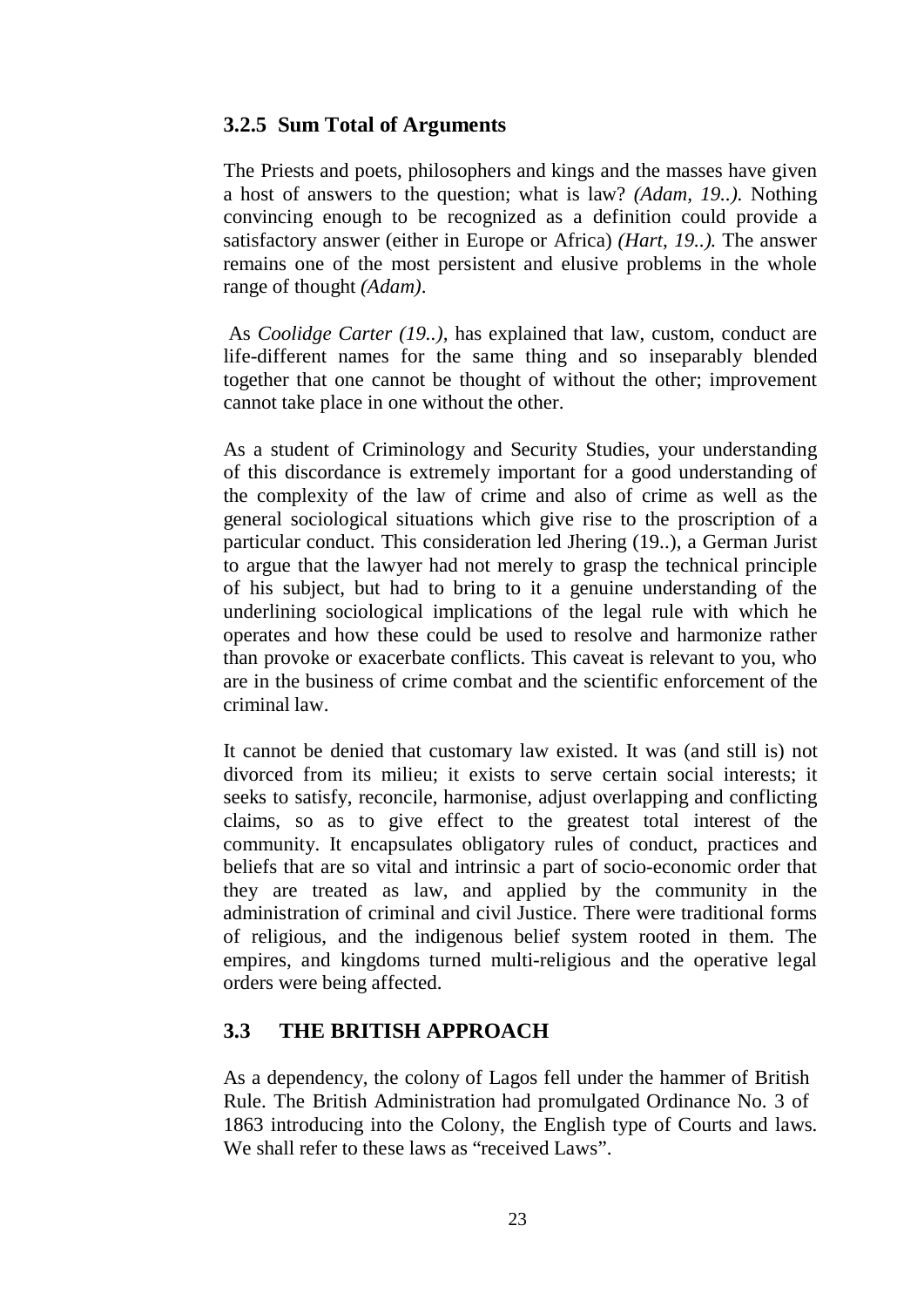The received laws were the Common Laws of England, the doctrines of Equity and Statutes of General Applications that were in force in England on 1st July, 1874 *(later varied to 1 January, 1900)*.

The reception of Statute laws was not automatic. Rather, the statute law applied in the colony if they were expressed to be 'Paramount Force Legislation' (i.e. Act of Parliament extending to the Colony).

The Colonial Administration, and the Chartered Corporation and Consuls either made or developed and enforced their own laws to suit their objectives and missions. At the loss of their charter, the chartered corporations lost their possessions to the imperial administration and its legal systems.

The Colonial laws validity Act 1865 had provided that Colonial laws would only be void or inoperative on the ground of repugnancy to the laws of England or if they were repugnant to some act of Parliament (i.e. Paramount Force Legislation).

The Supreme Court Ordinance No.4 of 1876 authorise the Supreme Court to apply the following laws in the colony:

the rules of Common Law doctrines of Equity the Local Laws and Customs that were "not repugnant to justice, equity, and good conscience".

The Native Courts were permitted to apply local laws and customs which ere "not opposed to natural morality and humanity".

## **3.3.1 Territorial Jurisdiction**

The Ordinances were from time to time repealed and re-enacted to confer territorial jurisdiction in response either to the local political development or to the changes or improvements in the British legal System and the law and application. For example, the Supreme Court Ordinance No. 4, 1876 was repealed and re-enacted as the Supreme Court Ordinance, 1914 to make the law applicable to the whole of Nigeria, following the amalgamation of the Protectorate of the Northern and the Colony and Protectorate of Southern Nigeria. The Magistrates Court Act, 1933 or the High Court Act, 1933 were passed to establish for Nigeria, the English type of Magistrates and High Courts as we know them till the present day.

One other statute of importance you need to know is the Statute of Westminster, 1931. This English statute expressly provided that the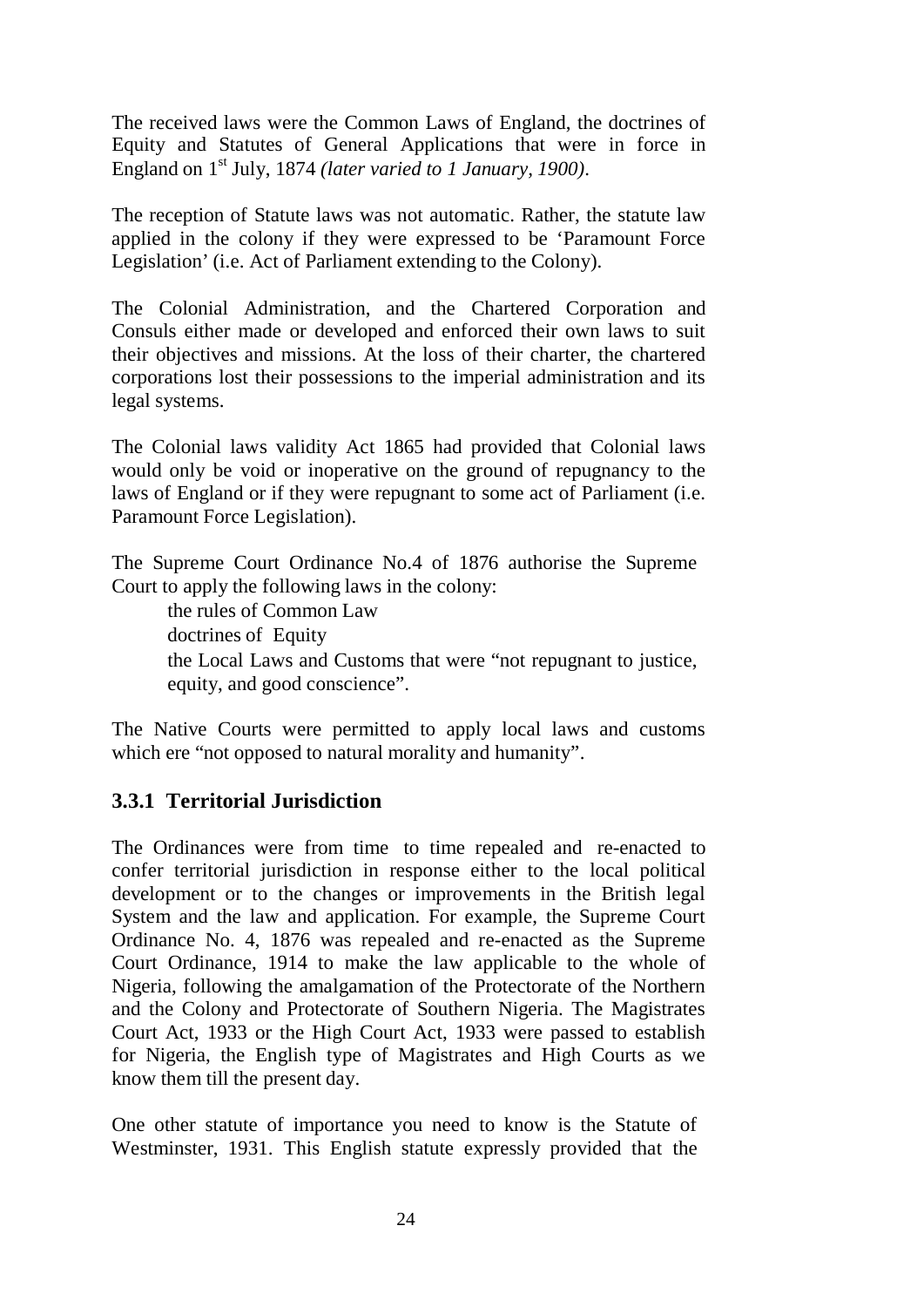request and consent of Nigeria would be a prerequisite for a new statute to apply to her, thenceforth.

#### **Self Assessment Exercise 1**

Discuss the extent and scope of internal interpretation and implications of the statute of Westminister 1931?

#### **COURT PROCESS**

## **3.4.1 Personnel of Court**

The Native courts, which applied native laws and custom, were presided over by chiefs or alkalis, but the supervisory jurisdiction over these courts lay with the Residents or District Officers who were British. The British Administrative Officers also presided over early Supreme Courts and Provincial Courts.

Up till 1906 (South) and 1914 (North), the Governor was the sole Executive. All the legislative and judicial powers were vested in him and were exercised by him.

#### **3.4.2 Venue**

Courts sessions held in permanents places and structures

## **3.4.3 Trial**

Trial was accusatorial or adversarial. There was a presumption of innocence; verdict was guilty or not guilty. He or she was guilty if the offence charged was proved beyond 'reasonable doubt', rules of evidence were rigid.

## **3.4.4 Sentence**

The range of sentences, which the imperial courts imposed include the following:

Death Imprisonment Flogging Fines Forfeiture Seizure or recovery of public property Disqualification Probation Discharge(absolute or Conditional)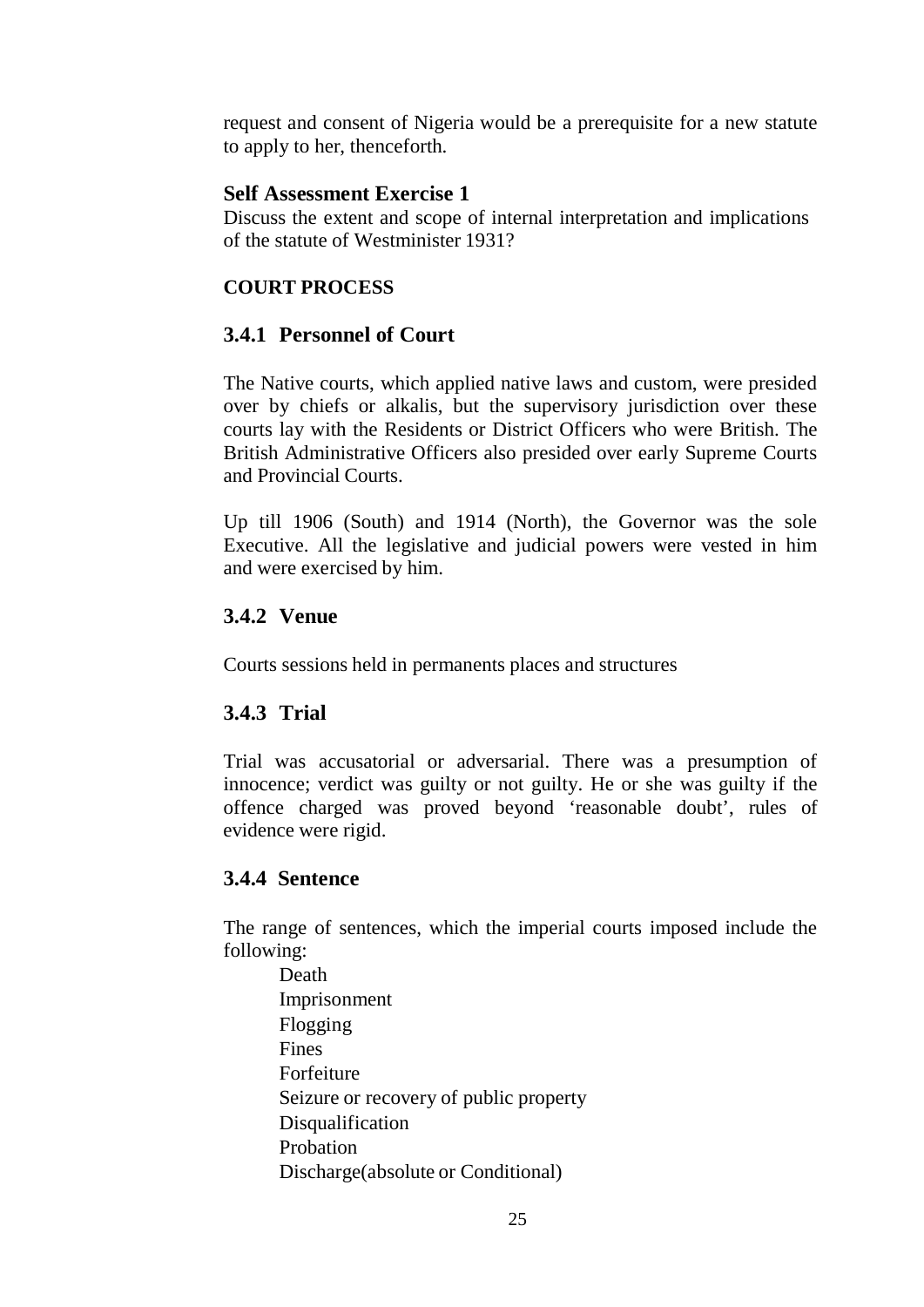Compensation Restitution **Costs** Damages Reconciliation Deportation Binding over Destruction

# **3.4.5 Appeals**

In the early times of British Dependency, appeals lay from the decisions of the Native Courts to the Resident and in some cases to the Lieutenant Governors. Appeals in other cases and in capital offences went to the British High Commissioner.

The Supreme Court (Amendment) Ordinance, 1933 removed from the jurisdiction of Administrative Officers, matters which were judiciary and vested them in the Judiciary. Later Appeals began to lie from the Supreme Court to the West African Court of Appeal and ultimately to the Judicial Committee of the Privy Council.

The period also began to provide for, execise and experience privileges of *Nolle Prosequi*, prerogative of mercy, Administrative or Judicial Tribunal of Inquiry for certain matters and other exceptionality of the Criminal Law

#### **Self Assessment Exercise 2**

How do you justify the application of English principles of justice to so many different peoples, whose outlook and mentality vary so much from your own?

# **3.5 THE CRIMINAL LAW**

The Criminal law is the principal law on crimes it can be found in numerous federal Acts and state laws. Examples are:

- 1. The Criminal Code
- 2. The Penal Code
- 3. The Customary Law
- 4. The Sharia Law

At the beginning, the policy of the British Administration was one of non-interference with the indigenous institution and the customary laws. The Native Courts Proclamation, 1899, No. 9 and the Native Courts Proclamation, 1900 set up Native Courts to administer the customary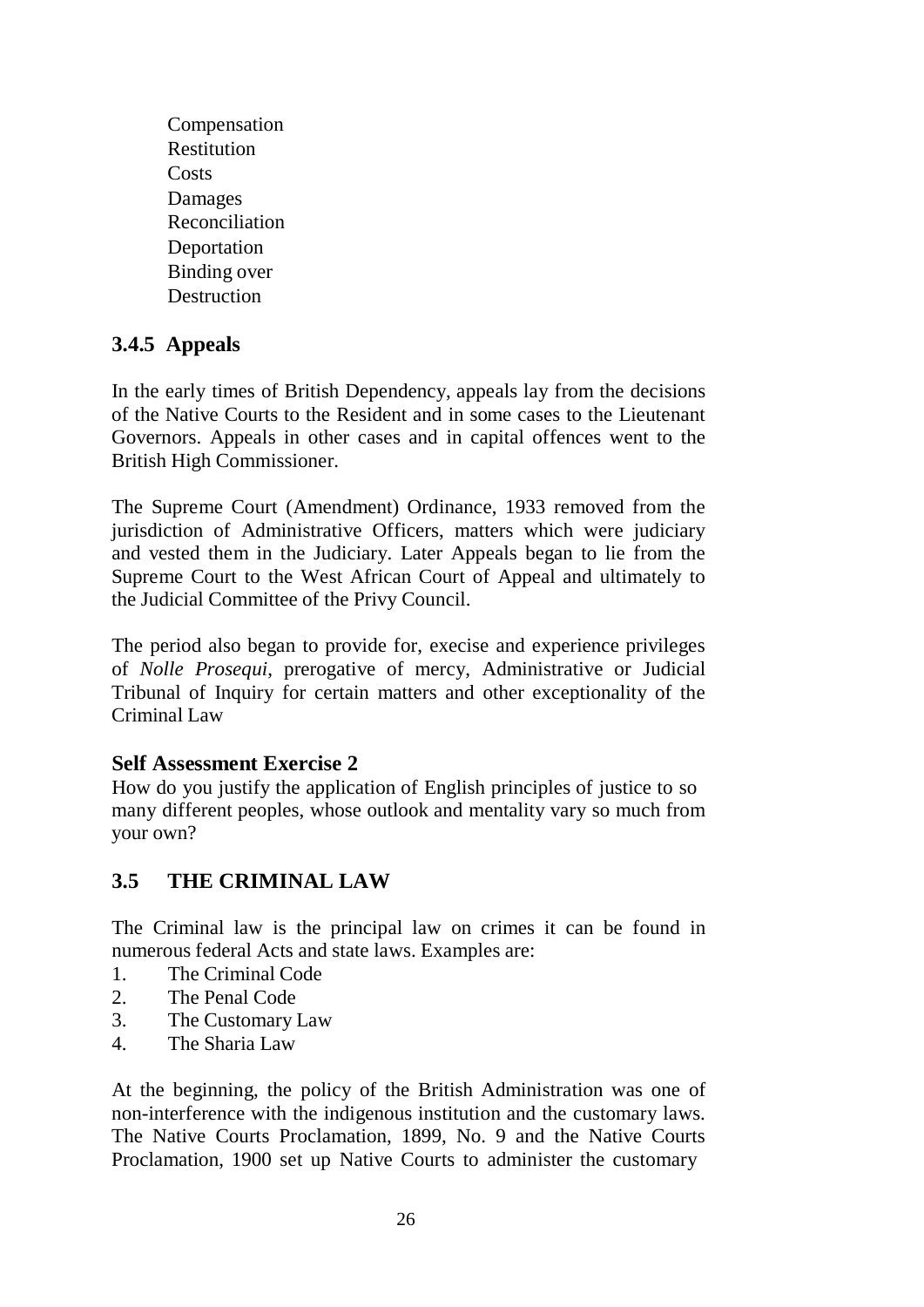law. Indigenous Courts were allowed to function only in areas where statutory Native Court did not exist.

# **3.6 CODIFICATION OF THE CRIMINAL LAW**

At the same period, a Commission had been set up in Britain to formulate a codified common law for England. A draft criminal code was produced but the British Parliament rejected it. It was then modified and 1879 adopted for Nigeria in 1904-1916 and several other British Dependencies. The Criminal Code (S.4) provided that only offences provided for in the code shall be triable in the Courts, other than in a Native Tribunal.

The Native court Ordinance was also passed vesting criminal jurisdictions in the Native Courts in respect of offences not provided for in the Criminal Code. The Native Courts and Customary Courts were reformed from time to time.

The independence Constitution, 1960 provided that with the exception of contempt of court at common law, no person was to be convicted of an offence unless the offence was defined by a written law and the penalty for it is also prescribed in a written law. This marked the withering away of unwritten customary law and criminal jurisdiction and authority of indigenous Courts.

## **4.0 CONCLUSION**

The new wine in the old wine skin did not burst the skin by reason of its resilience. The basis of this is the flexibility and capacity of the customary law (Old wine) for adaptation to accommodate or accord with changing socio-economic conditions and rapid development (*Kinney and others v. Military Government of Gongola State & others*).

The Criminal justice Administration under the unwritten customary law and Under the Islamic Legal System are largely identical but there are important differences, you must note. Britain treated her legal system and Criminal Justice Administration as superior, and relegated the indigenous ones to inferior and subordinate statuses.

## **5.0 SUMMARY**

In this Unit, you have learnt about the introduction of British type of Criminal Justice Administration in pre-independent Nigeria. The systems and sub-systems that then existed included:

Customs and Tradition ethnic/Tribal groups Islamic legal System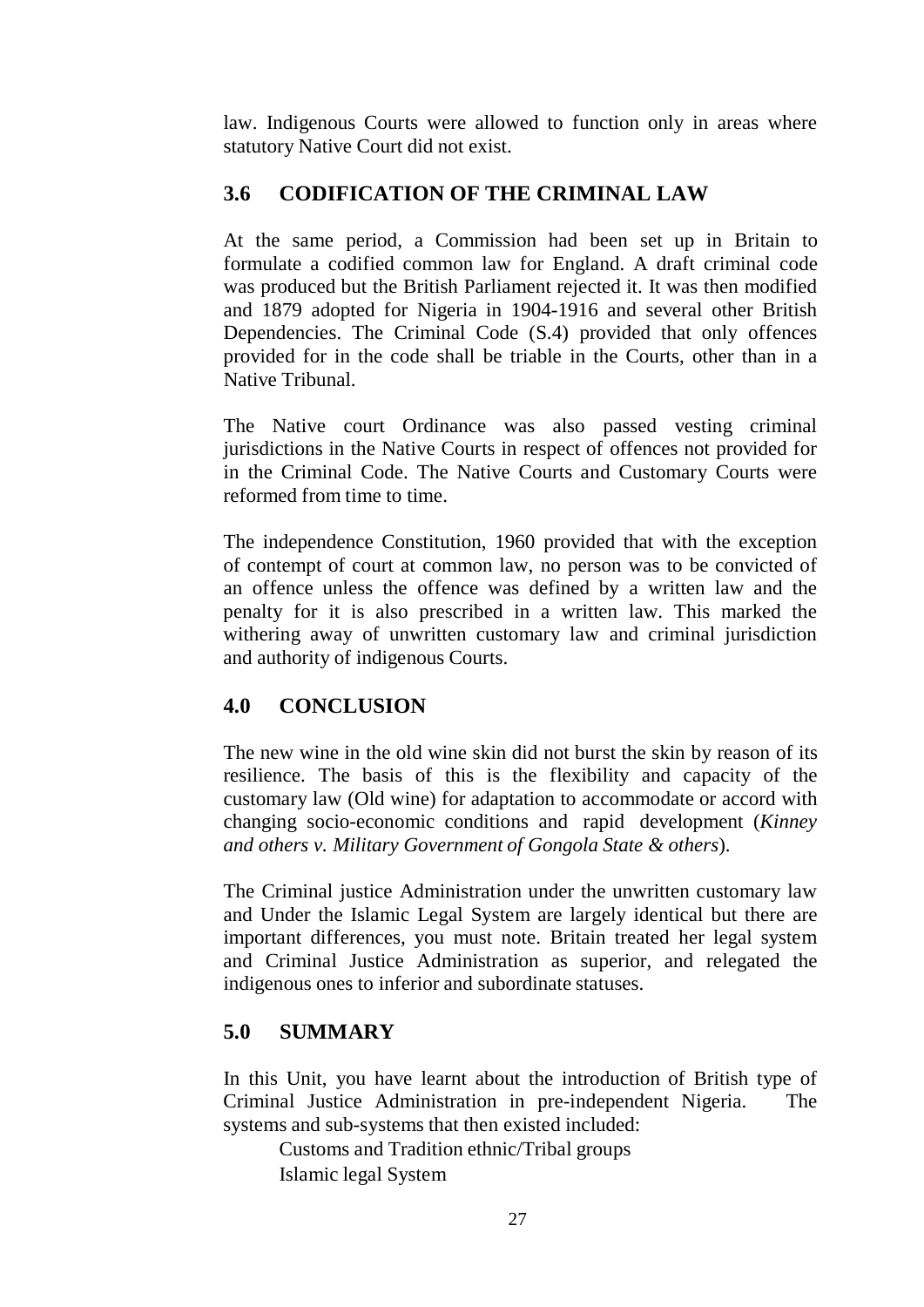British legal System

Alien Legal System and Culture distinct from the official British and Islamic Legal Systems.

The different systems nd sub-systems, cultures and values operated within one and same geographical area and at the same time.

#### **6.0 TUTOR MARKED ASSIGNMENT**

- 1. Describe the Criminal Justice Administrative System in Pre-Colonial Nigeria.
- 2. Compare and Contrast the Criminal Justice Administration during the following periods.
	- (a) Before 1861
	- (b)  $1863 1960$

#### **7.0 REFERENCES/FURTHER READINGS**

- Ogwurike, C. (1979): Concept of Law in English –Speaking Africa, NOK Publishers International, London.
- Obilade, A. (1979): The Nigerian Legal System Sweet & Maxwell, London
- Elias, T. (1972): The Nature of African Customary Law, Manchester University Press, Manchester.

Austin

Hart, HLV

Hans Kelsen

Von Savigny

Oliver Holmes

Justice Stone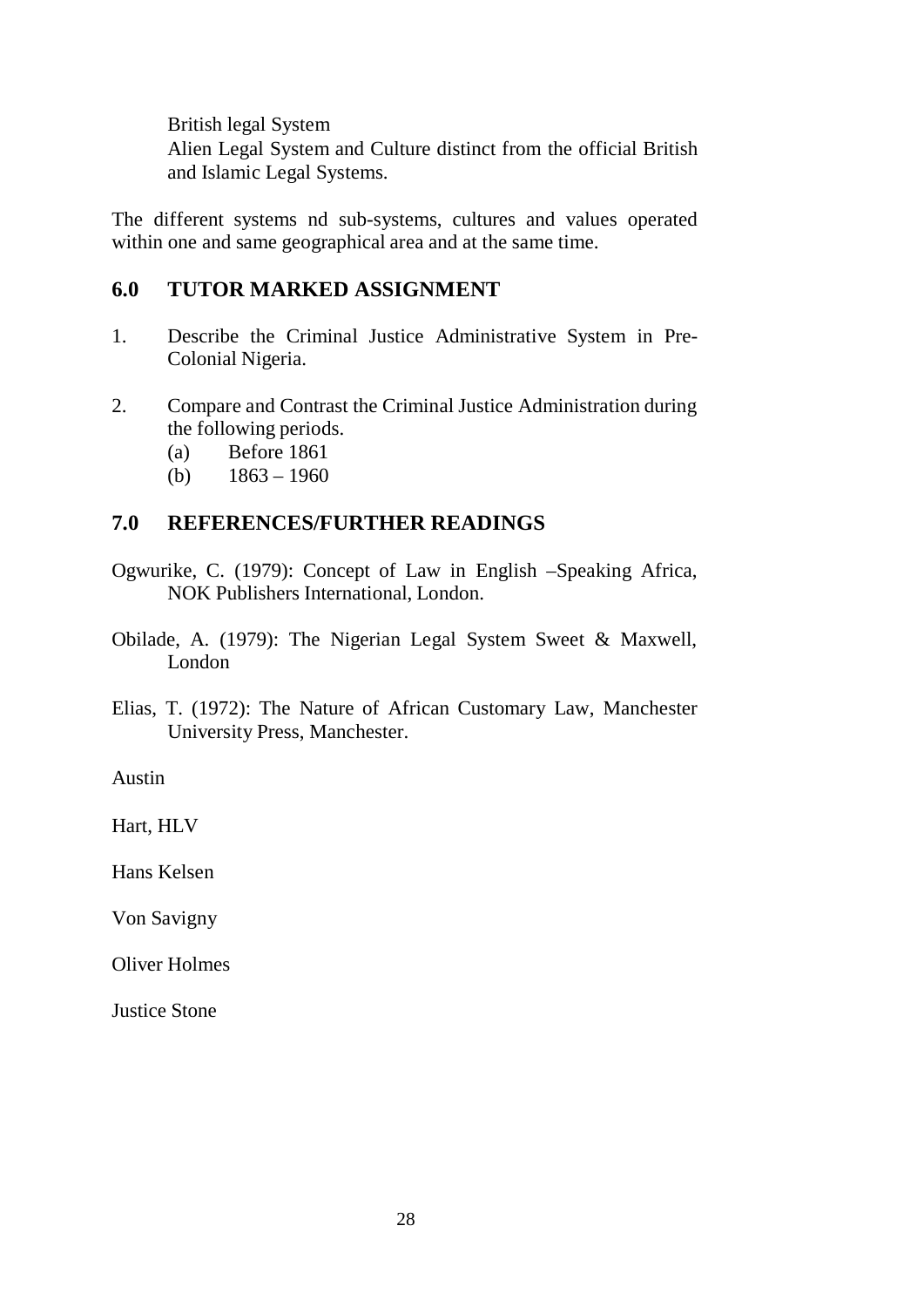#### **MODULE 2**

## **UNIT 1: ADMINISTRATION OF JUSTICE: COURTS STRUCTURE**

#### **Contents**:

- 1.0 Introduction
- 2.0 Objectives
- 3.0 Main Body
	- 3.1 Judicial Powers
	- 3.2 Court System
	- 3.3 Jurisdiction
		- 3.3.1 Jurisdiction: General or Limited
		- 3.3.2 Jurisdiction defined
		- 3.3.3 Classification of Jurisdiction
	- 3.4 Venue
- 4.0 Conclusion
- 5.0 Summary
- 6.0 Tutor-Marked Assignment
- 7.0 References/Further Readings.

## **1.0 INTRODUCTION**

In Nigeria, most issues between parties do not get to the court. In many cases, parties recognize and do perform their legal obligations. Where there are controversies parties involved often settle, or resolve and dissolve them without recourse to the courts. Some certainly do get to the court. In deciding such cases before the court between parties involved in the controversy, judges determine certain rules of conduct which may turn out to become case law. In this unit, we shall examine the Court System, how cases get to courts, which exercise the responsibility to interpret the laws, and apply them to the issues in dispute.

#### **2.0 OBJECTIVES**

At the successful completion of this unit, you should be able to;

- Describe, explain, illustrate and critique the term "jurisdiction".
- Describe and explain the Nigerian Criminal Court System.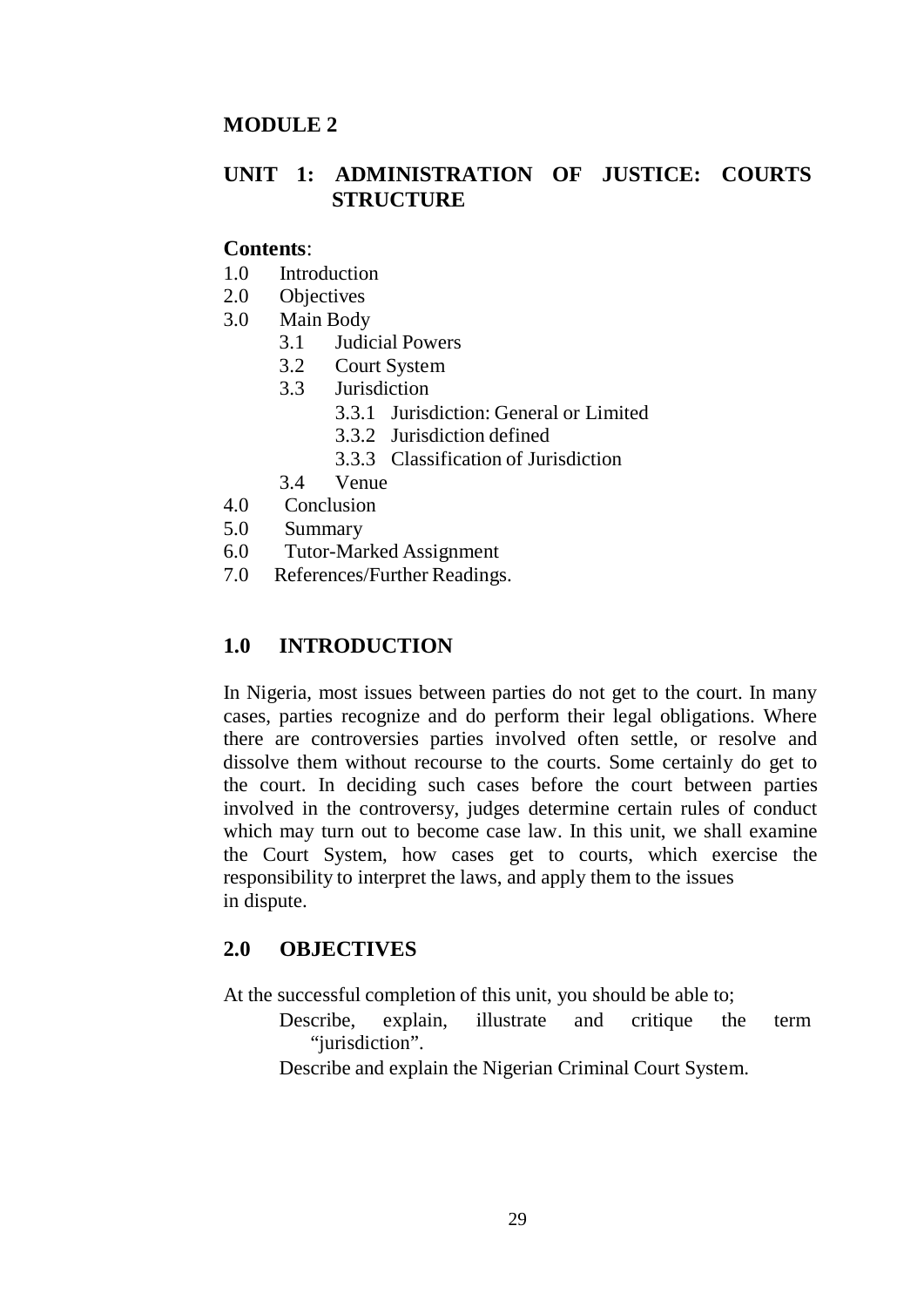## **3.0 MAIN BODY**

# **3.1 JUDICIAL POWERS**

The judicial powers of the federation and of the states of the federation are vested in the court. *See CFRN, 1999 Section 6*. The term judicial powers include the inherent powers of a court of law, and the sanctions they can lawfully impose.

Subject to the provisions of the 1999 Constitution the Courts exercise powers over

- 1) All matters between persons, or between government or authority and any persons in Nigeria
- 2) All actions and related proceedings. *See CFRN 1999 Section 6(5)*

# **3.2 COURT SYSTEM**

The court system is the channel through which laws are interpreted and applied. You have already learnt about our Court System. The earlier discourse did not include every court. However, it suffices for your present purpose. Note the courts and whether they have original and appellate jurisdiction. Note also that the courts are not a series of Appeal Courts as students often misconceive them to be.

#### **Self Assessment Exercise 1**

- 1. Can you attempt to sketch the courts structure in your state?
- 2. Indicate the courts, their titles, original and appellate jurisdictions where applicable.

It is important that you recognize that the courts are not a series of appeal courts.

## **3.3 JURISDICTION**

Jurisdiction is a very crucial issue in the Courts System. You understand it from the outset.

# **3.3.1 Jurisdiction: General or Limited**

Some courts exercise general jurisdiction, and powers to hear all kinds of cases. Other courts have special or limited jurisdiction and are limited in the types of cases they hear and decide. For example, a court may only hear a matter within a specified geographic area over which the judgment of the court will have effect. Decisions of courts in Nigeria are ineffective outside the Nigerian borders. In the same way, judicial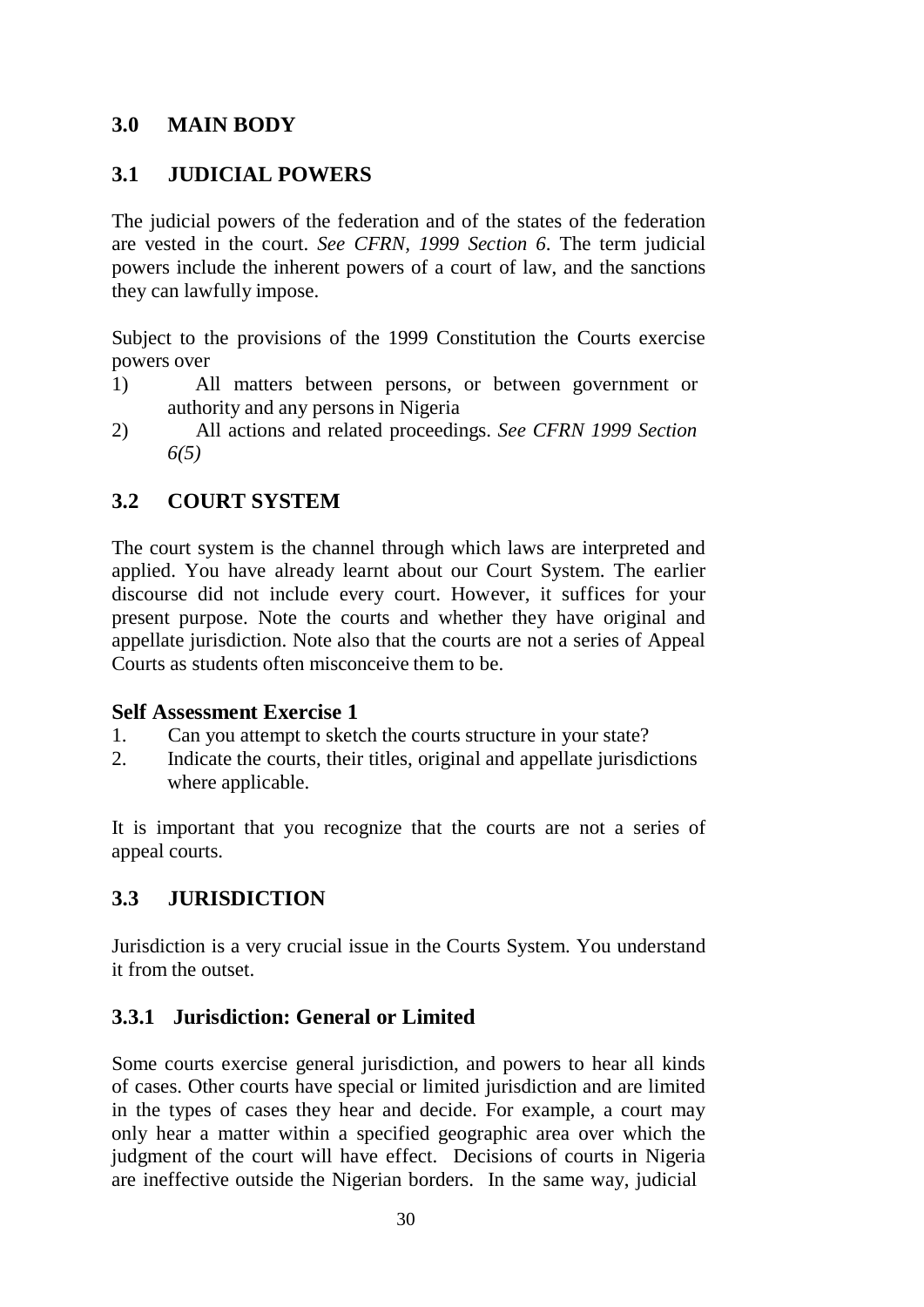decisions of foreign courts, are not general principles binding on Nigerian courts.

# **3.3.2 Jurisdiction as a question of law:**

Jurisdiction is not conferred by the parties; it cannot be implied; it derives from the law. The jurisdiction of each court is expressly prescribed in the instrument, (Constitution or Statute) which brings the court into existence.

A legislation may expand the jurisdiction of the court but it can not derogate from it, save by constitutional amendment.

# **3.3.3 Jurisdiction Defined**

The often quoted jurisprudential expression which defines or descries the term: Jurisdiction, is by *Bairamien, F.J* who said:

A court is competent (i.e has jurisdiction) when:-

- a) It is properly constituted as regards members and qualification of the members of the bench and no member is disqualified for one reason or another and
- b) The subject matter of the case is within its jurisdiction (i.e space of authority) and there is no feature of the case, which prevents the court from exercising its jurisdiction (i.e Power or authority) and
- c) The case comes before the court, initiated by due process of law, and upon fulfillment of any condition precedent to the exercise of jurisdiction (i.e Power's or authority)

Read the case *of Madukolu v. Nkemdilim* (1962).

In essence, a court has jurisdiction if:-

- a) It has power to pronounce authoritatively and conclusively what the law is
- b) It has power to determine the legal rights and liabilities of parties in dispute.
- c) The subject matter and the parties and or property involved in the dispute are within the purview of the court.
- d) The controversy has arisen within the state or area over which the court exercises its powers.
- e) The parties in the case, (in particular the defendants) are available within the geographic area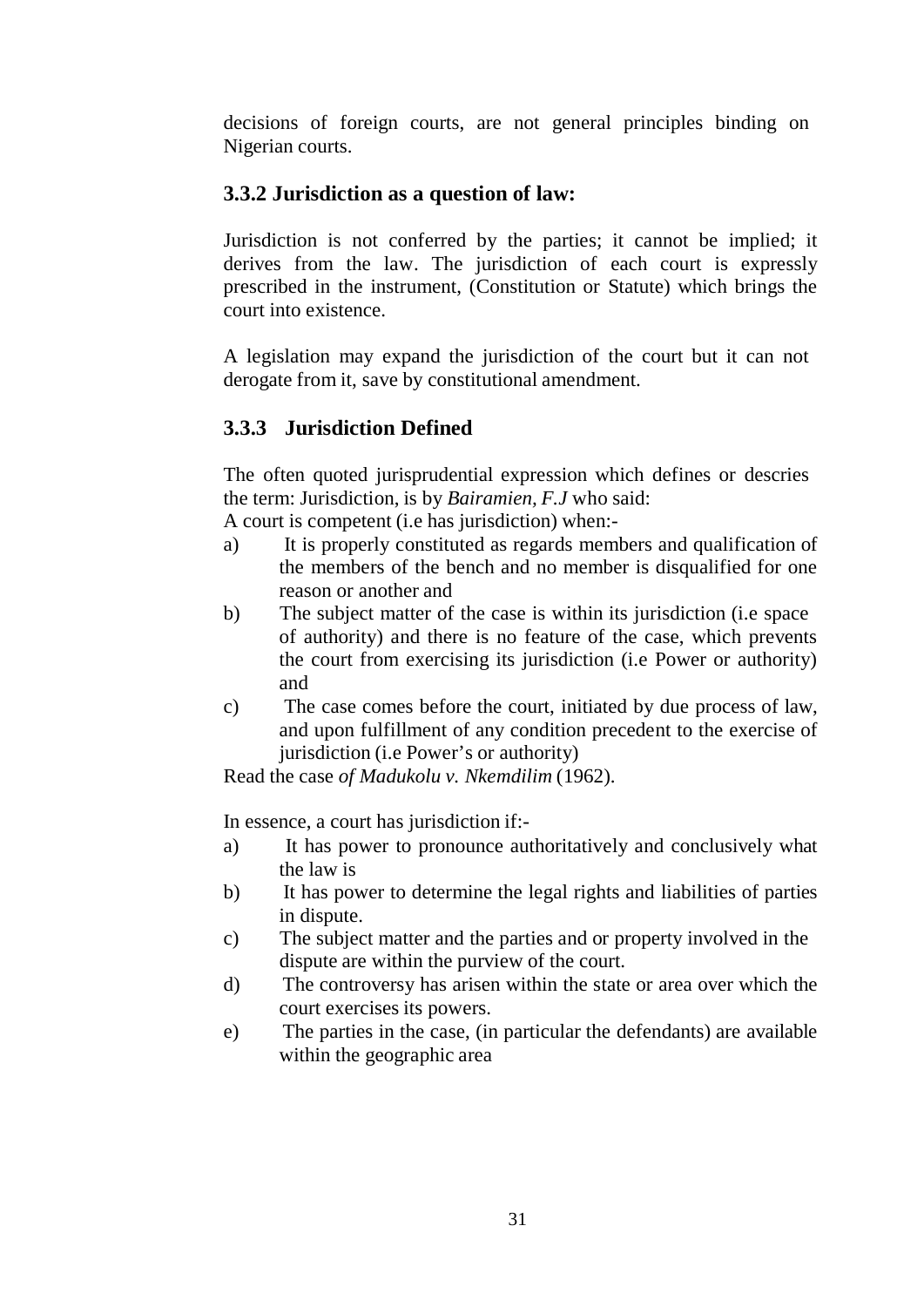# **3.3.4 Classification of jurisdiction**

Jurisdiction may be classified into (a) jurisdiction, (b) Original or appellate jurisdiction, (c. ) Federal or State Jurisdiction in *persona* or *in rem*

#### *(a). In persona or in rem* **jurisdiction**

#### **(i) In persona jurisdiction.**

This is jurisdiction over the parties involved in the lawsuit. A court has jurisdiction if:

- a) The parties can be served within the state or territorial jurisdiction of the court.
- b) The parties are resident in the state.
- c) In case of a corporation, it is incorporated in, has an office or does business within the boundaries of the courts jurisdiction. .

If a party submits to the jurisdiction of court, he can not be heard to complain later that the court lacked jurisdiction. A person is deemed to submit to the jurisdiction of a court as soon as he files a law suit.

(ii) *In rem* jurisdiction

This obtains where the property, which is the subject matter of the lawsuit is within the jurisdiction of the court.

## *(B). Original and Appellate Jurisdiction*

## **(i) Original Jurisdiction**

This refers to the powers of a trial court to hear and determine a controversy when it is first brought for adjudication or trial. It is the Courts power to entertain a matter, which can originate or be commenced in the particular court.

#### *Appellate Jurisdiction*

#### **(C). Federal and State Jurisdiction**

Federal Courts are established by the Constitution or Act of the National Assembly. The High Courts, (Federal and State) have unlimited jurisdiction over matters assigned to them.

The Federal High Court may be regarded as a specialized court because the controversies which come before it involve federal questions. The state high courts can not hear the cases which fall within the purview of the Federal High Court. To that extent also these courts are limited.

Certain offences are federal and may defy state boundaries, Others are states and are limited by state boundaries. In order to mitigate the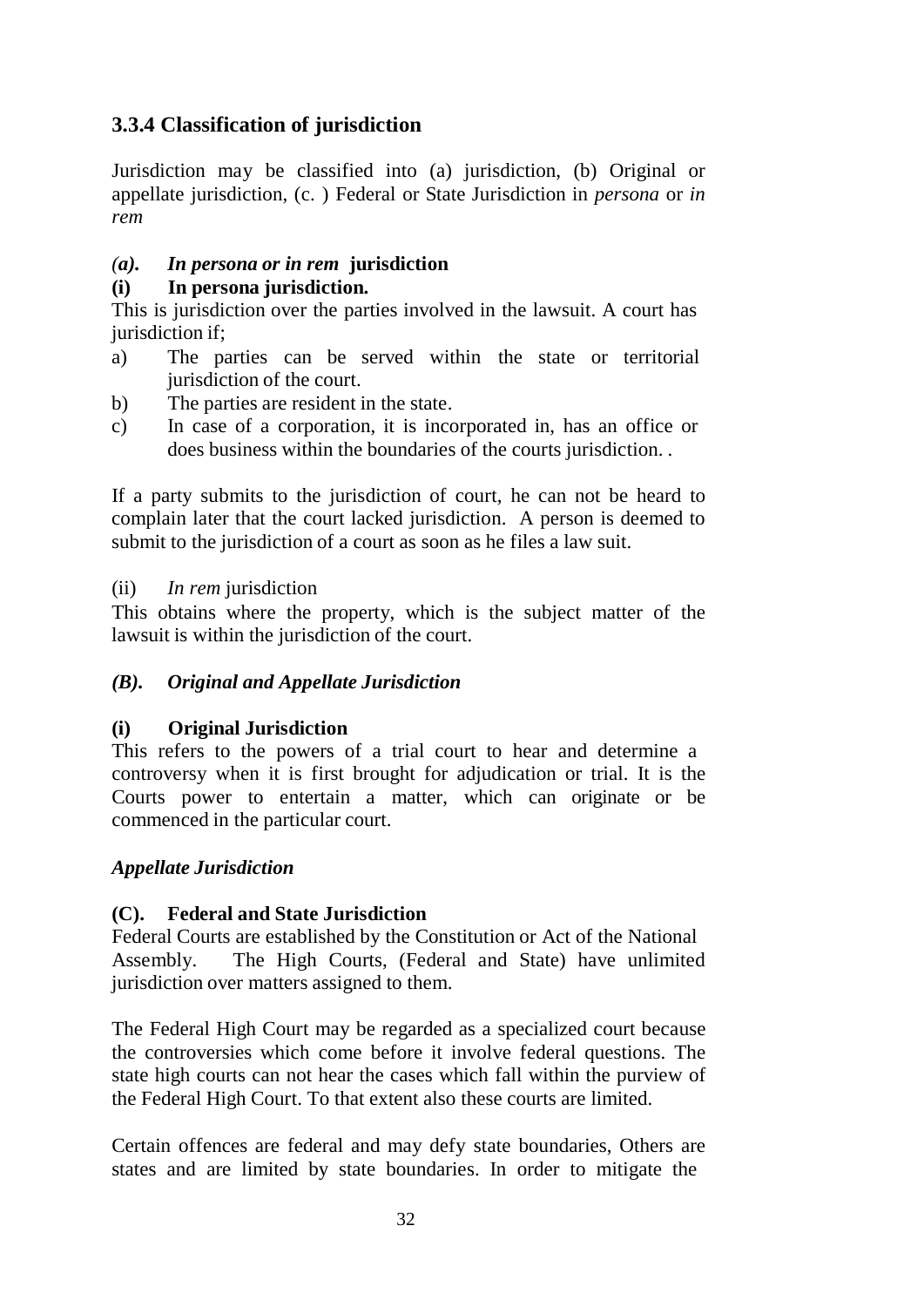inconveniences at the court level which may arise from the Federal System and division of powers between the states and the federal governments,, state courts generally are empowered to exercise federal powers over federal offences partly or fully occurring within the state except where otherwise expressly provided. This is eminently a sensible scheme.

#### **i) Federal Courts**

The Federal Courts are the Supreme Court of Nigeria, the Court of Appeal, the Federal High Court, the Customary Courts of Appeal and the Sharia Court of Appeal of the Federal Capital Territory. Also included in the list of Federal Courts are other courts authorized by the law to exercise jurisdiction on matters within the federal legislative competence.

#### **ii) State Courts**

State courts include the High Court of the State, Sharia Court of Appeal of a state, the Customary Court of Appeal of a State and such other courts as may be authorized by law to exercise jurisdiction on matters within the legislative competence of the state like Magistrates'.

# **3.4 VENUE**

A particular court has power to hear and entertain a case only within a specified geographic area. A court in Lagos can not sit in Kaduna over a matter in Kaduna State or any other state and vice versa. The Federal High Court is an exception to this general rule.

## **General**:

Issue of jurisdiction strikes at the competence of court. It is fundamental and once there is a defect in competence, for example, where a court entertains a matter over which it lacks jurisdiction, the entire proceeding is a nullity, however well conducted or brilliantly decided. Hence jurisdiction has been variously described as the "life wire", 'blood' 'bedrock' and 'foundation' of adjudication.

For the same reason also, any challenge of jurisdiction of court over a matter must be first settled before taking any or further step in the matter.

The following cases are instructive and are recommended for your reading.

*Ojo-Ajao v Ors v. popoola Ajao & Ors* (1986),

*Attorney-General (Anambra State) v. Attorney-General (Federation)* 1993,

*Gafar v. Government of Kwara State & Ors* (2007)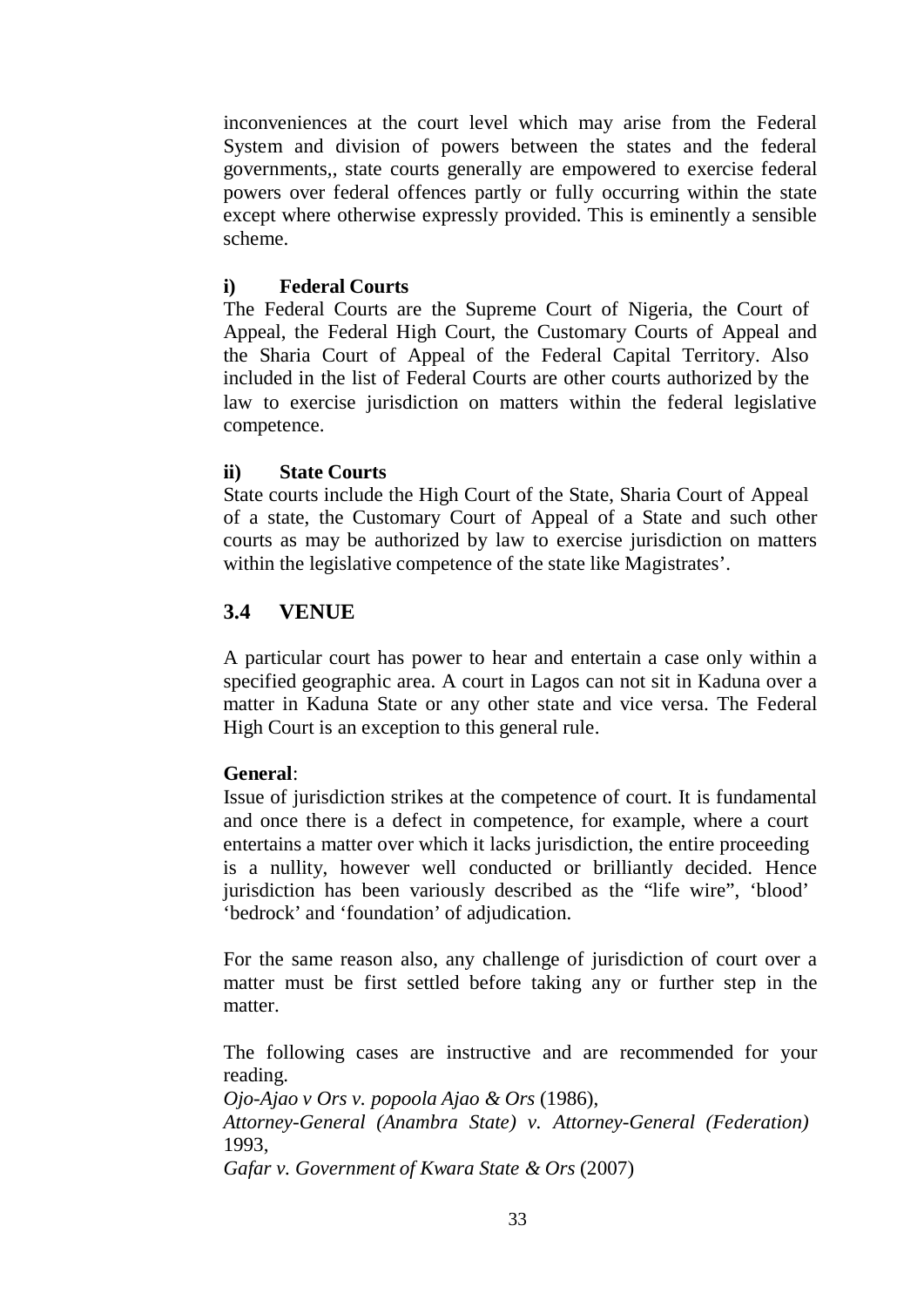# **4.0 CONCLUSION**

Jurisdiction may mean:

The general power of court, or exercise of authority over persons and things within its competence;

The matters to which the court has authority to hear (i.e courts powers to decide a case)

The geographic area where the court operates.

## **5.0 SUMMARY**

The judiciary has the primary responsibility to interpret and apply laws through the court system in the process of settling controversies, trying offenders brought before the court. You have been acquainted with the different courts in which criminal matters are administered. In both civil and criminal matters, jurisdiction has been described as the life wire, blood, bedrock and foundation of adjudication. Anything done outside it is a nullity.

## **6.0 TUTOR MARKED ASSIGNMENT**

Jurisdiction has been described as "the life wire, blood, bedrock and foundation of adjudication "Discuss with illustrations and in reference to decides cases".

## **7.0 REFERENCES/FURTHER READINGS**

The Constitution of the Federal Republic of Nigeria, (CFRN), 1999

- Barbara E. Behr (1980); Study Guide to Accompany West: Business Law, West Publishers G. New York.
- Gary Slapper (2004), *The English Legal System*,  $7<sup>th</sup>$  Edition, Convendish Publishing, Limited, London,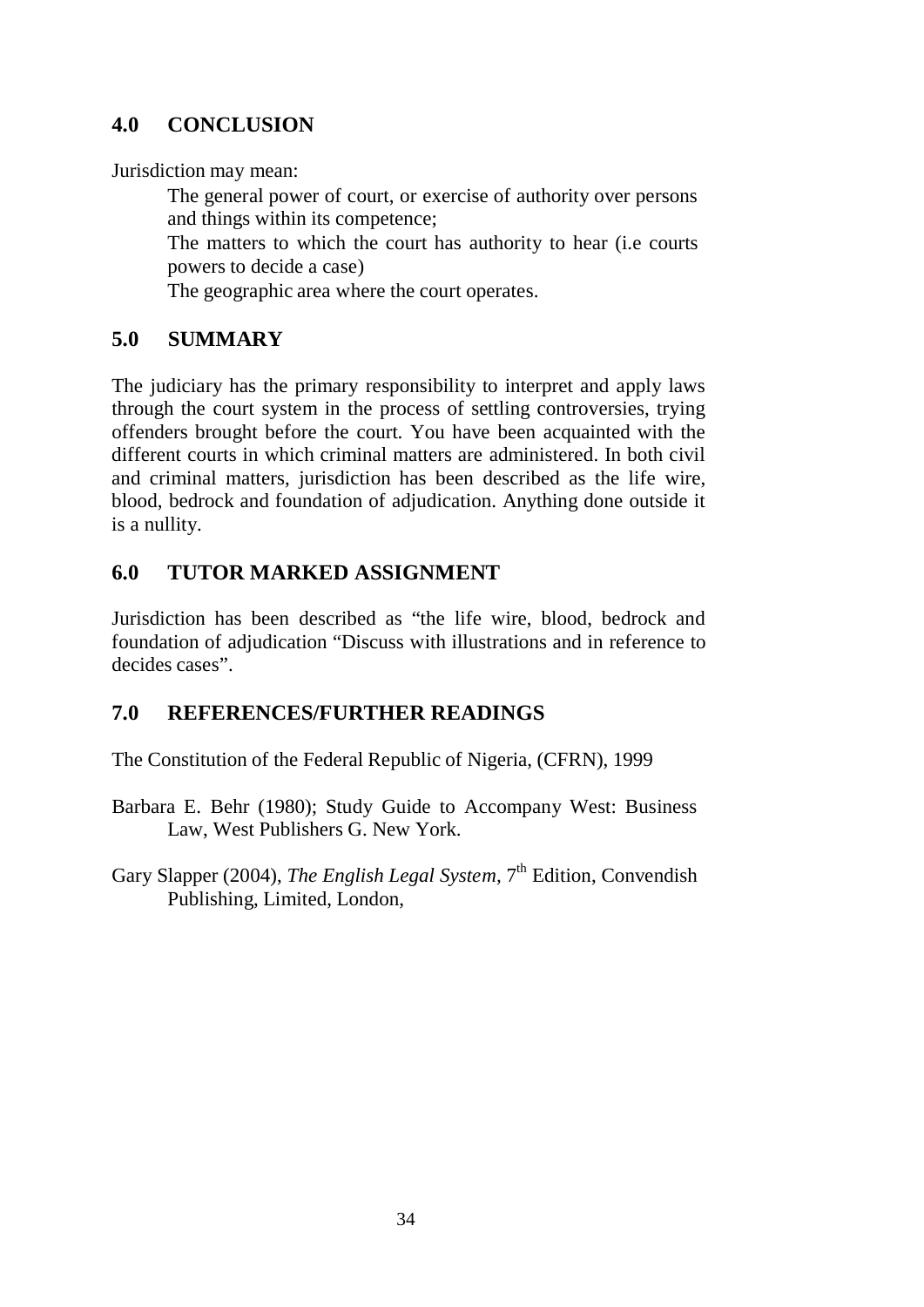# **UNIT 2: THE HIERARCHY OF THE COURTS**

#### **Content**

- 1.0 Introduction
- 2.0 Objectives
- 3.0 Main Content
	- 3.1 Court Reforms, 1933-1943
	- 3.2 Constitutional Provisions
	- 3.3 The Superior Courts
	- 3.4 The Inferior Courts
	- 3.5 The Hierarchy of Courts
- 4.0 Conclusion
- 5.0 Summary
- 6.0 Tutor Marked Assignment
- 7.0 References/Further Readings.

# **1.0 INTRODUCTION**

The Federal Republic of Nigeria is based on the principle of democracy and social justice. Accordingly, the purpose of Government is the Security and Welfare of the people. To this end, the courts exercise judicial powers of the state. In this unit, you will learn about different courts and their locations in the scheme of things.

## **2.0 OBJECTIVES**

When you have read this Unit, you should be able to:-

- 1. sketch the hierarchical order of courts
- 2. trace the origin of the courts and its development
- 3. identify the changes in the Court System since independence
- 4. critique the hierarchy of courts

# **3.0 MAIN CONTENTS**

## **3.1 COURT REFORMS, 1933-43**

The Superior courts are products of the Constitution of the Federal Republic of Nigeria but the inferior courts are established by the law of the state where they operate. Thus, the High Court of a state or of the Federal Capital Territory, the Court of Appeal and the Supreme Court are created by the Constitution, whereas the Magistrates, District, and Area Courts in the states are created by the Laws of the particular state.

You will recall that the reforms of 1933 – 1943, brought about the Magistrates and the High Court Systems as we know them to day with minor modifications. These reforms were embodied in: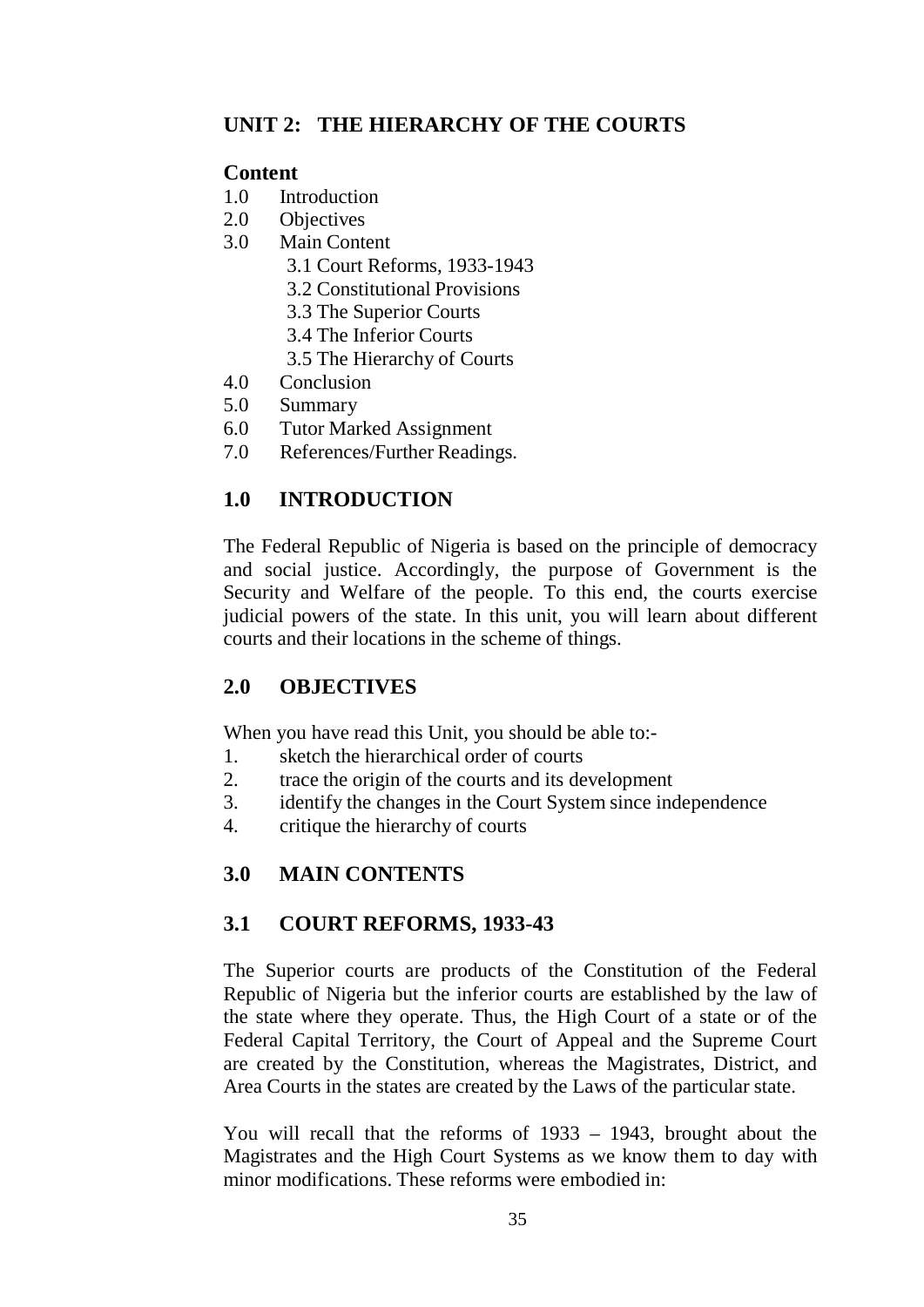- 1. the Supreme Court (amendment) ordinance, 1933
- 2. the Protectorate Courts Ordinance, 1933
- 3. The West African Court of Appeal Ordinance 1933
- 4. The Native Courts Ordinance, 1933.

In 1943, the following statutes were also passed to reform the courts system:

the Native Courts (Colony) Ordinance, 1943 No. 7 the Magistrates' Courts Ordinance, 1943 No. 43 the Supreme Court Ordinance, 1943, No. 33 the West African Court of Appeal Ordinance, 1943, No. 30 the Children and Young Persons Ordinance, 1943 no. 41.

The effect of these legislations were:

establishment of uniform system of Magistrates' Court for the country

the abolition of Courts of the Commissioners of the Supreme Courts in the Protectorate; the abolition of the Supreme Court and the High Court of the Protectorate; setting up of the Supreme Court of Justice for Nigeria.

the establishment of Juvenile Courts to commence a systematic administration of justice for Children and Young Persons. In this context, Children are persons who have not attained the age of 14 years. Young persons are those who are 14 years of age or above but are under the age of 17years.

In response to the adoption of a Federal System of government in 1954, the Courts systems were also regionalized. Each of the regions (Northern, Western and Eastern) and the Federal Capital Territory had its Courts System with the High Court as its apex in the region. The High Courts of the Regions were subject to the Supreme Court.

After independence on  $1<sup>st</sup>$  October 1960, the Court systems remained basically the same. The Judicial Committee of the Privy Council (JCPC) was still the highest court of Appeal but in 1963, it was replaced by the Supreme Court of Nigeria.

## **3.2 THE CONSTITUTIONAL PROVISION**

The Constitution of the Federal Republic of Nigeria, 1999 has vested in the Courts, the judicial powers of the Federation and of the state. *See Section 6(1) and (2).*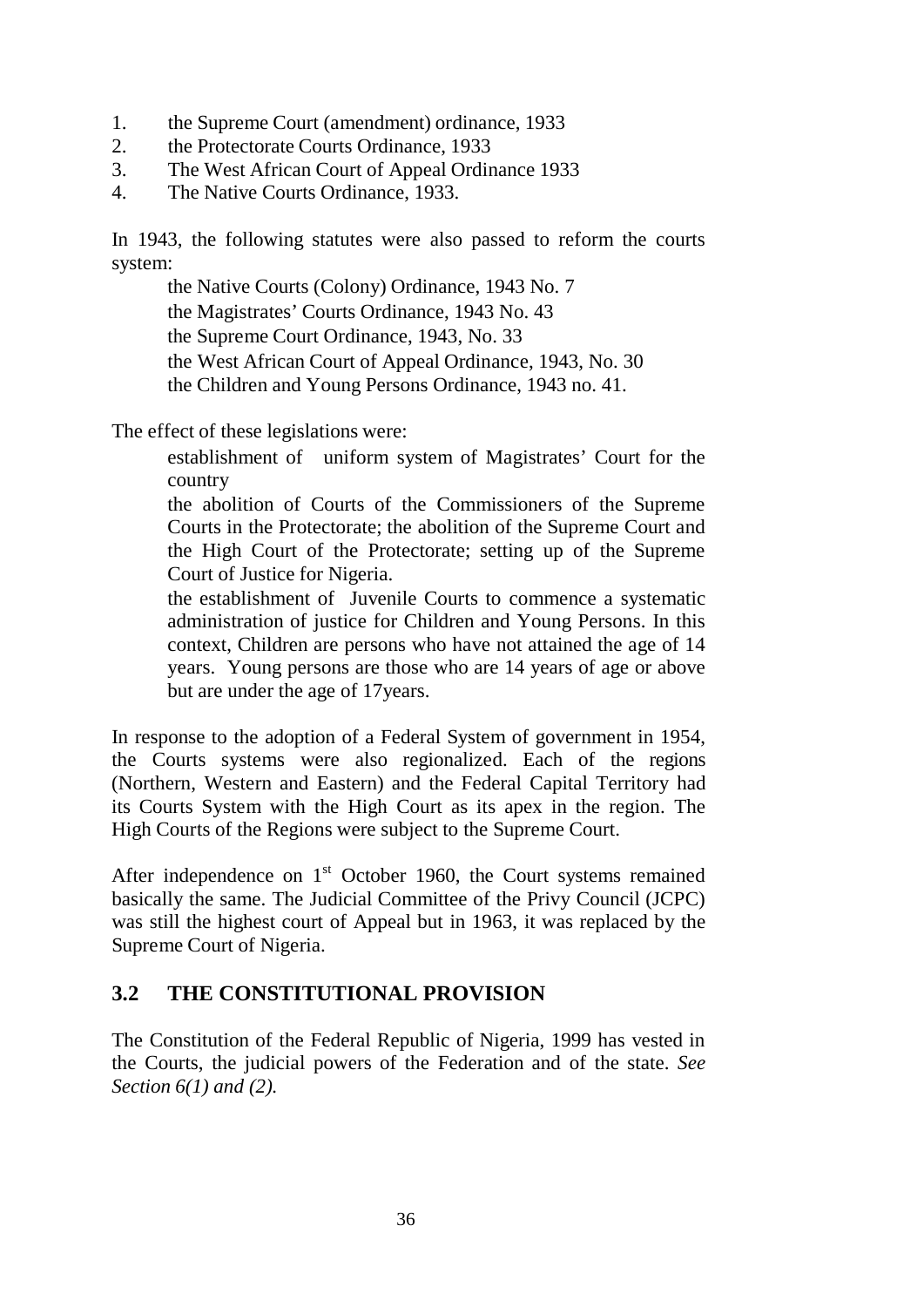## **3.2.1 The Scope of Judicial Powers**

The judicial powers vested in accordance with the Constitution extends to:-

- a. All inherent powers and sanctions of a court of law, notwithstanding any thing to the contrary in the Constitution.
- b. All matters between persons, or between government or authority and to any person in Nigeria, and
- c. All actions and proceedings relating thereto, for the determination of any question as to the civil rights and obligations of that person. *See section 6(a) and (b)*

# **3.3 THE SUPERIOR COURTS**

The courts to which the Constitution relates which are established for the Federation and for the states are the only superior courts of record in Nigeria. Each of the courts has all the powers of a superior court of record, save as otherwise prescribed by the legislature.

The Courts are:

- a. the Supreme Court of Nigeria
- b. The Court of Appeal
- c. The Federal High Court
- d. The High Court of the Federal Capital Territory, Abuja
- e. The High Court of the State
- f. The Sharia Court of Appeal of the Federal Capital Territory, Abuja
- g. The Sharia Court of Appeal of a State
- h. The Customary court of Appeal of the Federal Capital Territory, Abuja
- i. The Customary Court of Appeal of a State
- j. Such other courts as may be authorized by law to exercises jurisdiction on matters with respect to which the National Assembly may make laws; and
- k. Such other Courts as may be authorized by law to exercise jurisdiction at first instance or on appeal on matters with respect of which a House of Assembly may make laws.

The Constitution further provides that the National Assembly or any House of Assembly is not precluded from establishing courts other than those created by the Constitution, with subordinate jurisdictions to that of the High Court. In appropriate cases, the National Assembly or any House of Assembly may abolish any court which it has power to establish or which it has brought into being.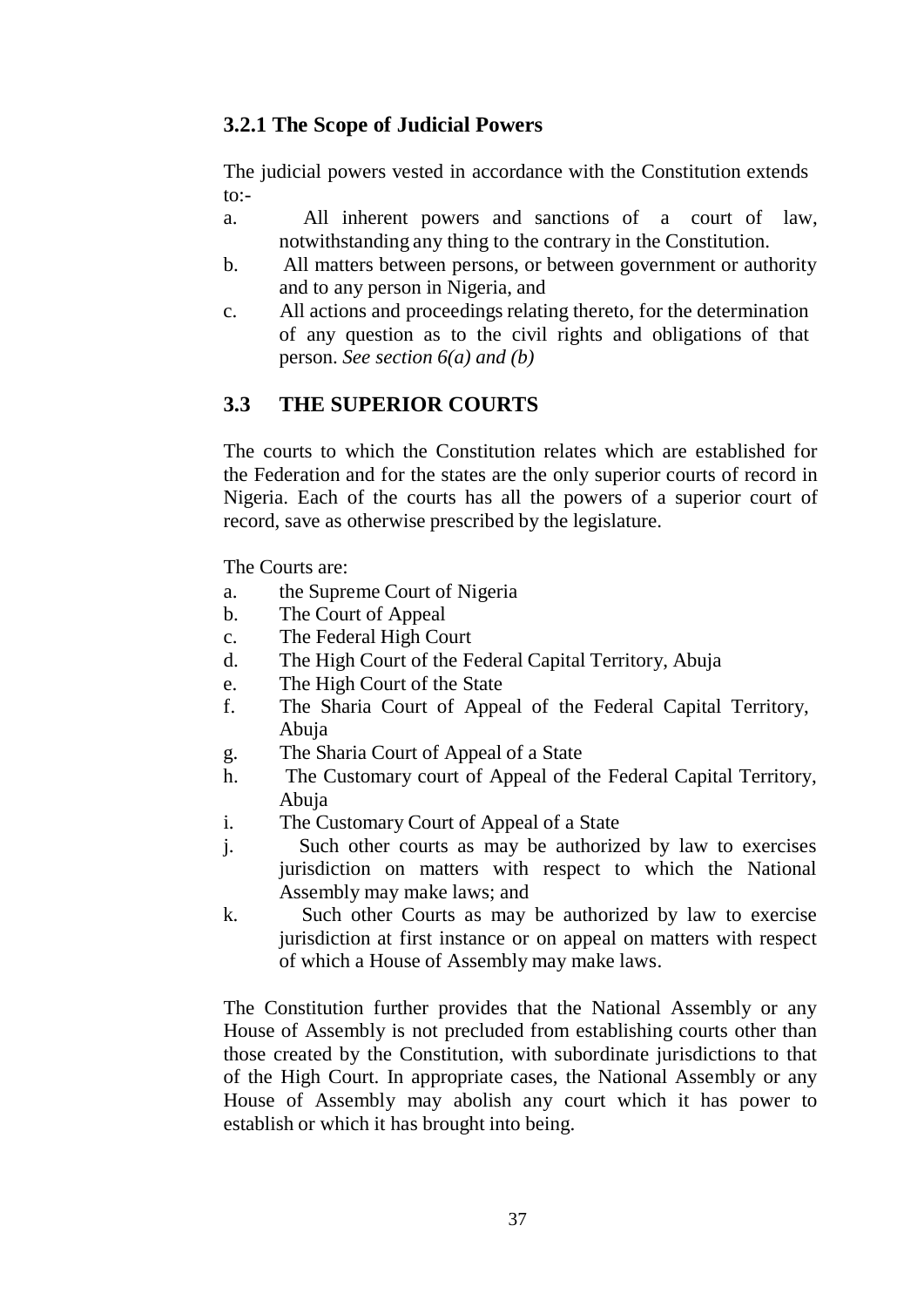# **3.4 INFERIOR COURT**

In exercise of their Constitutional powers, the state Houses of Assembly have created a number of courts. The jurisdictions of these courts are subordinate to those of the High Courts. They are inferior courts for reasons you shall know shortly. Meanwhile let us see examples of these courts; The Magistrates Courts

The District Courts The Area Courts The Alklali Court The Customary Courts

# **3.5 HIERARCHY OF THE COURTS**

The hierarchy of Courts is closely related to the doctrine of judicial precedent (also called the doctrine of *Stare decisis*.) Judicial precedent is a common law doctrine under which it is necessary for a court to follow earlier judicial decisions when the same points arise again in litigation. For it to apply, there must be:

- 1. a settled hierarchy of the Courts
- 2. a *ratio decidendi* which has been efficiently reported.

There are variations in the structure and types of inferior courts among the states. In some states in the South, the court System would probably look as follows. *Diagram A*

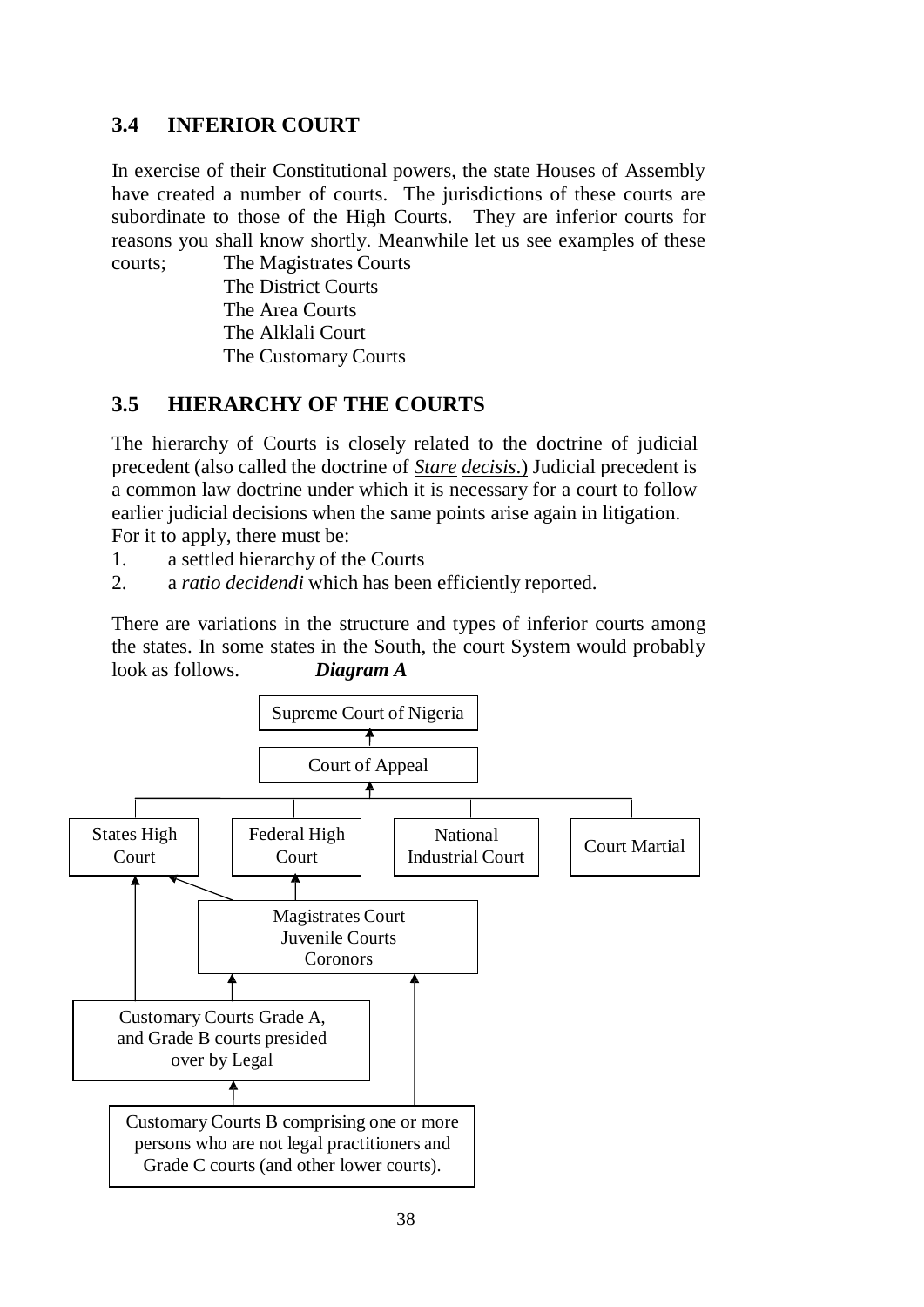A typical hierarchy of Court in the North would probably be this:



A wholistic view of the hierarchy of Courts at present in Nigeria is probably as follows:

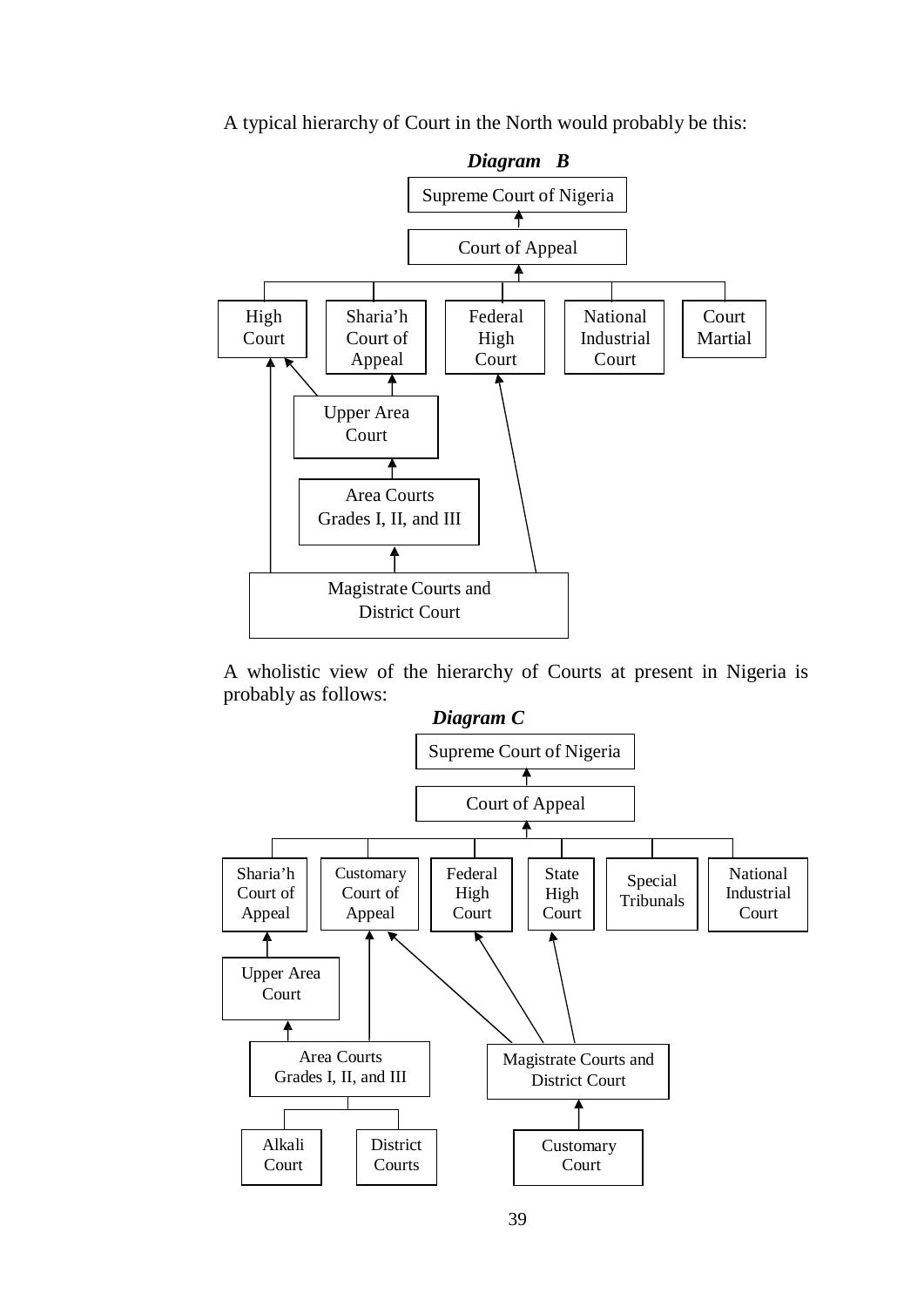## **4.0 CONCLUSION**

The structure of courts in Nigeria is not one of series of Appeal Courts. For example, there is no Court from which an appeal may lie to the National Industrial Court.

Similarly, appeal does not lie from the decision of the Magistrates' Court to the Sharia'h Court of Appeal. You will find it useful and instructive to be able to sketch the diagram of courts hierarchy. The arrows indicate the direction of appeals from a lower to a higher court within the same hierarchy.

## **5.0 SUMMARY**

In this unit, you have learnt about the establishment and hierarchical order of modern courts in Nigeria. Attention has been drawn to the differences in the structure among the states. Federal Courts also differ from State Courts.

## **6.0 TUTOR MARKED ASSIGNMENT**

Describe, using a diagram, the hierarchy of Courts in modern Nigeria.

## **7.0 REFERENCES/FURTHER READINGS**

- Ogwurike, C. (1979): Concept of Law in English Speaking Africa, NOK Publishers International, London.
- Obilade, A. (1979): The Nigerian Legal System Sweet & Maxwell, London
- Elias, T. (1972): The Nature of African Customary Law, Manchester University Press, Manchester.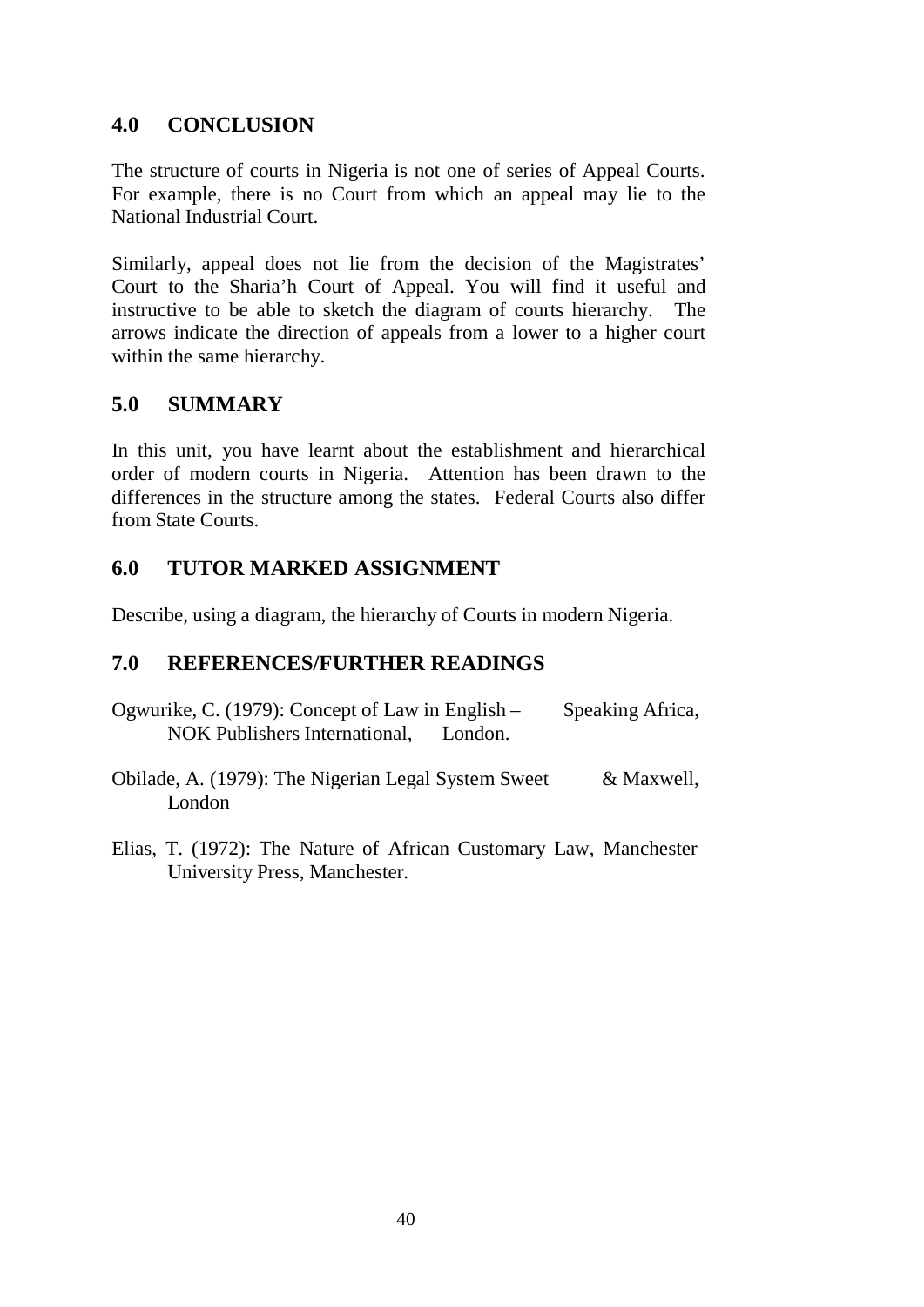## **UNIT 3: SUPERIOR COURTS**

### **Content**

- 1.0 Introduction
- 2.0 Objectives
- 3.0 Main Content
	- 3.1 Superior Court
	- 3.2 The Supreme Court of Nigeria
	- 3.3 The Judicial Committee of the Privy Council (JCPC)
	- 3.4 Appeals
		- 3.6 The Court of Appeal
- 4.0 Conclusion
- 5.0 Summary
- 6.0 Tutor Marked Assignment
- 7.0 References/Further Reading

## **1.0 INTRODUCTION**

In this Unit, you will learn, in greater detail, about the Supreme Court of Nigeria and the Court of Appeal. They are the two highest among the Superior Courts in Nigeria. Both courts serve the whole of the federation. Their divisions are merely for convenience.

Their respective Constitution and Jurisdiction are discussed appropriately but you need to complement this by reading the chapter seven of the Constitution of the Federal Republic of Nigeria, 1999.

## **2.0 OBJECTIVES**

When you have read through this Unit, you should be able to:

- 1. Give a picturesque view of the Court system in Nigeria
- 2. Account for the jurisdiction of the Supreme Court and the Court of Appeal
- 3. Critique the structure and hierarchy of Courts in Nigeria.

# **3.0 MAIN CONTENT**

The exposition and development of legal principles lies within the province of the superior courts, and particularly, the higher courts. Their judgments peculiarly contain full exposition of the law, and careful review of earlier relevant judicial decisions. They also explain, distinguish or apply such decisions to instant cases. In some cases, their *obiter dicta* are so carefully considered that they receive a high degree of persuasive authority. All what was previously an obiter may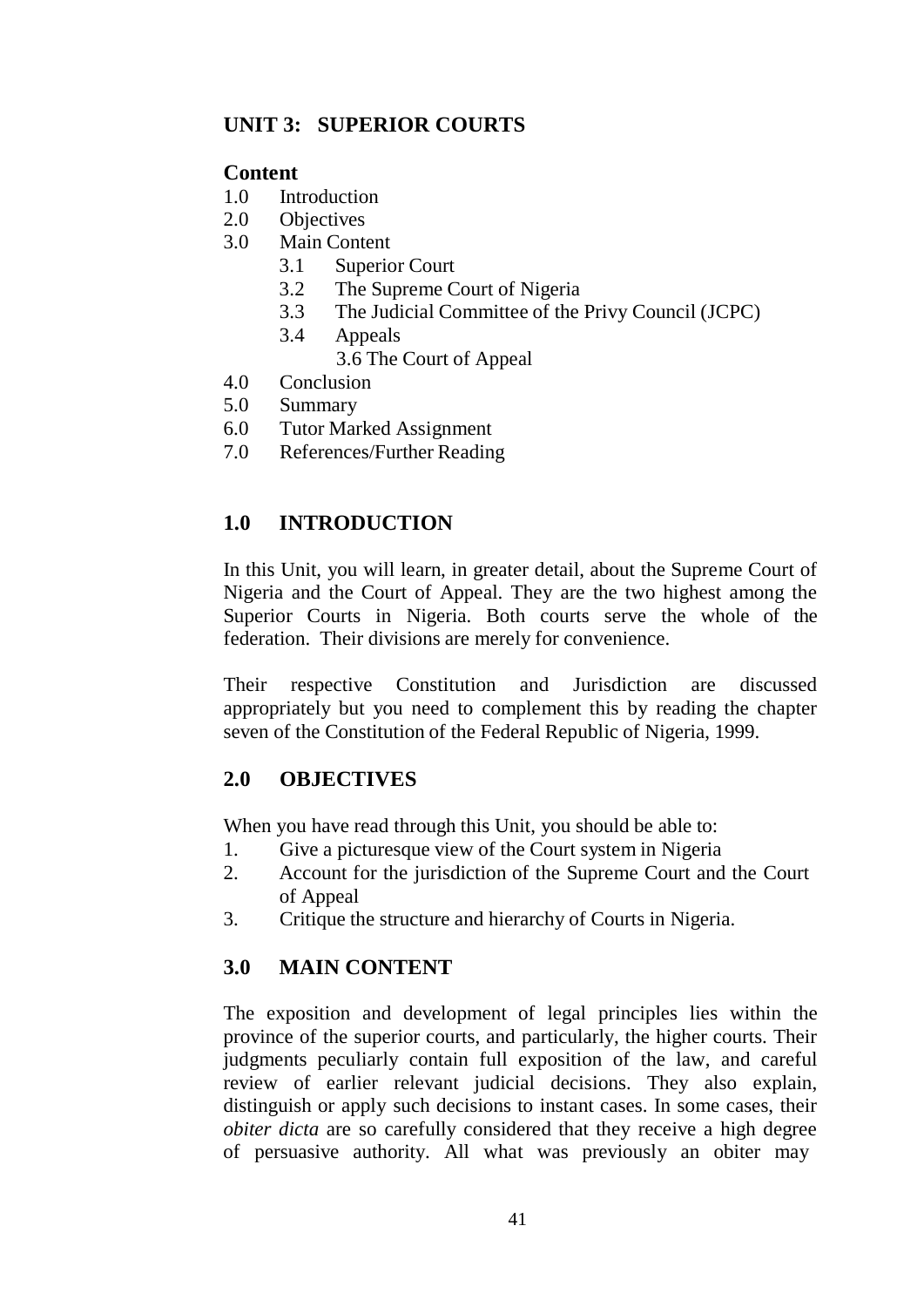subsequently develop into a *ratio decidendi*. All these have greatly enhanced the development and quality of legal science.

The courts in Nigeria may be classified as follows:

- Superior and Inferior Courts
	- Courts of Record and Courts other than Court of Record

## **3.1 SUPERIOR COURTS**

Superior Courts are courts of unlimited jurisdiction. More appropriately, they are courts of minimal jurisdictional limits. Although they may be unlimited in respect of the value of the subject matter, there are limits, however, minimal in respect to the type of the subject matter they may deal with.

Generally, nothing is intended to be outside the jurisdiction of a superior court, unless it is so specified.

### *(a) Supervisory Jurisdiction*

Superior Courts exercise supervisory jurisdiction over inferior courts and for that purpose they may make prerogative orders of certiorari, mandamus, prohibition, and injunction.

#### *(b) Court of Records*

Superior courts are courts of Records. They keep records of their acts and of judicial proceedings. They exercise powers to punish contempt of court whether in *in facie* or *ex facie curia*.

The term 'Court of Record' is not restricted to superior court. The Magistrate Courts exercise the power to punish only contempt in *facie curia*. For that reason, it is a court of records although it cannot contempt out of court summarily. It does so only if the contemnor is formally charged, tried and convicted.

## **Activity**

The Constitution of the Federal Republic of Nigeria, 1999 expressly declares that certain courts shall have the powers of a superior court of Nigeria. You learnt this in the previous Unit. Do not turn to that unit until you have attempted this exercise.

## **Self Assessment Exercise 1**

Enumerate the Superior Courts or the Courts vested with the powers of the Superior Court in Nigeria that you know.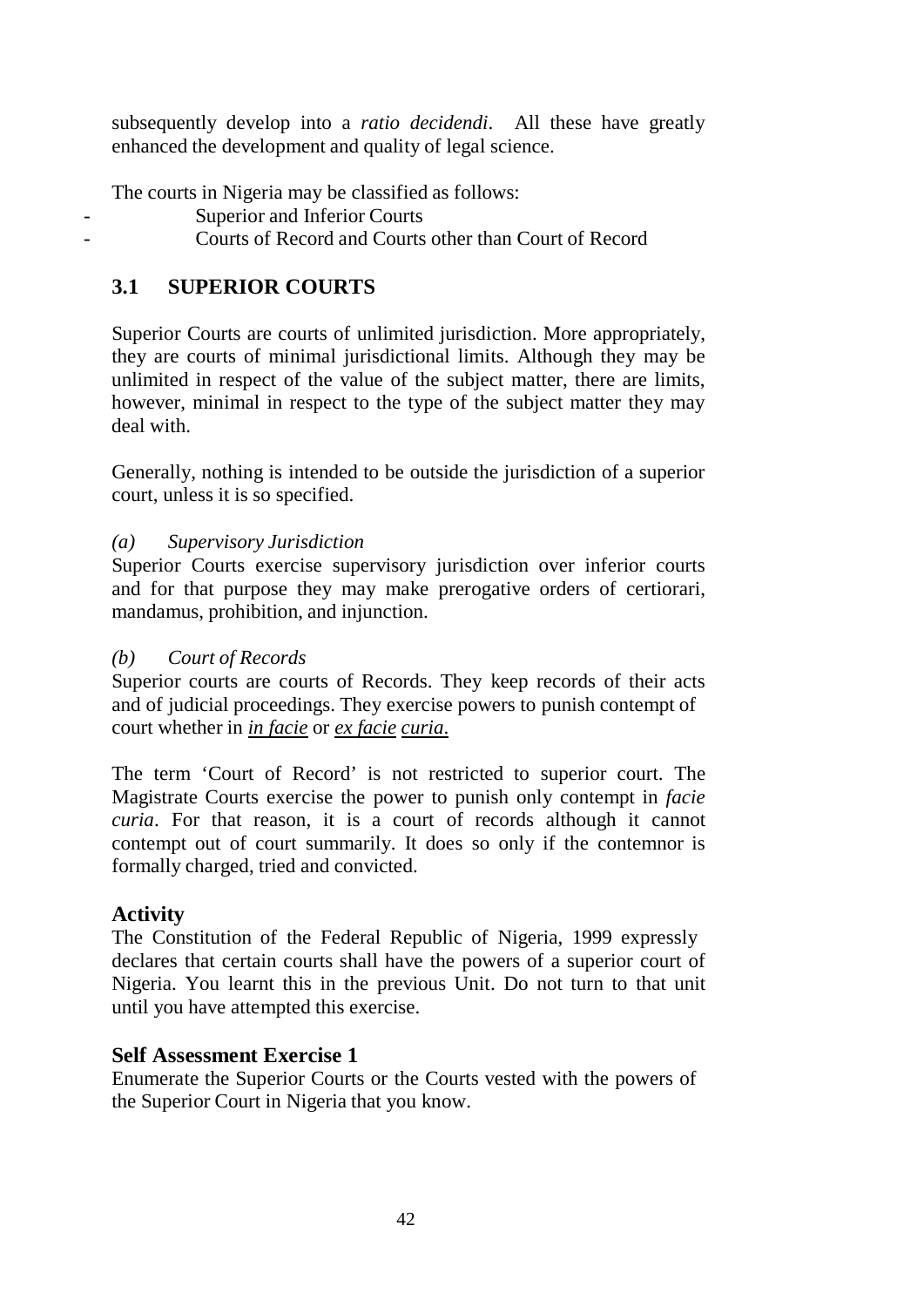When you shall have done so, turn to Unit  $2 -$  and confirm how well you have done. If you get nine (9) right, beat your chest. Well done. If you get less, try again.

#### **Evolution of Formal Courts of Nigeria**

The British Colonial Administration promulgated Ordinance No. 3 of 1863, establishing the first Supreme Court for the colony of Lagos. It had both civil and criminal jurisdiction. It was replaced in 1866 with the court of Civil and Criminal Justice, and re-established by the Supreme Court Ordinance, 1876. The Court applied the common law of England, doctrines of Equity and Statutes of General Application that were in force on  $24<sup>th</sup>$  July 1874. They were empowered also to apply local laws and customs, which were not repugnant to justice, equity and good conscience. Following the proclamation of the Protectorate of Northern Nigeria (1900), a Supreme Court, similar to that in the colony of Lagos, was established for the North. A new Supreme Court emerged when the Northern and the Southern Protectorates were amalgamated in 1914.

The early Supreme courts were no more than Magistrate Court. But in 1933, sweeping reforms were carried out. The Protectorate Court Ordinance 1933 was proclaimed, setting up the High Courts and the Magistrate Courts System. The jurisdictions of the Supreme Court and of the High Court were identical, except that the Supreme Court had exclusive jurisdictions in matters of Probate, Divorce and Matrimonial Causes and Admiralty.

Appeals from both the High Court and the Supreme Court lay to the West African Court of Appeal (WACA). Ten years later, the Supreme Court ordinance 1943 was enacted. It set up one Supreme Court for the whole of Nigeria. This metamorphosed into the Federal Supreme Court under the Lythleton Constitution, 1954.

Appeals lay from the Federal Supreme Court to the Judicial committee of the Privy Council(JCPC) at independence until 1963, when the supreme court of Nigeria was constituted as the final court of Appeal.

#### **3.2 THE SUPREME COURT OF NIGERIA**

The Constitution of the Federal Republic of Nigeria, 1999 provides as follows;

- (a) *Appointment*:
	- there shall be a Supreme court of Nigeria (SCN) (S.230)
	- the SCN consists of a chief Justice and not more than 21 Judges
	- the power of appointment of a Chief Justice of Nigeria (CJN) and other Judges of the Supreme Court (JSC) is vested in the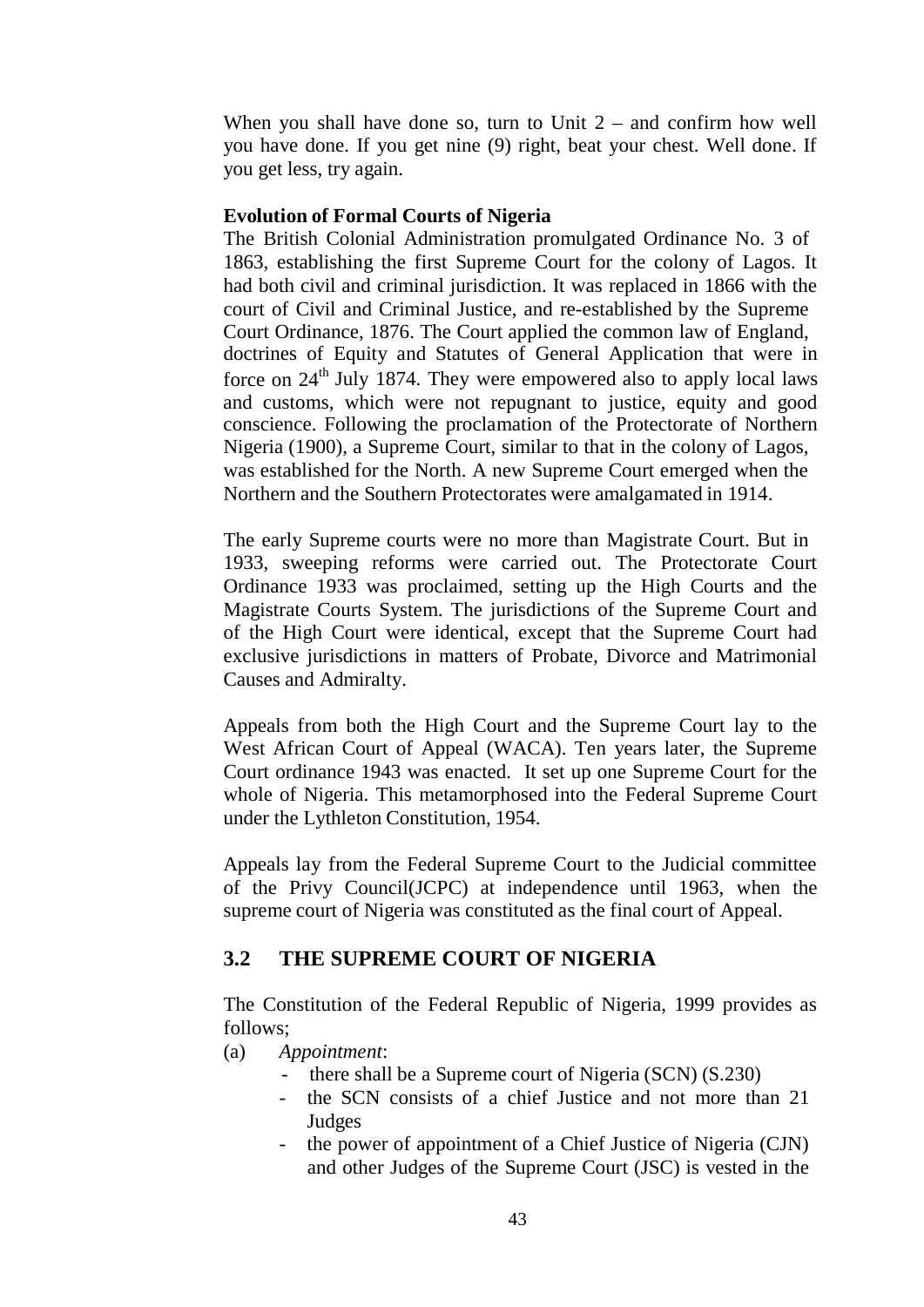President and Commander-in-Chief of the Armed Forces of the Federation.

- the President in exercise of his power, appoints a chief Justice of Nigeria on the recommendation of the National Judicial Council and subject to the Confirmation of Senate(S.231)
- (b) *Removal from Office*
	- the President may remove the CJN or other JSC from office on the address supported by two-thirds majority of the senate (S.232)
- (c.) *Constitution of Court*
	- for the purpose of determining a cause or matters, the Supreme Court is constituted by a minimum of five judges.
	- A Seven-member panel of Judges of the Supreme Court hears and determines very important matter
	- A single JSC may exercise the powers of the court but he/she cannot determine a cause or matter.
	- If, in a criminal matter, a single JSC refuses an application, applicant may apply to be heard by the court.
- (d) *Jurisdiction of the Supreme Court*
	- The Supreme Court has no original jurisdiction in criminal matters, except in cases of contempt of itself
	- Original jurisdiction lies in disputes between Federal Government and the State or between States in specified matters
	- The Supreme Court hears appeals from decisions of the Court of Appeal as of right on:
		- questions of law,
		- interpretation of the Constitution,
		- contravention or likely contravention of Political and Civil rights,
		- sentence of death,
		- whether the President or Vice President is validly elected or whether his office has ceased or is validly vacated.
	- In other cases, appellant must obtain leave of either the Court of Appeal or the Supreme Court.
- (e) *Relationship between SCN and JCPC*

While Both the Supreme Court and the JCPC co-existed, the decision of the latter was binding on the former. After 1963, the decision became merely persuasive. The question you should now ask is this: after 1963, how would the Supreme Court treat the decisions of the JCPC which were made prior to that 1963?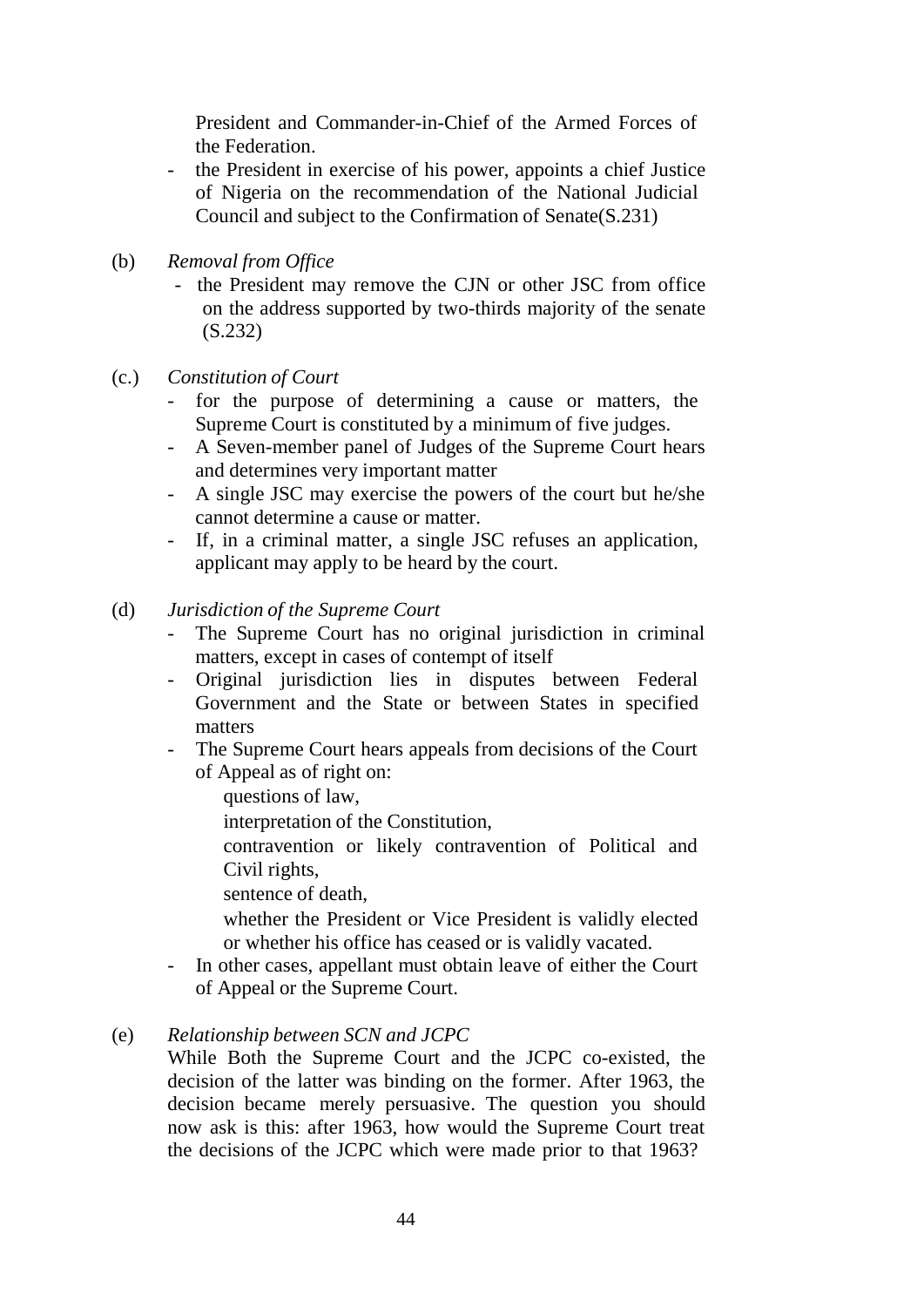Such decision would be binding as at 30 September, 1963. What is the position after  $1<sup>st</sup>$  October 1963?

The preponderance of judicial decisions is to the effect that the Supreme Court do not, anymore, regard the decisions of the JCPC as binding upon it. See: *Johnson v Lawanson* (1971); *Odeneye v Savage* (1964), *Williams v Akinwumi*(1966), *John v Adebayo* (1969).

In arriving at this conclusion, the Supreme Court drew inspiration from the decision of WACA in *Re Sarah Adedavoh and others* (1951) where Verity, CJ (as he then was) held;

"I am fully alive to the fact that grave inconvenience may arise from a judgment of this court in such a matter which reverses a view of the law which had been held for upwards of ten years, but when the Court is faced with the alternative of perpetuating what it is satisfied is an erroneous decision, which was reached *per incuriam* and will, if it is followed, inflict hardship and injustice upon generations in the future or of causing temporary disturbance of rights acquired under such a decision, I do not think we should hesitate to declare the law as we find it".

*Obilade (1979)* has expressed the view that the Supreme Court would normally treat its previous decisions and those of the JCPC with great respect but it would depart from a previous decision if it is of the opinion that the decision was wrong and that following it would lead to injustice.

The attitude of the Supreme Court is consonant with the Practice Direction, 1966(UK) which also empowered the House of Lords to overrule itself in appropriate cases. The direction is as follows:

"Their Lordships regards the use of precedence as an indispensable foundation upon which to decide what the law and its application to individual cases. It provides, at least, some degree of certainty upon which individuals can rely in the conduct of their affairs, as well as a basis for orderly development of legal rules".

Their Lordships nevertheless recognize that two rigid adherence to precedence may lead to injustice in a particular case and also unduly restrict the proper development of the law. They propose therefore to modify their present practice and while treating former decision of their House as normally binding, to depart from a previous decision when it appears right to do so.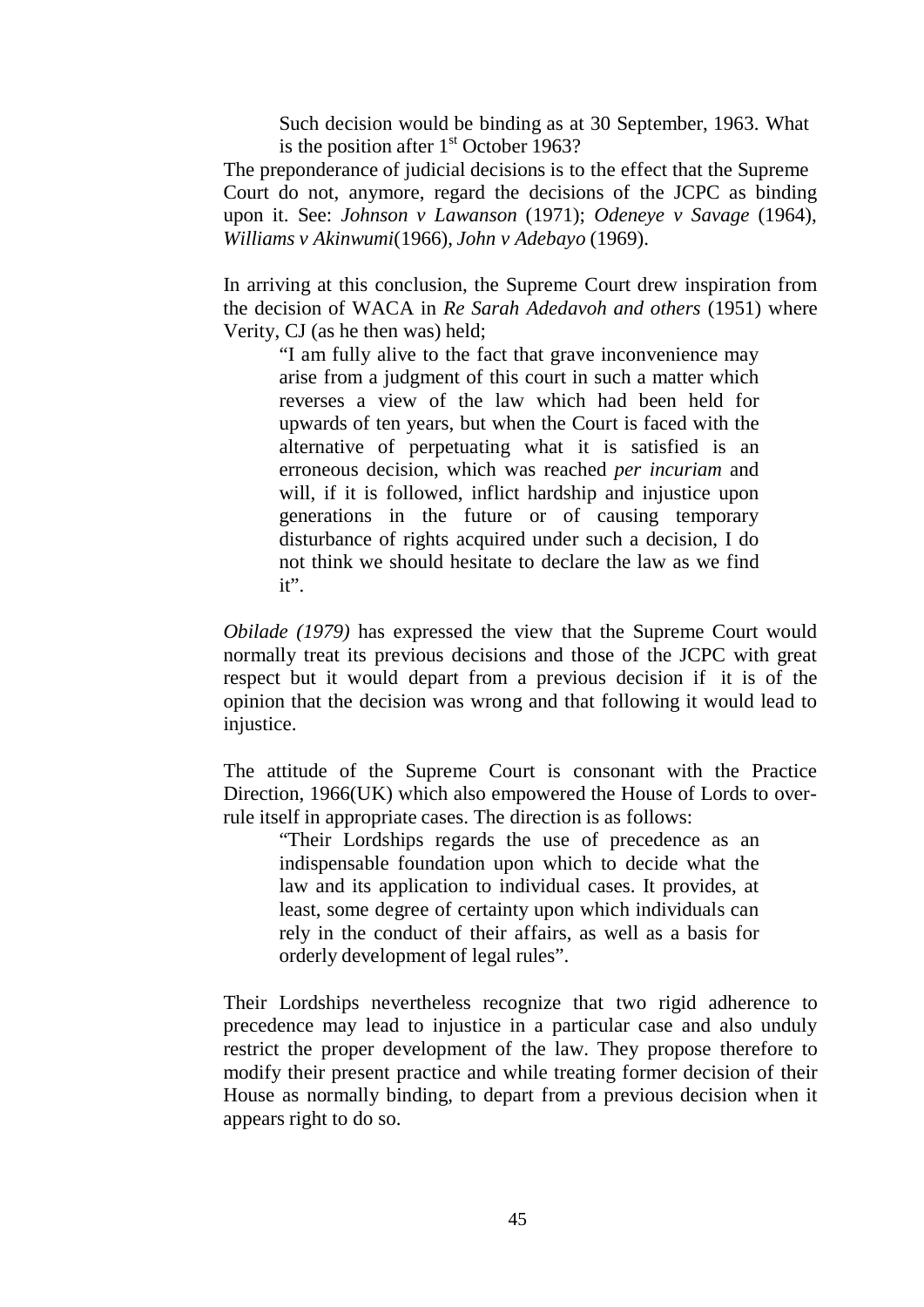In this connection, they will bear in mind the danger of disturbing retrospectively the basis on which contracts, settlements of property and fiscal arrangements have been entered into and also the special need for certainty as to the criminal law.

This announcement is not intended to affect the use of precedence elsewhere than in this House".

Think over the following activity and consider what the possible implications are:

The Supreme Court over-ruled a decision of the JCPC which had subsisted and had been followed for, say, 12 years. See *Johnson v Lawanson*

A situation of inadequate or imperfect system of law reporting Cases decided *per incuriam*

Conflicts in cases decided in the Federal Supreme Court, JCPC and the Supreme Court

Where there is an element of uncertainty in law

Slavish adherence to precedence perpetuating an error, which if not connected, would result in injustice

In the case of Supreme Court decision where the court is constituted by:

- 1. one Judge
- 2. five Judges
- 3. Seven Judges

# **3.4 APPEALS TO THE SUPREME COURT**

Ordinarily, the Supreme Court has no exercise of appellate jurisdiction over matters emanating other than from the Court of Appeal. Its decisions cannot be over-ruled by any other court. It may depart from its own decision by reason of:

- 1. Broad issue of justice
- 2. Where its decision was per *incuriam*

#### **Finality of the Supreme Court**

No appeal shall be to lie any other body or person from any determination of the Supreme Court. It is final and for this reason, it infallible.

The President and Commander-in-Chief of the Armed Forces, or the Governor of a state may exercise his statutory powers of the prerogative of mercy, but he does not do so as an appellate authority.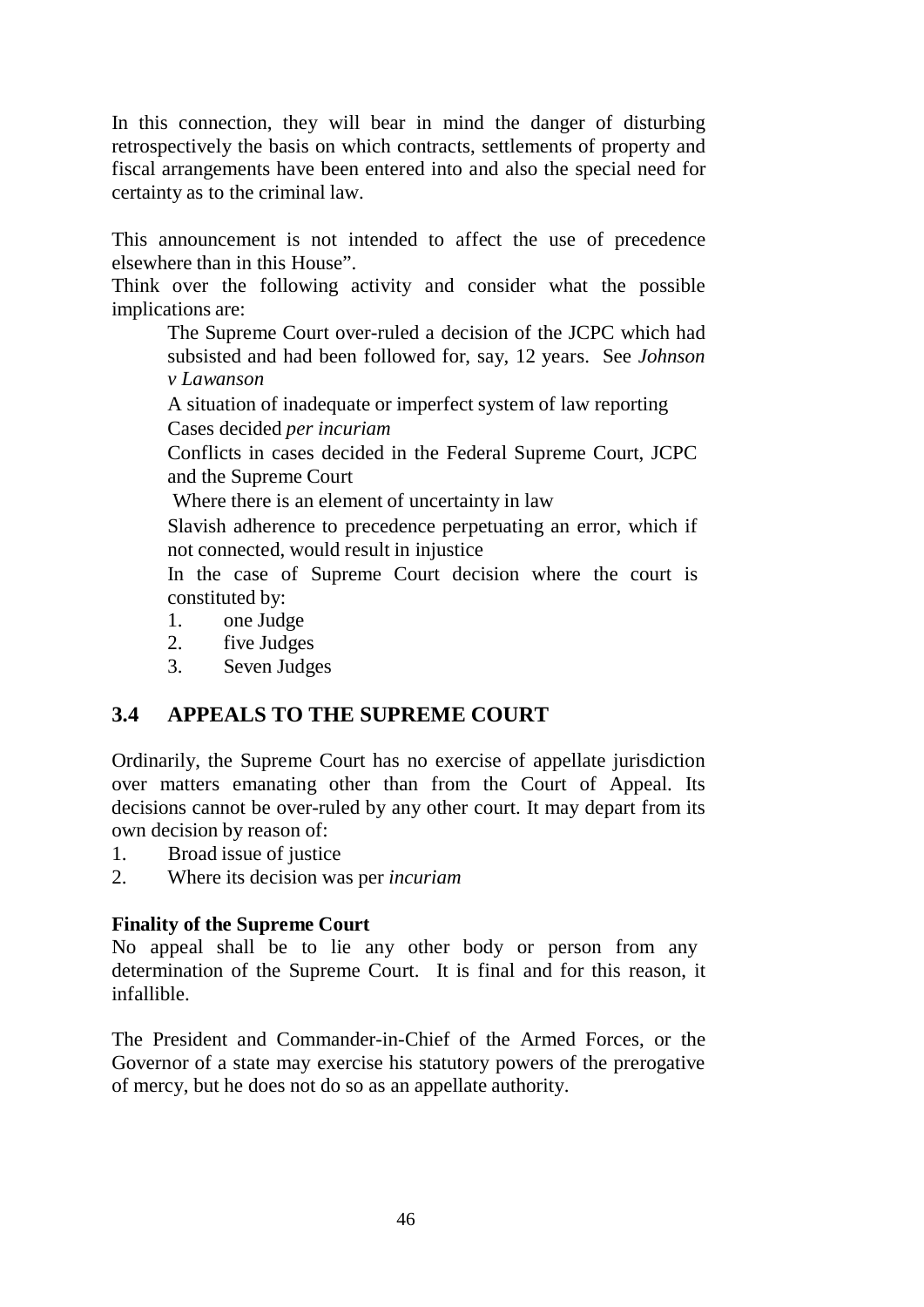#### **3.5 THE COURT OF APPEAL**

#### *(a) Establishment*

The Federal Court of Appeal Decree No. 43, 1976 provided for the establishment, composition and procedure of the Federal Court of Appeal and for the remuneration and tenure of the Justices of the Court of Appeal. The Court subsequently became known simply as the Court of Appeal. It has a president and 49 Justices of Appeal. Of this number, not less than three each must be learned in Islamic law and in the Customary Law.

#### *(b) Appointment*

The President and Commander-in-Chief of the Armed Forces of the Federation appoints the President and Justices of Appeal following the recommendation of the National Judicial Council but the appointment of the President, unlike that of the other justices, requires a confirmation by the Senate (CFRN 1999: 237-238).

#### *(c) Jurisdiction*

*(i) Original Jurisdiction*

The Court of Appeal is essentially a court to which appeals lie. It has no original jurisdiction in criminal matters. CFRN. 1999 Section 6(6) does not confer any. It does have original jurisdiction on matters involving the following:

validity of election of the President or the Vice President, and on questions as to whether their offices have ceased or IS vacant(S.239).

#### *(ii) Appellate Jurisdiction*

The Court of Appeal hears and determines appeals from the decisions of the following courts:

The Federal High Court

The High Court of the Federal Capital Territory

The High Court of a State

The Sharia Court of Appeal of the Federal Capital Territory

The Sharia Court of Appeal of a State

The Customary Court of appeal of the Federal Capital Territory

The Customary Court of Appeal of a State

The Court Martial

Other Tribunals prescribed by the Act of the National Assembly e.g. code of Conduct Tribunal, National Assembly Election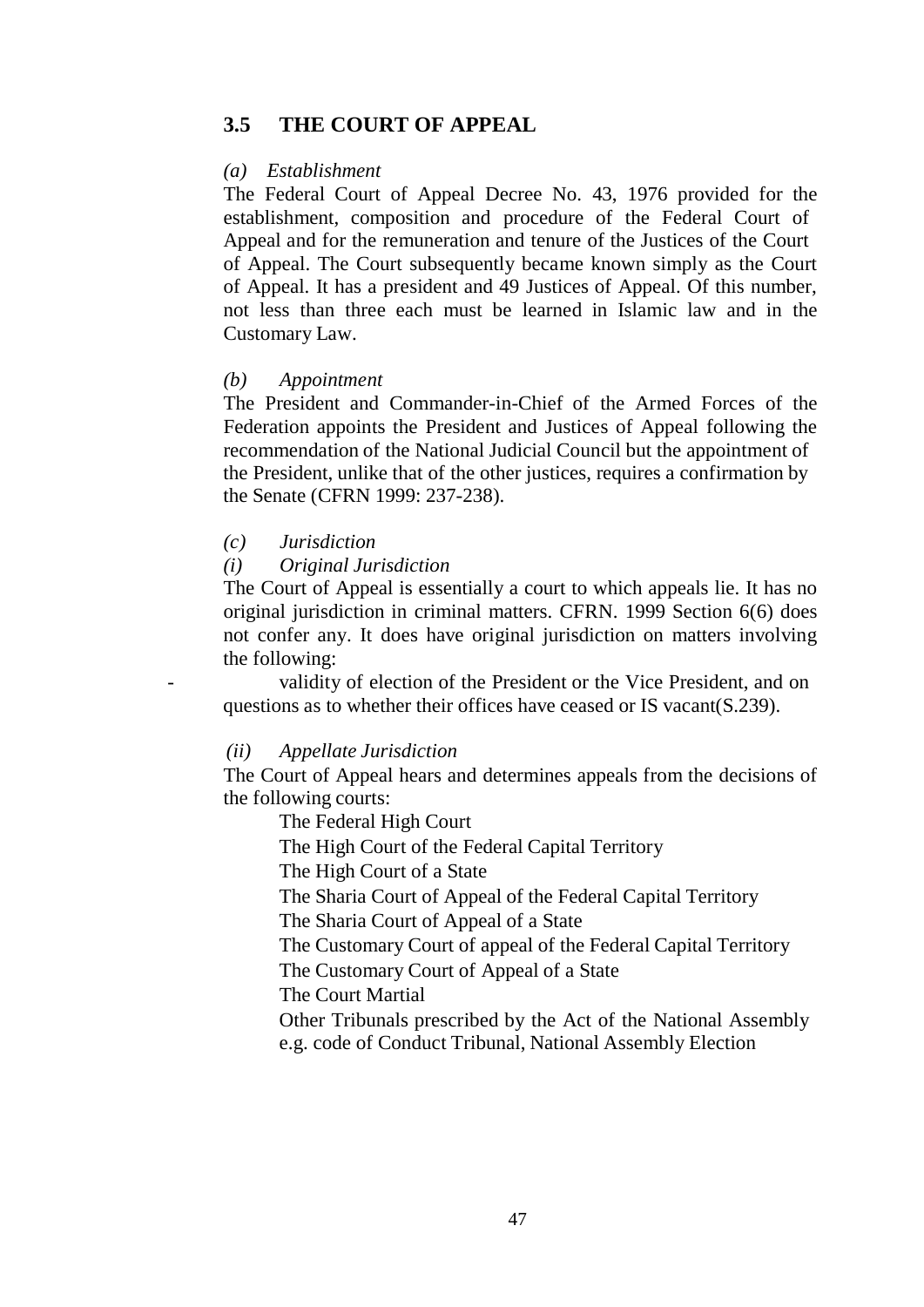# **UNIT 4: SUPERIOR COURTS (CONT'D)**

## **Content**

- 1. Introduction
- 2. Objectives
- 3. Main Content
	- 3.1 Federal High Court
	- 3.2 The High Court
	- 3.3 The Sharia'h Court of Appeal
	- 3.4 The Customary Court of Appeal
- 4.0 Conclusion
- 5.0 Summary
- 6.0 Tutor Marked Assignment
- 7.0 References/Further Reading

## **1.0 INTRODUCTION**

You have learnt about the Supreme Court, which is the highest Court of law in Nigeria. Because of its finality, the Supreme Court is infallible. You have also learned about the Court of Appeal. It is an intermediate Court between the High Courts (Federal and States) and the apex court. Both the Supreme Court and the Court of Appeal break into Divisions for convenience and to enhance efficiency but their geographical jurisdiction is the Federation as a whole. In the same way, there is only one High Court of a State, although it may have a number of divisions. In this unit, you will learn about more of the Superior Courts to wit: the Federal and State High Courts as well as the Sharia'h and the Customary Courts of Appeal.

## **2.0 OBJECTIVES**

When you have studied this Unit, you should be able to;

- 1. Define or describe the establishment, Constitution, jurisdiction etc of the Superior Courts studied in this Unit.
- 2. Locate the position of each of the Courts in the hierarchy of Courts in Nigeria.

# **3.0 MAIN CONTENT**

Unlike the Court of Appeal and the Supreme Court, there is a High Court for each State of the Federation, exercising jurisdiction over the particular State. There is also one for the Federal Capital Territory, Abuja. The Sharia'h and Customary Courts are similarly state-based, as you shall know shortly.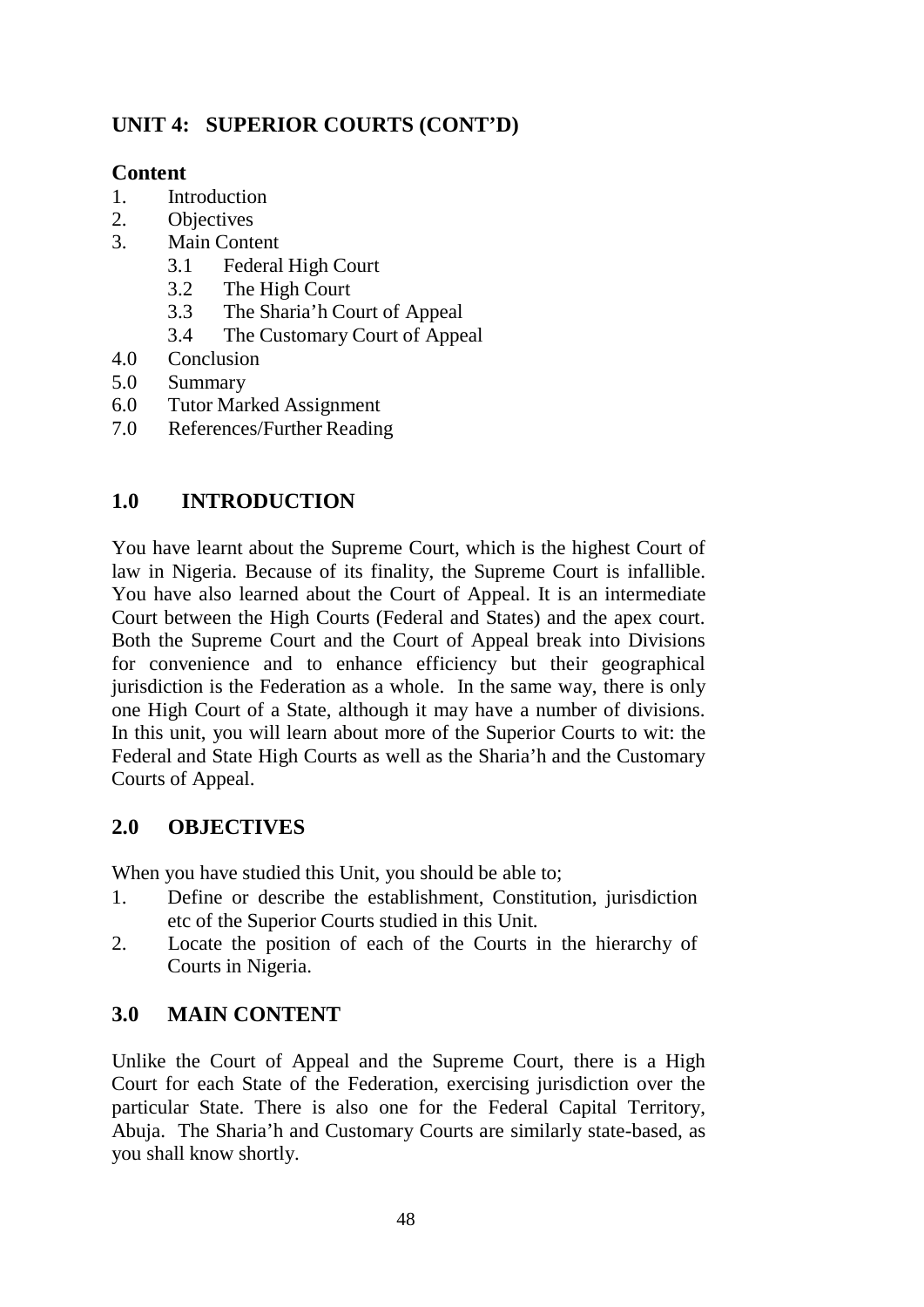## **3.1 FEDERAL HIGH COURT**

The Federal High Court (FHC) consists of a Chief Judge (CJ) and such number of Judges as the National Assembly may prescribe

- (a) *Appointment*: The President and Commander in Chief of the Armed Forces of Nigeria appoints the Chief Judge of the Federal High Court on the recommendation of the National Judicial Council, subject to confirmation of such appointment by the Senate. Other Judges are appointed by the President on the recommendation of the National Judicial Council.
- (b) Jurisdiction: FHC has exclusive jurisdiction in matters involving:
	- Revenue of government
	- Federal Taxation
	- Customs and Excise
	- Banking and financing Institutions
	- Operation of Companies and Allied Matters Act (CAMA)
	- Copy right, patents, trademarks, industrial designs, monopolies, combines and Trusts, industrial standards etc.
	- Admiralty matters
	- Diplomatic, Consular and Trade Representation
	- Citizenship
	- Bankruptcy and Insolvency
	- Aviation and safety of Aircraft
	- Arms and Ammunition and explosions
	- Drugs and poisons
	- Mines and minerals
	- Weight and measures
	- Administration or the management and control of Federal Government or any of its agencies
	- Operation and interpretation of the Constitution as it affects the Federal Government or its agencies
	- Validity of any executive or administration actions or decision by the Federal Government or any of its agencies
	- Other civil or criminal jurisdiction prescribed by statute of the National Assembly
	- Treason, Treasonable Felony and allied matters
	- Criminal causes and matters in respect of which jurisdiction has been conferred above.

The FHC succeeded the Federal Revenue Court which was set up by the Federal Revenue Court Decree No. SA, 1973. This court has ceased to exist and its functions have been transferred to the Federal High Court (FHC).

FHC has all the powers of a State High Court. It may be constituted by one judge of that Court.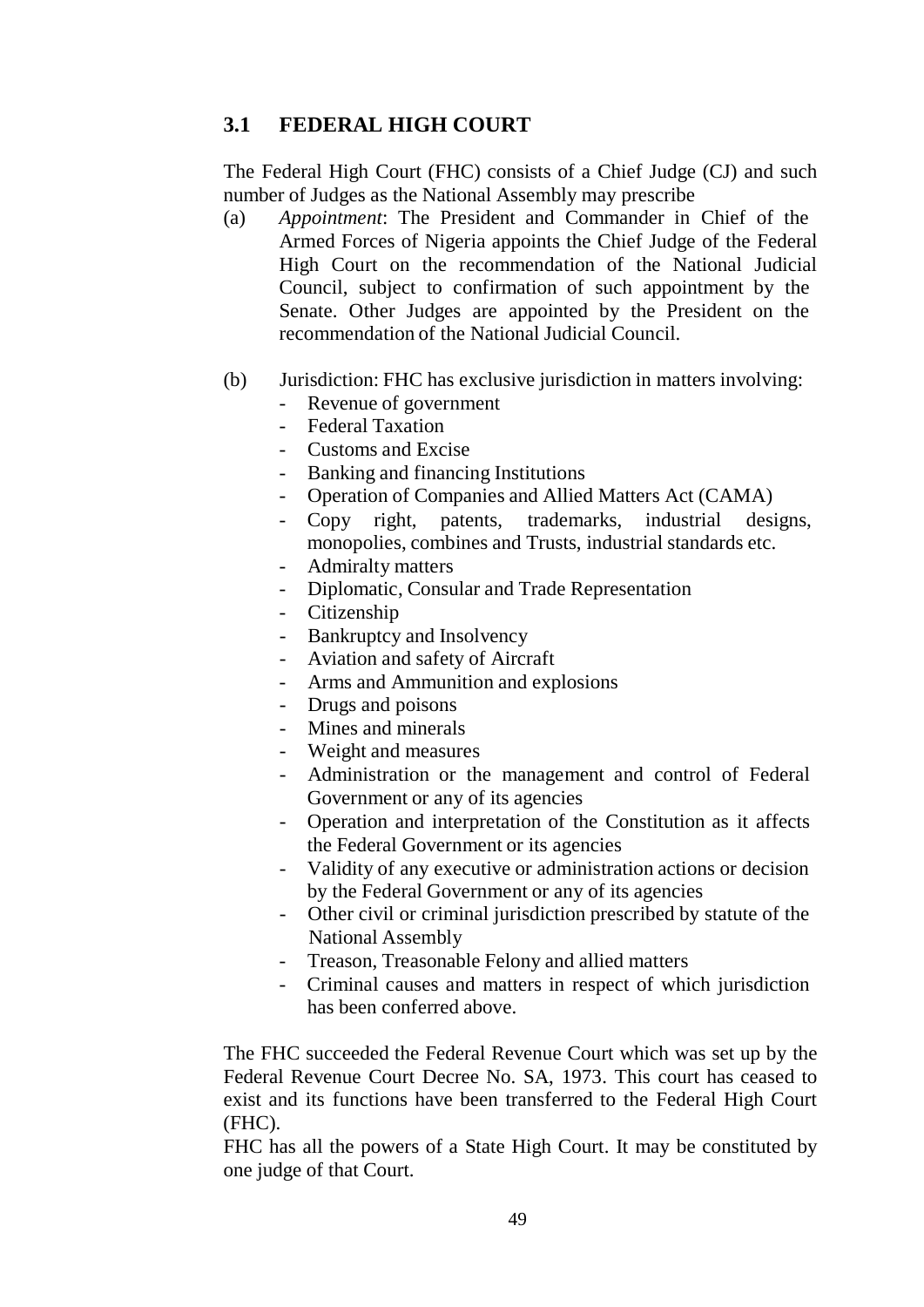# **3.2 THE HIGH COURT**

#### **(a) Establishment**

The Protectorate Court Ordinance, 1933 established the High Court for Nigeria. It exercised original jurisdiction other than in matters of Title to Land and interest in land which were subject to the jurisdiction of the Native Court, except in cases where the Governor General directed otherwise. Appeals then lay from the magistrate to the High Court from where appeals lay to the West African Court of Appeal (WACA) and finally to the Judicial Committee of the Privy Council (JCPC). A High Court was set up for each of the three Regions and Federal Capital Territory when Nigeria adopted a Federal structure in 1954.

This Federal structure has been retained up till the present day where by each state of the Federation and the Federal Capital Territory (FCT) has a High Court. The Chief Judge of a State Change of Title Act, 1976 provided that the most senior Judge of a state shall be designated "The Chief Judge of the State".

The Constitution provides that the High Court shall consist of a Chief Judge (CJ) and such number of Judges as may be prescribed by statute.

#### **(b) Appointment**

The President of the Federation appoints the Chief Judge of the High Court of the Federal Capital Territory (FCT) on the recommendation of the National Judicial Council subject to confirmation of such appointment by the Senate. The Governor appoints the Chief Judge of the State on the recommendation of the National Judicial Council subject to confirmation of such appointment by the House of Assembly of the State.

Other Judges are appointed by the President or Governor as the case may be on the recommendation of the National Judicial Council

#### **(c) Jurisdiction**

The High Court hears and determines

Civil proceedings relating to legal right, power, duty, liability, privilege, interest, obligation or claim

Criminal proceedings involving penalty, forfeiture, punishment or other liability in respect of an offence or offences

The court entertains matters which originate in the High Court or in exercise of its supervisory or appellate jurisdiction

#### **(d) Constitution**

The Court is constituted by at least one judge of the court. The High court of a State may exercise jurisdiction over federal causes and appeals arising out of such causes. A state High Court may investigate,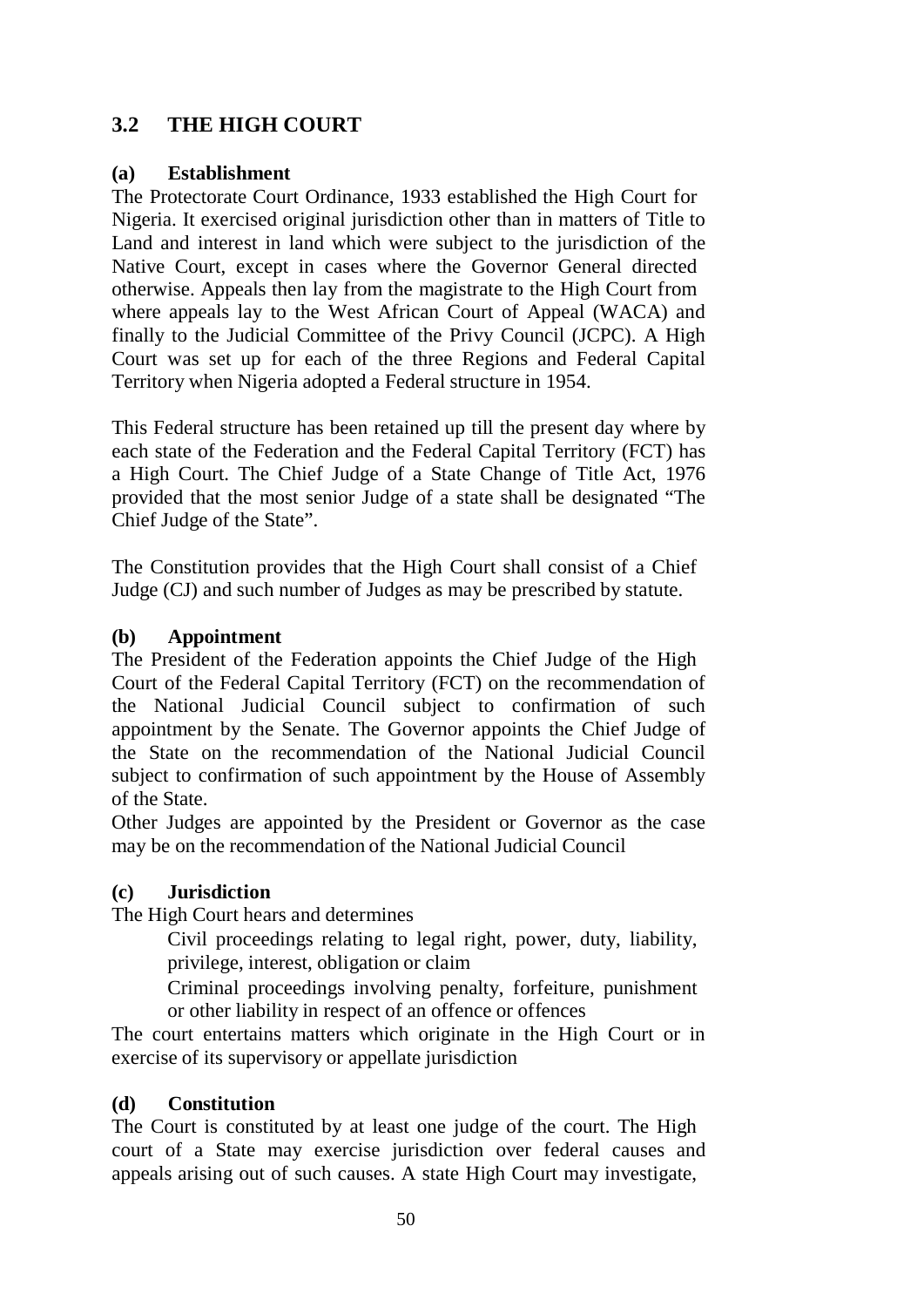inquire into or try a person for a federal offence and hear and determine appeals arising out of the trial or proceedings.

In this context, 'federal cause' means civil or criminal cause and 'federal offence' means an offence contrary to a federal Act.

The high court may give an opinion on a case stated on a magistrates own motion, or at the request of the Attorney General. This takes the form of 'case stated'. This occurs where;

The Attorney General is of the opinion that the decision of the magistrate in any criminal case is erroneous at law

The magistrate at the request of the Attorney General is required to state a case on a point of law for the opinion of the High Court.

In the same way the High Court may adopt the procedure of 'case stated' and if so requested by the Attorney General, state a case on a point of law for the opinion of the Supreme Court. The High Court may refuse to state a case if it considers that the request is frivolous.

#### **(e) Supervisory Jurisdiction:**

The High Court exercises supervisory jurisdiction over the lower courts. For instance, it can call for and examine the record of any criminal proceedings before a magistrates' court.

The Supervisory Jurisdiction of the High Court allows the Court to call for and examine the record of any criminal proceedings before a Magistrates court in order to satisfy itself that the decision reached by the magistrate is correct, legal or proper.

The various High Court Laws have vested in the State High Court such jurisdiction and powers as "are vested in or capable of being exercised by the High Court of justice in England. Accordingly, the High Court in Nigeria has all the jurisdiction of the High Court in England to make an Order of:

*Mandamus*: requiring any act to be done. *Prohibition*: Prohibiting any proceedings or matter *Certiorari*: removing any proceedings, cause or matter into the High Court for any purpose.

The Court in Nigeria would make such orders in the circumstances in which the High Court of Justice in England would. The High Court in Nigeria may make such an order, not necessarily because an English judge, however eminent, has done or would do so in a similar situation. It does so because it is persuaded, and in its opinion, it is not only proper, it also meets the ends of justice in the particular case.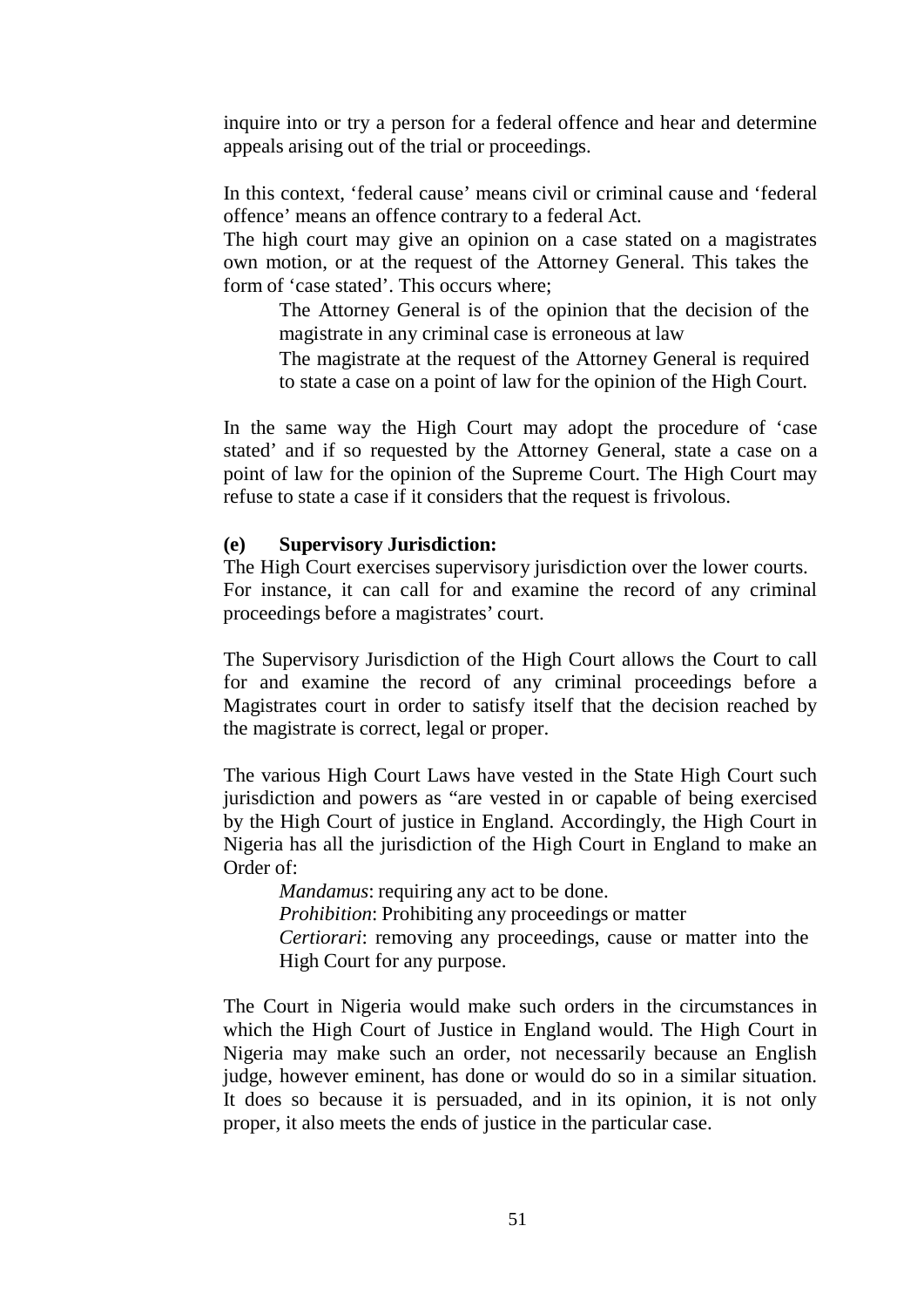# **3.3 THE SHARIA COURT OF APPEAL AND THE CUSTOMARY COURT OF APPEAL**

## **3.3.1 Constitution and Establishment**

The Constitution, 1999 provides for the establishment of: The Sharia Court of Appeal, FCT The Sharia Court of Appeal of a State The Customary Court of Appeal, FCT The Customary Court of Appeal of a State

## **3.3.2 Sharia'h Court of Appeal, FCT or of a State**

#### **(a) Establishment:**

The Northern Region of Nigeria first established a Customary Court of Appeal in 1956. It was called the Moslem Court of Appeal. It had both original and appellate civil and criminal jurisdiction. The Court was replaced by the Sharia'h Court of Appeal on 30 September, 1960 a day prior to Nigeria's Independence. Under the 1999 Constitution, the Sharia'h Court of Appeal consists of:-

A Grand Kadi who is appointed by the President on the recommendation of the National Judicial Council, subject to confirmation by the senate

Such number of Kadis as may be prescribed by the statute or law, who are appointed by the President of the Federation or the Governor of a state (as the case may be) on the recommendation of the National Judicial Council.

A Grand Kadi or Kadi must be either a legal practitioner with not less than 10 years experience or a distinguished Islamic scholar or one experienced in the practice of Islamic law.

#### **(b) Jurisdiction**

The Sharia Court of Appeal has appellate and Supervisory Jurisdiction involving Islamic personal law. Including questions relating to:-

- i. Marriage
- ii. Wakf, gift, will or succession
- iii. Special group e.g. infant, prodigal persons of unsound mind
- iv. Proceedings referred to the court on both parties request

The jurisdiction of this court, like that of any other superior court of Record, is expressly stated in the Constitution. See *Section 277, CFRN, 1999*. Where any claim does not fall within the ambit of these sections, it is outside the jurisdiction of the court.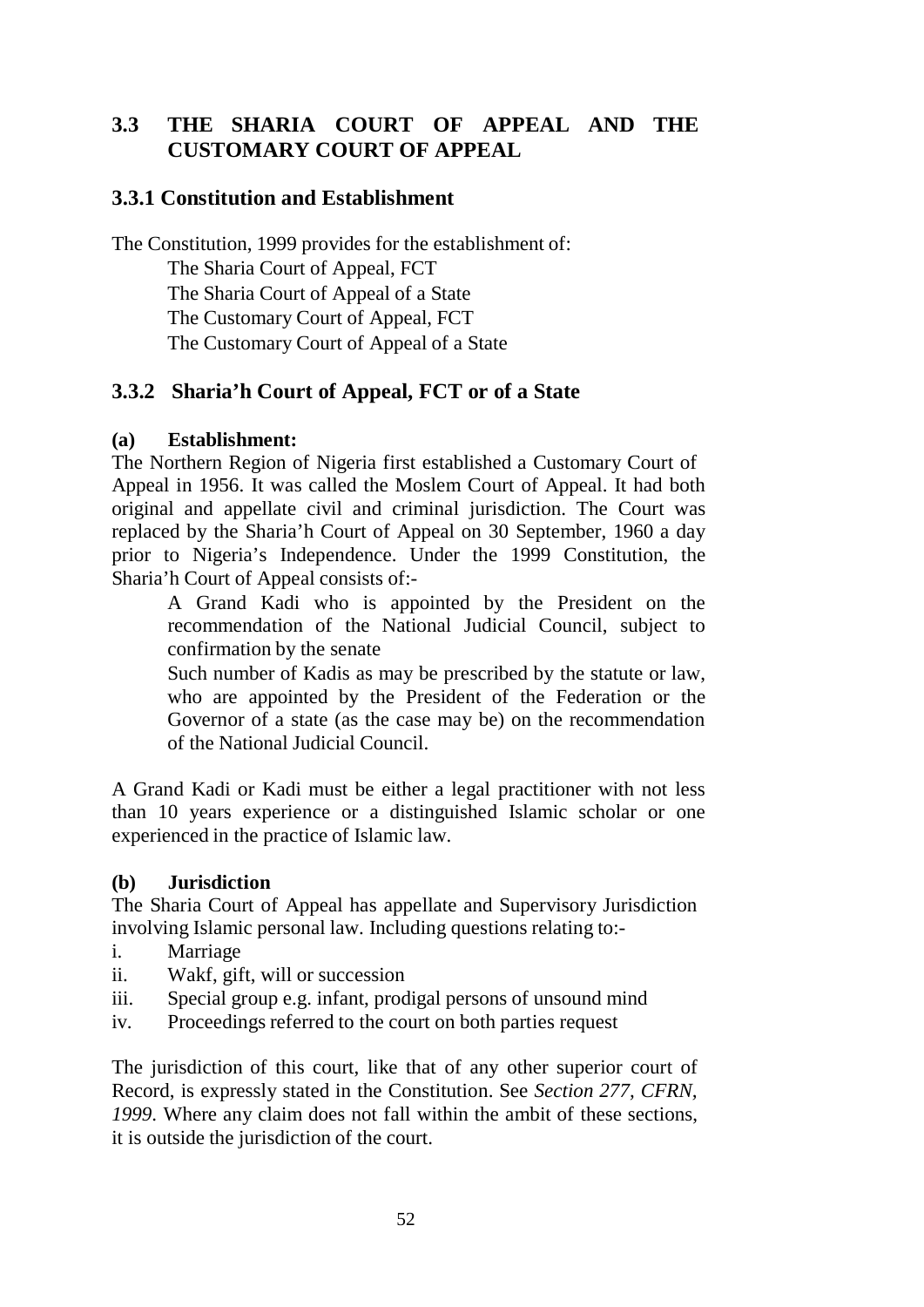You should not be confused when you find the same writers talk of jurisdiction in terms of "Islamic Law" or Islamic Personal Law". The addition of "Personal" in one or its omission in another does not in any way alter the scope and extent of the jurisdiction of the Sharia Court of Appeal.

The Sharia'h Court of Appeal is empowered to administer Moslem Law of the Maliki School as customarily interpreted at the place where the trial at first instance took place.

#### **(c) Constitution**

At least three Kadis of Appeal are required to constitute the court.

## **3.4 THE CUSTOMARY COURT OF APPEAL, FCT OR OF A STATE**

This Court Consists of:

#### **(a) Establishment**

A president. He is appointed by the President in case of FCT or the Governor on the recommendation of the National Judicial Council, subject to confirmation of the Senate, or State House or Assembly as the case may be.

Such number of Judges as may be prescribed by statute. A Judge of the Customary Court of Appeal is appointed by the President or the Governor of the state on the recommendation of Senate or that State House of Assembly.

The President or Judge of the Customary Court of Appeal is a legal practitioner of not less than 10 years and/or of considerate knowledge and experience in the practice of customary law.

#### **(b) Jurisdiction**

The Customary Court of Appeal exercises appellate and supervisory jurisdictions in civil proceedings involving questions of customary law

#### **(c) Constitution**

The Customary court of Appeal is duly constituted if it consists of at lest three judges of that court.

## **4.0 CONCLUSION**

The High Courts are Superior Courts of Record. They have minimal limitations within that state of operation. All the High Courts are courts of coordinate jurisdiction. The Sharis'h Court of Appeal and the Customary Court of Appeal have specified functions.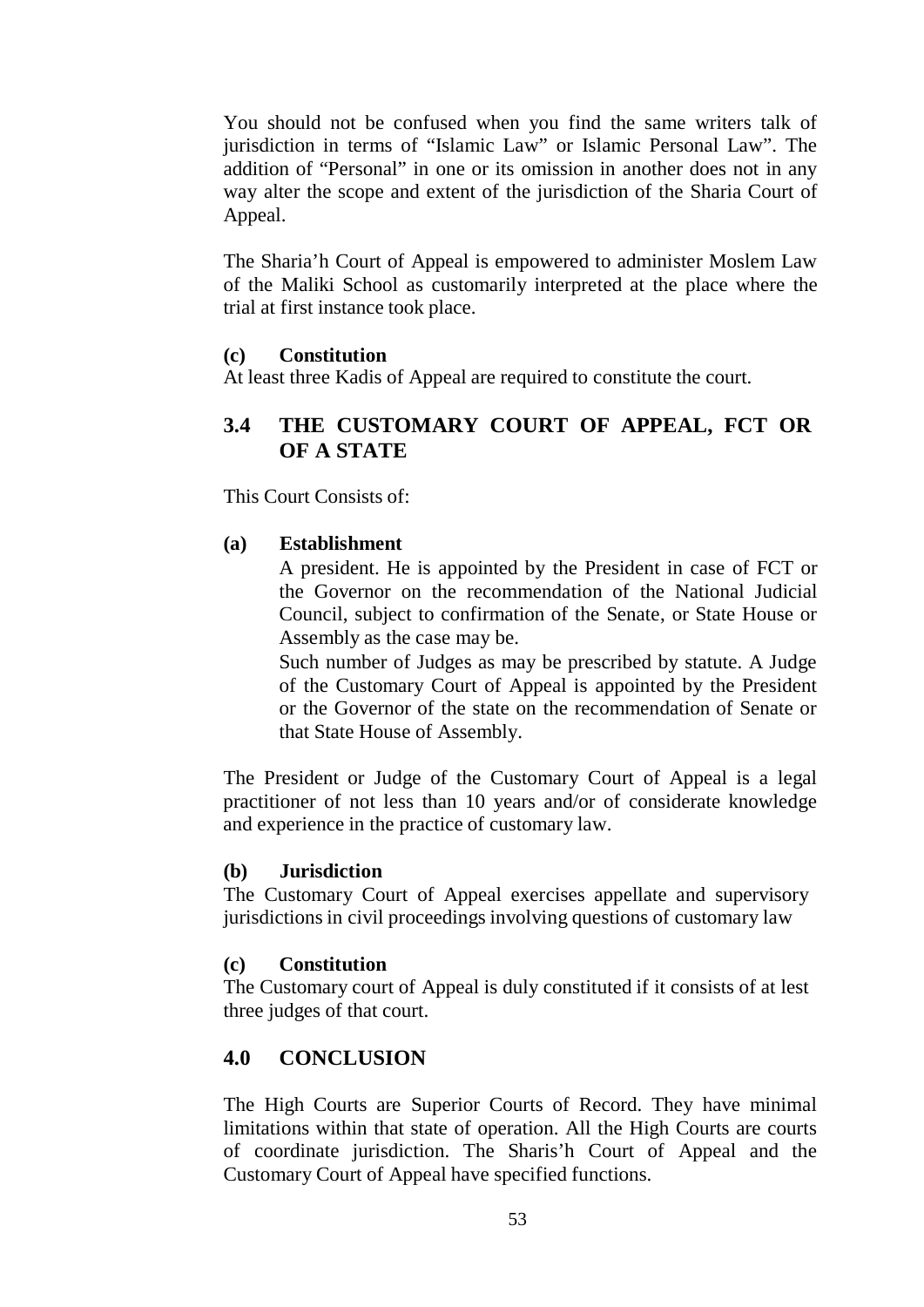## **5.0 SUMMARY**

The High Court is the highest Court in a state or in the Federal Capital Territory. Appeal from their decisions to the Court of Appeal that covers the whole of the federation.

The powers are specified in the Constitution of the Federal Republic of Nigeria, 1999. See particularly, sec. 6 and Chapter 7.

## **6.0 TUTOR MARKED ASSIGNMENT**

- 1. Distinguish between the Federal High Court and the High Court of the Federal Capital Territory.
- 2. Describe the similarities and dissimilarities of
- a. Sharia'h Court of Appeal and
- b. Customary Court of Appeal

## **7.0 REFERENCES/FURTHER READINGS**

Aguda, T. FGN (1999); Constitution of the Federal Republic of Nigeria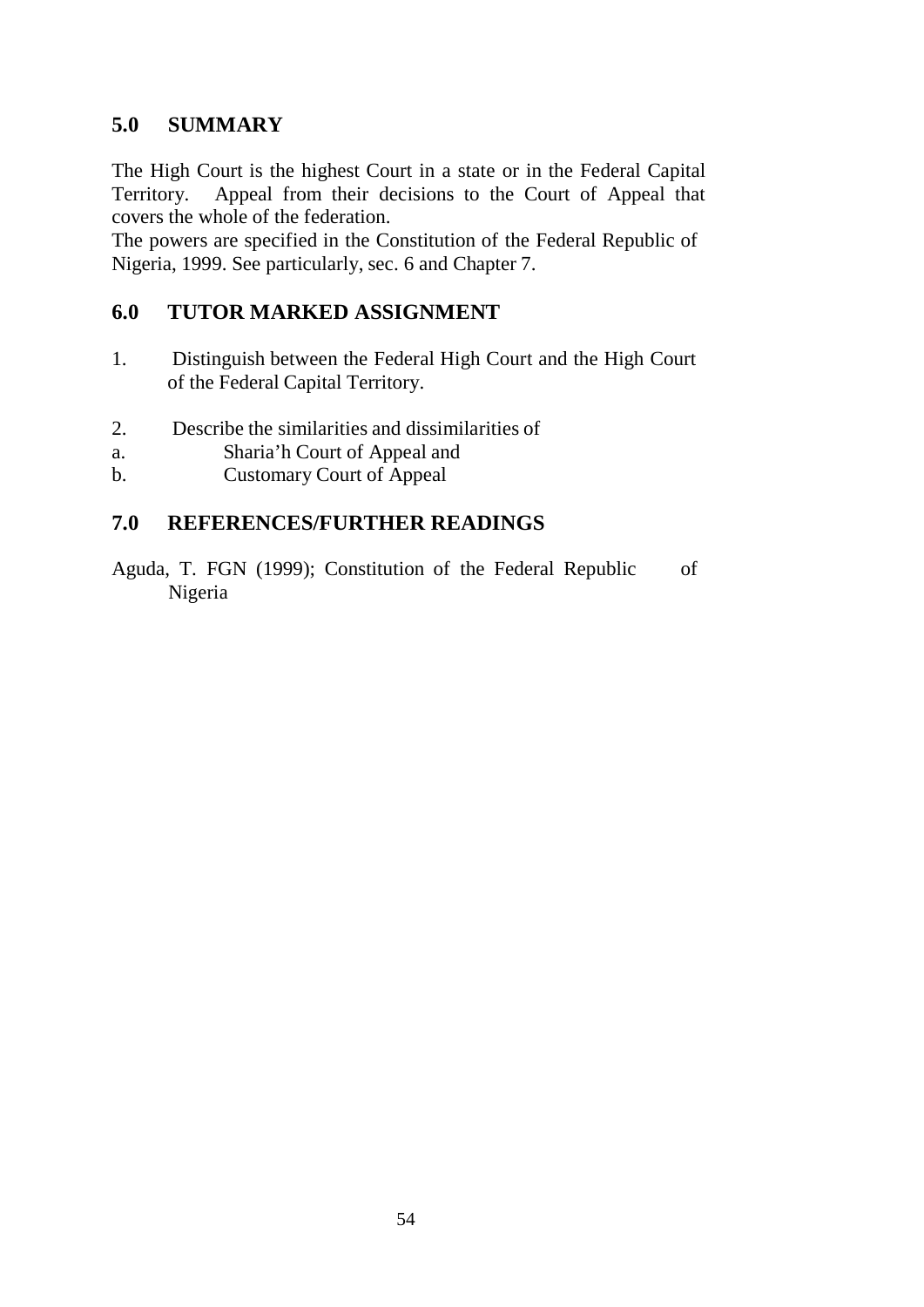## **MODULE 3**

## **UNIT 1: INFERIOR COURTS**

#### **Content**

- 1.0 Introduction
- 2.0 Objectives
- 3.0 Main Content
	- 3.1 The Magistrate's Court
	- 3.2 Applicable Law
	- 3.3 The Role of the Magistrate
	- 3.4 Trial and Powers of The Magistrate Court
	- 3.5 Application of the Criminal Procedure Act or Code
- 4.0 Conclusion
- 5.0 Summary
- 6.0 Tutor Marked Assignment
- 7.0 References/Further Reading

## **1.0 INTRODUCTION**

Inferior Courts are courts other than Superior Courts. All superior courts, and only some inferior courts, are courts of Record. Both Superior and Inferior courts are equally entrusted with the determination of disputes between the citizens and the state or between two or more persons whatsoever. They are all courts of justice. The instruments which brought superior and inferior courts into existence are different. The quality of their immunities is not equal. Their judicial powers vary. Incidentally the inferior courts are closer to the common man and they attend to nearly 80.0 per cent of criminal cases that happen to be charged to the court.

## **2.0 OBJECTIVES**

When you have read this Unit, you should be able to:

- 1. Establish the categorization of courts into "Superior" and "Inferior" Courts.
- 2. Identify the powers exercisable by the inferior courts especially the Magistrates' court.
- 3. Distinguish the Coroner from the Magistrate Courts.

# **3.0 MAIN CONTENT**

The Constitution of the Federal Republic of Nigeria (CFRN), 1999 provides that the court to which section 6 relates "shall be the only superior courts of record in Nigeria". You have already learned about these Superior Courts. In this unit, you will be learning about the courts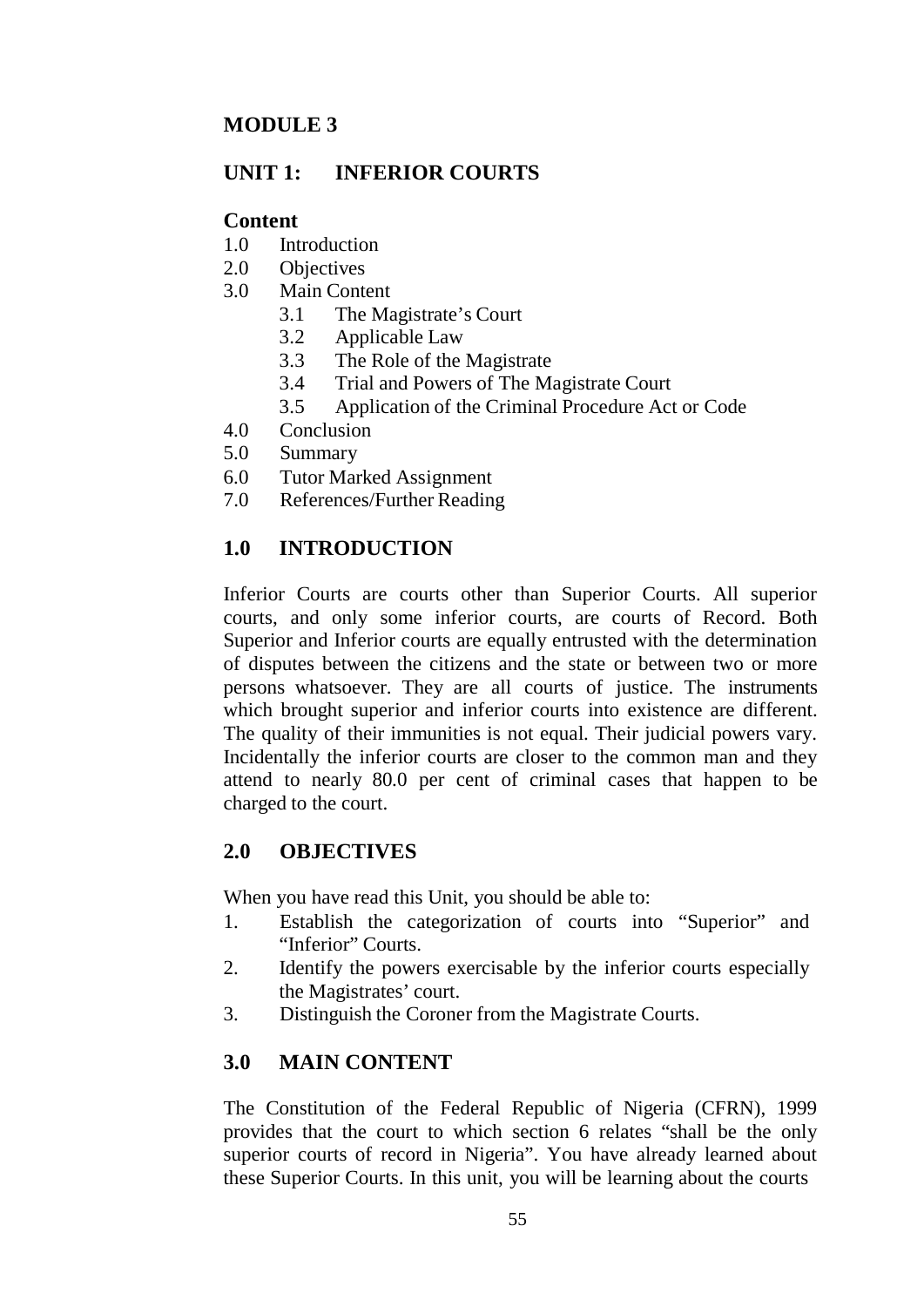that are not *directly* indicated in section 6 of the Constitution, which by implication are 'not Superior Courts'.

You must have noticed that there is nothing in the Constitution, which precludes the National Assembly or any House of Assembly from establishing additional courts or from abolishing such courts that they, in exercise of their powers have created. Indeed, all the states of the Federation have exercised their Constitutional Powers and have created additional courts to which we shall now turn.

Generally, superior courts have wider powers than inferior courts and have minimal limitations. There is nothing intended to be outside the jurisdiction of superior courts. They record their proceedings and actions. They punish summarily any person for contempt in the face of the court or outside it.

Inferior Courts are generally limited in their powers and jurisdiction. Note that 'power' and jurisdiction' mean two different things.

Power means Authority to make certain orders and decisions with reference to the matter before the court. Jurisdiction is the right in the court to hear and determine disputes between parties.

An inferior court may record its proceedings and actions. To that extent, it is a Court of Record. Every court has power to punish contempt in the face of the court but not one outside the court. This is one of the factors that distinguish inferior from superior courts. Another is the supervisory power of the higher courts over the inferior courts. The Superior Courts do this by means of the prerogative orders of certiorari, mandamus, prohibitions and injunctions. The Courts generally referred to as inferior courts are created by the state and they include the following:

The Magistrates' Court The Juvenile Court The Customary Court The Area Court The Tribunals The National Industrial Court Court Martial Public Complaints Commission etc.

Only a few of these Courts need to be treated in any detail here. You are advised to then read up the rest of them.

# **3.1 THE MAGISTRATES' COURT**

The term Magistrates' Court means any Justice or Justices of the Peace acting under any enactment or by virtue of his/her or their commission.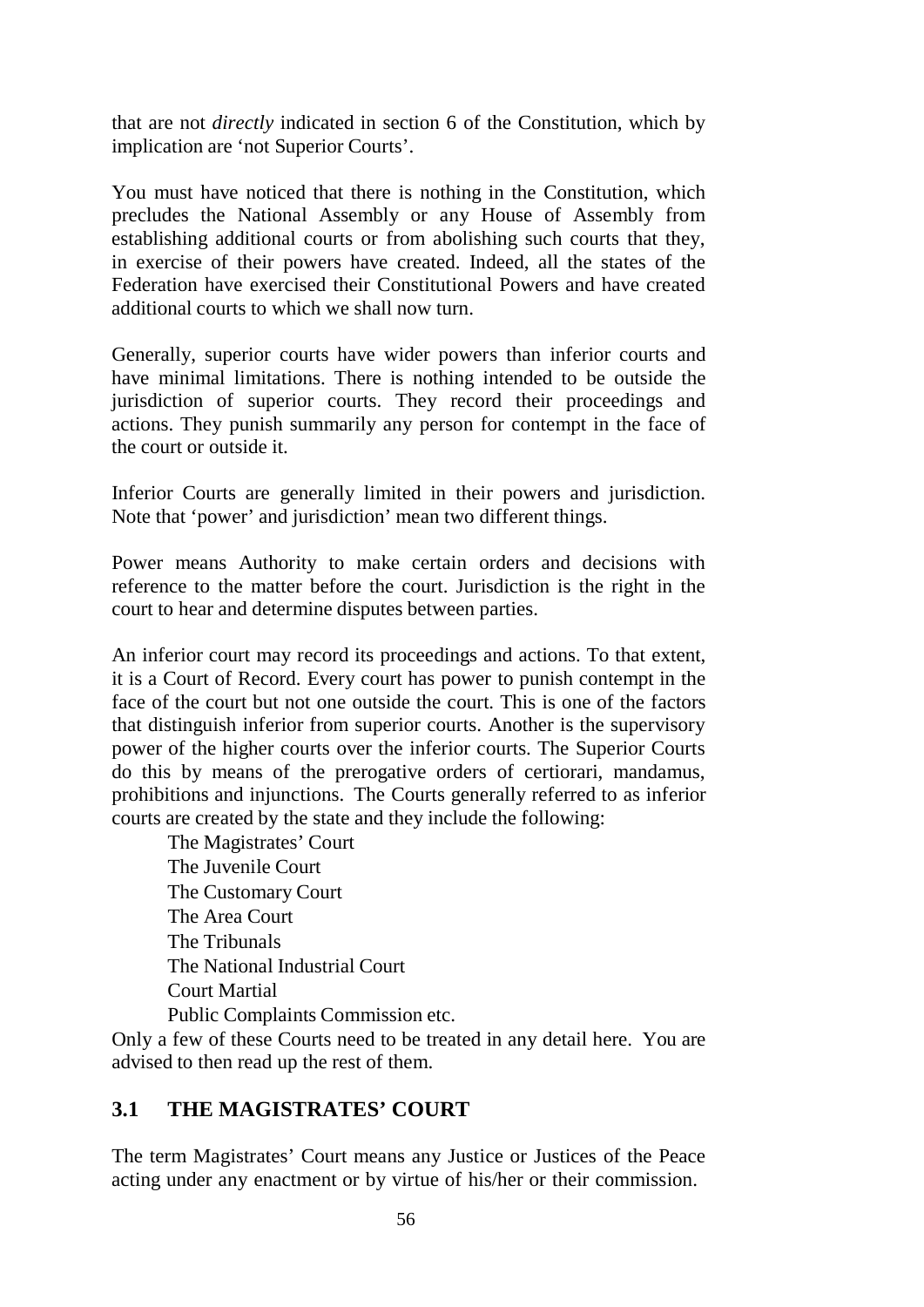The term covers courts of summary jurisdiction such as juvenile courts, and examining justices. Among the inferior courts of record in the Nigerian legal system, the Magistrates' Court is the most important and most widely-spread.

#### **a) Historical Development**

The Protectorate Court Ordinance No. 47, of 1933 established for the Protectorate of Nigeria the High Court and the Magistrates' Court Systems. Appeals lay to the Magistrates' Court from the decisions of Native Courts. It was in 1943 that a unified system of magistracy emerged following the promulgation of the Magistrates' Court Ordinance No. 43 of that year. At the time, appeals lay from the Magistrates to the Supreme Court from where further appeals were heard at the West African Court of Appeal and ultimately by the Judicial Committee of the Privy Council. When Nigeria was split into three regions on October 1, 1954, the regionalisation of the magistracy like other courts followed. Ever since, magistracy had followed political division of the country.

Every State of the Federation has its Magistrates' Court Law as well as its Magistrates Court (Civil Procedure) Rules which provide for the establishment of the Magistrates Court System of the State, as well as the appointment and removal of magistrates, their practice and procedure and other issues relevant to the administration of justice as the National or State Assembly deems fit and proper within its area of authority.

The Governor, by notice in the Gazette, appoints or removes from office, the Chief Magistrates and other magistrates. A State is divided into a number of Magisterial districts. A Magistrate has jurisdiction within its magisterial district. In some cases, the jurisdiction may cover the whole of the state, but it does not exist as a single entity.

Every Magistrate is ex-officio, a justice of Peace. Accordingly, he exercises the following powers and functions:

- Preservation of the peace,
- Suppression of riots and affray
- Dispersal of all disorderly and tumultuous Assemblies call in aid and assistance of Police and others.
- Issuing summonses and warrants to compel attendance of accused person or witness before the court or process in civil causes and matters
- Remand accused persons or grant bail
- Take solemn affirmation and statutory declaration
- Administer oath
- Other duties as may be conferred.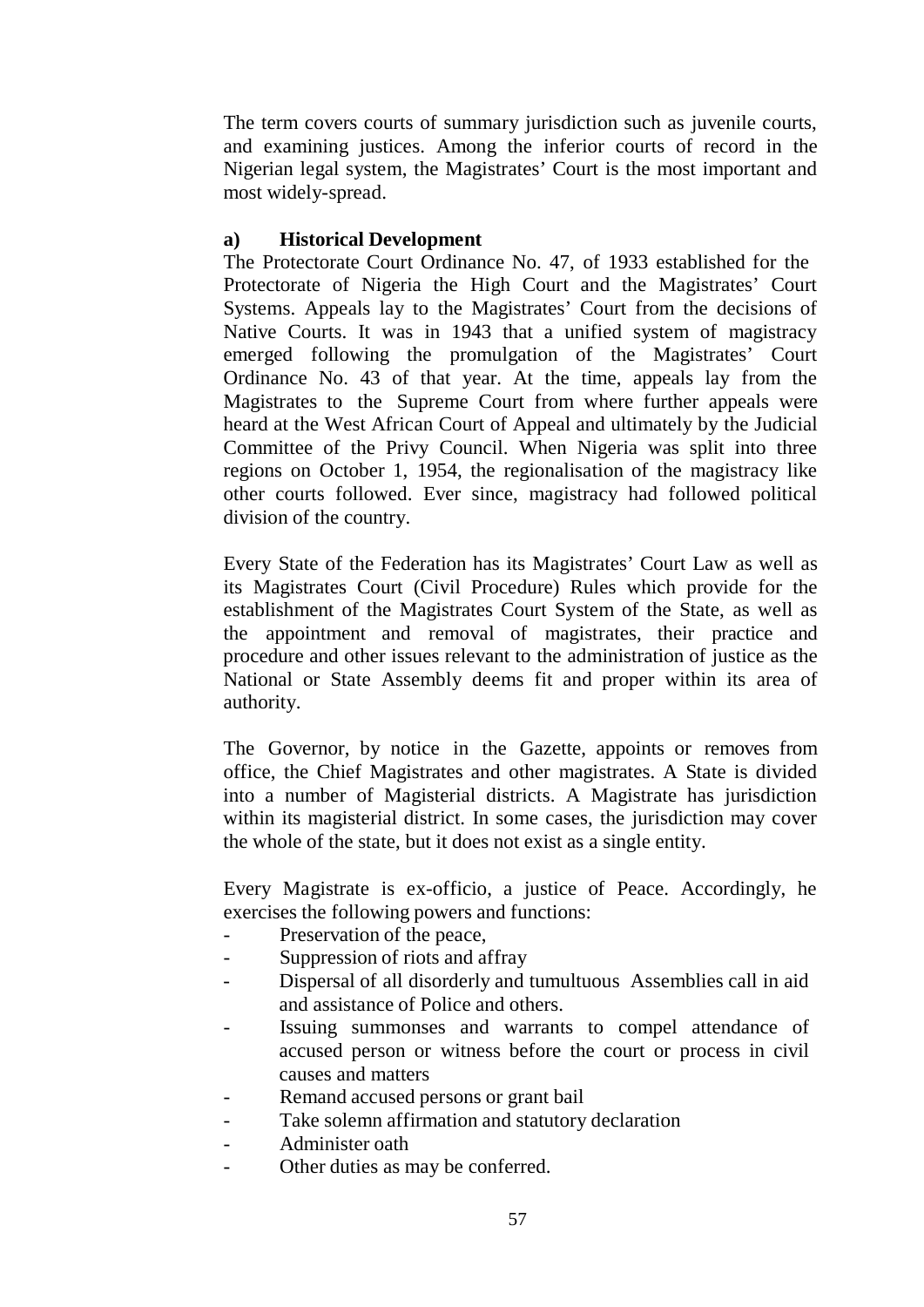- Summary trials, criminal matters over which the Magistrate has powers. Determination and punishment of offences other than offences trial on indictment to wit:
- Non-indictable offence
- Indictable offence, not being capital offence with the consent of parties.
- Inquiry into charges of offences triable on indictment
- Execution of writs and order or process issuing from the High **Court**

# **3.2 APPLICABLE LAW**

The Magistrates' courts are empowered to administer

Common law and equity concurrently with the Equity prevailing in certain cases

Legal and equitable remedies

Native law and Custom that is not repugnant to natural justice, equity and good conscience and not incompatible with any local statute

Local statutes: Criminal Code, Penal Code, and any other law or statute

# **3.3 THE ROLE**

It is incumbent on a magistrate to ensure as far as practicable, that all matters in controversy are completely and finally determined and all multiplicity of legal proceedings are avoided. The magistrate may legitimately encourage reconciliation in the following circumstances.

- 1. Civil causes or All civil matters or cases
- 2. Criminal cases,
- 3. Example
	- a. common assault
	- b. simple offences and misdemeanor not aggravated in degree

# **3.3 PREVENTIVE ROLE OF THE MAGISTRATE**

You should note one very important jurisdiction of the magistrate – its preventive role. Under certain circumstances, a magistrate may bind over a person, not charged with an offence by means of recognizance for a specified period to keep the peace or to be of good behavior.

# **3.4 TRIAL IN THE MAGISTRATE COURT**

The trial in the magistrates' court is summary. The law creating certain crimes permits the magistrate to try some indictable offences but there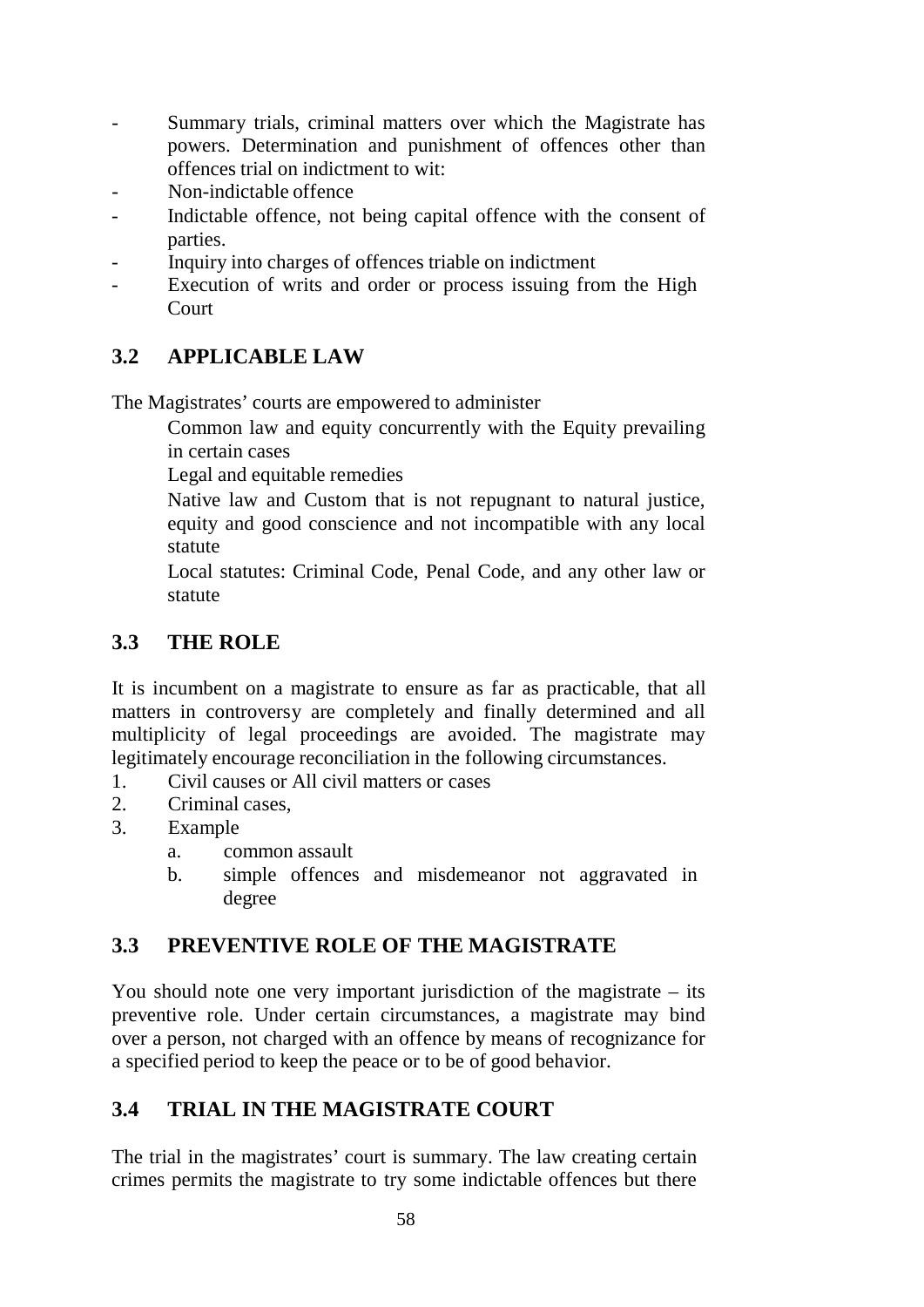are limitations which vary according to the grades or rank of the magistrates.

There are different grades of Magistrates Courts. The grades also may vary from one State to another, generally but the procedural rules are largely similar. The grades determine the substantive jurisdiction and powers of individual Magistrates Court. See example, the grades of the Magistracy in Lagos State which is older, larger and busier than any other in Nigeria.

| <b>Court</b>         | <b>Sentencing Power</b>                        | <b>Financial</b><br><b>Limits</b> |
|----------------------|------------------------------------------------|-----------------------------------|
| Chief Magistrate I   | 7 years imprisonment<br>or a<br>fine of N4,000 | N25,000.00                        |
| Chief Magistrate II  | 6 years imprisonment or a<br>fine of N3,000    | N15,000.00                        |
| Senior Magistrate I  | 5 years imprisonment or a<br>fine of $N2,000$  | N15,000.00                        |
| Senior Magistrate II | 4 years imprisonment or a<br>fine of $N1,000$  | N15,000.00                        |
| Magistrate Grade I   | 3 years imprisonment or a<br>fine of N500      | N5,000.00                         |
| Magistrate Grade II  | 2 years imprisonment or a<br>fine of N200      | N3,000.00                         |
| Magistrate Grade III | 1 year imprisonment or a<br>fine of N100       | N1,500.00                         |

The Magistrates' Court in the 17 Southern States exercise summary jurisdictions in both civil and criminal matters. It exercises only criminal jurisdiction in the 19 Northern States. It is only in the North that the District Court hears civil matters only.

Another difference of note is that jurisdiction has no relation with grades of Magistrates' Court in, say, Lagos State. It does in the Northern States. In Lagos state every Magistrate Court has the power to try any nonindictable offence. Every grade of the Magistrates Court, other than a Magistrate Grade III, may try indictable offences except capital crimes, with the consent of the accused person, and of the prosecutor, if he is a law officer.

#### **Self Assessment Exercise 1**

The jurisdiction to try a case is different from the jurisdiction to punish for the offence. *Comment*.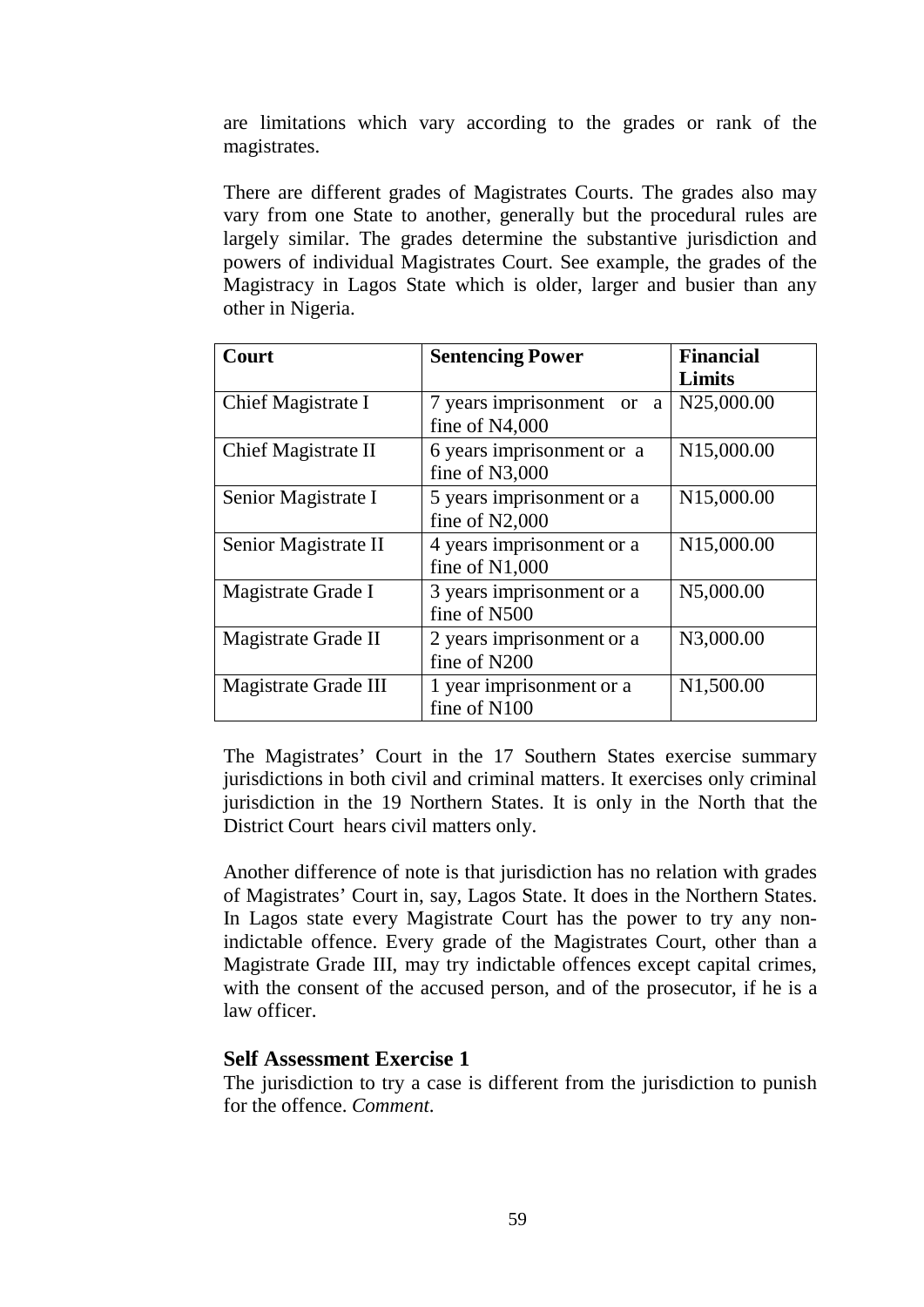## **3.5. APPLICATION OF THE CRIMINAL PROCEDURE ACT OR CODE**

In some parts of the Northern States, the Criminal Procedure (Punishment on summary convictions) Order, has fixed the powers to try offences and punish offenders. In those areas the magistrates' power over a matter is hinged upon its punishing power. It tries offences where maximum punishment is within its range as shown below:

| <b>Chief Magistrate</b> | 10 years or a fine of $N1,000$ |
|-------------------------|--------------------------------|
| Magistrate Grade I      | 5 years or a fine of N4000     |
| Magistrate Grade II     | 2 years or a fine of N200      |
| Magistrate Grade III    | 3 months or a fine of N50      |
|                         |                                |

The jurisdiction of the magistrate to punish is as follows: Chief Magistrates 5 years imprisonment or a fine of N1, 000 Magistrate Grade I 3 years or a fine of N600 Magistrate Grade II  $1\frac{1}{2}$  years or a fine of N400

Magistrate Grade III 9 months or a fine of N200

Unlike the southern States, Magistrates Courts in the North may refer a case to a higher court for enhanced punishment. Except the Magistrates Court III, other courts may impose canning.

The Chief Magistrates' Court Grade I, exercises jurisdiction in civil matters in:

- 1. all personal actions arising from contract, or from tort or from both, where the debt or damage claimed, whether as balance of account or otherwise is not more than twenty five thousand naira;
- 2. all actions between landlord and tenant for possession of any lands or houses claimed under an agreement or refused to be delivered up, where the annual values or rent does not exceed twenty-five thousand naira (now varied by the Rent Control Law to two hundred and fifty thousand naira)
- 3. all actions from the recovery of any penalty, rates, expenses contribution or other like demand, which is recoverable by virtue of any enactment for the time being in force; if:

it is not expressly provided by that or any other enactment that the demand shall be recoverable only in some other court;

the amount claimed in the action does not exceed twenty-five thousand naira.

He may appoint guardians *ad litem* and make orders, issue and give directives relating thereto. He can grant in any action instituted in the court, an injunction or other order. A person who has been convicted by a Magistrates' Court for an offence may appeal as of right to the High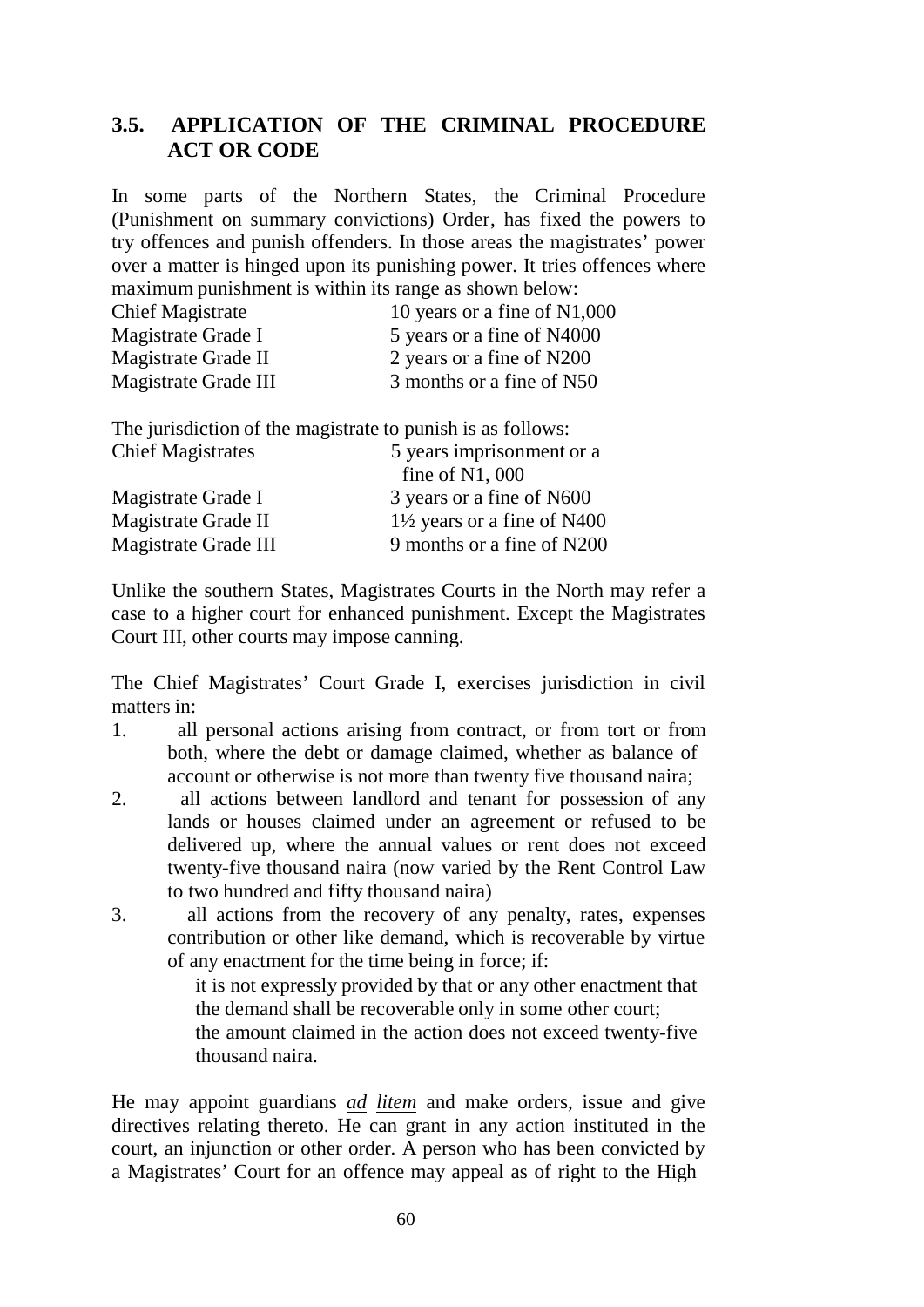Court against conviction or sentence on a question of law or fact. However, if he had pleaded guilty or admitted the truth of the charge preferred against him/her, he/she can appeal only against sentence.

# **4.0 CONCLUSION**

The magistrates' Court as we know them today were established in 1933-1943. There are several grades of Magistrates and they differ from state to state, they try criminal cases through out the Federation and civil matters only in the South. District courts exist only in the North and they hear and determine civil matters only. Powers to punish and power to entertain matters are not congruent in all cases. Magistrates play preventive roles, but the exercise of such powers is not prominent.

## **5.0 SUMMARY**

Magistrate Courts are most widespread. They handle over 80.0 percent of criminal cases charged to court. The Laws of the states which call them into existence determine their grades, powers and jurisdiction and they may vary sometimes widely from one state to another.

## **6.0 TUTOR MARKED ASSIGNMENT**

The Magistrates' Court subsystem in Nigeria is archaic and calls for reform. *Discuss*.

# **7.0 REFERENCE/FURTHER READINGS**

FGP: The Magistrates' Court Act.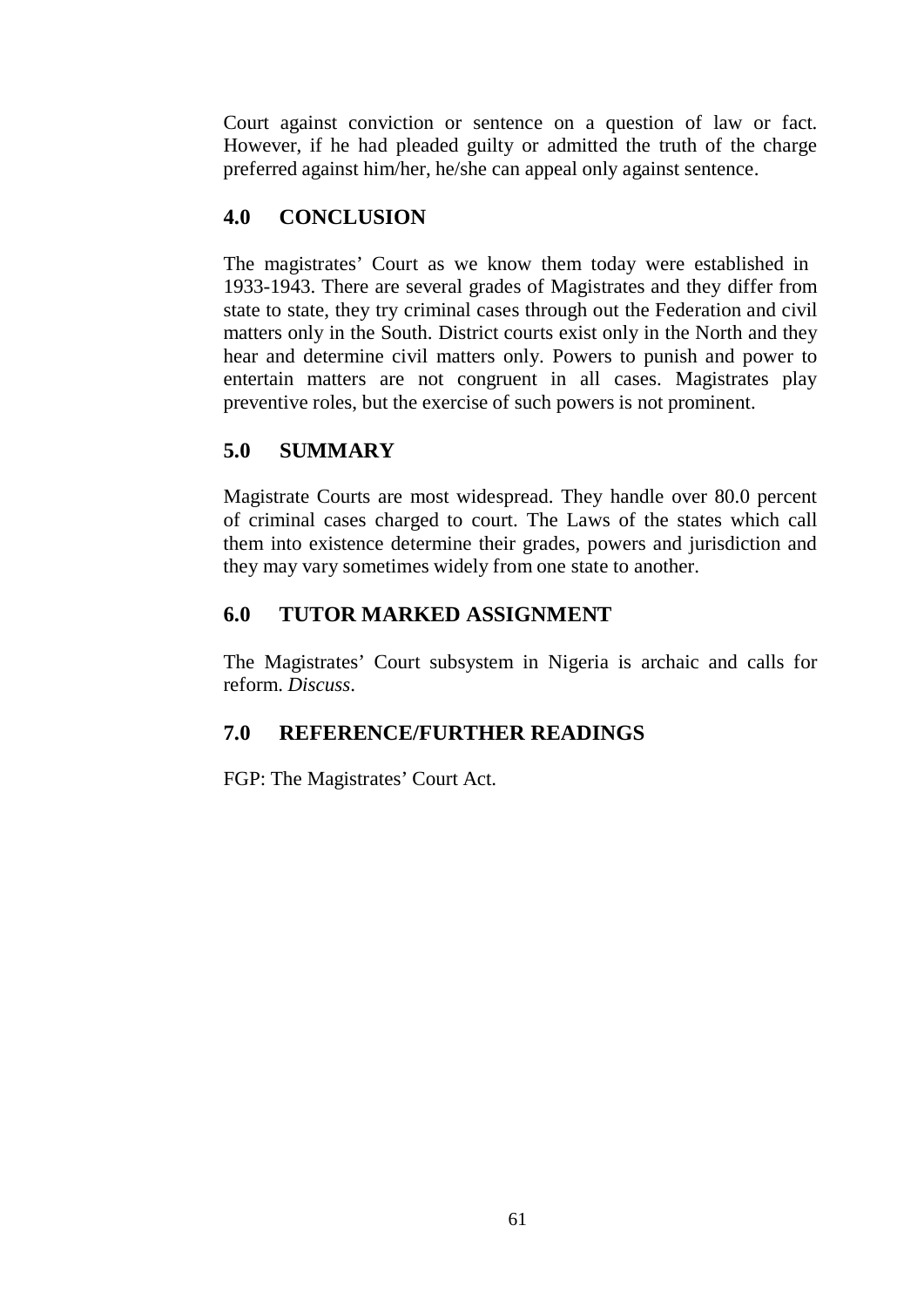# **UNIT 2: INFERIOR COURTS (CONT'D)**

- 1.0 Introduction
- 2.0 Objectives<br>3.0 Main Conte
- Main Content
	- 3.1 Area Courts
	- 3.2 Customary Courts
	- 3.3 Juvenile Welfare Court
	- 3.4 The Coroners Court
	- 3.5 The Court Martial
- 4.0 Conclusion
- 5.0 Summary
- 6.0 Tutored Marked Assignment
- 7.0 References/Further Readings

## **1.0 INTRODUCTION**

In the last unit you learned about the Magistrates' Court. It is the most wide spread across Nigeria of all the Courts in existence. It also accounts for a vast majority of criminal charges in respect of crimes known to the police. In this unit, you will learn about additional inferior courts which are still closer to the people, particularly those in the rural areas. Examples are the area Courts. Additionally you will learn about certain important special Courts.

# **2.0. OBJECTIVES**

When you have studied this unit, you should be able to:

- 1. Distinguish the jurisdiction of the Area Courts from Magistrate **Courts**
- 2. Discuss meaningfully, the role of these Courts in presenting crimes.
- 3. Demonstrate an understanding of the Juvenile criminal Justice administration and the coroners' inquest.
- 4. Identify the limitations of the Courts which are seemingly closest to the 'rural man'.
- 5. Critique the role, powers and functions of the inferior Courts studied.
- 6. Critique the Juvenile Criminal Justice administration
- 7. Justify the creation and existence of the Court Martial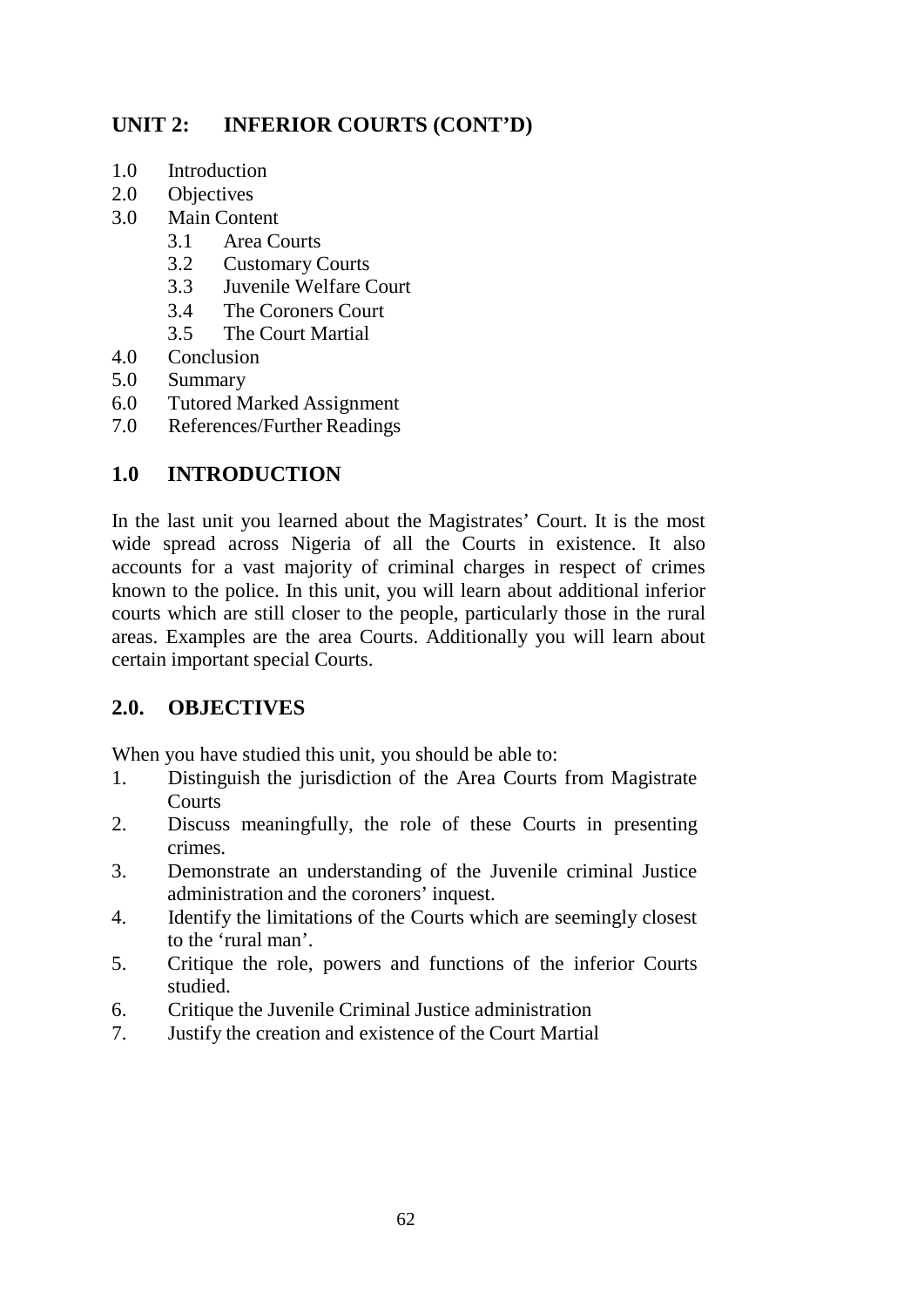## **3.0 MAIN CONTENT**

## **3.1 AREA COURTS**

Area Courts are established in the Northern States by the State Area Court Laws (e.g. Area Court Law of the particular state). Public officers preside over them. An area court is constituted by a lone Judge or at times by a Judge and one member or two members.

### **3.1.1 Classes of Area Courts**

There also classes of Area Courts, namely: Upper Area Court Area Court Grade I Area Court Grade II Area Court Grade III

### **3.1.2 Jurisdiction of Area Courts**

The Jurisdiction of each Grade of Area Court is specified in the instrument that brought the court into existence. However, matrimonial causes and the custody of children under the customary law are within the purview of every Area Court regardless of its Grade. The sanction which an Area Court may impose varies with its grade.

## **3.2 CUSTOMARY COURTS**

A number of States have customary courts consisting of a President and at least two or other four members as the case may be: and it is constituted by the President and any two members.

## **3.2.1 Jurisdiction**

Customary Courts have unlimited jurisdiction in matrimonial cases or other matters relating to non-Christian marriages as well as in matters of guardianship and custody of children under customary law.

The jurisdictions of customary courts in criminal proceedings are severely limited. They may exercise power on:

offences against the provision of any enactment which expressly confers jurisdiction on them

Offences against rules and bye laws.

Contempt of Court in the face of the court

A Customary court may impose a term of imprisonment of one month or a fine of twenty naira.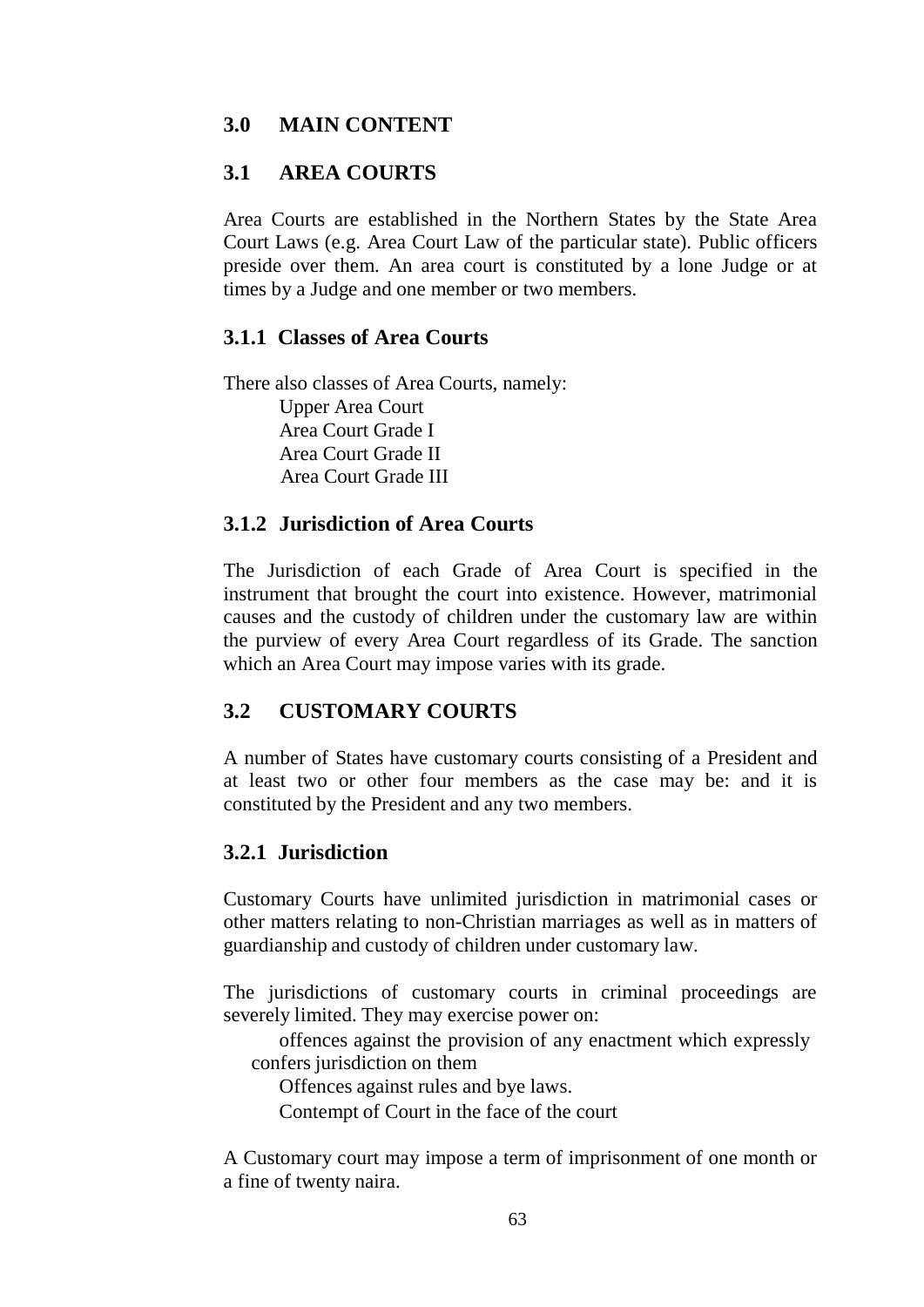## **3.2.2 Powers**

The powers of the Customary Law vary from one state to another. In the Western States, and Edo State, there are grades of customary courts: e.g. Customary Court Grade A (also called Customary Court Grade I or Chief Customary Court)

Customary Court Grade B (or Grade II or Senior Customary Court) Customary Court Grade C (or Grade III)

The President of Grade A and some Grade B customary Courts are legal Practitioners. Others are not. In many of such courts, the presiding officer is often a retired police officer or other public officer.

The maximum penalty which the various classes of the Customary Court are empowered to impose vary and increase from Grade C upwards.

## **3.3 JUVENILE WELFARE COURTS**

One of the functions of the Magistrates is to sit as a Juvenile Welfare Court to hear charges against children and young persons. Juvenile Welfare Courts are Courts of summary jurisdiction which are established under the Children and Young Persons Act 1933-1943. The Juvenile Court is constituted by a Magistrate and two Assessors, one of whom is a woman. In some states, the Chief Judge appoints the Assessors.

Approved schools, Remand Schools and Probation Officers were specially instituted for the welfare of the delinquent, and to enable the Juvenile welfare Courts to function effectively.

## **3.3.1 Functions of the Juvenile Welfare Court**

The functions of the Juvenile Welfare courts include:

- 1. Treatment of juvenile delinquents other than those charged with homicide
- 2. Hearing applications in respect of children and young persons in need of care or protection, beyond parental control and in truancy cases.
- 3. Dealing with applications for adoption of children where the law of a state so provides

## **3.3.2 Who are children and young persons**

Many States now have their Children and Young Persons Law and definition of children and young persons. In the Southern States children are persons who have not attained the age of 14 years. A young person is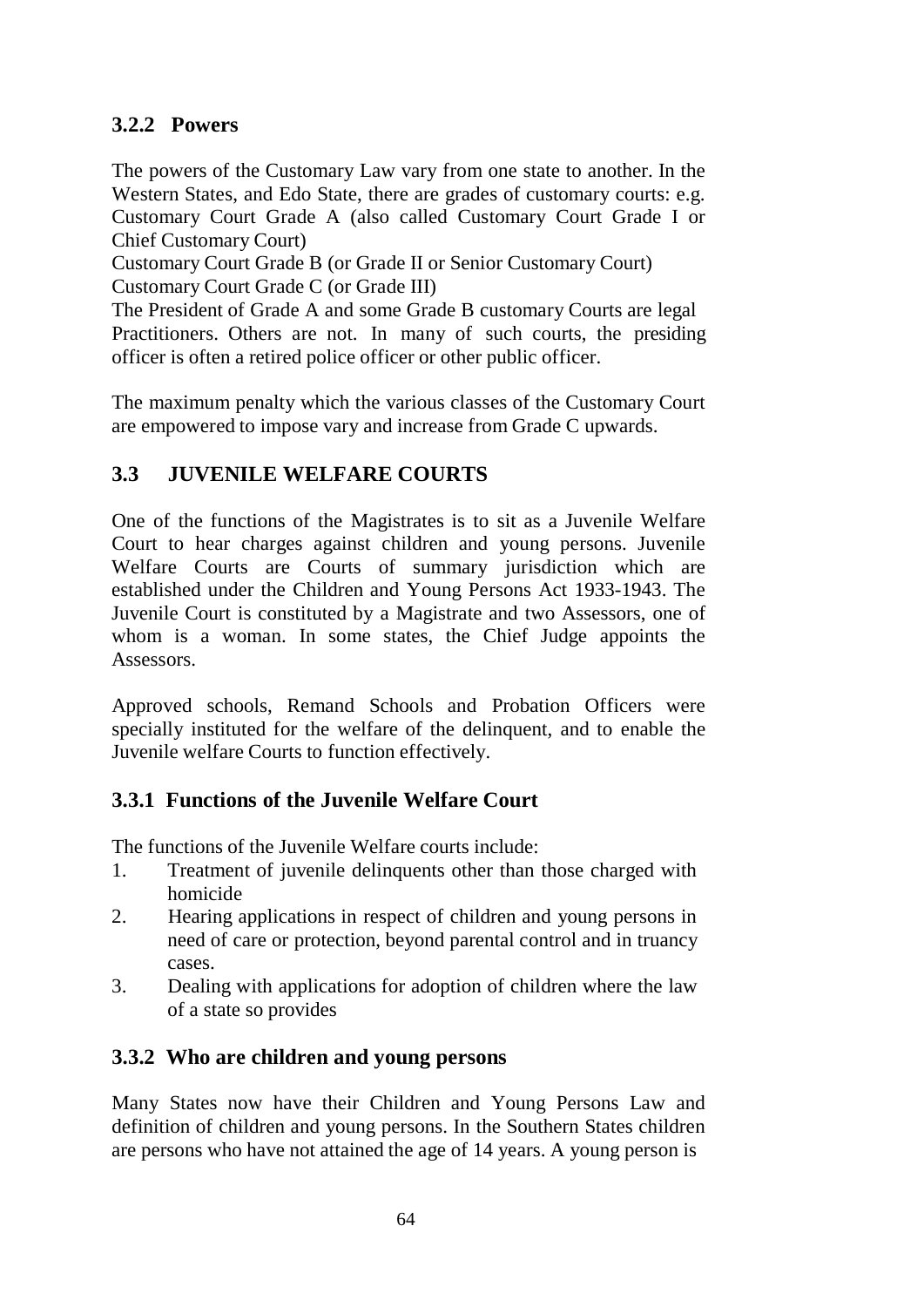one who has attained the aged of 14 years but is under the age of 17 years.

The children and Young Person Law (Northern Nigeria Laws) 1963 defines a Young Person as a person who has attained the age of 14 years but has not attained the age of 18 years.

## **3.3.3 Trial of Delinquents**

Children and young persons must be tried summarily for any offence, except homicide. Strict rules have been laid down vis-à-vis the hearing in the Juvenile Welfare Courts against youngsters. There are also special provisions for the correction or other treatment of such young offenders.

The Juvenile offender may be committed for trial for an indictable offence if: the Court considers that, if found guilty, he should

- 1. be detained for a long time
- 2. he /she is charged jointly with an adult and in the interest of justice, the court considers it necessary to commit both for trial.

## **3.3.4 Procedure of the Juvenile Welfare Court**

Juvenile Welfare Courts are special Courts. They have special procedures. They sit as often as may be necessary. They must sit in a different room or building from that in which courts for adults and criminals are held or on different days. They shall not sit in a room in which sittings of a court other than a Juvenile Welfare Court are held. If the sitting of that other Court has been or will be held there, the Juvenile Welfare Court shall not sit within one hour before or after the sitting of the adult court.

## **3.3.5 Parties to Trials**

Persons who may attend the Juvenile Welfare Court session are:

- members and officers of the Court
- Parties to the case
- Parties' Counsels
- Persons specially authorised
- Newspaper Reporters with leave of Court
- Others who may be directly concerned

# **3.3.6 Language of Courts and Orders**

The Juvenile Welfare Court has its own vocabulary. Certain terms are not applicable to Juvenile offenders e.g. "Accused" "Conviction" etc. Juvenile offenders are delinquents not offenders or accused persons. If their 'delinquency' is proved, the court makes an 'order' he is not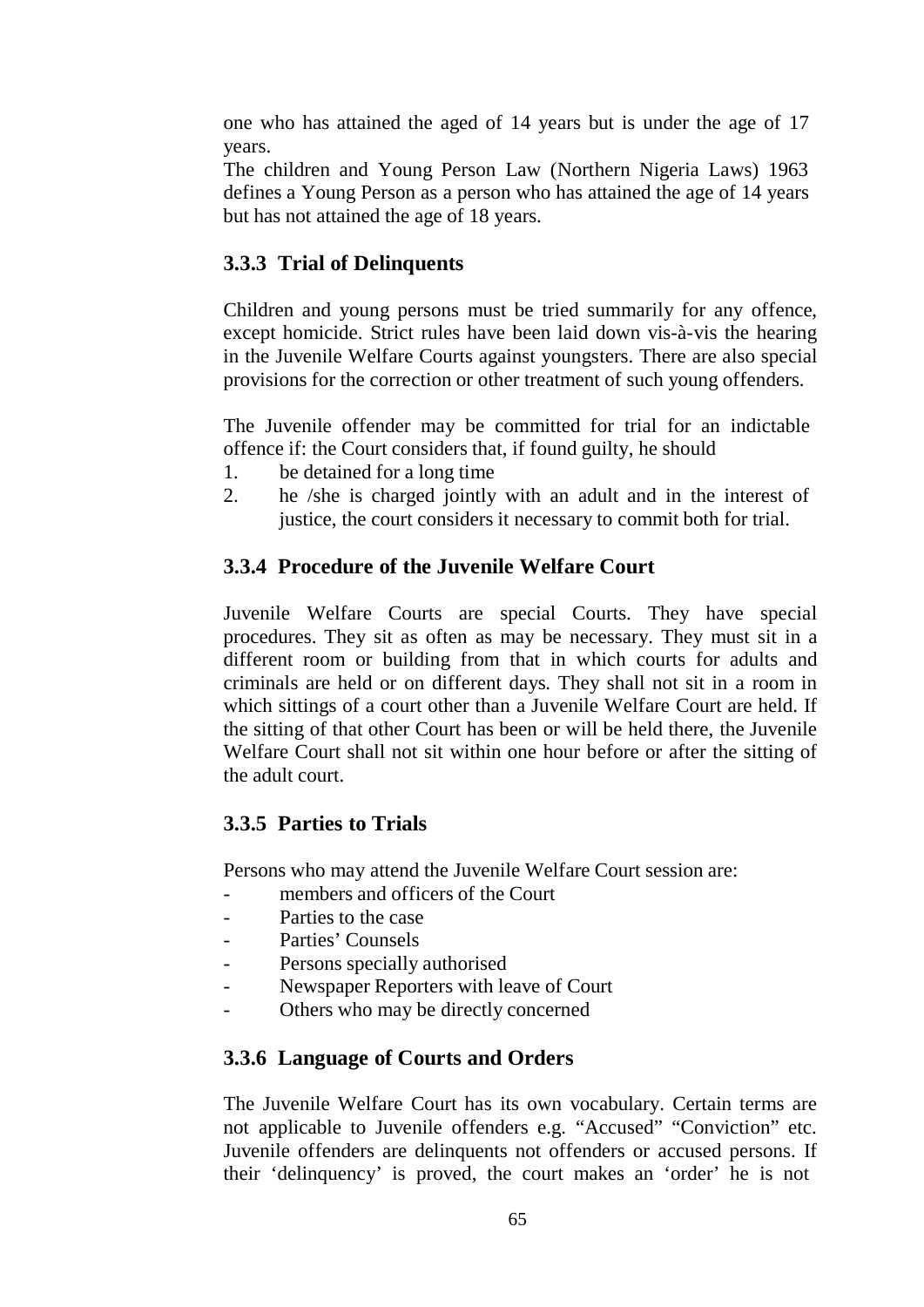sentenced. Before it makes any order, the court must consider the antecedent of the delinquent, his/her home life, associates etc. The order which the court may make includes:

#### **a. Dismissal**

The Court may make an order dismissing the charge.

### **b. Fine**

The court may impose a fine and order the parent or Guardian to pay a fine, cost or damage.

### **c. Probation or Supervision**

This order, which the Court may make, requires a person having attained the age of 17 years and found liable of an offence, the sentence which is not fixed by law, is to be under the supervision of a Probation Officer for a period from one to three years. The Court may include requirements as to residence, mental treatment, and/or securing the probationer's good conduct generally.

The Children and Young persons Act sets out what the Court must consider before making a Probation order and the consequence of any breach.

### **d. Discharge**

The Court may make an order discharging the delinquent. A discharge may be;

- a. absolute
- b. Conditional e.g. that he commits no "further offence" for any period not exceeding three years.

One may ask: *'What does "further offence" mean in this context'*? *Does it mean the same offence for which he/she is brought to court or a different type of offence?*

*Will he/she now be dealt with for the latter offence only or for both the past and the present?*

## **e. Caning**

Caning is most widely used in Nigeria; followed by fines, probation and binding over in that order. Canning must not exceed 12 strokes. Female delinquents are not caned. The desirability or otherwise is beyond the scope of this present syllabus, it is topical.

#### **f. Imprisonment**

A young person may be sent to jail if there is no other means of dealing with him/her. A person under the age of 17 years at the time of offence cannot be sentenced to death.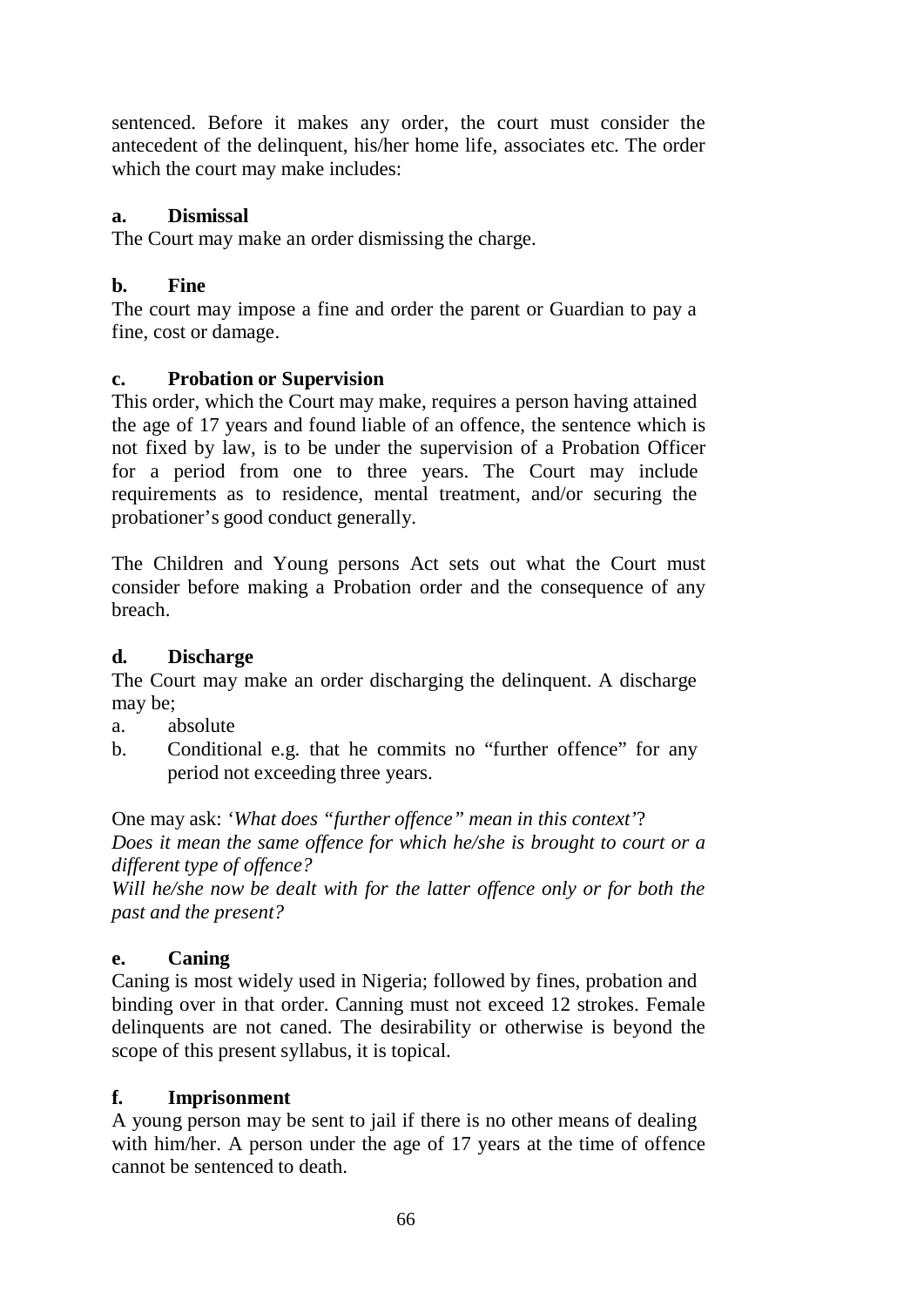#### **g. Committal (or corrective) orders (or mandate)**

The Court can make an order committing the delinquent to;

- 1. the care of a fit person
- 2. an approved school
- 3. the custody in a place of detention provided under the children and Young Persons Law.
- 4. any other method.

Some state laws qualify these orders as "corrective orders", "committal orders" or "mandate"

## **Self Assessment Exercise 1**

- 1. Discuss exhaustively, committal or Corrective orders in relation to juvenile delinquents.
- 2. "Borstal Institutions and Remand Homes or Approved School should be abolished". *Comment*.

# **3.3.7 Juvenile Offenders and the Police**

The Nigeria Police bears the burdens of ensuring that delinquent children do not associate with adults charged with or convicted of any offence other than an offence with which the child or young person is jointly charged. This should be the order while the delinquent is in custody or child being conveyed to or from the court.

## **a. Police Juvenile Welfare Branch**

The Police has a Juvenile Welfare Branch for prevention of youthful offences and treatment of juvenile delinquents. The Branch is made up mostly of Women Police Officers. Is this adequate? Would you recommend a full fledge special Police command responsible for Juvenile Justice Administration?

## **b. Detention of Juvenile Delinquents**

A Juvenile Delinquent is not to be detained by the Police unless

- 1. The charge is one of homicide or other grave crime
- 2. It is necessary in the interest of the delinquent to remove him/her from association with a reputed criminal or prostitute or
- 3. The Police officer has reasons to believe that the release of such a delinquent would defeat the ends of justice.

Often the Delinquent is released on self recognizance or to his parent or guardian with or without surety. Otherwise, he is detained. Detention must be in a place approved for detention under the Children and Young Persons Act unless:

- it is impracticable to do so
- the delinquent is so unruly or depraved a character that he cannot safely be detained or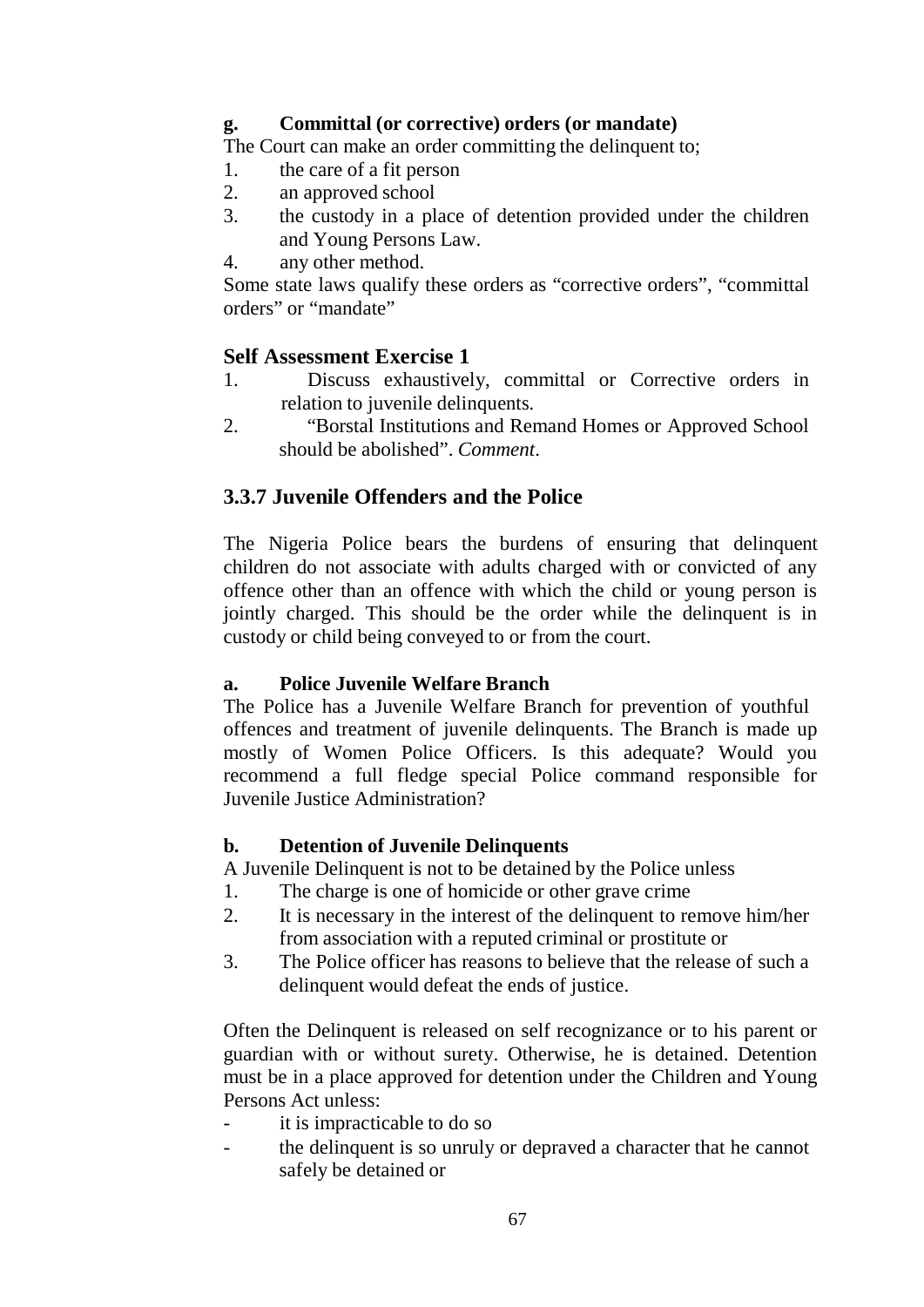by reason of his state of health or his mental or bodily condition, it is inadvisable so to detain him.

A certificate to the above effect shall be produced to the court before which the juvenile is brought. Perhaps it may be important to distinguish between children and young persons who;

- a. violate the criminal law
- b. are maladjusted, anti-social or rebellious
- c. are orphans, deserted by relations, persons wandering, having no settled home or visible means of subsistence
- d. Beggars

It cannot be sufficiently stressed that in matters affecting children and young persons, the paramount consideration is the welfare, reformation, and rehabilitation of the juvenile.

## **Self Assessment Exercise 2**

What is the place of National Open University of Nigeria in the Scheme of Juvenile Criminal Justice Administration?

# **3.4 THE CORONERS COURT**

### **a. Who is a coroner?**

A coroner is a person empowered to hold an inquest on the body of a deceased person, who appears to have died a violent or an unnatural death or on the body of a deceased person belonging to any other class, specified by the appropriate Coroner's Law.

## **b. Who may be a coroner?**

Persons who serve as coroners are:

- (1) Magistrates
- (2) Other fit persons so appointed.

In some jurisdiction a coroner must be a barrister, solicitor or a general medical practitioner of at least 5 years standing in their profession.

#### **When an Inquest may be held**

The Coroners Law of each state lays down procedures for holding an inquest. The duty of the Coroner is to hold an inquest when a person has died in the following circumstances:

- a. A violent or unnatural death
- b. A sudden death of which the cause is unknown
- c. In confinement in a lunatic asylum, Prison or Police custody A Coroner is not bound by rules of Evidence, but he may receive evidence on oath. An inquest may hold on any day, in public or in private.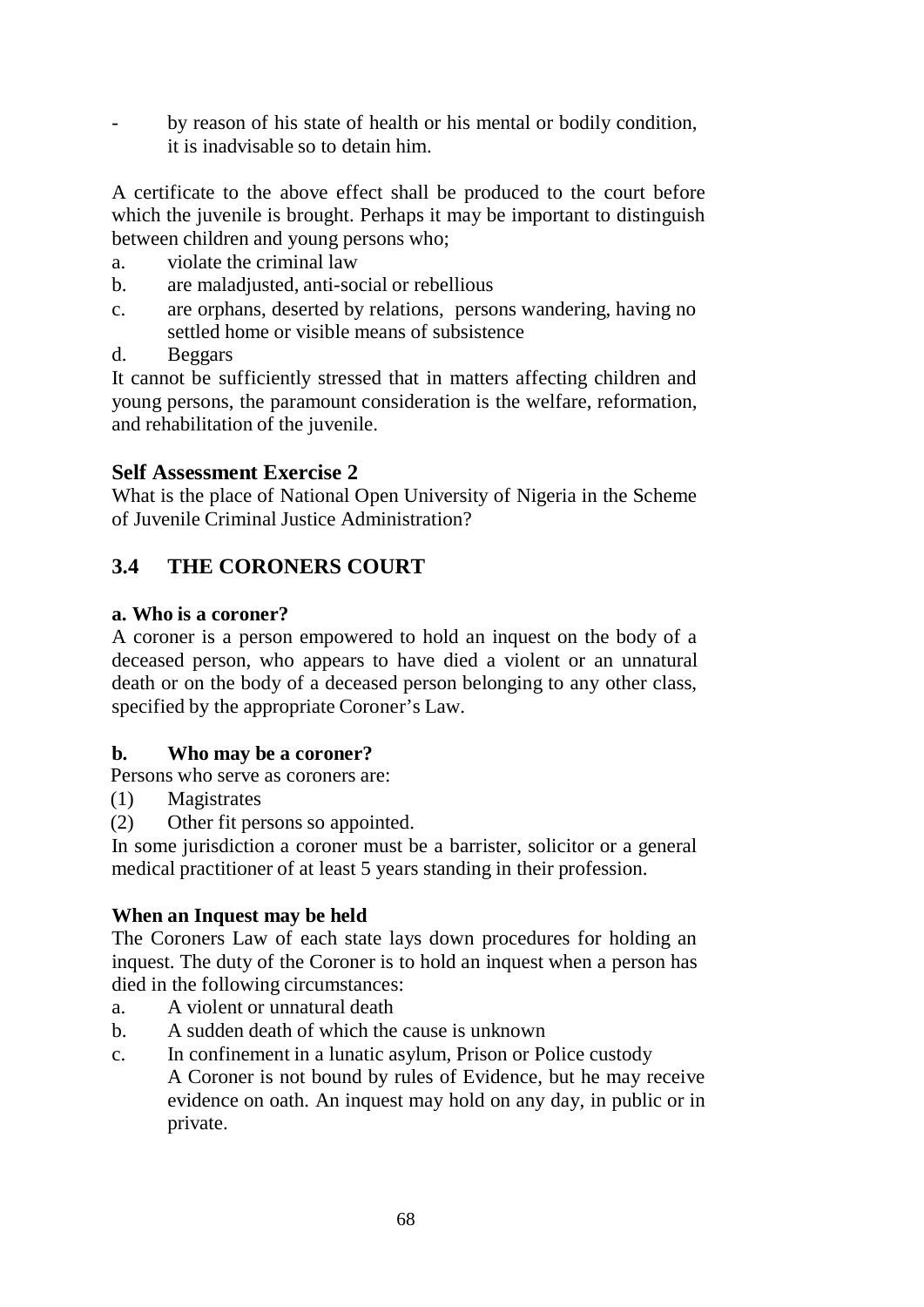### **Finding and Aftermath**

- 1. The Coroner may direct interment where he finds that death is by a natural cause.
- 2. Where in his summon, the cause of death is murder, manslaughter or infanticide, the coroner may issue a summons or warrant of arrest to secure the attendance of such a suspect before a Magistrates Court.
- 3. If in the course of inquest, the coroner is of the opinion that sufficient grounds have been disclosed for instituting criminal proceedings, he must stop (for the time being) the inquest until the trial of the accused has been concluded.
- 4. If the accused is discharged, or the charge is dismissed or the accused is at large, the coroner would resume or conclude its inquest.

Where a body has been wrongfully buried without first holding an inquest, the Coroner may make an order for exhumation and conduct the necessary inquest, if the circumstances of death require the holding of an inquest.

The coroner's finding is not a conviction but only an indictment.

### **3.5 The Courts Martial**

The Courts Martial are special Courts. They are military courts set up to try violations of military law by persons who are subject to the jurisdiction of that Court; e.g. The Nigerian Army, The Nigerian Navy and The Nigerian Air Force.

## **3.5.1 Constitution**

- (a) Court Martial may be composed of
	- i. a President who holds the rank not below a Major
	- ii. Two other officers.

This type of a Court Martial has power to sentence an offender to imprisonment not exceeding two years.

(b) A Court Martial may also be constituted by:

- (i) A president, who must be of the rank of a major or above.
- (ii) Four other officers

This Court Martial has powers to try officers of the rank of a Warrant Officer. There is no limit to its sentencing power.

## **3.5.2 The Convener**

- i. A Commander of the Nigeria Army or equivalent
- ii. A General Officer or his Equivalent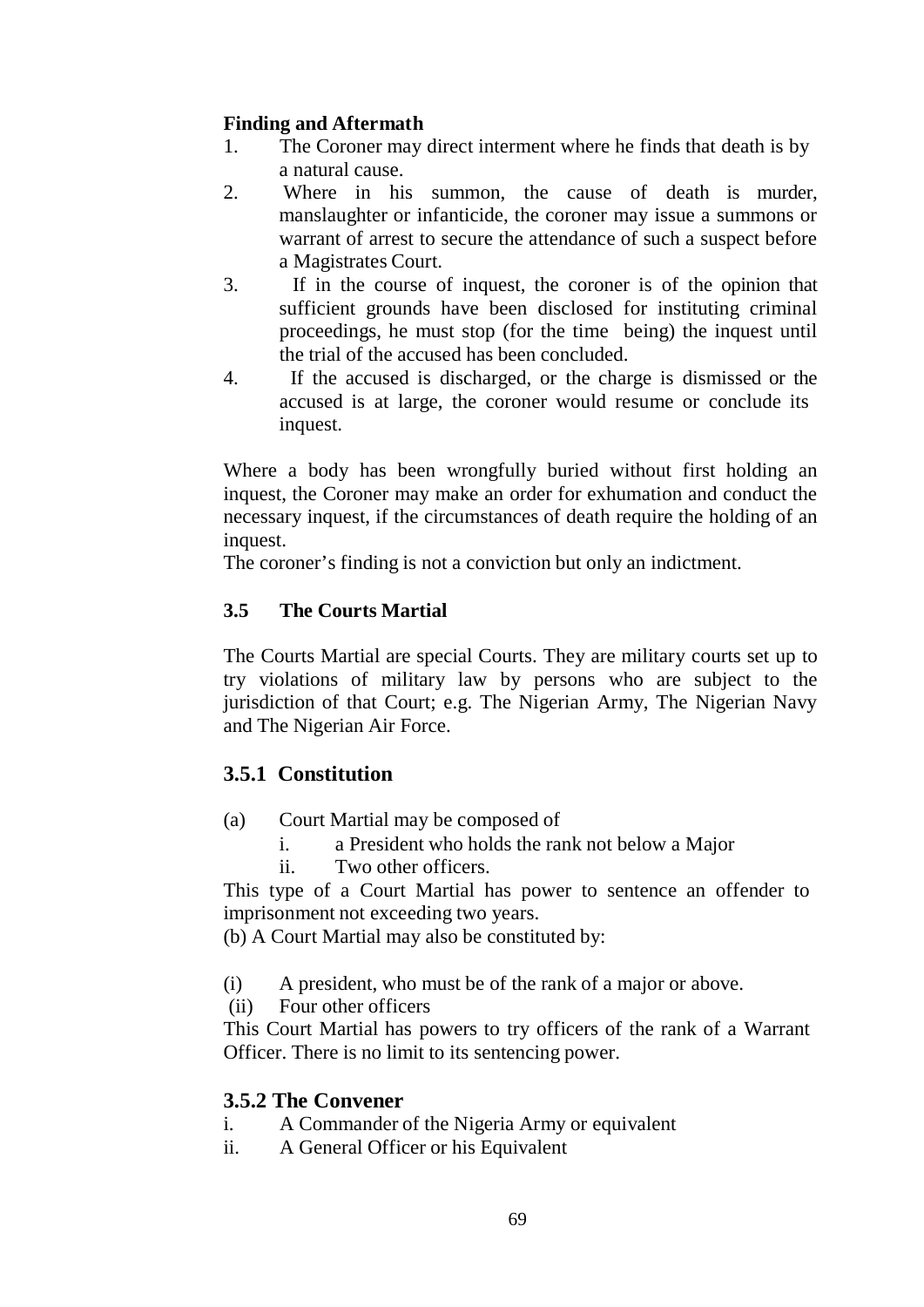iii. A Brigadier or Colonel or other officer acting as (i) or (ii) above, - presumably an Adjutant-General, Quarter-Master or Director General, Armed Forces Hospitals.

The statute does not forbid the convener from appointing himself as a member or even a presiding officer.

A person accused before a Court Martial may object to the competence of a member or members of the Court Martial.

The Sentence by the Court Martial is subject to confirmation of the convening officer, his successor or superior. The convening officer, may confirm, vary or remit the matter back to the court with an order for revision.

The sentence is also subject to review by the Following:

- a. the forces council
- b. officer whom the forces council may so designate or a supervisor c. officer in command to the convening officer.

The Power to review a sentence is ousted when an accused appeals to the Court of Appeal.

# **3.5.3 Appeals**

Appeals from decisions of the Courts Martial go to the Court of Appeal. Appeals on Sentence of death are a right. Others are with leave of Court.

# **3.5.4 Other Matters**

Majority of military offences are dealt with summarily and informally by appropriate authority. However more serious ones are dealt with at Court Martial. Examples of such serious offences are:

- Cowardly behaviour before an enemy,
- Mutiny
- **Desertion**
- **Looting**
- Theft of Service or public property
- Treason.

When a person who is subject to military law, has been tried by a Court Martial or dealt with by his Commanding Officer for an offence, a civil court is debarred from trying him/her subsequently for the same, or substantially the same offence as that offence. If for example a soldier has been dealt with for theft by a Court Martial, he/she cannot be subsequently charged with that same theft before a civil court.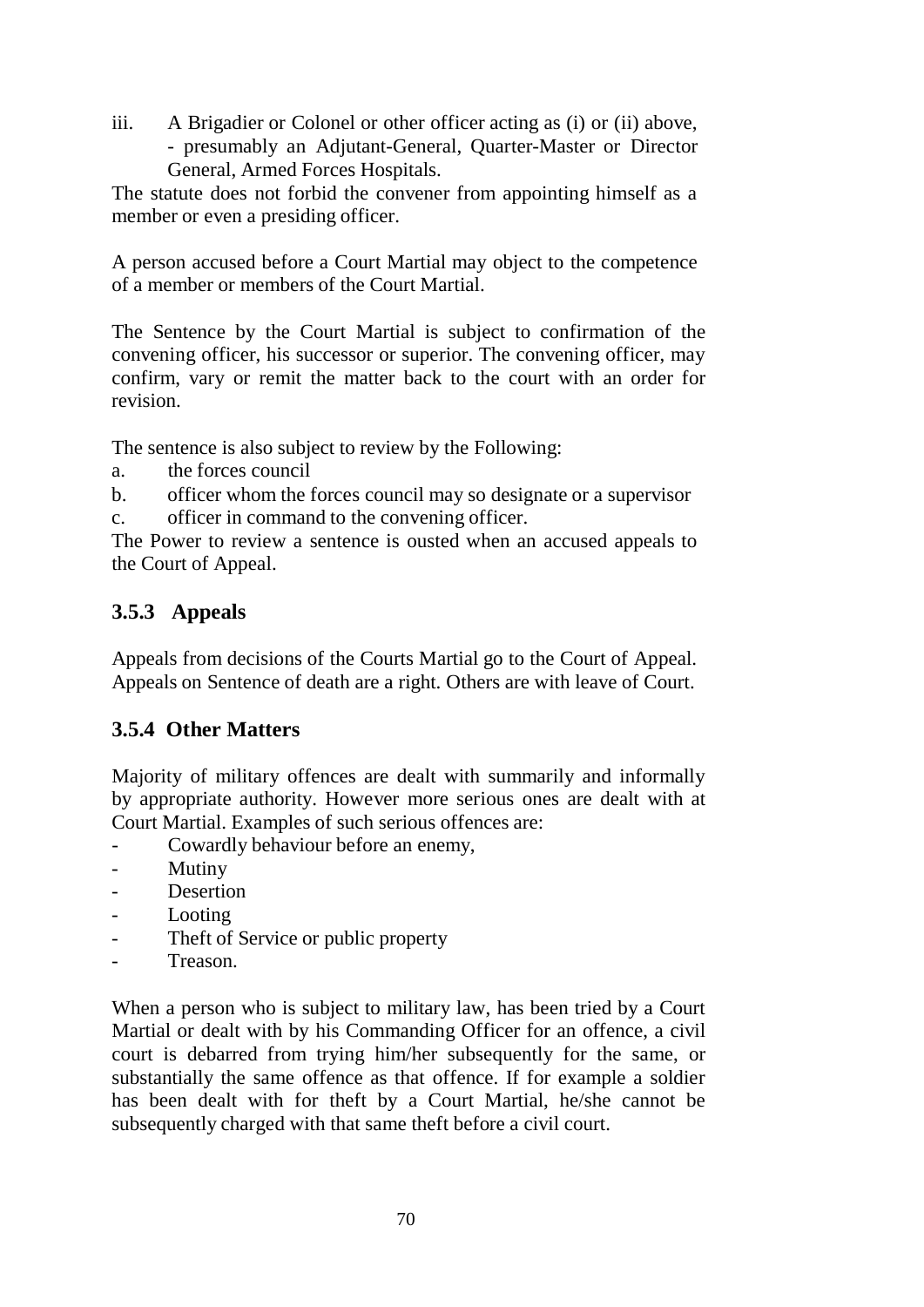## **4.0 CONCLUSION**

The Magistrates Courts deal with 80% of crimes charged to court. The Area or Customary Courts are closest to the rural man, while the Juvenile Welfare Courts deal with delinquent Youth. There are other Special Courts which are established for particular purposes. Examples are the Coroner's Court and the Court Martial. Their powers and functions are contained in the Law setting them up.

## **5.0 SUMMARY**

In exercise of their Constitutional Powers, states Assemblies have established a number of inferior courts in their respective States. Get acquainted with these courts operating in your state. The Magistrates Courts are particularly important since they deal with a vast majority of criminal matters.

## **6.0 TUTOR MARKED ASSINGMENT**

- 1. Examine the doctrine of fair hearing in relation to courts martial.
- 2. Write brief notes on either
	- a. the Customary Courts System or
	- b. The Area Courts System.
- 3. Write an essay on Juvenile Justice Administration in Nigeria.

# **7.0 REFERENCES/FURTHER READINGS**

Kasumu, A (1977): The Supreme Court of Nigeria, Heinemann, Ibadan.

Slappper, G. (2004): The English Legal System, Cavenish, 2004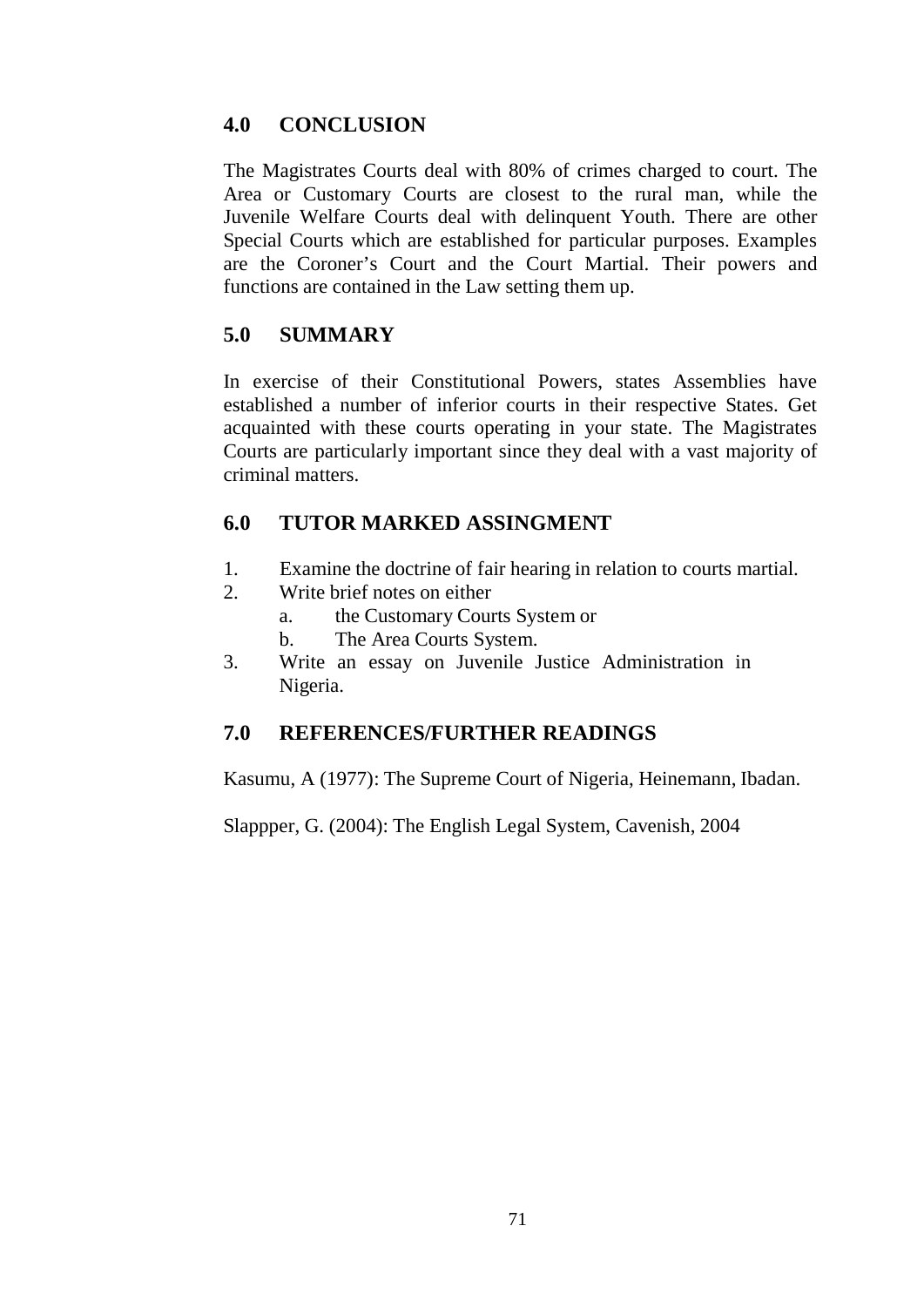# **UNIT 3: OTHER COURTS**

### **Content**

- 1.0 Introduction
- 2.0 Objectives
- 3.0 Main Content
	- 3.1 Constitutional Provision for 'other courts'
	- 3.2 Election Tribunals
	- 3.3 Code of Conduct Tribunal
	- 3.4 Coroners and Inquests
- 4.0 Conclusion
- 5.0 Summary
- 6.0 Tutor Marked Assignment
- 7.0 References/Further Readings

## **1.0 INTRODUCTION**

You have already learnt about the Superior Courts, which are creations of the Constitution of the Federal Republic of Nigeria. Your attention has specially been drawn to its chapter VII. The same Constitution empowers any state to create additional courts and to annul such creation as it deems fit.

In exercise of that power, the states have created a miscellany of courts. It may be unwieldy to cover all of these courts. Only a few need to be learned. However, there are special courts which require mention. Examples are the Court Martial, and the Coroners Court and tribunals. A Tribunal is a court or an adjudicatory body or a place where a judge sits. Hence a discussion of other courts must necessarily extend to Tribunals. Tribunals impacted the Administration of justice system especially during the Military era. Now, however, there are only a few of them and they will be treated in outline only.

## **2.0 OBJECTIVES**

When you have read this Unit, you should be able to:

- 1. Define the jurisdiction of a Court Martial,
- 2. Describe a Coroner's Court
- 3. Discuss the roles and functions of any of the Tribunals for the time, in existence
- 4. Justify the creation and use of Tribunals as an adjudicatory body in the Criminal Justice Administrative System
- 5. Critique the Court Martial and the ends of Criminal Justice System.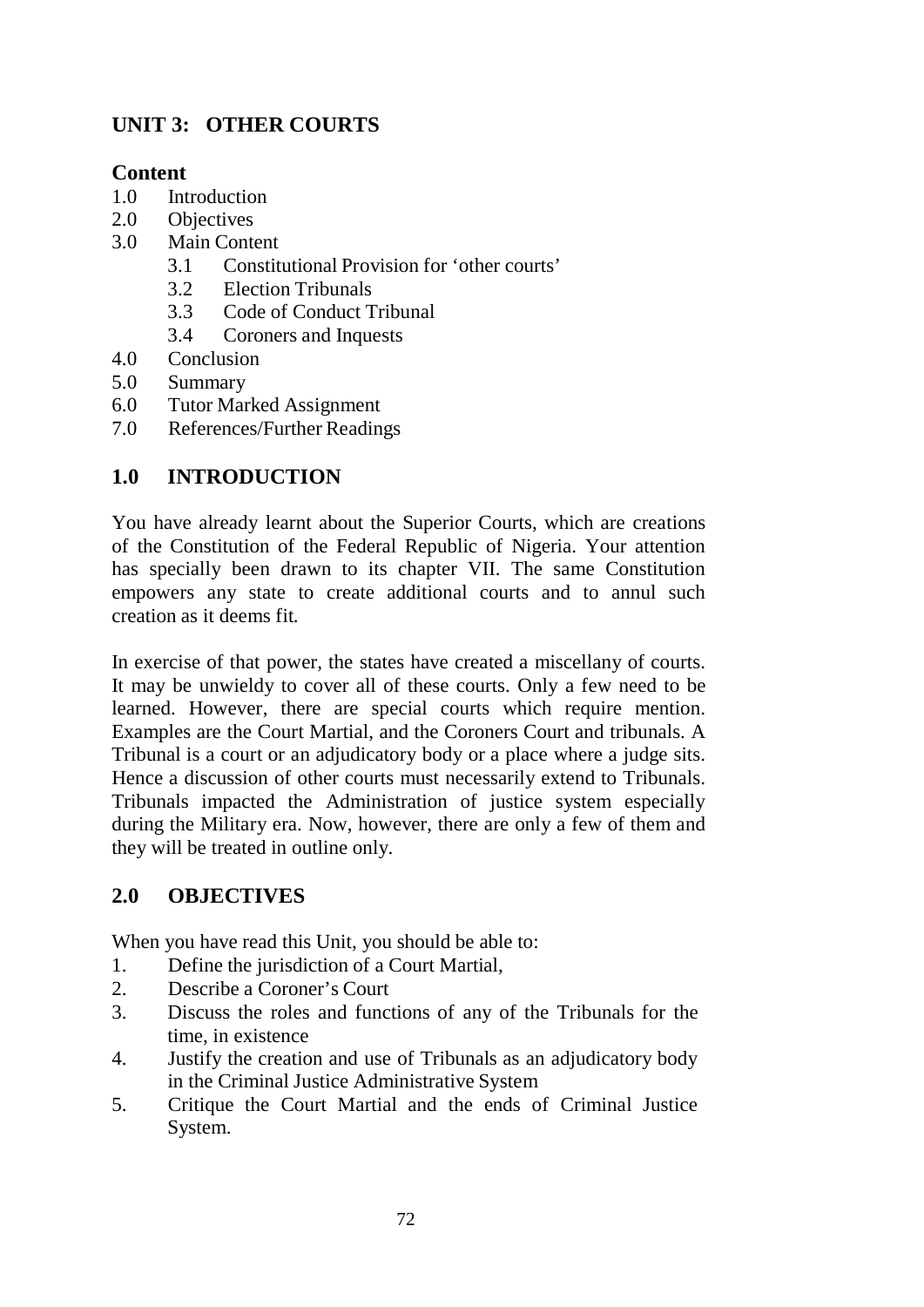## **3.0 MAIN CONTENT**

Section 6 of the Constitution of the Federal Republic of Nigeria 1999, (CFRN, 1999) vested the judicial powers of the Federal and of the States on the Courts. The Courts to which the section relates are set out in section 6, subsection (5). Refer to your study material if you still have problems in identifying the courts.

### **3.1 CONSTITUTIONAL PROVISION FOR SETTING UP OTHER COURTS**

For our present purpose, section 6 subsection 5 provides:

#### **3.1.1 Subsection (5). This section relates to:**

- (a) Such other courts as may be authorized by law to exercise jurisdiction on matters with respect to which the National Assembly makes laws, and
- (b) Such other Courts as may be authorized by law to exercise jurisdiction at first instance or on appeal on matters with respect to which a House of Assembly may make laws.

### **3.1.2 In Subsection 4, the Constitution States:**

Nothing in the foregoing provisions of this section (6) shall be construed as precluding;

- a. the National Assembly or any House of Assembly from establishing courts, other than those to which this section( $S.6$ ) relates, work subordinate jurisdiction to that of a High Court.
- b. The National Assembly or any House of Assembly, which does not require it, from abolishing any court to which it has power to establish or which it has brought into being.

## **3.2 ELECTION TRIBUNALS**

## **3.2.1 Election Tribunals for the Federation and for the States**

(CFRN) 1999 provides as follows

#### **285: Establishment and Jurisdiction of Election Tribunals**

- 1. These shall be established for the federation one or more election tribunals to be known as the National Assembly Tribunals which shall, to the exclusion of any court or tribunal have original jurisdiction to hear and determine petitions as to whether:
	- a. any person has been validly elected as a member of the National Assembly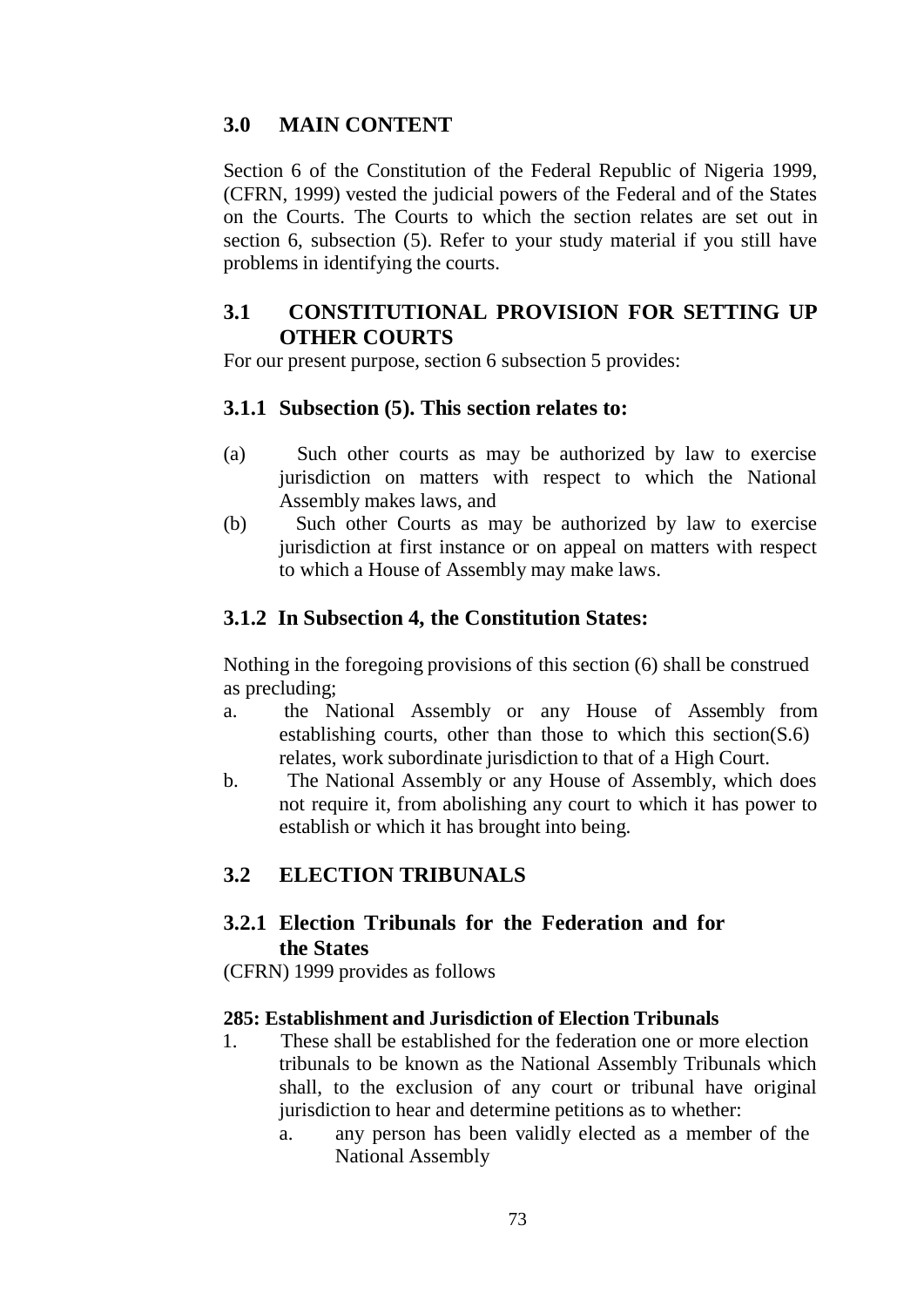- b. the term of office of any person under the Constitution has ceased
- c. the seat of a member of the Senate or a member of the House of Representatives has become vacant, and
- d. a question or petition brought before the election tribunal has been properly or improperly brought.

## **3.2.2 Election Tribunal for the States**

- 1. There shall be established in each state of the federation one or more election tribunals to be known as the governorship and Legislative House Election Tribunals which shall, to the exclusion of any court or tribunal have original jurisdiction to hear and determine petitions as to whether a person has been validly elected to the office of Governor or Deputy Governor or as a member of any legislative house.
- 2. The Composition of the National Assembly Election Tribunals, Governorship and Legislative Houses Election Tribunals shall be as set out in the sixth schedule to the Constitution
- 3. The Quorum of an election tribunal established under this section shall be the chairman and two other members.

### **3.2.3 The Sixth Schedule provides as follows**:

#### **National Assembly Election Tribunal**

A National Assembly Election Tribunal shall consist of:

A chairman: the chairman shall be a Judge of a High Court.

Four other members: these members are appointed from among judges of :

- a High Court
- Kadis of a Sharia Court of Appeal
- Judges of a Customary Court of Appeal

Other members of the judiciary not below the rank of a Chief Magistrates'

The Chairman and members of the Tribunal are appointed by the President of the Court of Appeal in consultation with the Chief Judge of the State, the Grand Kadis of the Sharia Court of Appeal of the State, the President of the Customary Court of Appeal of the State, as the case may be.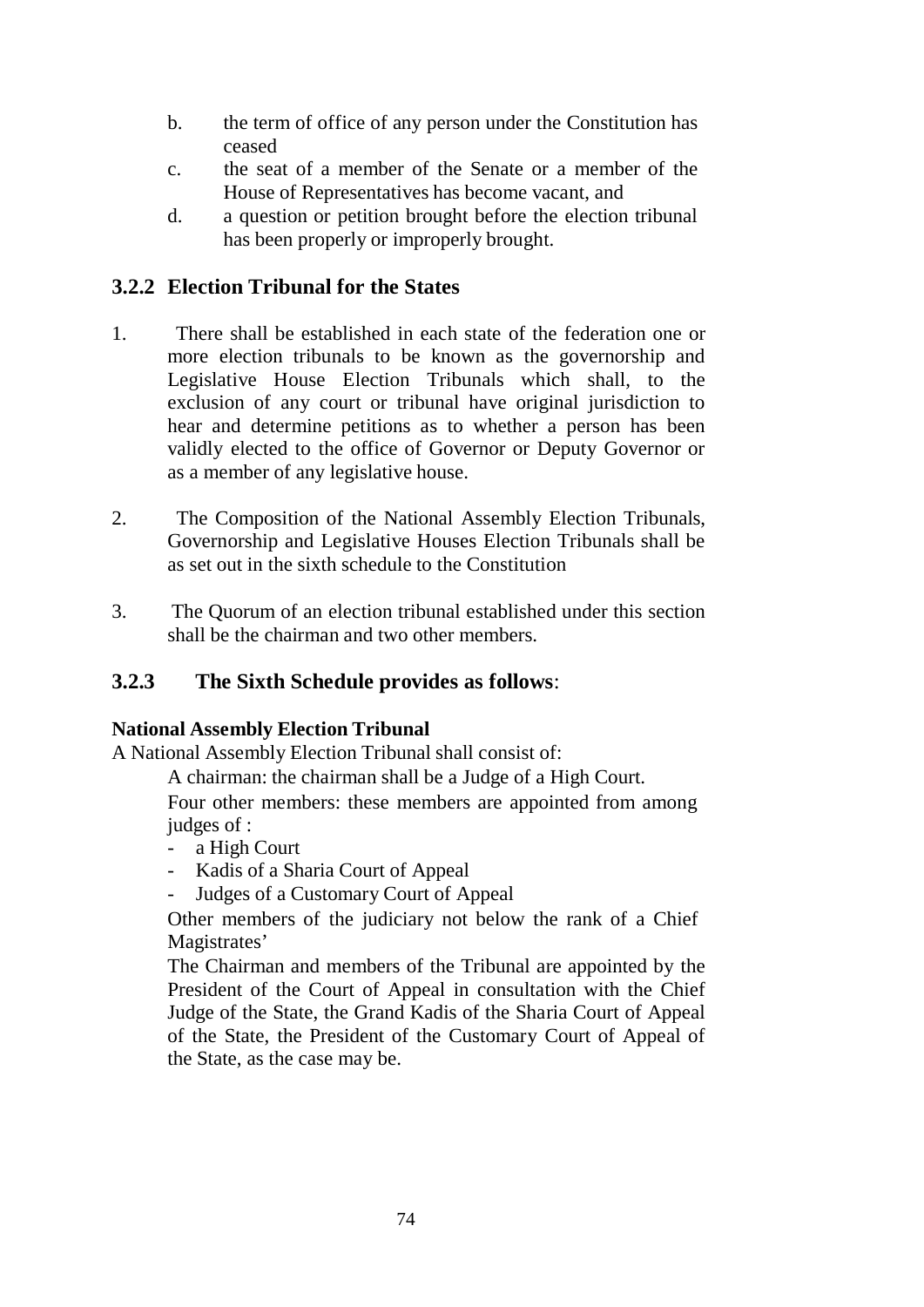- **3.2.4 Governorship and Legislative Houses Electoral Tribunal:**
- 1. A Governorship and Legislative Houses Election Tribunal shall Consist of :

Chairman who is a judge of a High Court Four other members appointed from among judges of a High Court Kadis of a Sharia Court of Appeal Judges of a Customary Court of Appeal. Or Members of the Judiciary not below the rank of a Chief Magistrates'

2. The Chairman and other members are appointed by the President by the Court of Appeal in consultation with the Chief Judge of the state, the Grand Kadis of the Sharia Court of Appeal of the State or the President of the Customary Court of Appeal of the State, as the case may be.

## **3.3 CODE OF CONDUCT TRIBUNAL**

The Code of Conduct Tribunal (CCT) consists of a chairman and two other members.

The chairman must have held or is qualified to hold office as a judge of a Superior Court of record in Nigeria.

The President appoints the chairman and other members of the Tribunal on the recommendation of the National Judicial Council. Other members of staff are federal public servants.

The retiring age of the chairman and members is 70 years when their tenure ends. Any one of them who has served for a period of 10 years and retires at 70 is entitled to pension at a rate equivalent to his last annual salary for life. This is without prejudice to other retirement benefits.

The Chairman or any of the members may be removed from office upon an address supported by two thirds majority of each House of the National Assembly for inability to discharge the functions of the office. Inability to function may arise from;

Infirmity of mind or body **Misconduct** 

Contravention of the Code of Conduct for Public Officers.

Powers of the Code of Conduct Tribunal

The Tribunal is set up to try the following offences:

Conflict of personal interest with official duties and responsibilities

Maintenance or operation of foreign accounts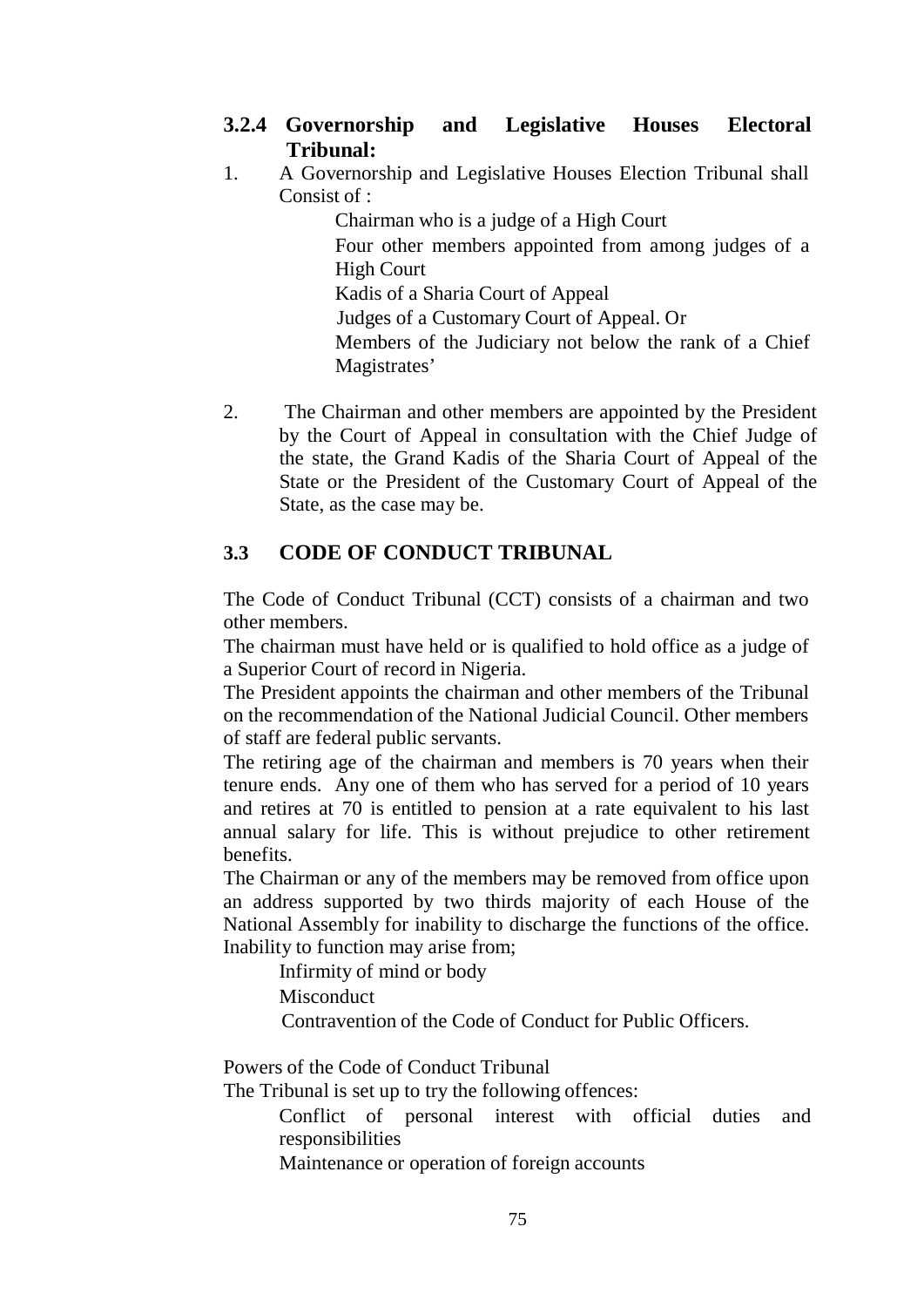Receiving any other remuneration in addition to pensions from public funds (This does not apply to members of the National Assembly or any Cadre of public officers, the assembly may exempt)

Demanding or accepting gifts or benefits in kind in the discharge of his duties

Accepting a loan except as permitted by law from a recognized institution.

Bribery

Abuse of power

Membership of societies which are incompatible with the functions or dignity of his office.

False declaration of assets (The National Assembly may exempt any cadre of public officers from this)

Breach of the code of conduct for public officers

#### **Power of the Tribunal**

Any public officer found guilty of contravening any of the provisions of the Code by the code of Conduct Tribunal may be:

- a. required to vacate his/her office or seat in any of the legislative houses as the case may be or
- b. disqualified from membership of a legislative house and from holding any public office for a period not exceeding ten years
- c. liable to seizure and forfeiture to the state of any property acquired in abuse of, corruption of office or, AND
- d. subject to the penalties that may be imposed by any law where the conduct is lso a criminal offence.

#### **Appeals**

Any aggrieved party may appeal to the Court of Appeal as of right from

- a. the decision of the Tribunal
- b. the punishment imposed on such persons

Appeals are required to conform with the acts of the National Assembly and rules of Court for the time being in force regulating the powers, practice and procedure of the Court of Appeal.

A public officer who has been punished by the Tribunal may additionally be prosecuted or punished for an offence in a court of law.

The President or Governor is precluded from exercising his/her power of prerogative of mercy in so far as it relates to any punishment imposed by the Code of Conduct Tribunal.

The Code of Conduct Tribunal exercises jurisdiction over Public Officers. In this context a public officer means a person holding any of the following offices.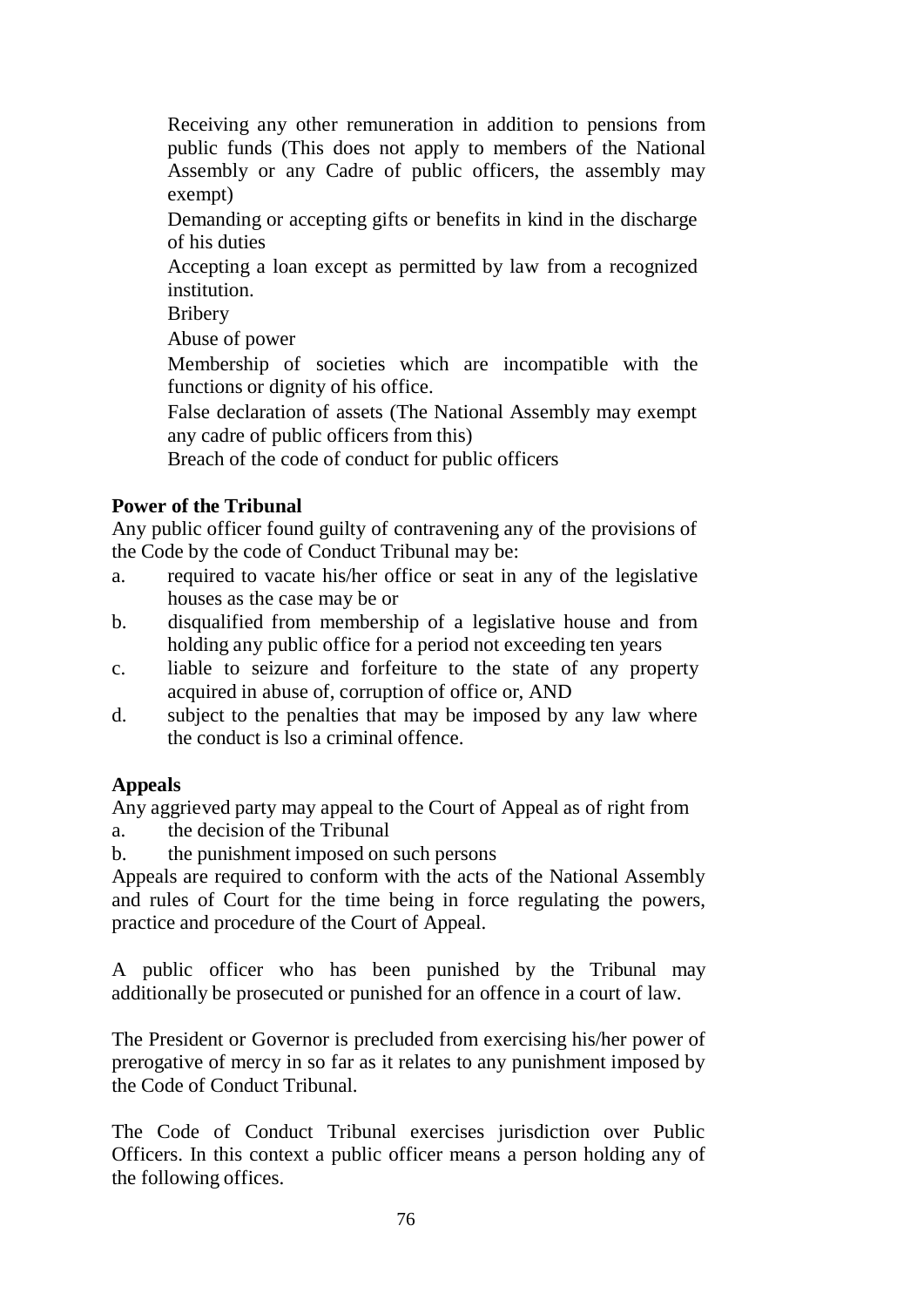The President and Vice President of the Federation and Governors and Deputy Governors of States.

Senate President and Deputy President

Speakers and Deputy Speakers of the House of Representatives and States Houses of Assembly

All judicial officers and all staff of the court of law

Attorney General of the Federation and of states

Federal Ministers and Commissioners of the Government of the **States** 

All members of the Armed Forces, the Police and other government security agencies established by law

All persons in the Civil Service of the Federation or the State

All officer in Nigerian Mission abroad

All staff of the Universities, Colleges and Institutions owned and financed by Federal or State Government or Local Government Councils

Chair persons, members and staff of :

- a. Code of Conduct Bureau and Code of Conduct Tribunal
- b. Boards or other governing bodies or statutory corporation and of companies in which the Federal or state government has controlling interest.

Permanent Commissions or Councils appointed on full time basis.

### **3.4 CORONERS AND INQUEST**

The Establishment, Constitution, Jurisdiction and powers, among other things, are governed by the Coroners Act. Refer to the Act and note the following

#### **Coroner defined**

A coroner may be defined as a public official whose duty is to:

- 1. investigate the causes and circumstances of nay death that occurs suddenly, suspiciously or violently and
- 2. hold inquests

A coroner means any person empowered to hold inquest under the coroners act.

#### **Inquest**

An inquest is an inquiry by a coroner into the manner of death of a person who has died under suspicious circumstances.

#### **Early History**

The office of coroner was first established in England in 1194. They were "keepers of the Pleas of the Crown". Their duties were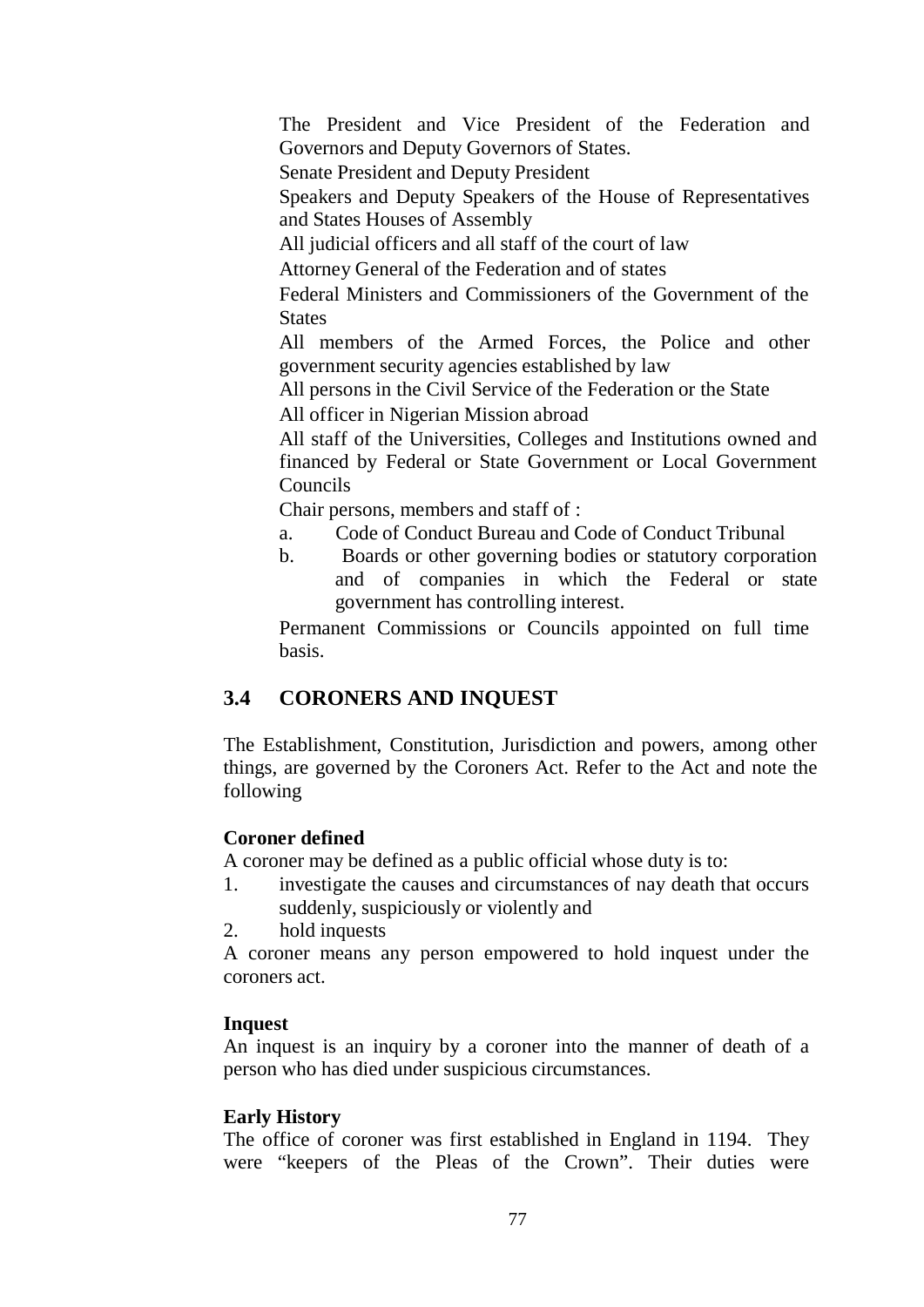administrative or inquisitorial in nature and consisted of holding inquest upon dead bodies among other things.

### **When an Inquest may be held**

An Inquest shall hold when a coroner is informed that the dead body of a person is lying within his jurisdiction and there is a reasonable cause to suspect that such a person has died:

- a. a violent death
- b. an unnatural death
- c. a sudden death of which the cause is unknown
- d. in prison,
- e. in such a place or under such circumstances as to require an inquest in pursuance of an Act (e.g. Death in the Hospital, Mental Hospital, Police Custody).

It is immaterial that the cause of death arose within or outside his/her jurisdiction

#### **Mandatory Inquests:**

The Coroner must conduct an inquest in the following circumstances

- i. death from any cause of any prisoner or any person in police custody
- ii. death as a result of the execution of death sentence (in such a case, inquest must hold within four hours)

#### **Discretional Inquest**

The Coroner, at his discretion, dispense with an Inquest if:

- i. from the report of a medical practitioner, it appears that death was due to natural causes
- ii. the body shows no appearance of death being attributable to or having been accelerated by violence culpable or negligent conduct of the deceased, or
- iii. any other person.

#### **Suspension of Inquest**

Inquest shall not commence where a criminal proceeding has been instituted or about to be instituted against a person in respect of the deceased's death.

Where the Inquest had commenced before the criminal proceeding is instituted, the inquest shall be adjourned. This is to ensure that the criminal charge is not compromised by evidence heard in the coroners court. The Inquest may resume if desirable when the criminal proceeding has been concluded.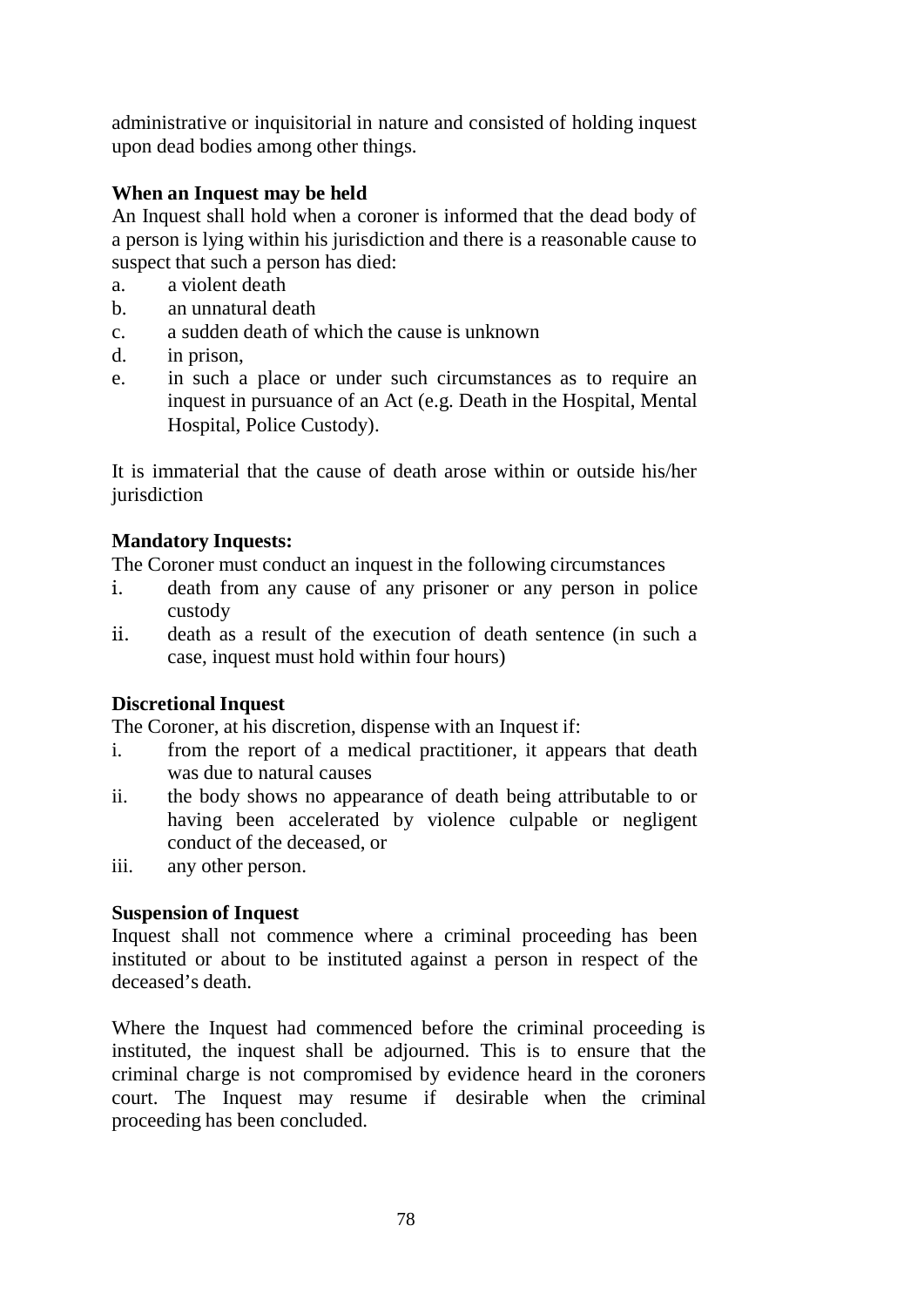Inquest will not be adjourned by reason of the institution of criminal proceedings except murder, manslaughter or infanticide.

Where the coroner is of the opinion that sufficient grounds are disclosed for making a charge against any person in connection with the death, he may stop the inquest, and proceed to issue a summons or warrant to secure the attachment of such a person before a Magistrates' Court.

#### **Purpose**

The purpose of a Coroners Inquest is to enquire into the death of a person

#### **Powers**

The Coroner is empowered to:

- i. adjourn an inquest when he is informed that some person has been charged with murder, manslaughter or infanticide of the deceased
- ii. if of the opinion that a post-mortem examination may prove an 'inquest to be unnecessary' direct a legally qualified Medical Practitioner to make a post mortem examination.
- iii. at anytime 'after he has decided to hold an inquest' to request any legally qualified Pathologist to make:
	- a. a post-mortem examination and/or
	- b. a special examination of parts or contents of the body or other substances or things or request any other suitably qualified person to do the same.
- iv. To summon medical or other witnesses
- v. To order the exhumation of the body of the person who has died in circumstances requiring the holding of an inquest and has been buried.

It is an offence to inter (bury) or cremate a body without lawful authority or excuse where:

- the coroner has prohibited the burying or cremation
- a person died in Police custody or in any prison
- a person died in circumstances where inquest must be held.

#### **Jurisdiction**

What determines whether a Coroner has a jurisdiction to hold an Inquest or not is the place where the body is lying, NOT the place where death was caused, except where the place of death is material.

A place of death is material where the body is unobtainable e.g. because it has been destroyed by fire etc.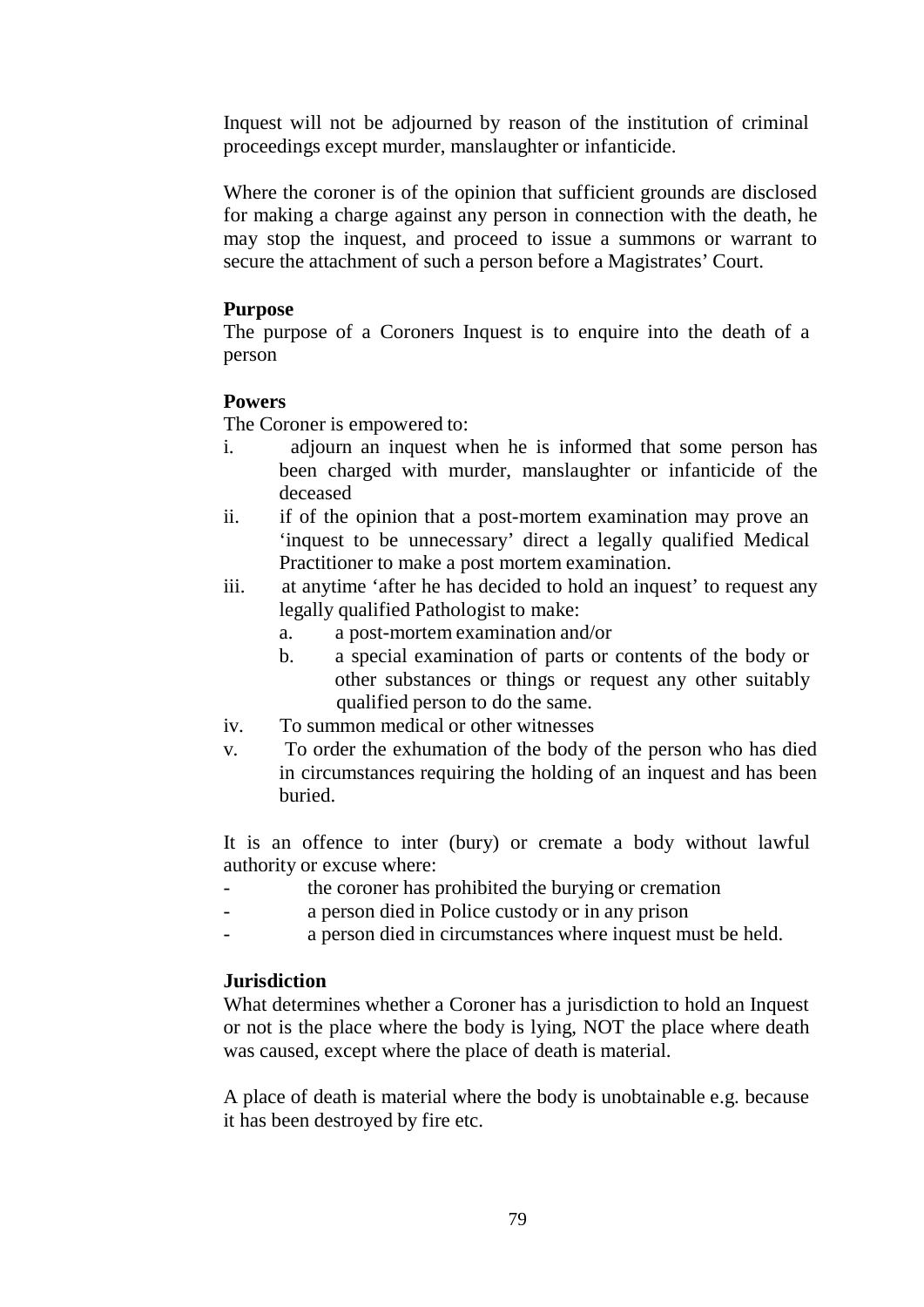#### **Duty to Report**

Where death has occurred in such circumstances that an inquest is necessary or desirable, a report must be made to the nearest Local/Native Authority or the Police by:

- 1. Any person who finds such a body
- 2. Any person becoming aware that death has occurred in circumstances demanding an Inquest.

#### **Rules of Evidence**

The Coroner is not bound by rules of evidence. But we receive evidence on oath as to the identity of the deceased, time, place and manner of death.

Any person, who, in the opinion of the Coroner is a properly interested person, is entitled to examine any witness in person or by his/her counsel.

No witness at an inquest is obliged to answer any questions tending to incriminate him/herself. Where it appears that a witness has been asked such questions, the coroner shall inform the witness that he/she may refuse to answer.

#### **Venue**

An inquest holds on any day in public, except where the interest of national security demands that it should hold in camera.

#### **Procedure**

There are different forms designed for use in Coroners inquest. For example Form A is used for an order of Exhumation: Form B is Death Report to Coroner. There are other forms for specific purpose. We shall leave this for the practitioners. It suffices to know that such things exist to assist parties.

Proceedings and evidence are directed toward establishing or identifying the following:

- who the deceased was
- how, when and where he/she came to his/her death
- persons, if any to be charged with murder, manslaughter or infanticide
- necessary particulars for the registration.

The findings of the coroner are commonly any of the following:

- 1. There are no suspicious circumstances surrounding the death nor are there any marks of violence on the body
- 2. In his/her opinion, an inquest ought to/need not be held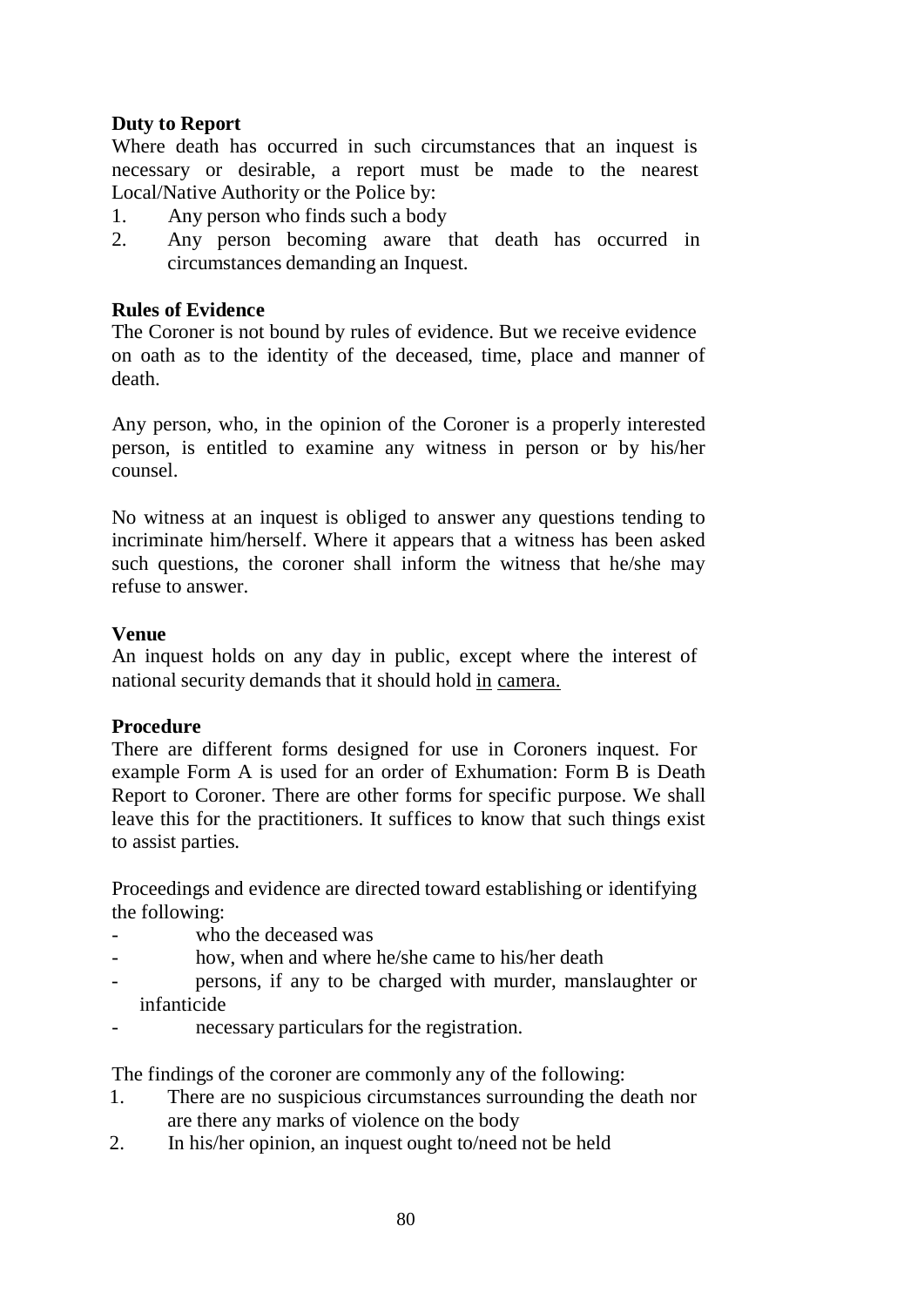- 3. the body has been viewed and buried at ….(place where deceased is buried) having been satisfied that the body viewed was the body of ….(name of deceased)
- 4. the body has been sent to
- 5. the following persons have been arrested (or are about to be arrested) in connection with the death on the charges (set out)

## **4.0 CONCLUSION**

Tribunals are special courts. An example is the Code of Conduct Tribunal. Its establishment, functions and powers are specified in the CFRN, 1999. The Electoral Tribunal also are courts but they, unlike the Code of Conduct Tribunal, lack criminal jurisdiction. Included in this discourse on other courts is the coroner court. Some follies frown at the institution of coroners, based on their belief that post mortem enquiries or examinations amount to disturbance of the deceased's soul. The powers, functions, rules and regulations governing the coroners inquest are contained in the coroners Act.

## **5.0 SUMMARY**

A Coroner's inquest is necessary where the deceased has died a sudden, violent or unnatural death, in the Police custody, prison or asylum or in circumstances where inquest is necessary or desirable. Coroners are not bound by rules of evidence. They may issue a warrant or summons following or in the course of an inquest.

### **6.0 TUTOR MARKED ASSIGNMENT**

A coroner is invaluable in the administration of criminal Justice. Discuss

### **7.0 REFERENCES/FURTHER READINGS**

Kasumu, A (1977): The Supreme Court of Nigeria, Keinemann, Ibadan.

Slappper, G. (2004): The English Legal System, Cavenish, 2004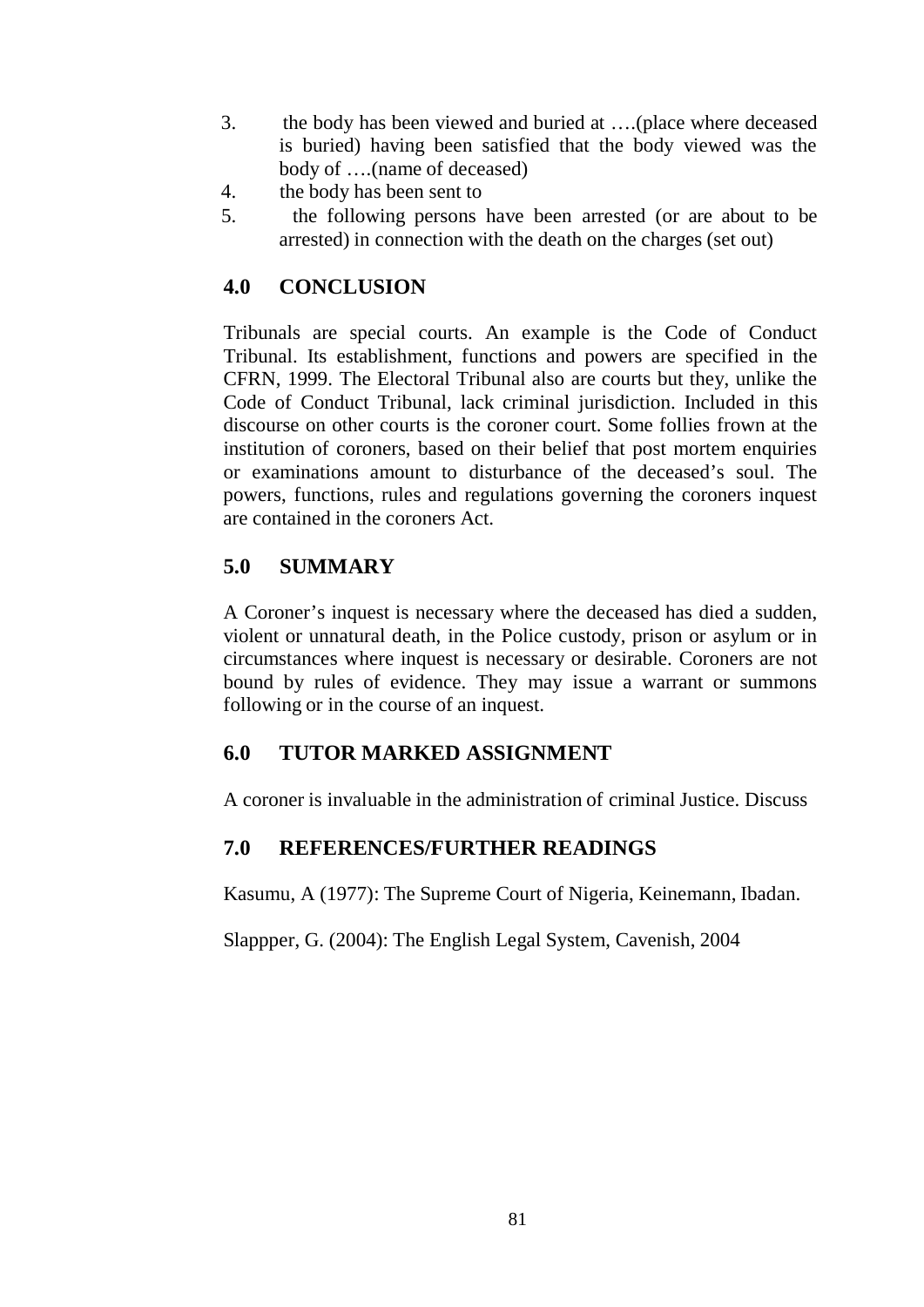### **MODULE 4**

### **UNIT 1: PERSONNEL OF CRIMINAL JUSTICE ADMINISTRATION**

#### **Contents:**

- 1.0 Introduction
- 2.0 Objectives
- 3.0 Main Body
	- 3.1 Judges: Constitutional Position
		- 3.1.1 Appointment
		- 3.1.2 Qualification
	- 3.2 President and JUSTICES of Appeal
	- 3.3 Judges of the High Court (Federal or State)
	- 3.4 President and Judges of the Sharia Court of Appeal
	- 3.5 President and Judges of the Customary Court of Appeal
	- 3.6 Appointing Authority
	- 3.7 Removal from Office
	- 3.8 Disqualification
		- 3.8.1 Judicial Offices
		- 3.8.2 Legal Practice
	- 3.9 Judicial Immunity
	- 3.10 Immunity and Criticism
	- 3.11 Other Consideration
- 4.0 Conclusion
- 5.0 Summary
- 6.0 Tutor-Marked Assignment
- 7.0 References/Further Readings.

#### **1.0 INTRODUCTION**

This Unit is devoted to judicial offices and their holders. It is not meant to be exhaustive; neither are you required to know the names of the incumbents. You should at least be aware of the various titles of judicial offices and officials, the courts in which they operate, and their Tenure. As a student of Criminology and Security Studies, you should try at every stage to picture the position of the Criminal and the impact which your study is likely to have on him or her or on the state of crime in general.

#### **2.0 OBJECTIVES**

When you have read through this unit, you should be able to:

1) Identify the titles of various judges in Nigeria.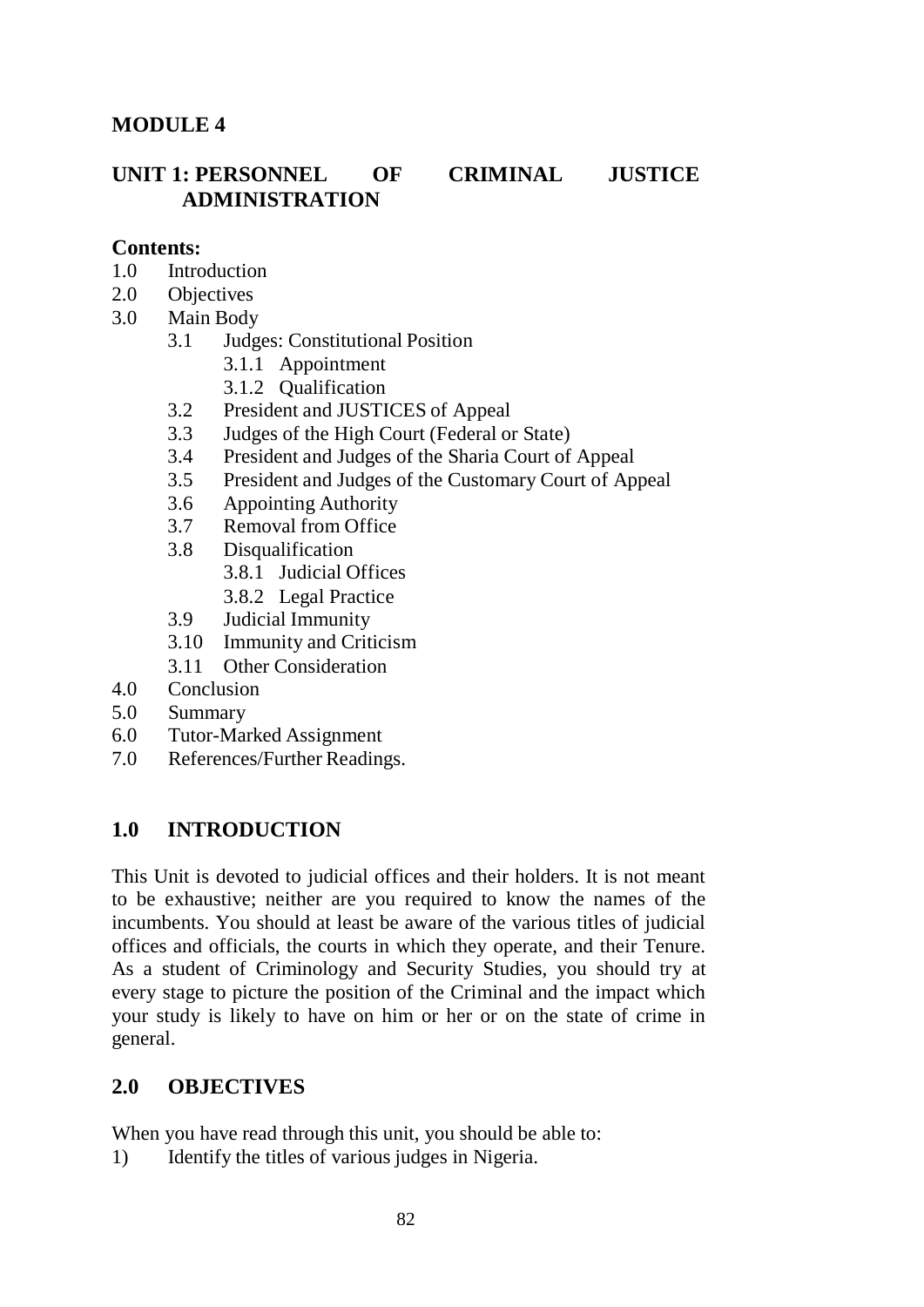- 2) Demonstrate an understanding of the pre-requisite, qualifications, appointment procedure, the tenure, removal from office and effects of incapacitation of specific judicial officers who functions at various levels within the judicial hierarchy.
- 3) Identify the roles of other judicial officers, law enforcement agents etc. who may be involved in any judicial process.

Visualize the position of the offender or accused person before the Criminal Justice personnel and critique the Criminal Justice Administration in relation to him or her.

## **3.0 MAIN CONTENT**

### **3.1 CONSTITUTIONAL POSITION OF JUDGES**

This discourse about Judges is based on the provisions of the Constitution of the Federal Republic of Nigeria, 1999.

### **3.1.1 Appointment of Chief Justice of Nigeria**

The Chief Justice of Nigeria and other judges of the Supreme Court are appointed by the President of the Federal Republic of Nigeria on the recommendation of the National Judicial Council, subject to confirmation of such appointment by the Senate (CFRN, 1999: Section 231)

### **3.1.2 Qualifications**

The qualifications for appointment into the offices of the Justice of Nigeria and Judges of Supreme the Court are as follows:

- i) The person must be qualified to practice as a legal practitioner in Nigeria.
- ii) He/she must have been so qualified for a period of not less than 15 years.

### **3.2 PRESIDENT AND JUSTICES OF APPEAL**

The President or a Judge of the Court of Appeal must be a qualified legal practitioner in Nigeria for not less than 12 years. In making appointment to the office of the judges of the Supreme Court and the Judges of Court of Appeal, the President of the federation shall have regard to the need, to have among them, persons learned in Islamic personal law and in customary law.

As to who is learned in Islamic or Customary law, see CFRN 1999. Section 288) (b) – (c).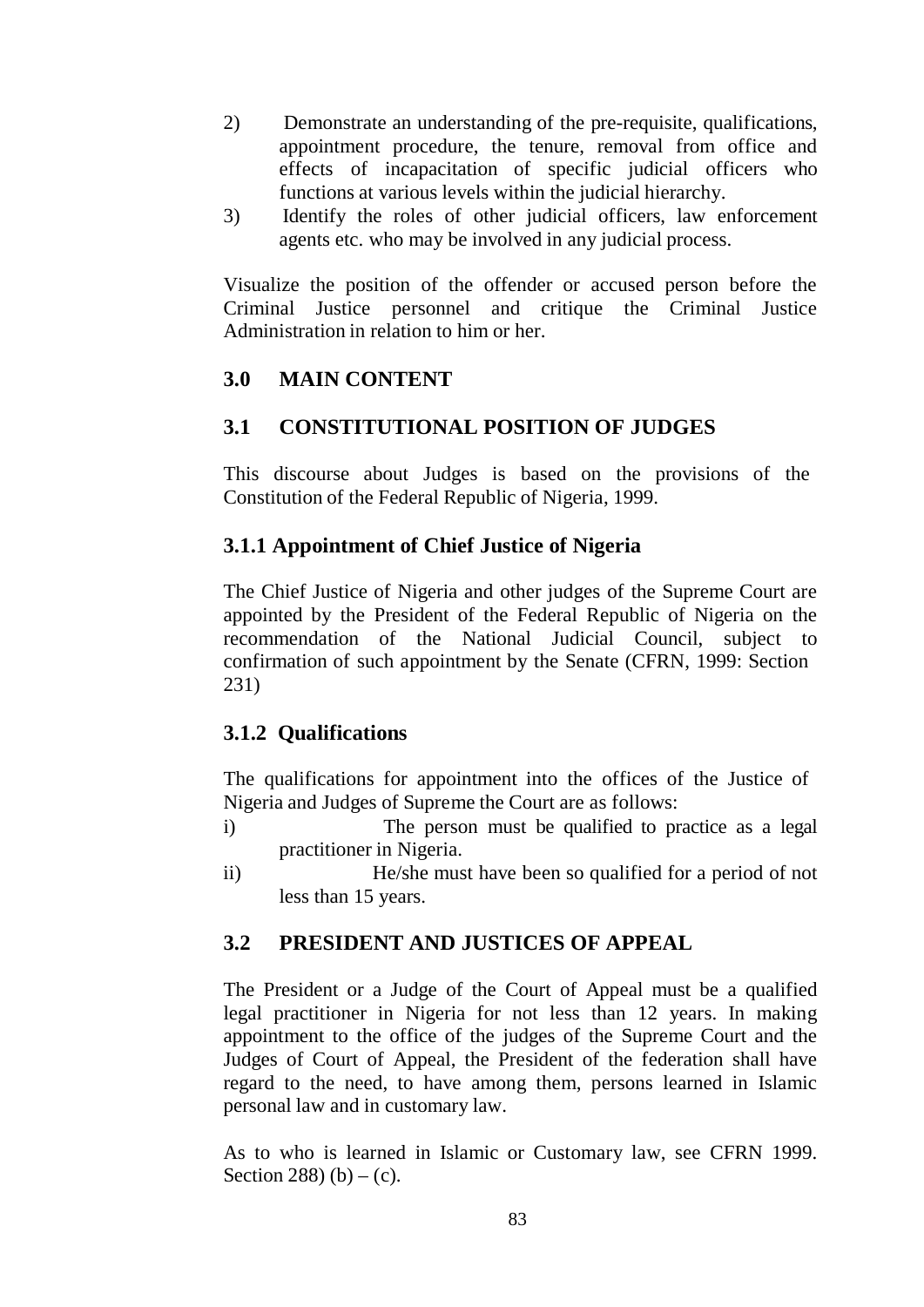## **3.3 JUDGES OF HIGH COURT (FEDERAL OR STATE)**

Qualified legal practitioner in Nigeria for a period of not less than 10 years.

## **3.4 PRESIDENT AND JUDGES OF THE SHARIA COURT OF APPEAL;**

- A (i) Legal/Practitioner in Nigeria; qualified to practice as a legal practitioner for not less than 10 years
	- (ii) Possess recognized qualification in Islamic law from an institution acceptable to the National Judicial Council or
- B (i) A recognized qualification from an institution approved by the National Judicial Council,
	- (ii) A considerable experience in the practice of Islamic law.
	- (iii) Distinguished Scholar of Islamic law.

### **3.5 PRESIDENT AND JUDGES OF THE CUSTOMARY COURT OF APPEAL**

- (i) A Legal Practitioner in Nigeria and qualified to practice as a legal practitioner for not less than 10 years and
- (ii) A considerable knowledge and experience in the practice of customary law in the opinion of the National Judicial Council, or
- (iii) Considerable knowledge of and experience in the practice of customary law.

## **3.6 APPOINTING AUTHORITY**

The authority who appoints, recommends or confirms judicial appointments are shown below:-

| <b>Office</b>                                    | <b>Recommendation</b><br>By            | <b>Confirmation</b><br>By | Appoint-<br>ment By |
|--------------------------------------------------|----------------------------------------|---------------------------|---------------------|
| 1. Chief Justice<br>of Nigeria                   | Judicial<br><b>National</b><br>Council | Senate                    | President           |
| 2. Justices of<br>Supreme Court                  | Judicial<br><b>National</b><br>Council | Senate                    | President           |
| 3 President of the<br>Court of Appeal            | Judicial<br><b>National</b><br>Council | Senate                    | President           |
| Chief Judge of<br>4<br><b>Federal High Court</b> | National Judicial<br>Council           | <b>Senate</b>             | President           |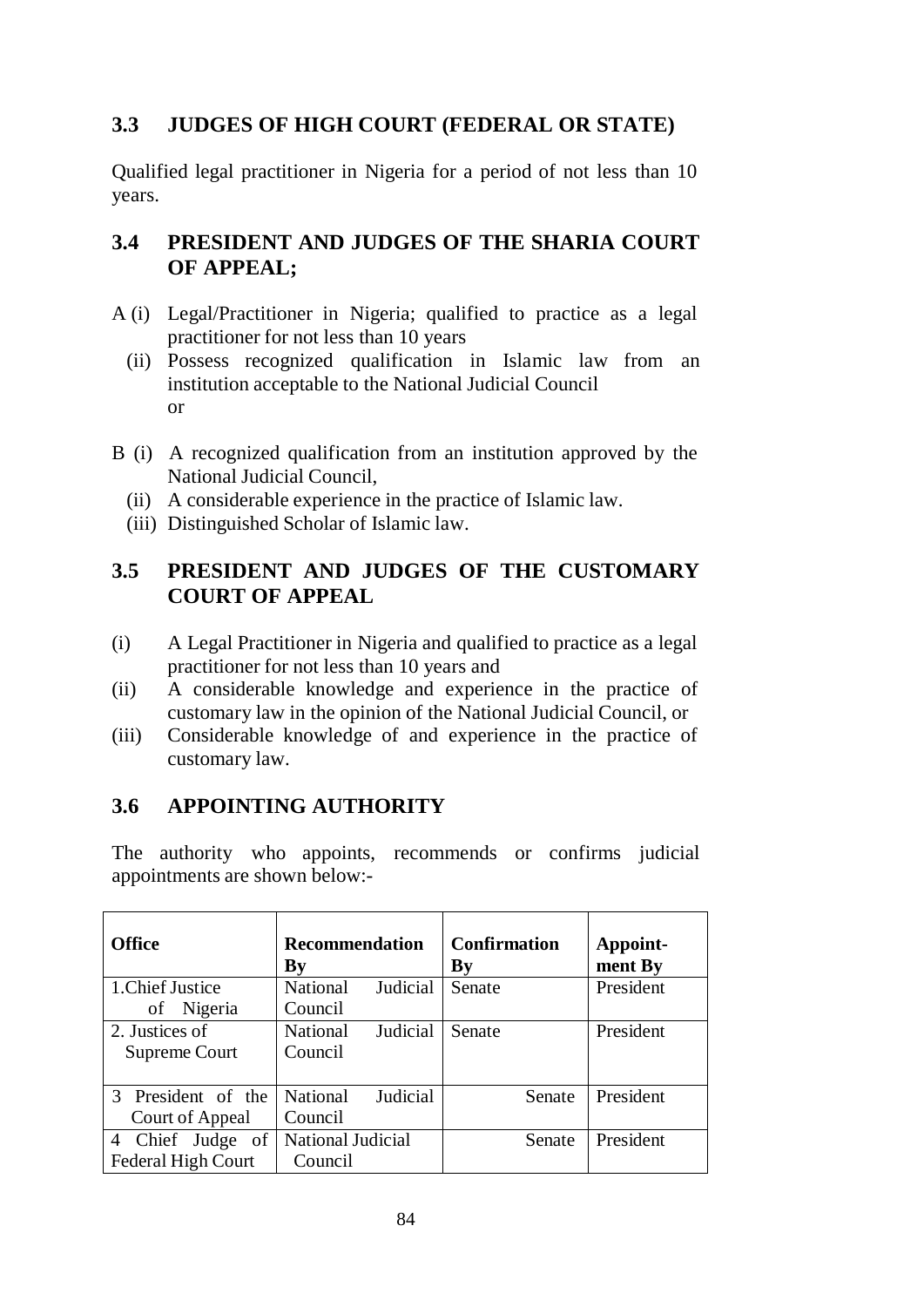| 5. Grand Kadi of The<br>Sharia Court<br>Of | National Judicial<br>Council |          | Senate                   | President |
|--------------------------------------------|------------------------------|----------|--------------------------|-----------|
| Appeal, FCT                                |                              |          |                          |           |
| 6.President of<br>the                      | National                     | Judicial |                          | President |
| Customary Court of                         | Council                      |          | Senate                   |           |
| Appeal, FCT                                |                              |          |                          |           |
| 7. Justice of the                          | National                     | Judicial | Senate                   | President |
| Court of Appeal                            | Council                      |          |                          |           |
|                                            |                              |          |                          |           |
| 8. Justices of<br>the                      | National                     | Judicial | Senate                   | President |
| Federal High Court                         | Council                      |          |                          |           |
| 9. Kadis of the                            | National                     | Judicial | Senate                   | President |
| Sharia Court of                            | Council                      |          |                          |           |
| Appeal, FCT                                |                              |          |                          |           |
| 10. Judges of<br>the                       | National                     | Judicial | Senate                   | President |
| Customary Court                            | Council                      |          |                          |           |
| of Appeal, FCT                             |                              |          |                          |           |
|                                            |                              |          |                          |           |
| 11. Chief Judge of                         | <b>National</b>              | Judicial | <b>State House</b><br>of | Governor  |
| <b>State High Court</b>                    | Council                      |          | Assembly                 |           |
| Judges of the<br>12.                       | <b>National</b>              | Judicial | House<br><b>State</b>    | Governor  |
| State High Court                           | Council                      |          | of Assembly              |           |
|                                            |                              |          |                          |           |
| 13. President and                          | National                     | Judicial | State House of           | Governor  |
| Judges of the                              | Council                      |          | Assembly                 |           |
| Sharia'h/Customary                         |                              |          |                          |           |
| Court of Appeal of a                       |                              |          |                          |           |
| <b>State</b>                               |                              |          |                          |           |

#### **Activity**

1 "Any of the judicial officers indicated in serial 1-13 above may be removed if he is incapacitated and unable to function". *Comment*. Indicate the authority for your answer.

## **3.7 REMOVAL FROM OFFICE**

A vacancy may occur in a Judicial Office in the following ways:

- (a) If the judicial officer dies, resigns or retires
- (b) If, for any reason, he/she is unable to perform the functions of the office or appointment (whether arising from infirmity of mind or of body) or for misconduct or contravention of the Code of Conduct.

Note what follows:-

In case (a), the next most senior Judge assumes the vacant office pending the recommendation, and confirmation of appropriate authorities.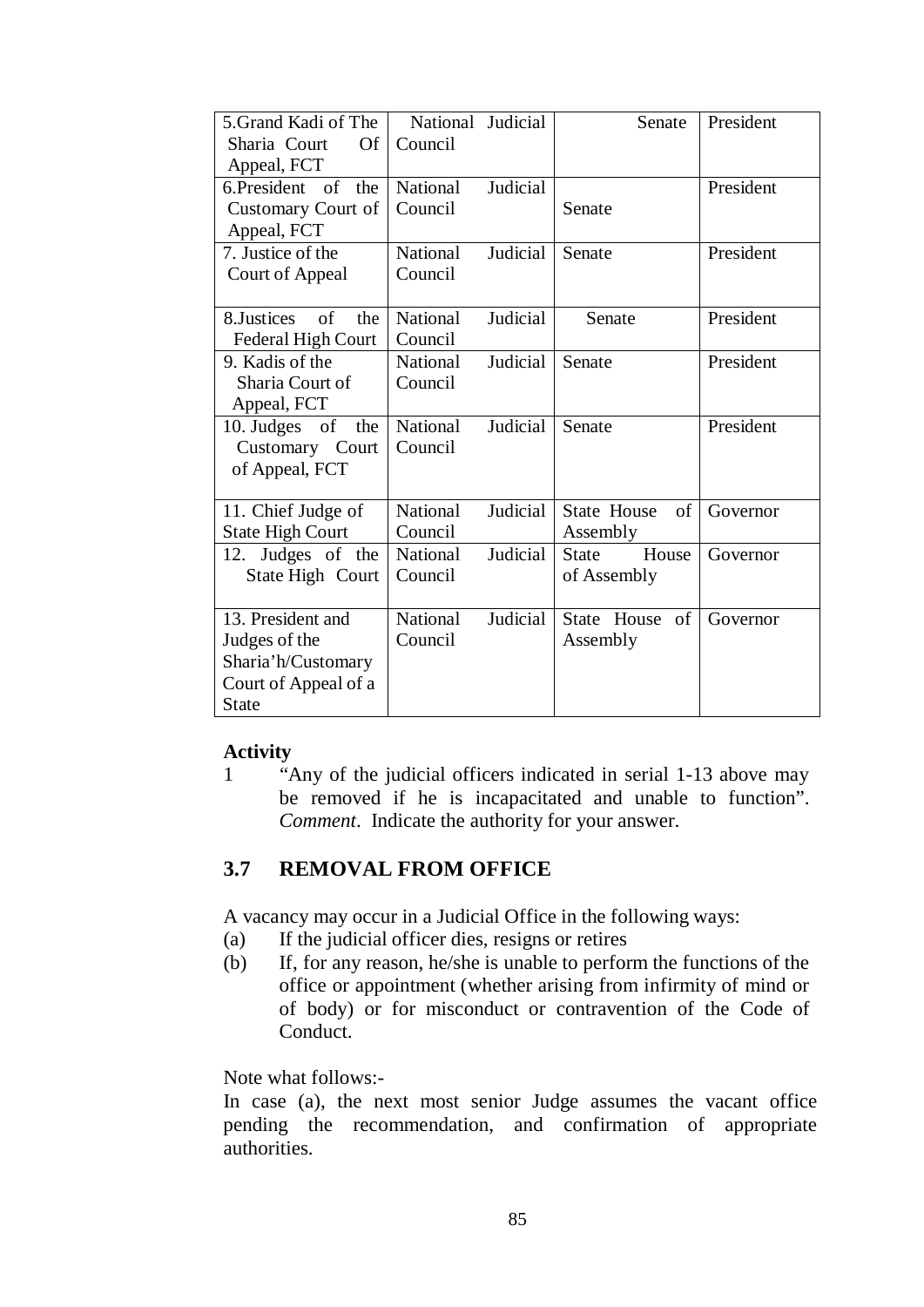In case (b) the President may remove the Judicial Officer upon address supported by two-thirds majority of the Senate where the Judicial officer is one of the following:-

- i) the Chief Justice of Nigeria,
- ii) President of the Court of Appeal,
- iii) Chief Judge of the High Court of the Federal Capital Territory, Abuja,
- iv) Grand Kadi of the Sharia Court of Appeal of the Federal Capital Territory, Abuja and
- v) President of Customary Court of Appeal of the Federal Capital Territory, Abuja.

If he/she is the Chief Judge of a State, Grand Kadi of a Sharia Court of Appeal or President of a Customary Court of Appeal of a State, the Governor may remove him/her upon an address supported by two-third majority of the House of Assembly of the State.

vi) In any other case, the President or the Governor (as the case may be), may remove the judicial officer on the recommendation of the National Judicial Council. See CFRN 1999, sections 230 (4), 238 (4), 250 (4), 261 (4), 266 (4), 270 (4) and 288-293.

# **3.8 DISQUALIFICATION**

Certain persons are excluded from appointment to certain judicial offices. Here are some examples

## **3.8.1 Disqualification from Judicial Offices**

The following persons may not be appointed into Judicial offices:-

- a) Serving member of the National Judicial Council
- b) Serving member of the Federal Judicial Service Commission.
- c) Serving member of Judicial Service Committee of the FCT.
- d) Serving member of the State Judicial Service Commission.

A disqualification lapses three years after he/she ceases to be such a members

## **3.8.2 Disqualification from Legal Practice**.

A judicial officer, who ceases to be a judicial officer for any reason is disqualified from appearing or acting as a legal practitioner before any court of law in Nigeria.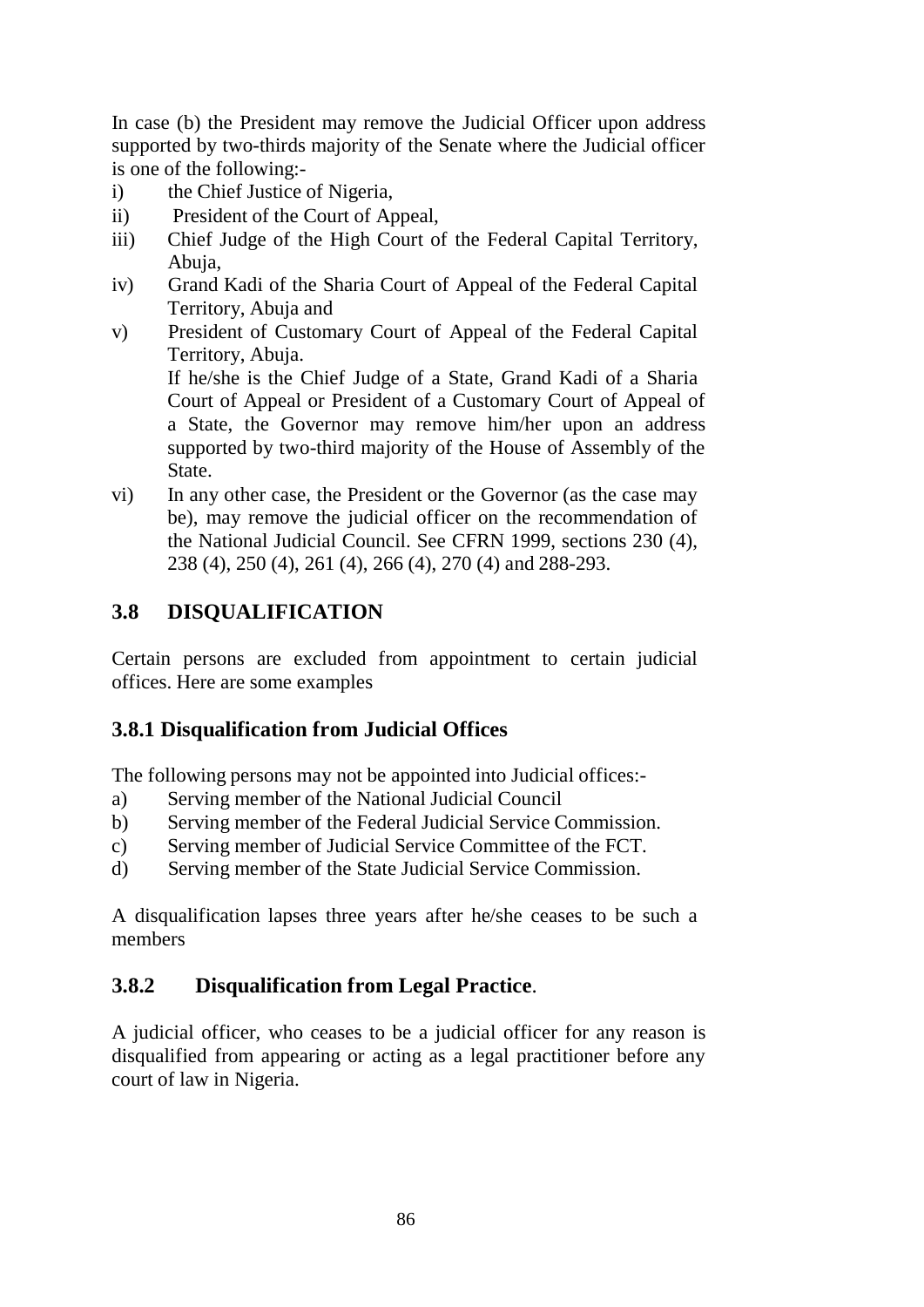## **3.9 JUDICIAL IMMUNITY**

When they are acting within their jurisdictions, judges and magistrates enjoy complete immunity in respect of

- 1) Statement made in court.
- 2) Acts done or omissions made in the discharge of their official duties.
- 3) Wrong decisions upon a point of law.

Note also that statements, acts, or omissions in a judicial capacity include those made by

- i) Persons and bodies exercising judicial functions.
- ii) Parties to the suit but only in the course of judicial proceedings.

A counsel is not liable to his client for negligence in and about the conduct of his/her client's cases save in exceptional circumstances. The reason is that the counsel is a minister in the temple of Justice.

### **3.10 IMMUNITY FROM CRITICISM**

A Judicial officer may be criticised for his conduct while he/she occupies a judicial office. There is no immunity from criticism of judicial conduct. However, such criticism must be;

- i) made in good faith and
- ii) not input improper motives.

In essence, criticism is required to be genuine, not malicious or intended to be statements or behaviours that tantamount to:

- 1) disobedience of court's order..
- 2) a form of insult on the judge in the course of trial.
- 3) a publication of matters scandalising the court.

When a judge acts beyond proper judicial boundary he/she may lose or forfeit his/her immunity. But where lies this boundary?

The law lays down no such boundary. It is probable therefore that no action may lie against a judge acting in his judicial capacity.

However, a judge or magistrate may be criminally liable if he/she accepts bribe or where he/she improperly refuses to grant the writ of habeas corpus in the vacation. Such behaviours are obviously beyond ones judicial boundary.

When an action is brought against a judge, the onus is on the plaintiff (claimant) to prove, on preponderance of probability that the Judge has acted beyond his jurisdiction.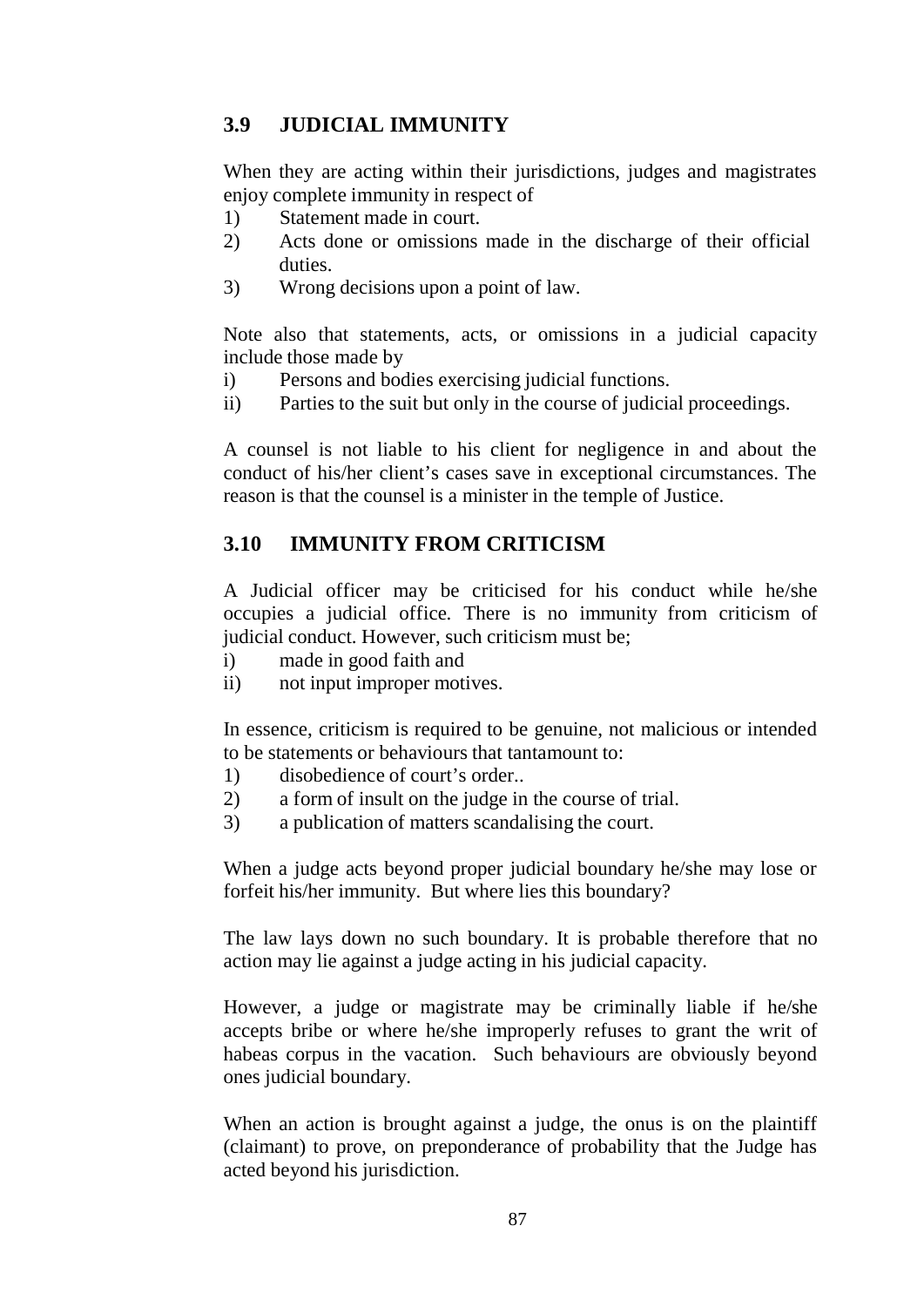There is some authority also that;

- i) The reverse is the case if the defendant is not a judge (e.g. if he/she is a Magistrate).
- ii) A magistrate may be liable if he/she is guilty of malice even when acting within his jurisdiction.

Judicial Officers are individuals. They enjoy powers which the law has conferred on private citizens. Thus a judge may himself in his individual capacity, arrest or direct the arrest, with or without warrant, of any person(s) committing any offence(s) in his presence. He may commit the offender(s) for trial before another judge or even try the offender(s) by him/herself.

## **3.11 OTHER CONSIDERATIONS**

The Magistrates, judges of the Area Courts and other judicial officers are public officers. The statute or instruments under which the particular courts are established also prescribe the conditions of appointment and of removal from office of the judicial officers. Judges and magistrate, on appointment, must take the Oath of Allegiance as well as the Judicial Oath by which each of them promises to "be faithful and bear true allegiance to the Federal Republic of Nigeria… discharge his duties and perform his functions honestly, to the best of his ability and faithfully in accordance with the Constitution of the Federal Republic of Nigeria and the Law; (to) abide by the Code of Conduct contained in the Fifth schedule of the Constitution of the Federal Republic of Nigeria, not allow personal interest to influence his official conduct or official decision, and preserve, protect and defend the Constitution of the Federal Republic of Nigeria"

A Nigerian judge is expected to exhibit certain qualities e.g. Integrity of character, patience, wisdom, courage. He is unimpeachable and must do right to all manner of people after the law and usages of the realm, without fear, favour, affection or ill-will, i.e without partiality and prejudice.

As *Lord Mackay* (19..), L C, puts it: the qualities of a judge are

*"good sound judgement based upon knowledge of the law, a willingness to study all sides of an argument with acceptable degree of openness, an ability to reach a firm conclusion and to articulate clearly, the reasons for the conclusion".*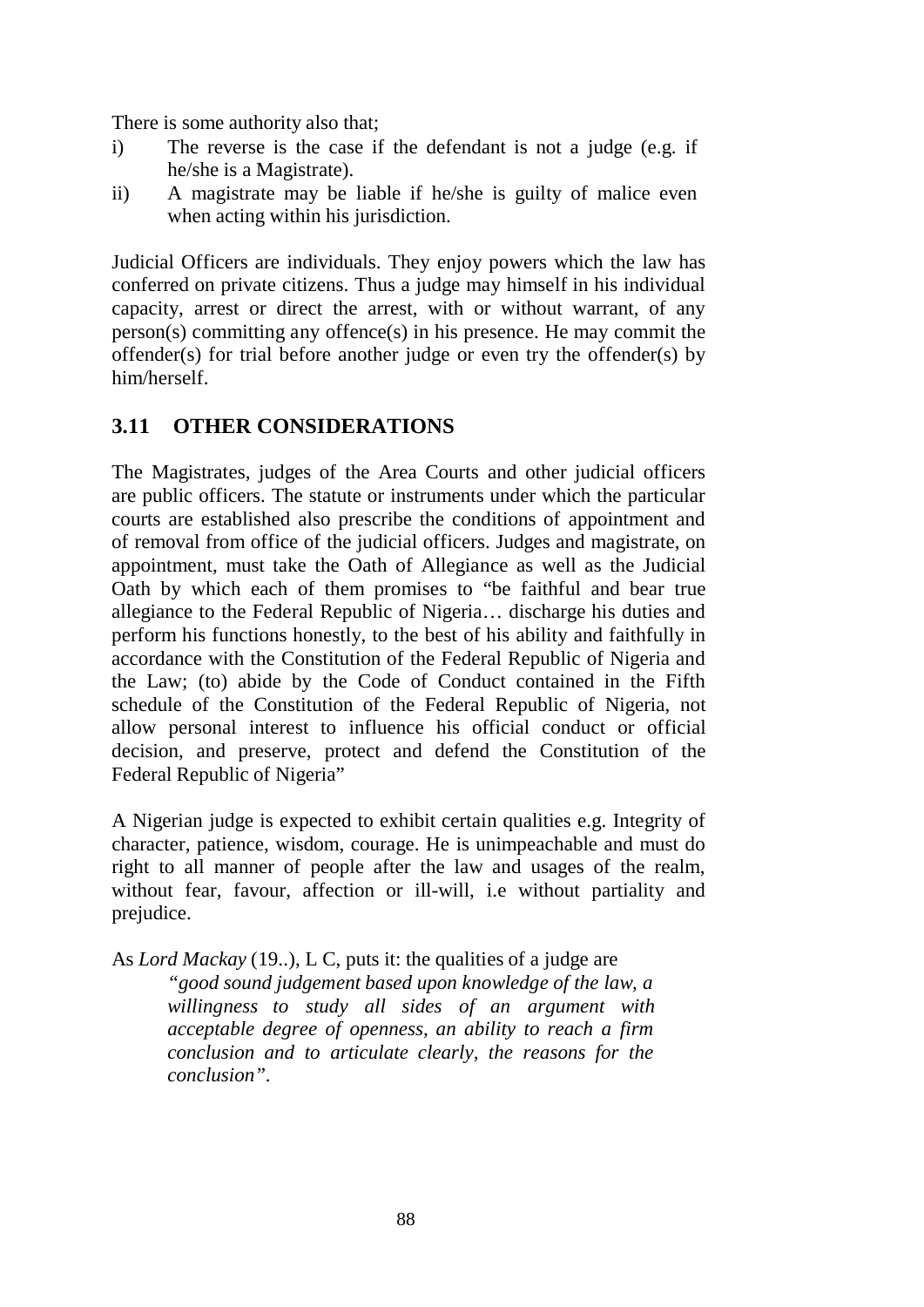## **Activity**

- 1. What is the position of the law in the following situations;
	- a. Where a Judge/Magistrate does a thing before he/she takes a judicial oath and the oath of allegiance.
	- b. If the judge/magistrate delivers judgment when he/she ceases to be a judicial officer.
	- c. For anything done outside his/her jurisdiction

## **4.0 CONCLUSION**

The Judge has the ultimate responsibility in Nigeria of declaring, interpreting and applying the provisions of the Constitution and statutes. He, and the Law, stands for the future as they stood for the past as the sustaining pillars of society. No wonder the Constitution meticutiously provides for his/her appointment, the qualification he must possess, tenure, conditions for removal from office, and immunity while carrying out judicial functions. Whether these Constitutional provisions are adequate or inadequate is a perennial subject of debate. Be prepared to subscribe your views but such views are to be founded on legal authorities and good reasoning.

## **5.0 SUMMARY**

We have discussed the constitutional provisions relating to appointment and removal of judges among other things. You have earlier learnt about the attempt by the military to change the posture. Please refer to the Unit.

### **6.0 TUTOR MARKED ASSIGNMENT**

Do you consider that the Constitutional provisions of a judge suffice to secure his impartiality in the dispensation of criminal justice in Nigeria?

### **7.0 REFERENCES**

Karibi-Whyte A.G. (19..): the Relevance of the judiciary in the Polity in Historical Perspective.

The Constitution of the Federal Republic of Nigeria, 1999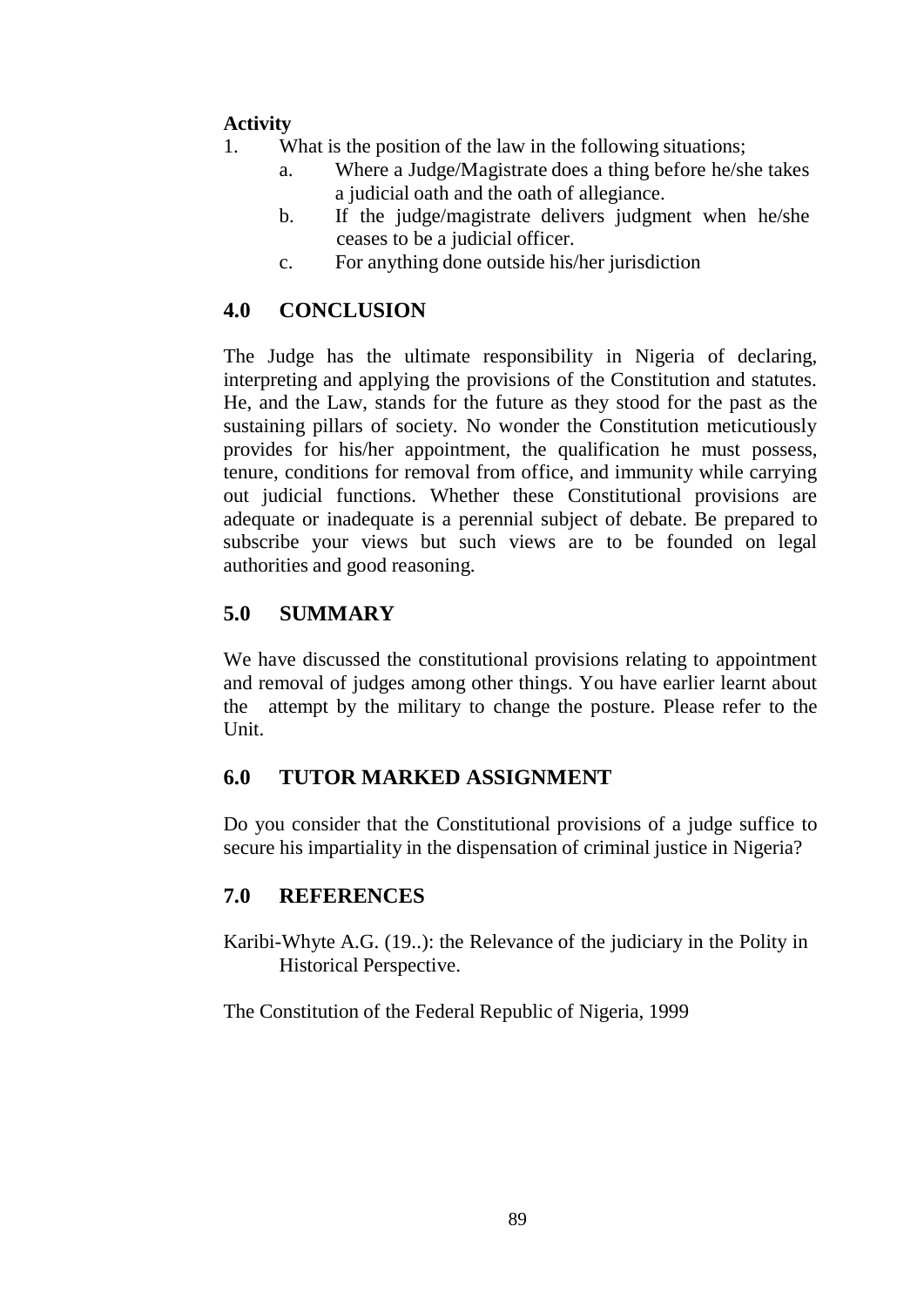## **UNIT 2: PERSONNEL OF COURT OTHER THAN JUDICIAL OFFICERS**

### **Contents:**

- 1.0 Introduction
- 2.0 Objectives
- 3.0 Main Body
	- 3.1 Attorney-General
		- 3.1.1 Constitutional Position
	- 3.2 Solicitor-General
	- 3.3 Director of Public Prosecution (DPP)
	- 3.4 Registrar
	- 3.5 Sheriff
	- 3.6 Bailiff
	- 3.7 The Legal Practitioner
	- 3.8 The Police
	- 3.9 The Prison
- 4.0 Conclusion
- 5.0 Summary
- 6.0 Tutor-Marked Assignment
- 7.0 References/Further Readings.

## **1.0 INTRODUCTION**

In the proceeding unit, we learnt about the appointment and removal of judicial officers. In this unit, we shall focus on some officers, who hold Legal Positions, which are not necessarily court officers.

### **2.0 OBJECTIVES**

When you shall have completed this unit, you should be able to:

- i) Distinguish between judicial positions and legal offices.
- ii) Explain, illustrate and critique the legal position of the Attorney-General, the Legal Practitioner and the Police in the administration of justice system.

## **3.0 MAIN BODY**

The personnel in the Criminal Justice system include;

- i) Judicial officers, i.e. Judges and Magistrates.
- ii) Legal officers other than judges and magistrates without whom the machinery for administration of criminal justice may not function properly. Examples are the Attorney-General, the Legal Practitioner, the Police, Prison etc.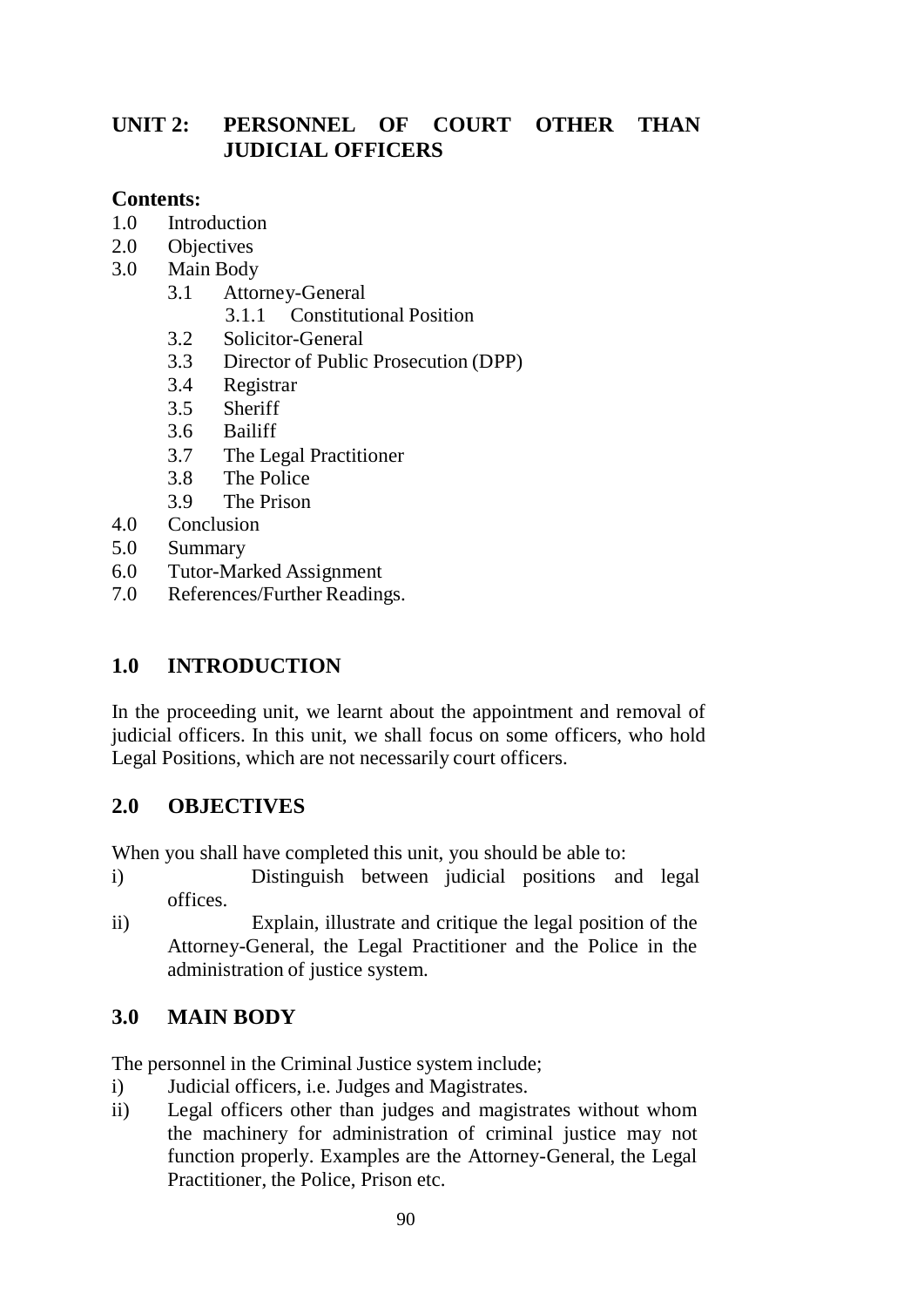### **3.1 ATTORNEY- GENERAL**

*Teslim Elias (19…)* informed us that the exact date of the origin of the office of Attorney-General before 1900 was obscure. The office of Attorney-General was introduced to modern Nigeria by the British Colonial Administration. The chronology of Attorneys-General of the Federation, showed that one R.M Combe probably first served as Attorney-General from March 1918 to August 1918. In its remote beginning, the Attorney-General maintained the interest of the crown before the courts. He subsequently emerged as the states chief legal representative in the court. He appeared on behalf of the State, whether the proceedings involved civil or criminal matters.

In contemporary Nigeria, it would appear that most of the traditional functions performed by the British Lord Chancellor and those by the British Attorney-General are performed in Nigeria by the Attorney-General who also is the Minister of Justice and the chief law officer of the government.

### **3.1.1 Constitutional Position**

The Constitution of the Federal Republic of Nigeria,1999 provides that; The President may, in his discretion, assign to any Minister of the Government of the Federation, responsibility for any business of the Government of the Federation, including the administration of any department of government. See *CFRN, 1999, Section 148 (1)*.

Similarly the Governor of a State, may in his discretion, assign any Commissioner of the Government of the State, responsibility for any business of the Government of that State, including the administration by any department of government. *See CFRN, 1999 Section 193 (1).*

The Attorney General is, accordingly, assigned in practice, the Portfolio of the Minister or Commissioner responsible for the Ministry of Justice for the Federation or Commissioner for the Ministry of Justice of a State.

The Attorney-General of the Federation is also;

- *i)* A member of the Federal Judicial Service Commission. (*See Third Schedule, part I, Para 12 (c )) .*
- *ii)* The Public Officer for the purposes of the Code of Conduct*. (Fifth Schedule, part II (6), CFRN, 1999).*
- *iii)* A member of the Council of State *(Third Schedule, Part 1 B (h). Also see sections 150 and 195, CFRN, 1999.*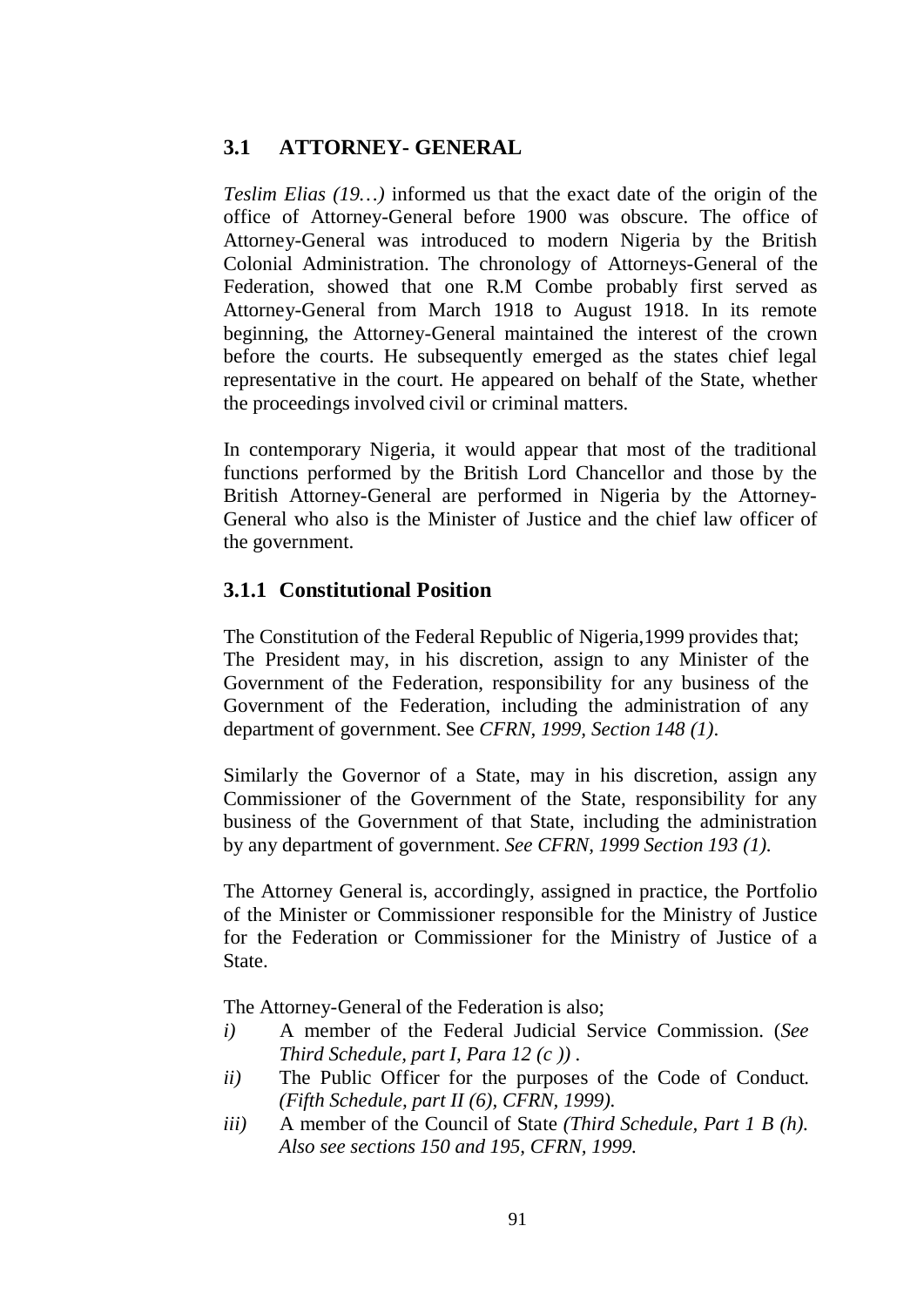To qualify for appointment as an Attorney-General, one must be a legal practitioner. One must also be so qualified for a period of not less than 10 years.

The Attorney-General is a political appointee. Each government appoints its own Attorney-General. He is the chief law officer of the Federation or of the state. He represents the Federation or the state (as the case may be) in proceedings in which it is specifically mentioned. He is the legal adviser to the government.

Note *CFRN, 1999 Section 174* which provides that:-

- 1 The Attorney-General of the Federal (and also of the state) shall have power:-
- (a). To institute and undertake criminal proceedings against any person before any court of law in Nigeria, other than a Court-Martial, in respect of any offence created by or under any Act of the National Assembly.
- (b) To take over and continue any such criminal proceedings that may have been instituted by other authority or person, and
- (c) To discontinue, at any stage before judgment is delivered, any such criminal proceedings instituted or undertaken by him or any other authority or person.
- 2 The power conferred upon the Attorney-General of the Federation to institute, take over or discontinue a criminal proceeding may be exercised by him in person or through officers of his department.
- 3 In exercising his powers, the Attorney-General shall have regard to: the public interest, the interest of justice and the need to prevent abuse of legal process.

In practice, the Attorney-General may at any stage before judgment, enter a *nolle presecui* either by stating in court or informing the court in writing that the state intends that the proceedings shall not continue. Thereupon the accused shall at once be discharged in respect of the criminal charge or information for which the *nolle presecui* is entered. It may be exercised through the Director Public Prosecutor (DPP) or the Police.

The exercise of the power of *nolle prosecui* is not questionable.

The Attorney-General also enjoys the sole right to prosecute in certain circumstances. He appears for the state in important cases at will. The decision whether to prosecute or not or the number of persons(s) to prosecute among confederates in any particular case is a quasi-judicial function. He does not take orders from the government; and the court can not question it. In some jurisdictions, exercise of power of *nolle prosequi* may be subject to judicial review. In Nigeria, it is not.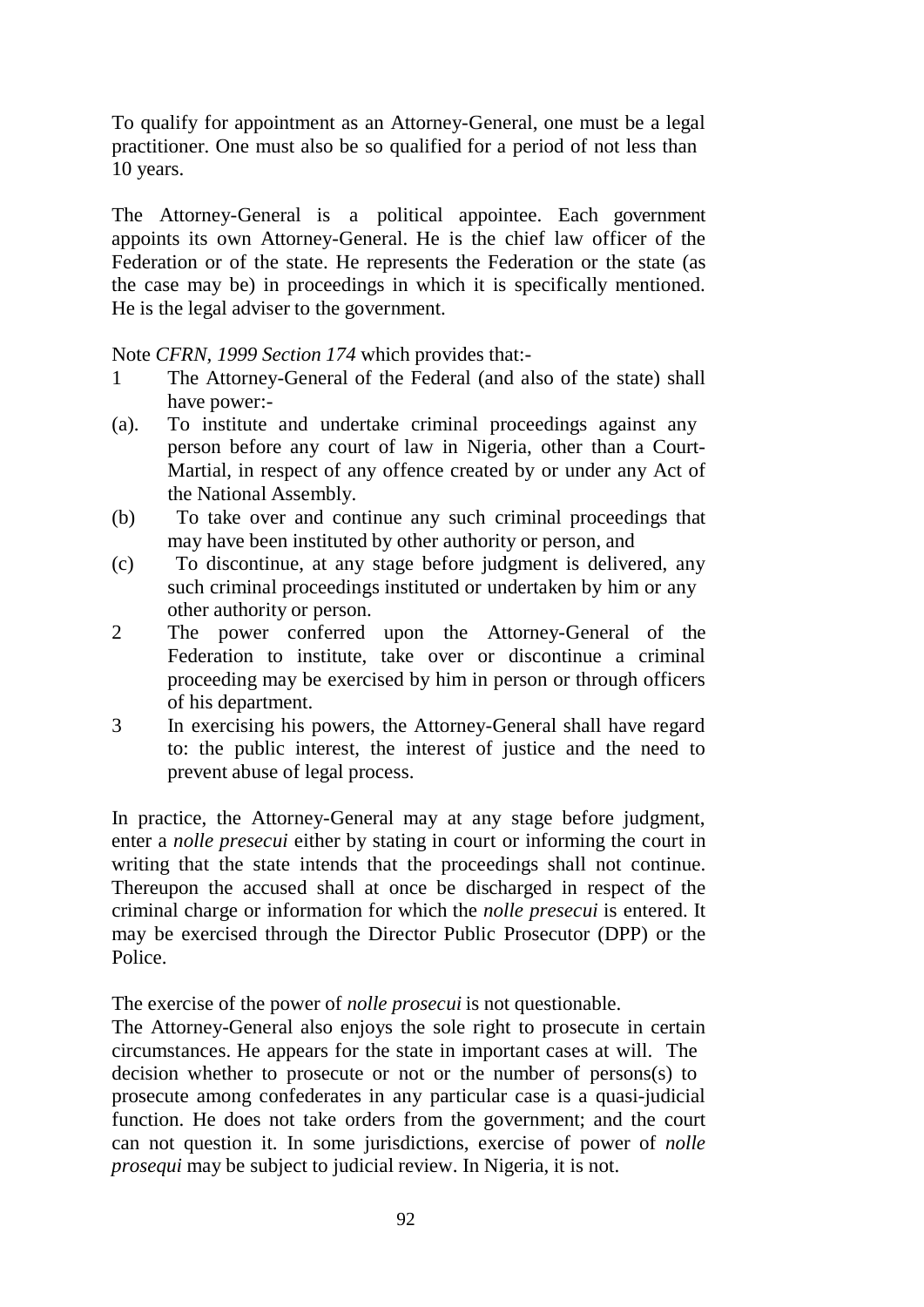*Nolle presecui* is to be used sparingly. The objective of the exercise is:

- 1. To protect public interest
- 2. To protect the interest of justice
- 3. To prevent abuse of legal process.

The Constitution did not define the terms: "*public interest*", "*interest of justice*" or "*abuse of Legal Process*" or the point at which need for exercise is deemed to arise.

The guiding principles or criteria are not laid out by statute. Perhaps the following cases may enrich your understanding: *R v DPP Ex. P. C (1994) R v DPP Ex. P. Jones (2000) R v DPP Ex. P. Manning (2000)*

#### **Self Assessment Exercise 1**

- 1) Dikko, a professor of law, has recently been appointed Attorney-General. He has never practiced since he graduated in law, at the Harvard University in 1988. Comment.
- 2) Discuss the role of the Attorney-General in the light of the doctrine of Separation of Power.

### **3.2 SOLICITOR GENERAL**

The Solicitor General is a public officer. He is subordinate to the Attorney-General. However, their duties are similar.

### **3.3 DIRECTOR OF PUBLIC PROSECUTION (DPP)**

He oversees the prosecution of criminal cases on behalf of the Federation or the State. He is responsible to the Attorney-General, advises government departments, the Police, etc on important or difficult cases either on application, as a matter of law or practice or on his initiative.

#### **Activity**

State as many instances as you can when the legal advice of the DPP must be obtained in a criminal charge as a matter of law.

#### **3.4 REGISTRAR**

The Registrar may be a lawyer or a layman, responsible for the administrative work of courts. Invariably, the Chief Registrar is a lawyer. In some cases, he may hear and determine interlocutory applications.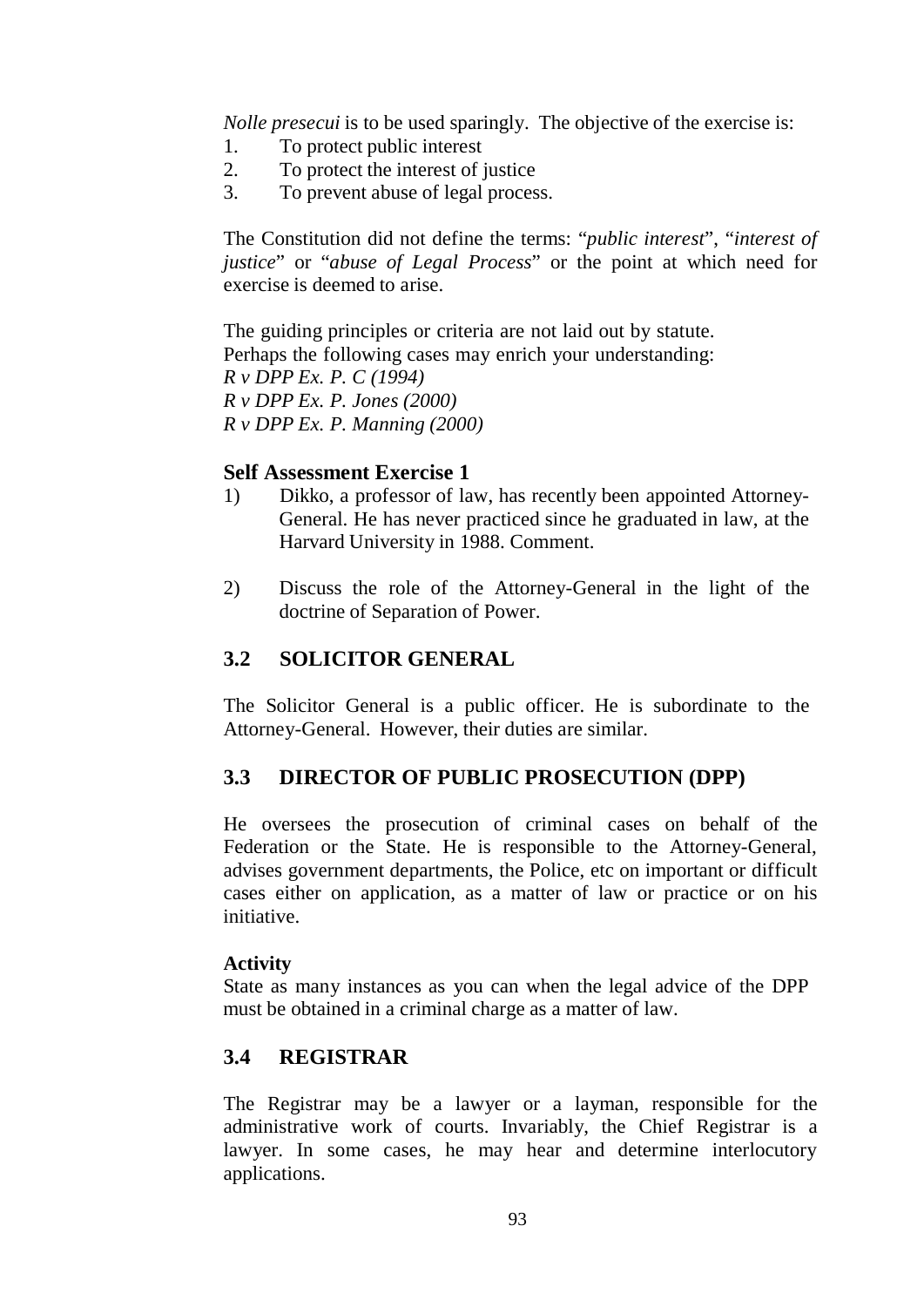Lay Registrars serve in the court halls. They are the communication link between the judge and the parties or their counsels except when counsels address the courts.

## **Activity**

You are advised to visit any court in session and you will find it richly rewarding. Note the parties and how they relate to one another.

## **3.5 SHERIFF**

The Sheriff is responsible for the execution of judgements of Courts. The Chief Registrar often is the Sheriff.

# **3.6 BAILIFFS**

Bailiffs are couriers. They serve court processes and are responsible to the Sheriff through the deputy sheriff.

# **3.7 LEGAL PRACTITIONERS**

Legal Practitioners are either Solicitors, or Solicitors cum Advocates. Solicitorship and Advocacy are different, but they are combined in Nigerian in contrast with the United Kingdom where they are separate.

Qualifications;-

A Legal Practitioner must obtain the following:-

- i) A law degree in an approved institution or its equivalent.
- ii) Attendance at the Nigeria Law School and a qualifying Bar Certificate.
- iii) Good character.
- iv) Citizenship qualification.

He must also be formally called to the Bar, upon obtaining a Certificate of Call. Otherwise he is a solicitor.

A legal practitioner has a right of audience in any court sitting in Nigeria. But there are exceptions namely:

- (a) Except where the law expressly excludes him
- (b) Where he defaults in paying practice fess,
- (c.) Where the nature of his employment constitutes a disability.

The court is a Temple of Justice and the Bench or Inner Bar (Magistrates and Judges) as well as the Outer Bar (legal practitioners) are Ministers in that Temple of Justice. The object that is common to both, is the attainment of justice and what is right *according to law*.

Legal Practitioners represent parties and assist them to prosecute or defend their cases. Every person has a right to a Counsel of his choice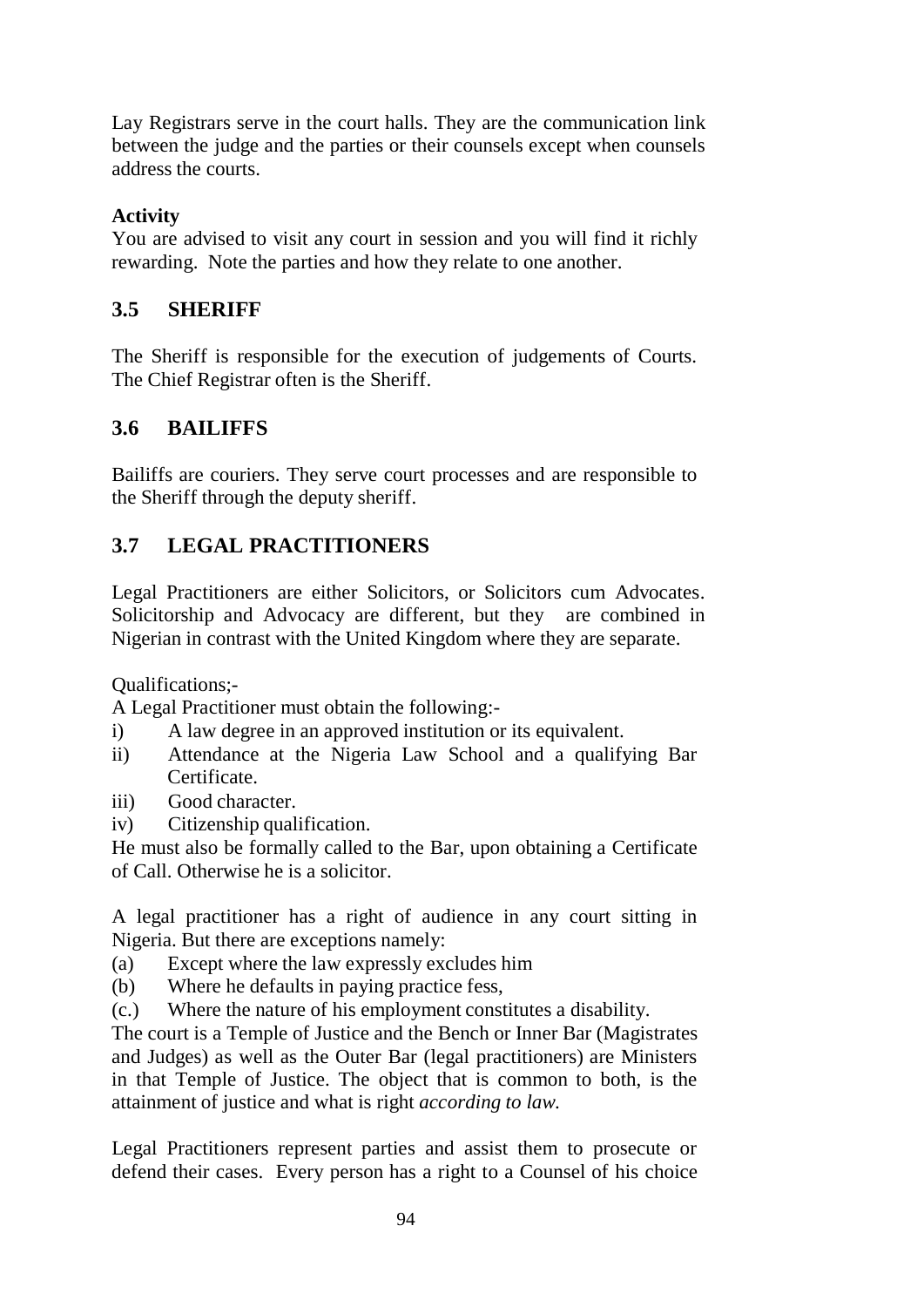provided such a Counsel is available and is not under a disability. This right to counsel is at the root to fair hearing and its necessary foundation. A denial of the right to a counsel on absence of legal representation leads the court to a conclusion that the accused has been denied a right to fair hearing and this can be fatal to the judgment of the Court.

The relationship between the legal practitioner and his client is fiduciary in nature and calls for utmost honesty, fairness and diligence. The relationship enjoys certain statutory recognition, privileges and immunities including professional secrecy.

Legal Practitioners have a duty to the court. Hence legal Practitioners should be men of integrity who can be trusted not only by the court but also by the public for whom they act.

Certain controlling organs exist to sustain the integrity of the Legal Practitioners and Standards of Legal Profession. These include:

The Council of Legal Education, Nigeria Bar Association, General Council of the Bar, Body of Benchers, Legal Practitioners Privileges Committee, Legal Practitioners Remuneration Committee and The Legal Practitioner Disciplinary Committee.

#### **Activity**

Find out the powers, duties and limitations of each of the controlling organs mentioned above.

#### **3.8 THE POLICE**

There is a Police Force for Nigeria. It is known as the Nigeria Police Force. The Constitution provides that no other police force may, in law be established for the federation or any state of the federation. The duties of the police are specified in section 4 of the Police Act. The Police in Nigeria fights crimes, maintains law and order, detects and investigates crimes, conducts prosecution in court, arrests, and searches, detains or release on bail suspected offenders, summons or serves summonses, executes warrant of arrest, protects persons and property among other things. Some members of the Police Force serve in quasijudicial capacities when they are appointed members of Tribunals, or special Court-Martial. They serve as orderlies to the court, judge or Chief/Senior Magistrate. They render foreign services as the President may direct them to do.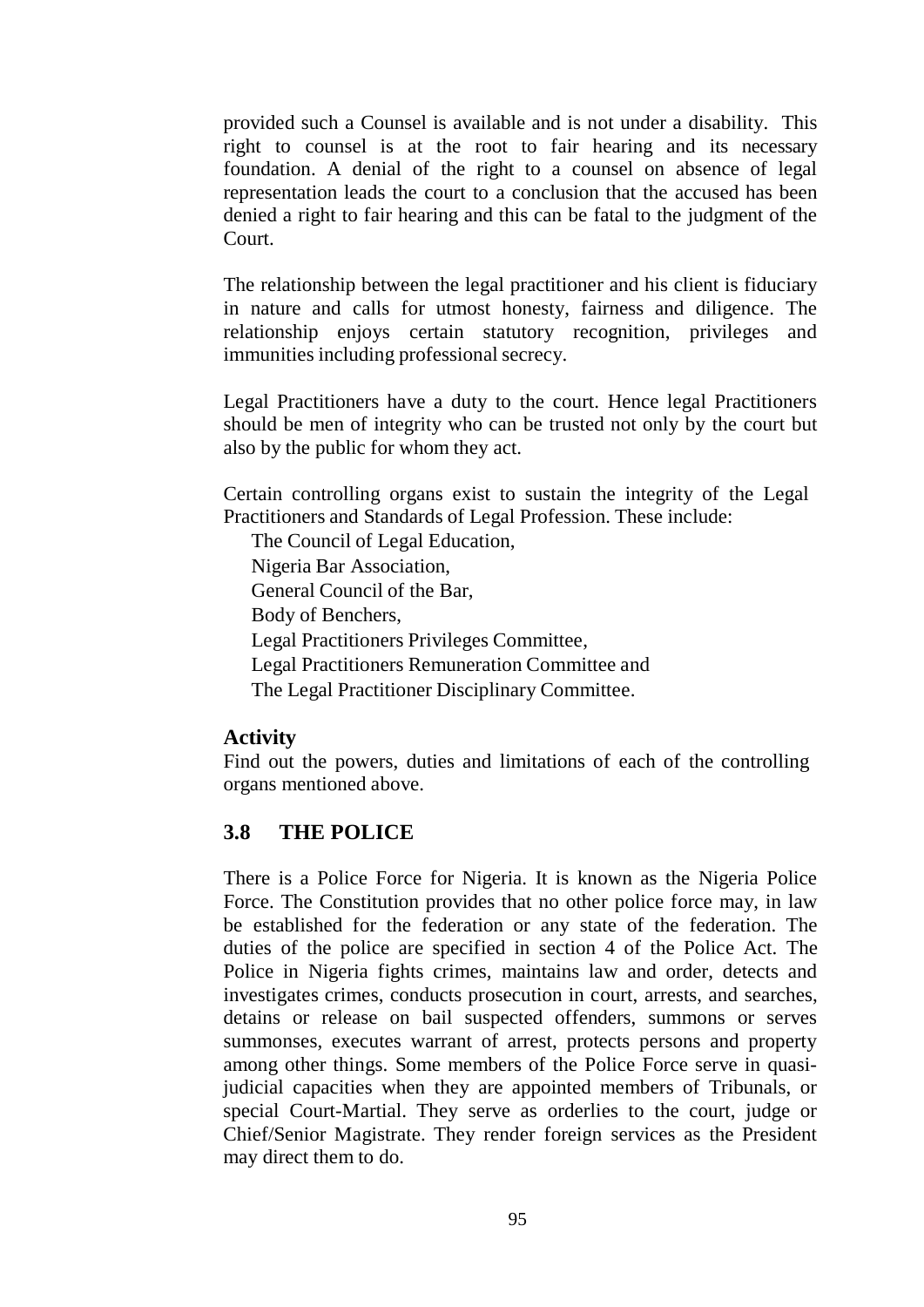The Police escorts detainees between the Prisons and Court - a duty that the Prisons Authority had, until recently transferred informally to the Police and police by acquiescence had assumed. Now however, the prisons have properly assumed that role. The Police prosecute most criminal cases before the Magistrate Courts, which deal with 80.0 per cent of criminal cases. Some of their members who are qualified legal practitioners may prosecute criminal cases in all courts in Nigeria.

#### **Self Assessment Exercise 2**

A national police service is constitutionally objectionable and politically dangerous. Discuss by reference to cases, events and illustrations.

#### **Legal Responsibility and Status of Police Officers**

The Police constable is an officer of the peace. He has statutory powers, duties, and privileges as any other police officer, irrespective of rank or status.

As *Lord Denning* (19…), MR, explained "I hold it to be duty for the Commissioner of Police to enforce the law of the land…….. but in all these things he is not the servant of anyone, save of the law itself. No Minister of the Crown (Federation or State) can tell him that he must or must not keep observation on this place or that, or that he must or must not prosecute this man or that one nor can any police authority tell him so. Responsibility for law enforcement lies on him; he is answerable to the law and the law alone."

#### **Police Liability for Wrongful Act**

Both the offending police officer and the Inspector General of Police are liable for torts committed by the police officer in performance or purported performance of his functions. An offending police officer is responsible for the crimes he commits.

#### **Complaints against the Police**

The nature of police duties involves some elements of "reasonable force" but force must not be deliberate or excessive. Where they are, the responsible police officer may be prosecuted.

#### **Violence against the Police**

Resistance to Police arrests and other actions had been uncommon. They became noticeable during the Military Regimes. In recent times violence against the police officers in the course of their duties has increased. Sometimes, their attacks are fatal and unprovoked. Perhaps, the statutory offence of assaulting or obstructing a police officer needs to be revisited, broadened and given more teeth. More investment in the Security of Police Officers may be necessary.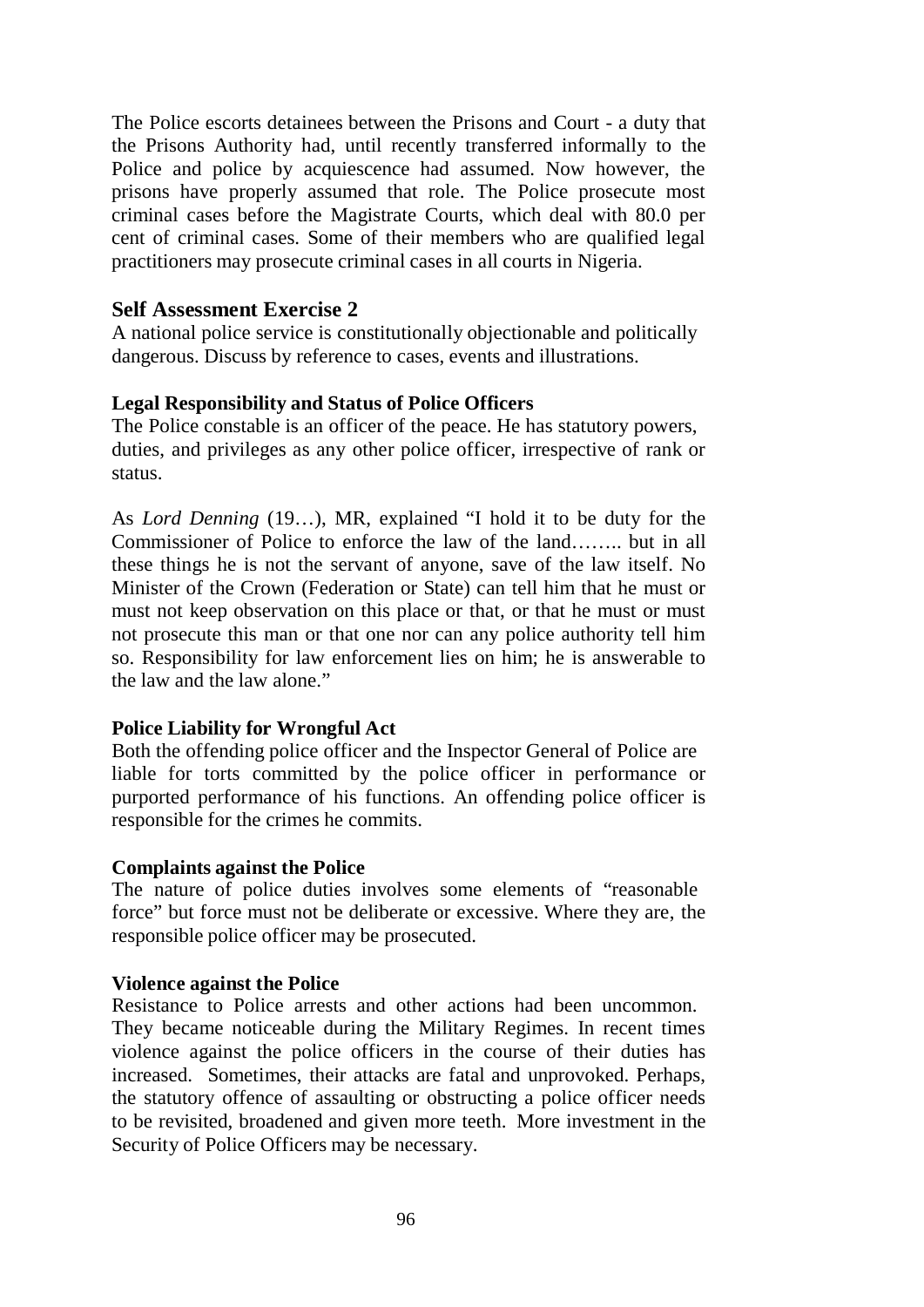Violence against the police may be component of the declining respect for the way the police operates, implying that the rate of operational changes and strategies lad behind social change. Quoting *Nunn, Okonkwo (19…)* enumerated other complaints against the police, namely;

- a) Exaggeration by the police of evidence in court.
- b) Fatuousness in dealing with police demonstration.
- c) Ineptitude in handling the public on occasion of public procession
- d) Incivility to members of the public and
- e) Unnecessary delay in attending to complaints.

These complaints may tend to widen the gap between the police and the public, they may also be reactions to the treatment they themselves encounter, the perception of the Police Organization or other stereotype.

#### **Self Assessment Exercise 3**

How do you react to the observations above with justification?

#### **3.9 PRISONS**

It is hardly recognized that the Prisons form part of the Nigeria Criminal Justice System. The Prison is a Federal agency responsible for the convicted offenders during the period they are incarcerated. It also holds, temporarily, suspects who are undergoing prosecution, in Court.

The United Nations Congress on Crime Prevention and Treatment of Offenders has laid down a Standard Minimum Rules for Prisons, which Nigeria has adopted. Thus the treatment of persons sentenced to imprisonment or a similar measure shall have as far as the length of the sentence permits, the purpose of;

- i) Establishing in them, the will to lead law abiding and self supporting lives after their release and to fit them to do so.
- ii) Encouraging their self-respect and developing their sense of responsibility.

In essence the objective of the prison regime is to reform and rehabilitate the offender. Hence the aphorism that the "offenders are sent to prisons as punishment but NOT for punishment".

#### **Self Assessment Exercise 4**

Critically think about the aphorism "offenders are sent to prison as punishment but NOT for punishment". Examine its validity or invalidity in the light of your experience with Prisons and Treatment of Offenders in Nigeria.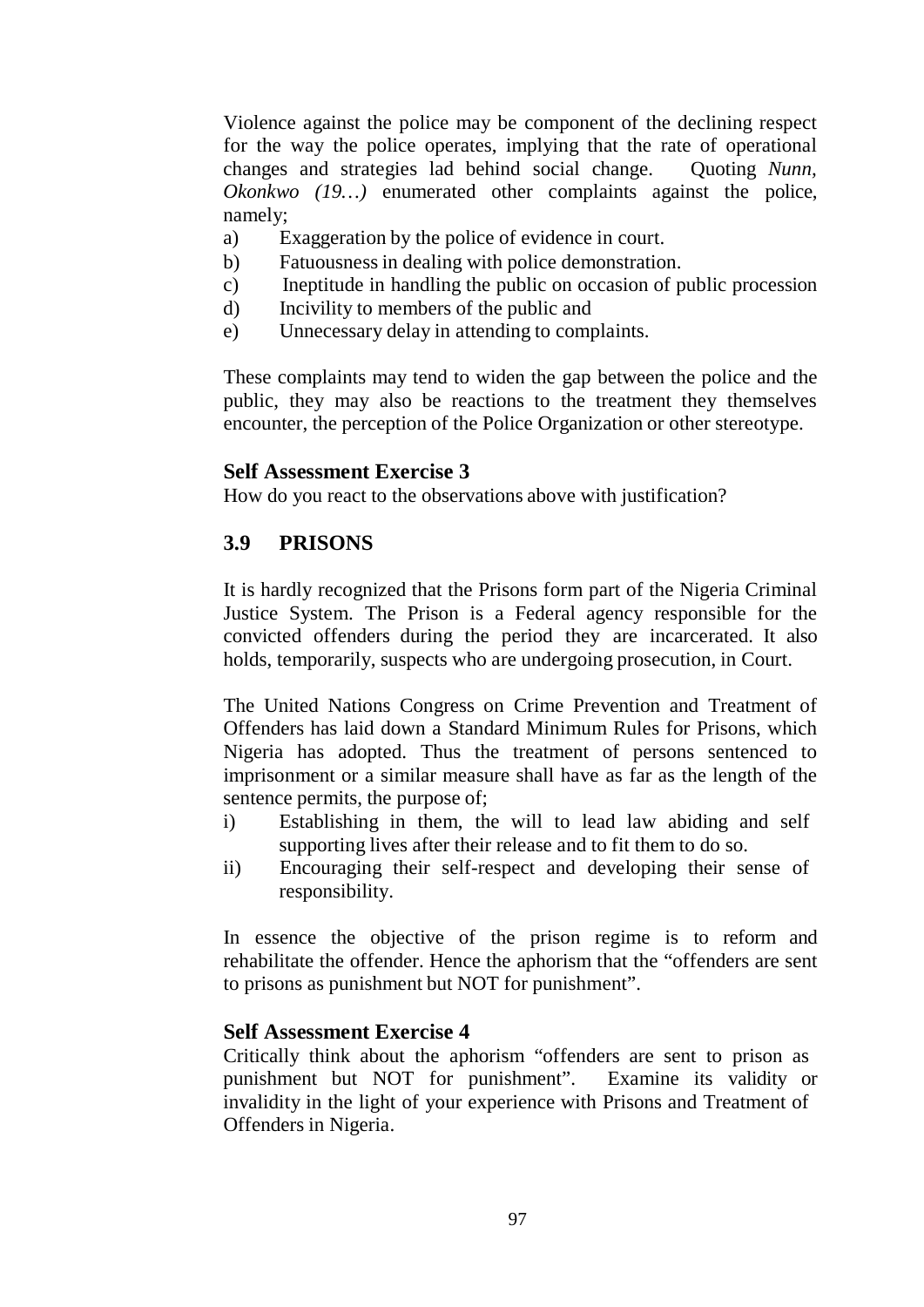Still on Treatment of Offenders, Legal writers and criminologists have impressed on the Courts, the Police and the Prisons, the need to imbibe a new orientation for:

- i) The recognition of the rights of suspects at the police station, of accused persons in court and convicts in prisons.
- ii) Constant heart searching
- iii) Desire and eagerness to rehabilitate offenders in a world of industry,
- iv) Tireless effort towards discovery of curative and regenerative processes in regard to treatment of crimes and criminals.

The product of such orientation would ultimately serve as the symbol of the nation's civilization. The public generally and the Bar and media in particular must be alert to encourage prison objectives and to resist any voices of indolence or cynicism that might belittle any efforts or hamper their further development and actualisation. No one can afford to be indifferent. Even you as students of Criminology and Security Studies cannot afford to. You too have a stake in the matter.

## **4.0 CONCLUSION**

The Attorney-General is the Chief Law Officer of Government. As a minister of the Federation or Commissioner in the State, he may be assigned responsibility for any business of government (Federal or State as the case may be). He heads the Ministry of Justice, prosecutes important cases and appears for the Federation or State as appropriate. Legal Practitioners represent their clients. Sometimes they appear for the Attorney-General. The Police prosecutes the majority of criminal cases while the prison strives to reform and rehabilitate the offender.

### **5.0 SUMMARY**

The Attorney-General, the Legal Practitioners, the Police and the Prisons are part of the personnel of the Nigeria Criminal Justice System. They play important statutory and complementary roles in the administration of Criminal Justice.

#### **6.0 TUTOR MARKED ASSIGNMENT**

- 1. Write a critique of "*Nolle Prosecui*"
- 2. Rehabilitation of the offender is a Public concern. *Discuss*.

#### **7.0 REFERENCES/FURTHER READINGS**

Elias, T. (1972) The Nigerian Magistrate and The Offender, Ethiope, Benin City.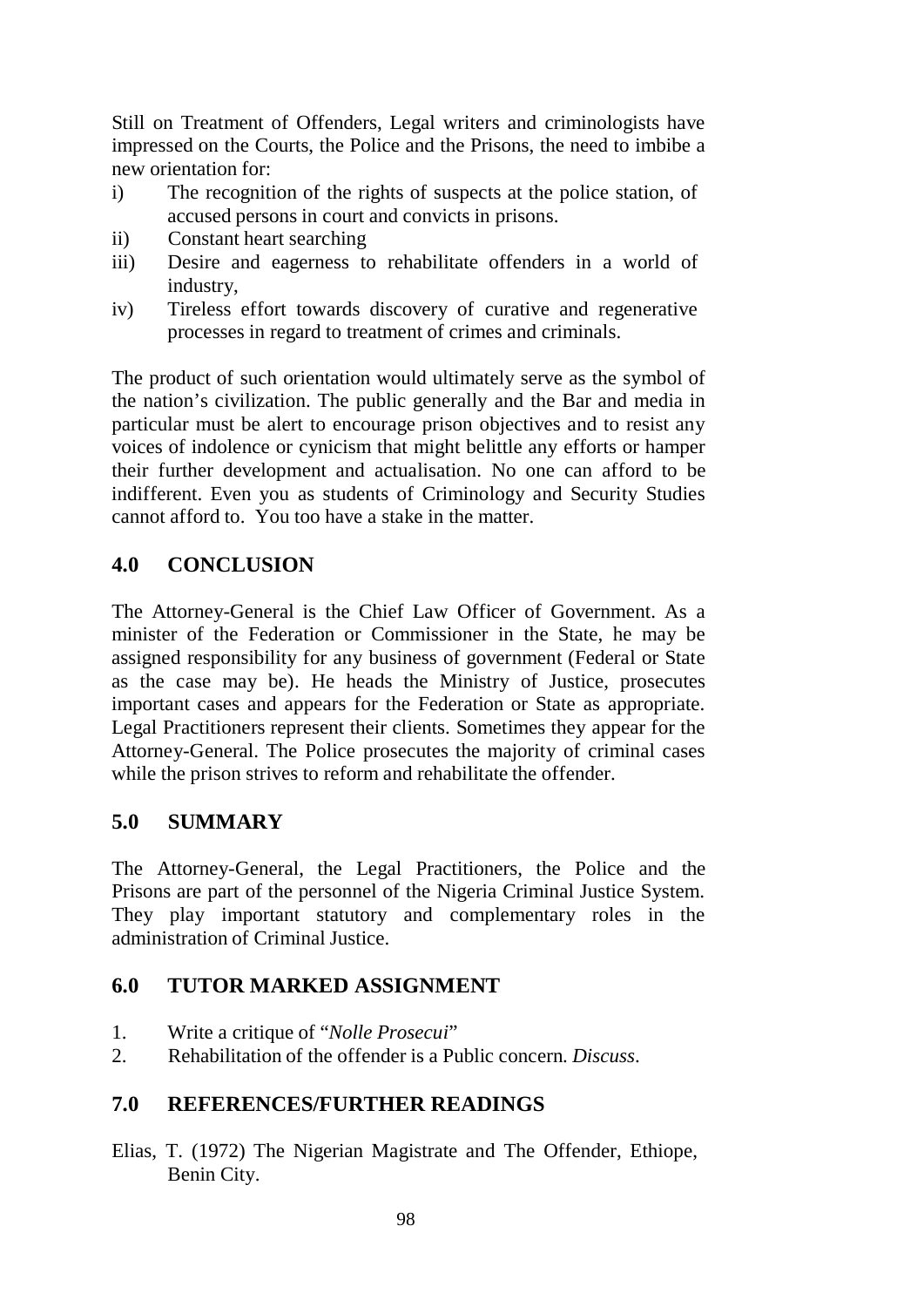### **MODULE 5**

#### **UNIT 1: MODERN ADMINISTRATION OF JUSTICE**

#### **Content**

- 1.0 Introduction
- 2.0 Objectives
- 3.0 Main Content
	- 3.1 Twentieth (20<sup>th)</sup> Century Development
	- 3.2 The Constitution of the Federal Republic of Nigeria, (FRN) 1999
	- 3.3 The Role of the Judiciary
	- 3.4 Crime
- 4.0 Conclusion
- 5.0 Summary
- 6.0 Tutor Marked Assignment
- 7.0 References/Further Reading

## **1. INTRODUCTION**

In the last Module you learned about the emergence and development of the received Systems of administering justice especially the criminal justice. The Modern Legal System and its criminal justice administration, which is the subject matter of this Unit, is a record of development in the subsystems, if any, since independence in 1960.

### **2. OBJECTIVES**

When you have studied this Unit, you should be able to:-

- 1. Outline the post independence changes in the Administration of Criminal Justice
- 2. Sketch the hierarchy of Courts Subsystem at the Centre
- 3. Evaluate the Modern Criminal Justice Administration

### **3.0 MAIN CONTENT**

Let us consider the changes, if any, in the law governing the Criminal Justice Administration following independence. You will remember that the modern Criminal Justice Administration has its origin in the Common Law of crime and at the close of the  $19<sup>th</sup>$  century, the following 'laws' operated in Nigeria;

The Common Law of England

The principles of Equity

The Statutes of General Application in force in England as at 24 July, 1874 (later varied to January, 1900)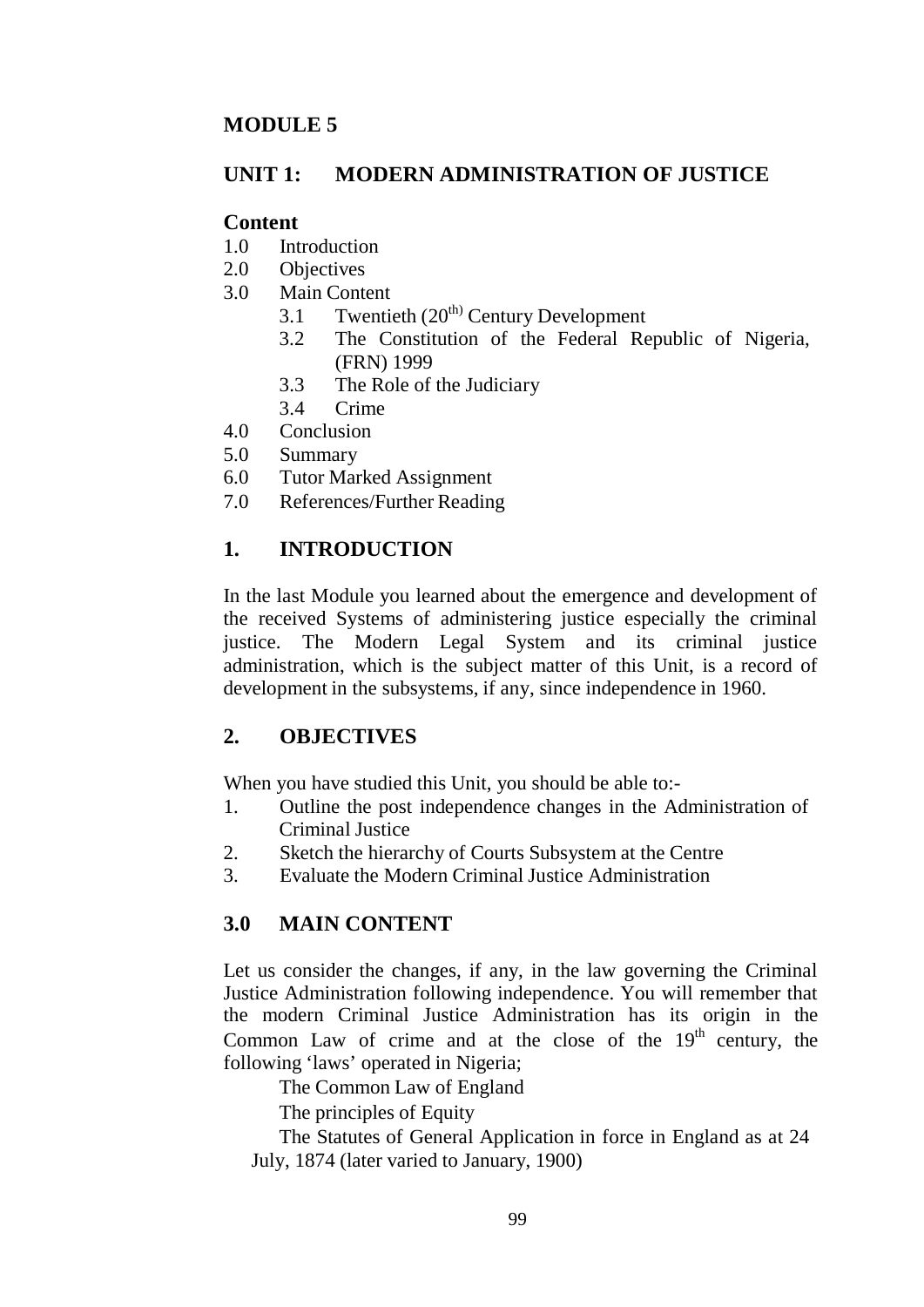Statutes specifically enacted to apply in Nigeria Local Enactments The Customary Law Islamic Law- the Sharia'h Judicial Precedents Mixture of law, custom, morals etc

The list is not exhaustive.

# **3.1 20th Century Development**

During the Second half of the  $19<sup>th</sup>$  century, there was clamour for the codification of the common law. In response Lord Blackburn's Commission produced the first England Draft Code of Criminal Law in 1879, which was intended to replace the common law, but the British Parliament rejected it. The Draft Code was then recommended for the continent and the British colonies. After undergoing some minor modification, the Criminal code Proclamation, 1904 was promulgated, adopting the Draft Code of Criminal Law for the Northern Protectorate of Nigeria.

The piece of legislation became known as the Criminal Code Act. It contains in the schedule the Criminal Code, the principal law on crime. It is exhaustive in respect of the matters with which it deals, to the exclusion of the common law and of imperial statutes other than those which apply to Nigeria. Thus where the words of the Criminal Code Act are clear and unambiguous, no reference to the Common Law is necessary. No text book on Criminal Law of authority or in a judgment is necessary or even useful for the understanding of the criminal code.

Following the amalgamation of the Colony and Protectorate of Southern Nigeria and the Protectorate of Northern Nigeria, the Criminal Code Proclamation, 1904 was repealed and re-enacted in 1916 to make the Criminal Code, 1904 applicable to the whole of Nigeria.

On September 30, 1960, the Northern Region legislature passed into law, the Penal Code Law contained in the Schedules to the Penal Code Law, 1959. The Federal Parliament also passed into law the Penal Code (Northern Region) Federal Provisions Act 1960. The effects of both legislations were:

- 1. The Criminal Code Proclamations, 1904-1916 ceased to apply to the Northern Region.
- 2. The Criminal Code contained in the Criminal Code Proclamation (1904-1916) ceased to be law with effect from 1 October, 1960 in Northern Region.
- 3. The Penal Code Law became the applicable law of crime in the Northern Region at Independence.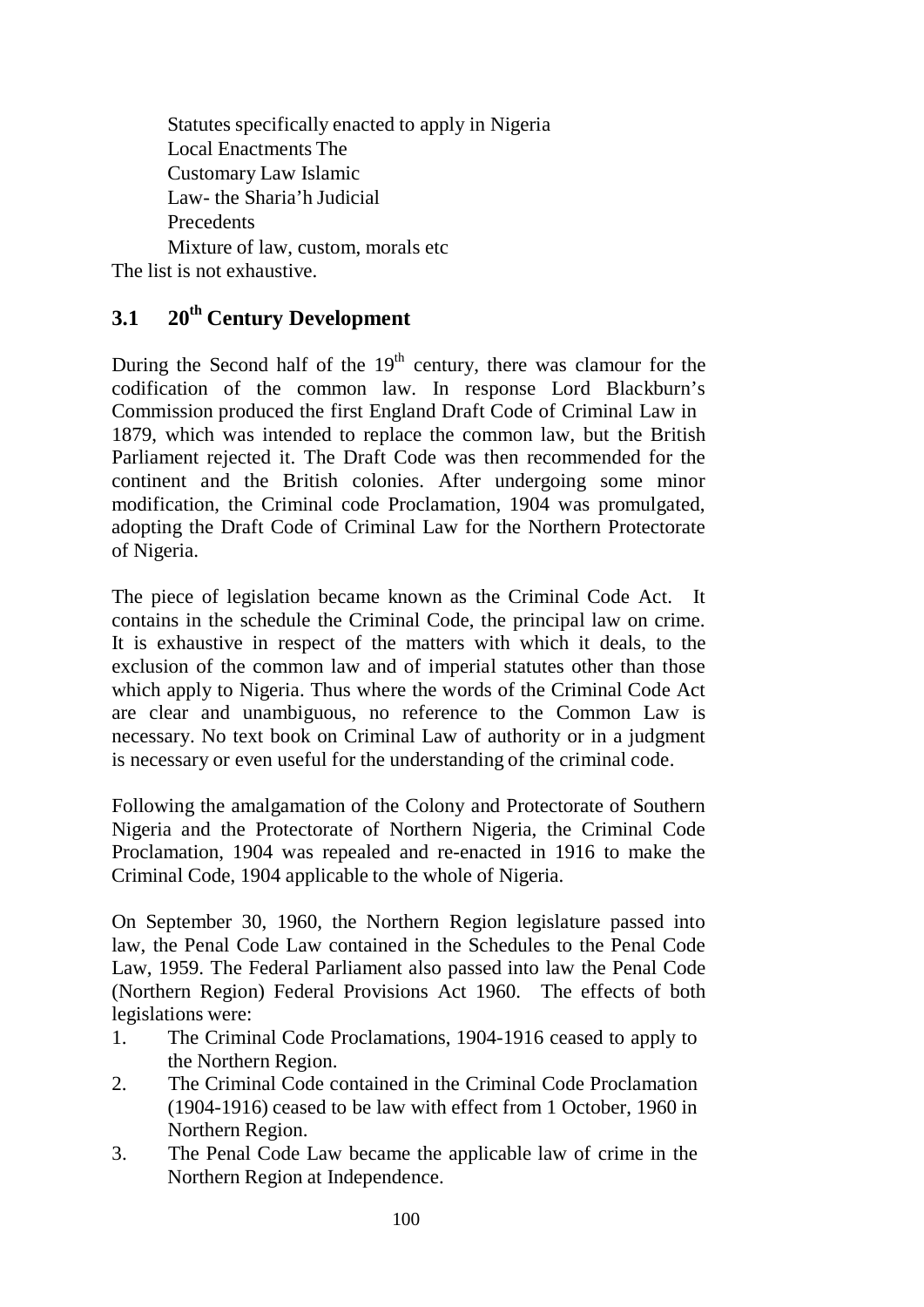4. The Criminal Code Act remained in force in other parts of Nigeria.

#### **Self Assessment Exercise 1**

- 1. Justify the rejection of the Criminal Code and adoption of the Penal Code by the government of Northern Region on  $30<sup>th</sup>$ September, 1959.
- 2. What impact, if any, do the differences in the Criminal Law operative in the Northern and Southern States respectively have on the state of Crime and Security in those areas in particular and in Nigeria generally?

## **3.2. THE CONSTITUTION OF THE FEDERAL REPUBLIC OF NIGERIA (CFRN), 1999**

The Judicial powers of the Federation are vested in the courts, which are established for the federation, in the same way, the judicial powers of a state are vested in the courts established for a state, subject as provided by the Constitution.

Judicial powers extend to the following:

#### **3.2.1 Inherent Powers and Sanctions**

Inherent powers and sanctions refer to those powers and sanctions that necessarily derive from an office, position or status. They are matters between persons, or between governments or authorities and/or any persons(s) in Nigeria, and all actions and proceedings relating thereto, for the determination of any questions as to the civil rights and obligations of that person.

Note the restrictions on judicial powers. For example, the following are beyond judicial powers:

- any issue or question as to whether or not any act or omission, law or judicial decision, is in conformity with the Fundamental Objectives and Directive Principles of State Policy as set out in Chapter II of the Constitution
- any action or proceedings relating to any existing law made on or after 15 January, 1966 for determining any issue or question as to the competence of any authority or person to make any such law.

### **Self Assessment Exercise 2**

- 1. What are the implications of removing Chapter II from judicial powers?
- 2. Justify the ouster of judicial powers to inquire into anything done on or before January  $15^{th}$ , 1966.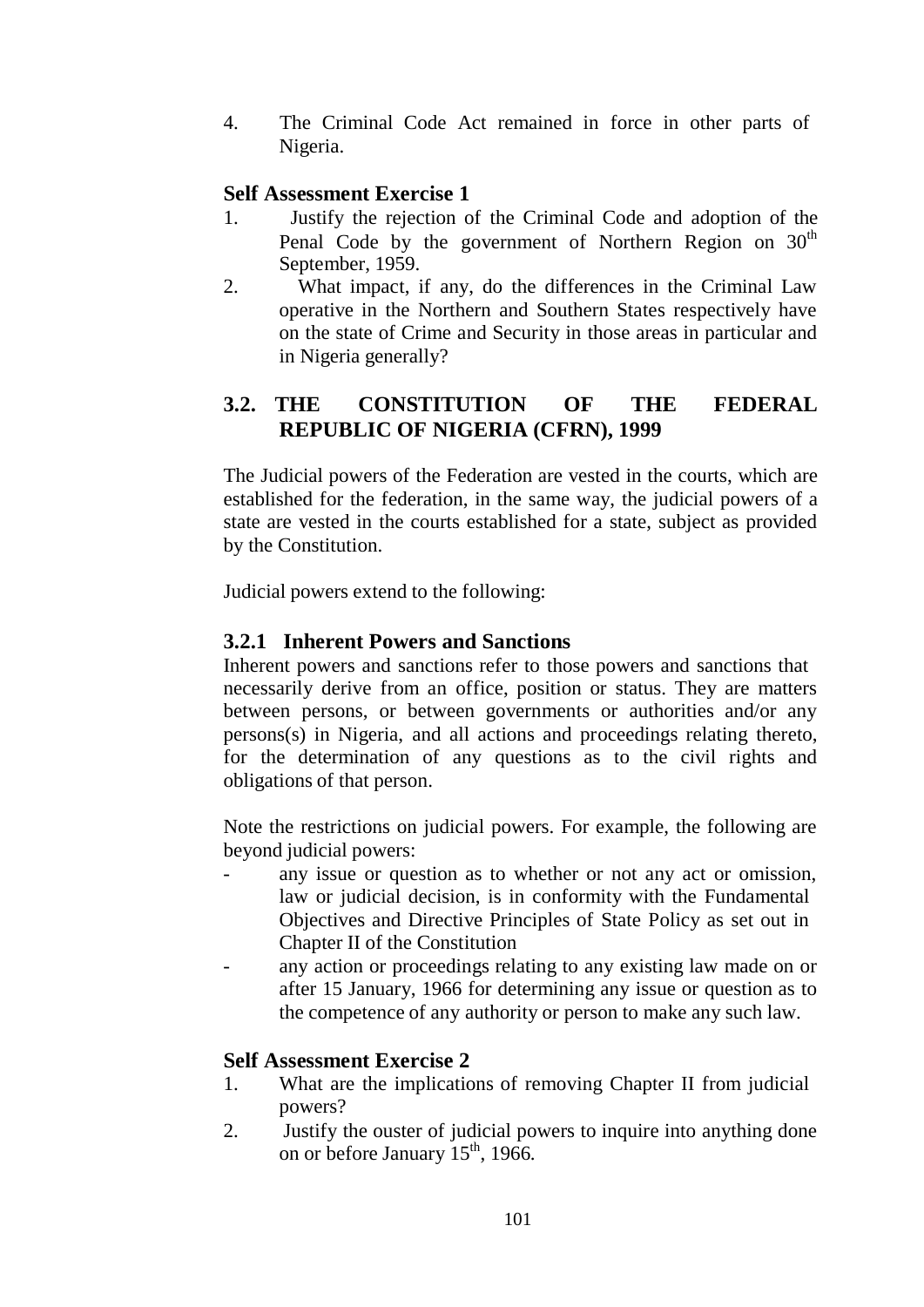## **3.3 THE ROLE OF THE JUDICIARY**

The judiciary is the branch of governance invested with judicial powers, the system of courts in a country, the body of judges (the bench). It is that branch of government which is intended to interpret, construe and apply the law. Its role may be summarized as follows:

### **3.3.1 Interpretation of Statute**

The Courts interpret and apply the laws. In that way, they serve as a check on the exercise of legislative and executive powers. Hence the judiciary is described as the guardian of the Constitution. In fact, the Constitution is what the court says it is. *See 1963 1(30, 259)* In determining and interpreting the statute, the court adopts the passive operation of judicial procedure.

### **3.3.2 Enforcement of Individual Fundamental Rights**

Any person who alleges that any of his/her rights has been, is being or likely to be violated is at liberty to apply to any court for redress.

#### **3.3.3 Defence and Maintenance of the Rule of Law**

Constitutionalism, as a system of restraint upon governments, has no practical value if, when the restraints are transgressed, no means of enforcing them exists. The enforcement of the limitation of the Constitution and other laws is the peculiar province of the court. Hence *Nwabueze (19…)* described judicialism as the backbone of constitutionalism.

### **3.3.4. Sustaining Peace and Order**

General Ibrahim Babangida, Military President of the Federal Military Government explained this too well when he said:

"*The importance of the function discharged by the (courts) in sustaining order, peace, harmony and happiness in our society is best appreciated through an analogy with the saying of the Holy Prophet Muhammad. He is reported by established authorities to have said; 'there is a small organ in the body of man. If it is in perfect condition, then the whole of the body will be perfect and function well, if it is faulty, damaged or weak, then the whole of the rest of the body shall likewise be sick and in disarray'. That organ is the heart. Government, which is the functional expression of the living statement, like the living body, has its own perfect heart if is to function well. The dispensation of justice which is the task of the courts is the heart and soul of all*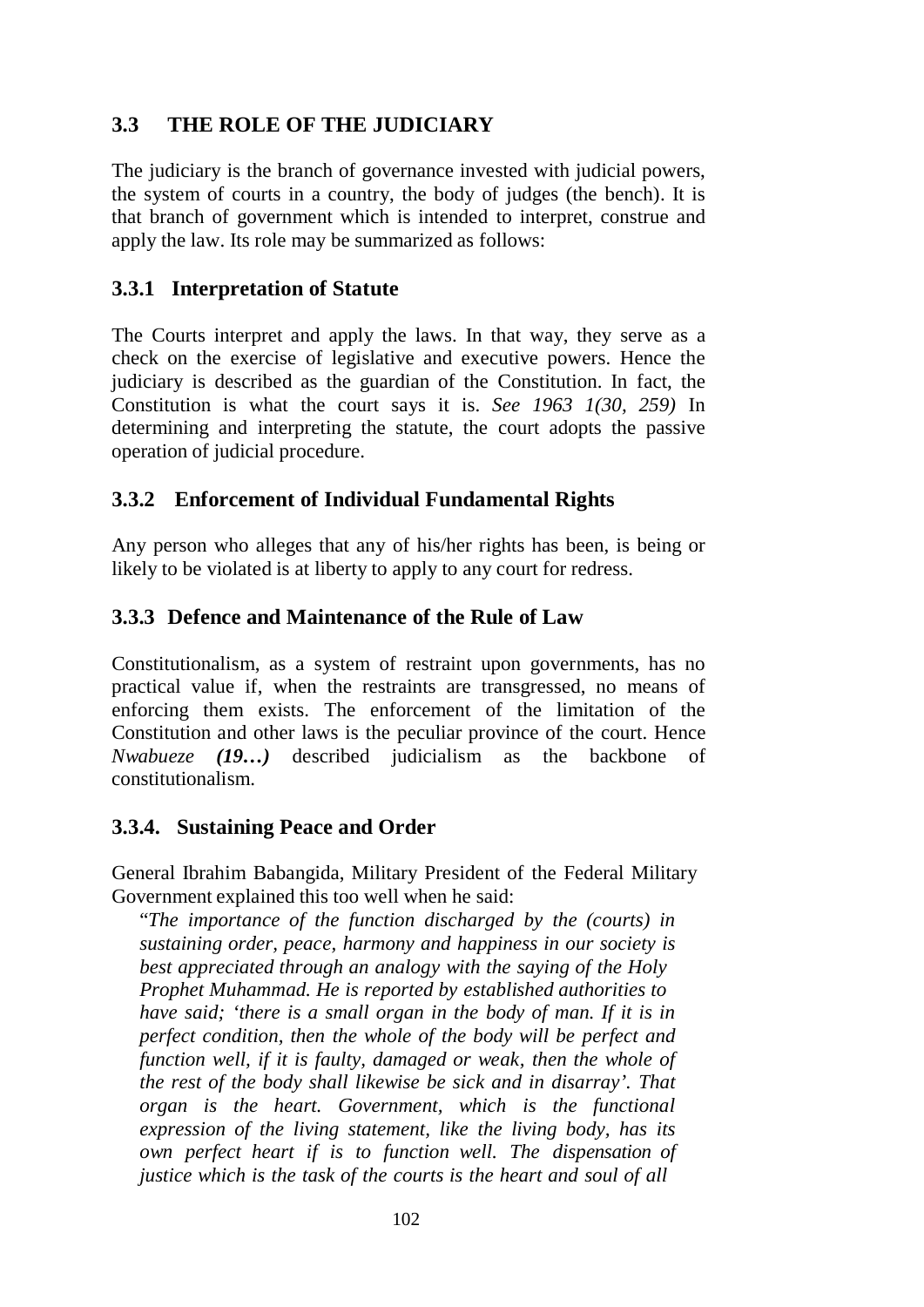*good governance. When the Holy Prophet spoke, his concern was definitely not human biology. He was echoing the same wisdom revealed to Jesus of Nazareth … of the need, most absolutely, to maintain and do justice to all men. Indeed, there is hardly any human society known to recorded history, which does not make justice the absolutely essential condition of order, survival, happiness and good relation among men".*

#### **3.3.5 To uphold Fundamental Human Rights**

It is for the judiciary not only to maintain the Rule of Law but also to protect individual fundamental freedom to do whatever is not forbidden by law. The process of Judicial Review, as an aspect of Rule of Law enables the Court to protect the individual human rights and fundamental freedoms against the excesses of over – powerful executives within the restricted nature and procedure of the judicial review itself.

#### **3.3.6 To determine Justice**

In the Criminal Justice Administration, the court or judge determines justice to the state, justice to the accused and justice to the large society. What all this amounts to, says *Hon. Justice Nnamani (19…) (JSC)*, "is a general recognition of the role of the Judiciary as;

the defender of the rights which the Constitution has guaranteed the citizen.

an insurance against arbitrariness in the exercise of power a vehicle for settlement of disputes whether person to person and person and person(s) and state within accepted principles of law and procedure, obviating the need to resort to self help measures a guarantee for the maintenance of law and order, and a democratic society.

In theory, there is equal access to justice; and it is available and the judge exists to administer justice. He hears appeals of the weak and receives protests against the violation of rights.

#### In the determination of justice:

*"there can be no balance of forces, no opportunism, no bargaining. A judicial decision derives its authority not from the fact that it is well adapted to the requirements of a particular temporary situation but from its being founded on reasons, which have general force and universal cogency apart from the particular case in point. All judicial institutions are based on two principles, which are spiritual in nature: legal logic, as a rational element and justice, as a moral element. These two*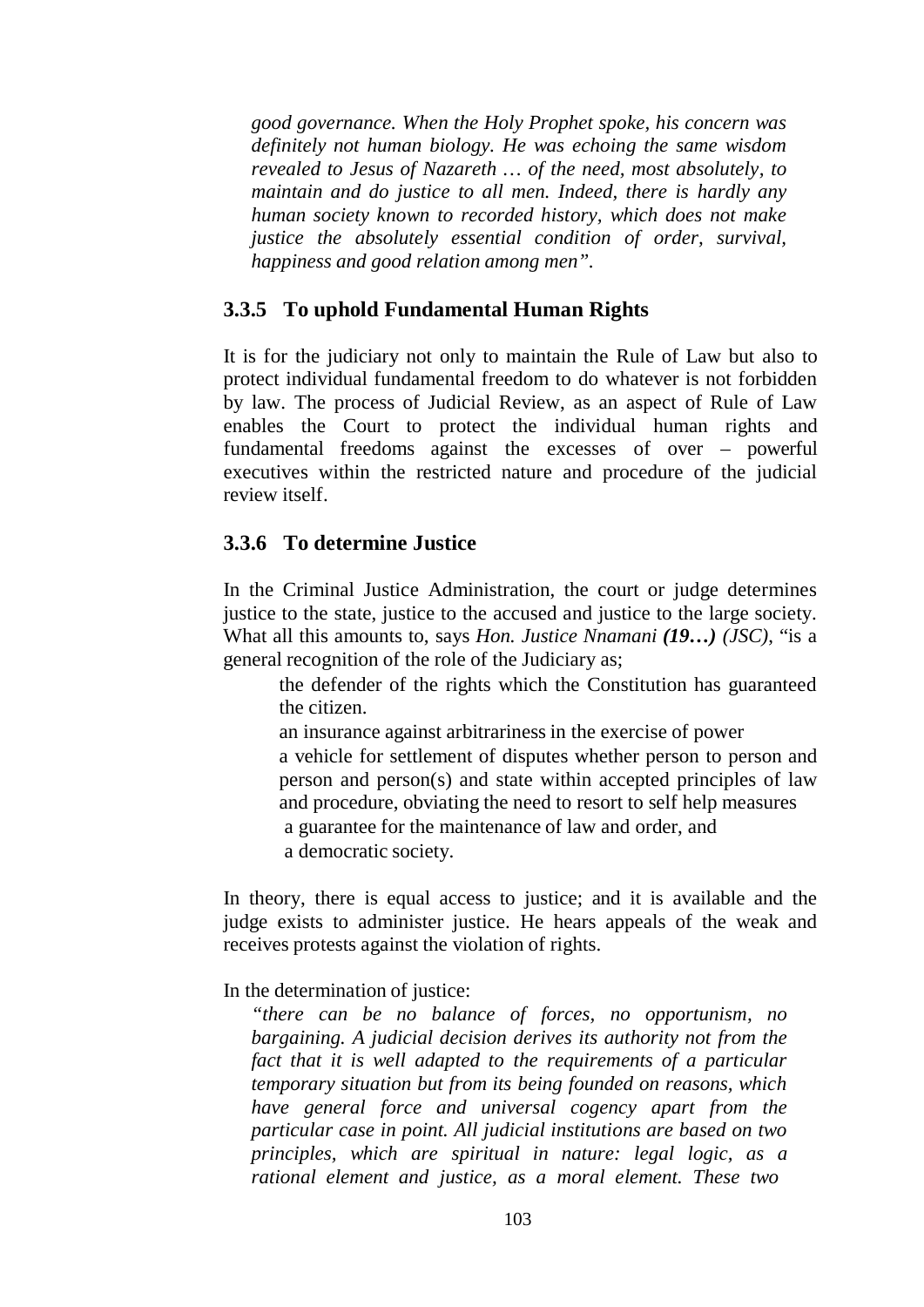*principles, these two mainstays of the judicial functions, raise it above the rough and tumble in which the interests and passions of people, parties, classes, nations and races (ethnic groups) clash with one another". (P.C.I.J. Series C No. 7-1, Pg. 18)*

The CFRN, 1999 Section 6 is explicit on the role of the judiciary. The role appears quasi-scientific and technical, considering the objective nature of legal analysis and the expertise required of judicial officers and legal practitioners. See also section 36 which provides for fair hearing especially subsection (6).

For the purpose of carrying out its duties and responsibility, the Judiciary also exercises not only Constitutional and statutory powers but also the inherent powers and sanctions of the court of law, notwithstanding anything to the contrary. In so doing the court is able to conform to the role-profiles into which it had been socialized under the colonial rule.

The CFRN, 1999 section 46 and the legal Aid Act seek to make the attainment of ideal standard of justice a reality.

### **Activity**

In practice, access to justice is easier for some than for others and for those unable to afford legal service, justice may be difficult to obtain at all". Discuss (Share your personal experience or observation)

### **3.4 CRIME**

As a student of criminology and Security Studies, you are already familiar with the definitions of crime. Here, you are looking at crime from the criminal justice perspectives (i.e. its technical meaning).

#### **3.4.1. Crime under the Customary Criminal Justice Administration**

Generally, Crime is a taboo. The Customary Law recognizes both crimes and civil wrongs. What distinguishes one from the other is the variety of sanctions. In this regard, there is no uniformity due to the heterogeneous nature of indigenous societies. Thus what may be regarded as a crime by one custom, tribe or clan may be mere moral wrong in another. Furthermore, there are different and varying modes of sanctions for different crimes.

In *Aoko v Fagbemi, (1961),* the Court acquitted a person accused of adultery in Oshogbo because the act had not been proscribed in any written law. But a similar conduct came before at the Ilorin Magistrate's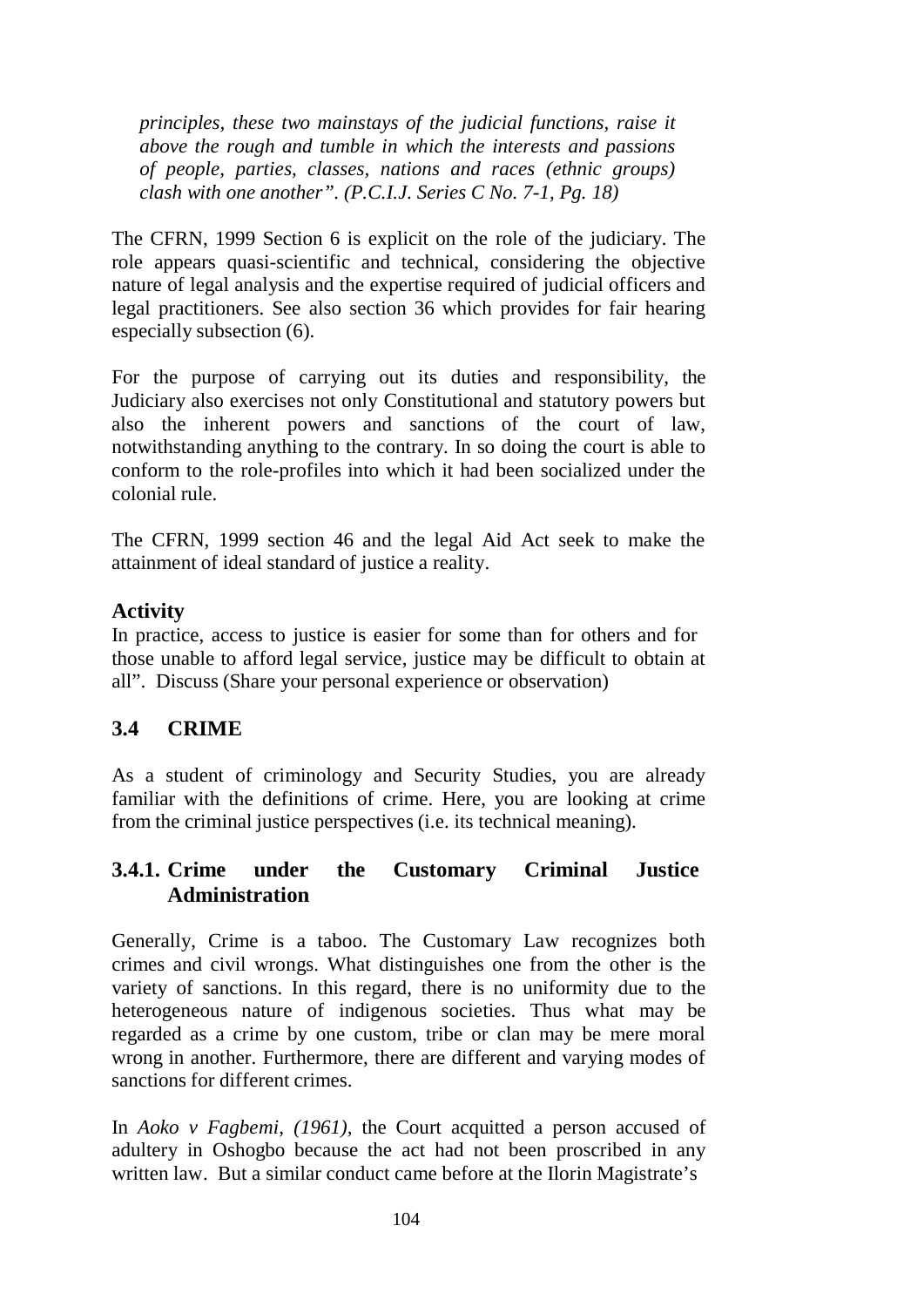Court in *R V. Soluade* and the accursed was convicted because the Penal Code proscribed it under pain of punishment.

## **3.4.2. Crime and the Constitutions**

The Independence Constitution and subsequent post Independence Constitutions have all provided expressly that no person shall be convicted of a criminal offence, unless that offence is defined and the penalty therefore is prescribed in a written law.

The implication of this constitutional provision is as follows.

Crimes which are recognized under the unwritten customary criminal Law automatically ceased to be crimes except those that have been enacted into law.

Crimes recognized under the written customary law remain crimes in the new regime

Crimes under the Sharia'h subsist as crimes.

### **3.4.3. Written Codes**

There are crimes under the Sharia which are no crimes under the Criminal Code while it lasted. Intoxication is a partial defence in the Criminal Code. Under the Sharia,h, it is not a defence at all, rather it is a crime.

Suppose there was murder by a drunken person. He is charged to court for murder. He pleads *not* guilty; Testifies that he acted at the spur of intoxication. The Court is satisfied with this defence, what follows?

Under the Criminal Code, the accused would be acquitted of murder and convicted of manlaughter and imprisoned or fined instead of being hanged. If the trial is before a Sharia'h, the accursed would be convicted of murder and hanged, because intoxication is not a defence, but a crime in itself.

Judicial decisions were equally in confusion. In *Gubba v Gwandu Native Authority (1947)* it was held that Native Courts could apply native laws and Custom only to those offences not covered by the Criminal Code.

The following year, the Native Courts Ordinance was passed restoring to the Native Courts, the power to try cases according to the customary law.

Ten years after *Gubba's* case, a similar problem came before the court *Maizobo v. Sokoto* Native Authority (1957). The Appellate Court held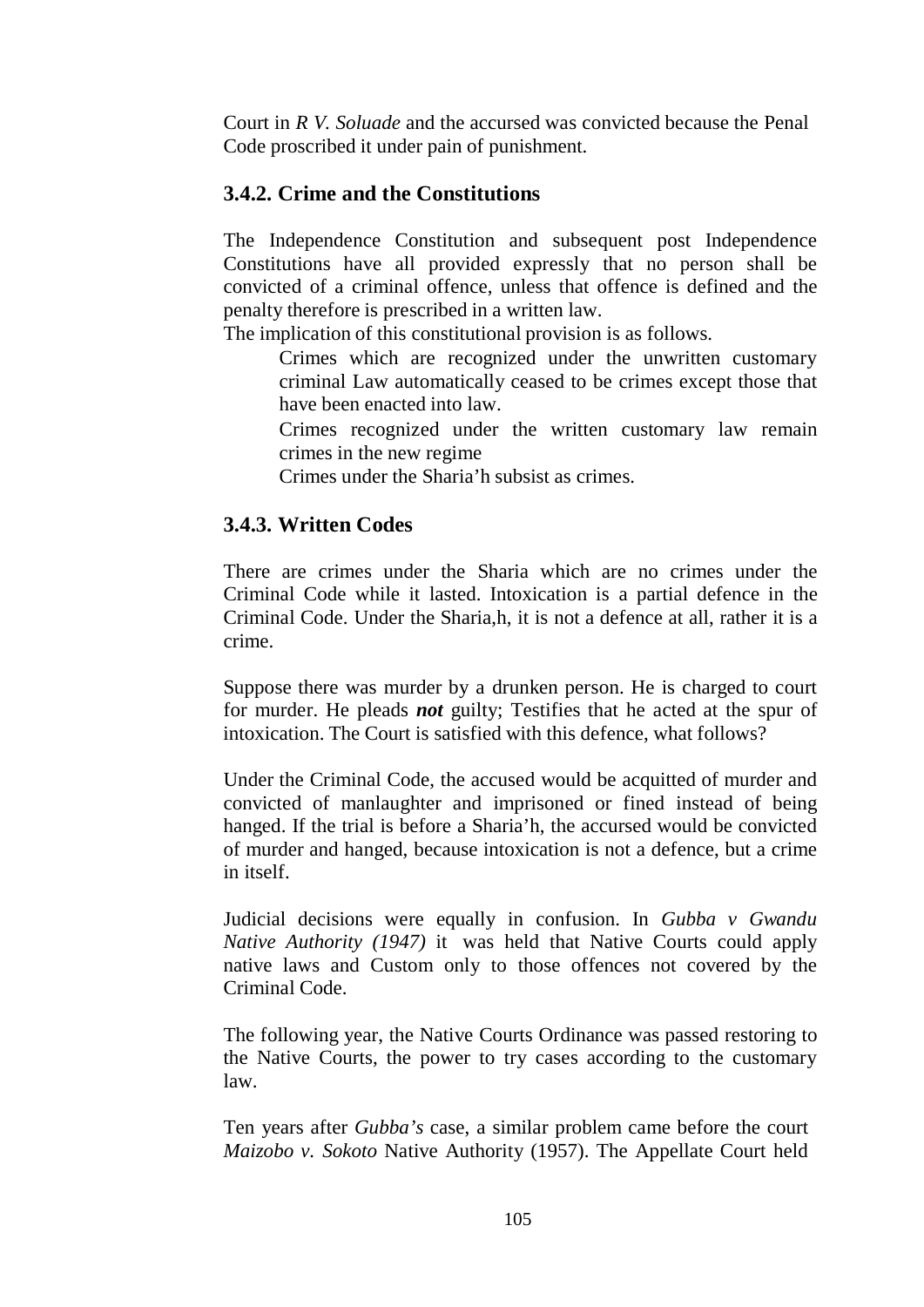that in such cases the Native Court were required to consider two different sets of laws

- 1. The Native Law and Custom to ascertain guilt
- 2. The Criminal Code to ascertain the punishment and sentence.

# **4.0 CONCLUSION**

The  $20<sup>th</sup>$  century changes were designed to install in Nigeria, the British Judicial institutions, law and practices, to replace the Indigenous laws and institutions. There were conflicts as you have learned in *Aoko v. Fagbemi*, *R. v. Maizobo v. Sokoto NA* and were such that an Emir could say": *"Any where the white man went, there was confusion".* The people did not seem prepared for the change.

# **5.0 SUMMARY**

The 20<sup>th</sup> century was an era of codification and consolidation of laws. The common was codified in 1879 but the Westminister Abby rejected it. The Draft Code was then modified and imposed on Nigeria, 1904- 1916, The Northern Nigeria repeated it in 1960 and substituted the Penal Code which was modified after the Supreme Penal Code. The Independence and post-independence Constitution 1960-99 successively vested the judicial process of the State in the courts. Among other functions, the Courts intepretes the statutes, enforce fundamental rights, and maintains the rule of law, peace, order and justice.

# **6.0 TUTOR MARKED ASSIGNMENT**

What were the conflicts in the administration of Criminal Justice between the Indigenous and the Received English Systems? Support your answer with decided cases.

# **7.0 REFERENCES/FURTHER READING**

Kasumu A. (1977): The Supreme Court of Nigeria, Keinemann, Ibadan.

Slappper, G. (2004): The English Legal System, Cavenish.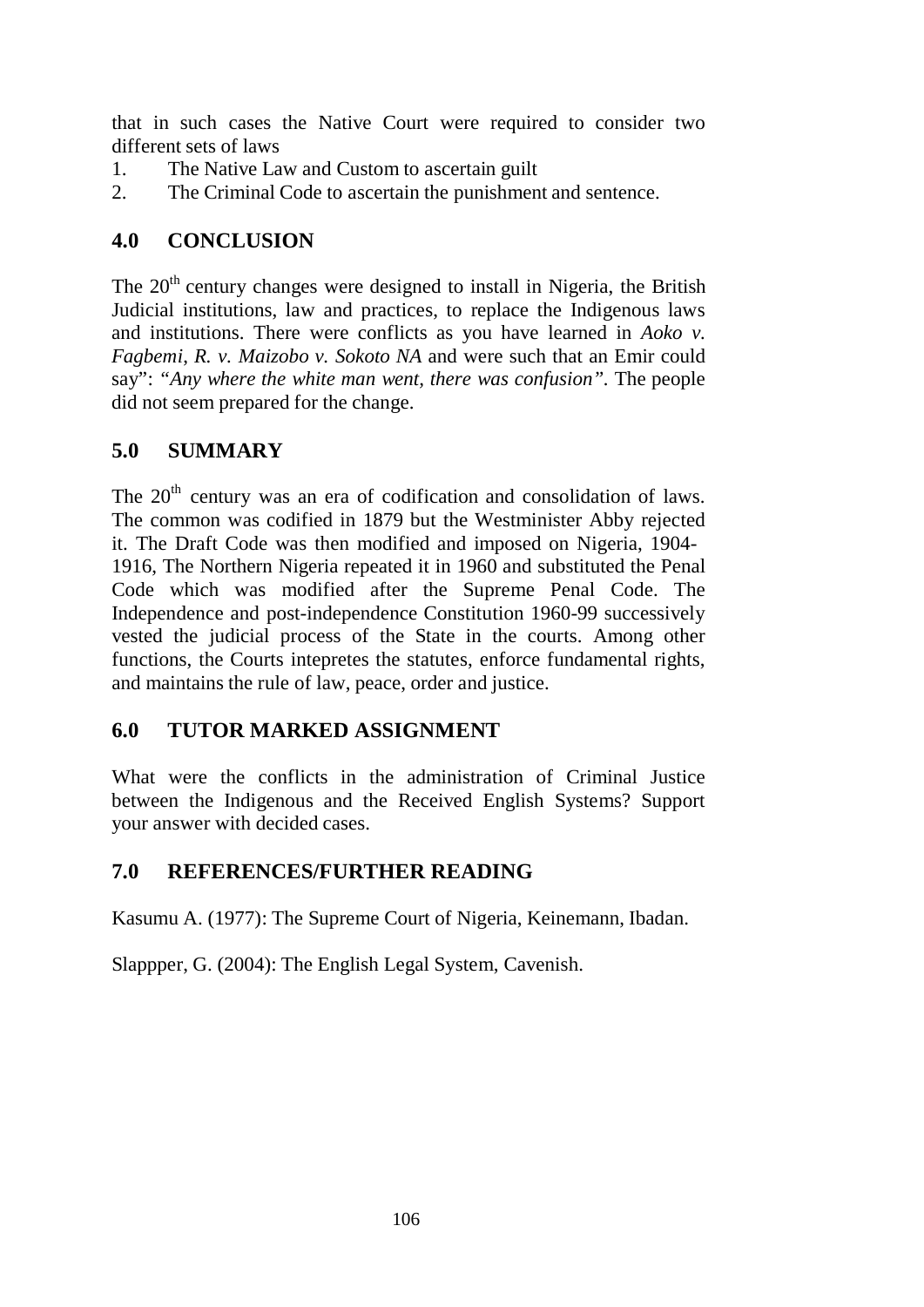## **UNIT 2: CRIMINAL JUSTICE ADMINISTRATION IN THE MILITARY REGIME**

### **Contents**

- 1.0 Introduction
- 2.0 Objective
- 3.0 Main Content
	- 3.1. Preamble
	- 3.2 Departure from the doctrine of separation of power
	- 3.3 The civil war
	- 3.4 Military Tribunals
	- 3.5 Retroactive Legislations
- 4.0 Conclusion
- 5.0 Summary
- 6.0 Tutor Marked Assignment
- 7.0 References

## **1.0 INTRODUCTION**

There was what looked like a Mutiny in the Nigeria Army. A group of Majors killed some Senior Military Officers and Civil rulership. The Prime Minister and Premiers of Northern and Western Regions were among them. In the confusion, the Senate President handed over the reins of government to the Military which accepted the offer on  $15<sup>th</sup>$ January, 1966. The Armed forces of Nigeria subsequently by series of coup d'etat and Counter Coup d'etat ruled Nigeria from 1966-79, and 1983-1999 except for a brief diarchy in 1992, which period was a considerable portion of post independence dispensation. In this unit, you will learn the impact the military regime exerted on the administration of criminal justice, and the judiciary.

### **2.0 OBJECTIVES**

When you have studied this unit, you should be able to:

- 1. Critique the administration of criminal justice in the military era
- 2. Compare and contrast criminal justice administration in democratic and dictatorial regimes.

## **3.0 MAIN CONTENT**

### **3.1. PREAMBLE**

The traditional role of the Armed Forces is to protect the internal and external security of Nigeria, defend her territory and ward off fears of foreign attack or threats.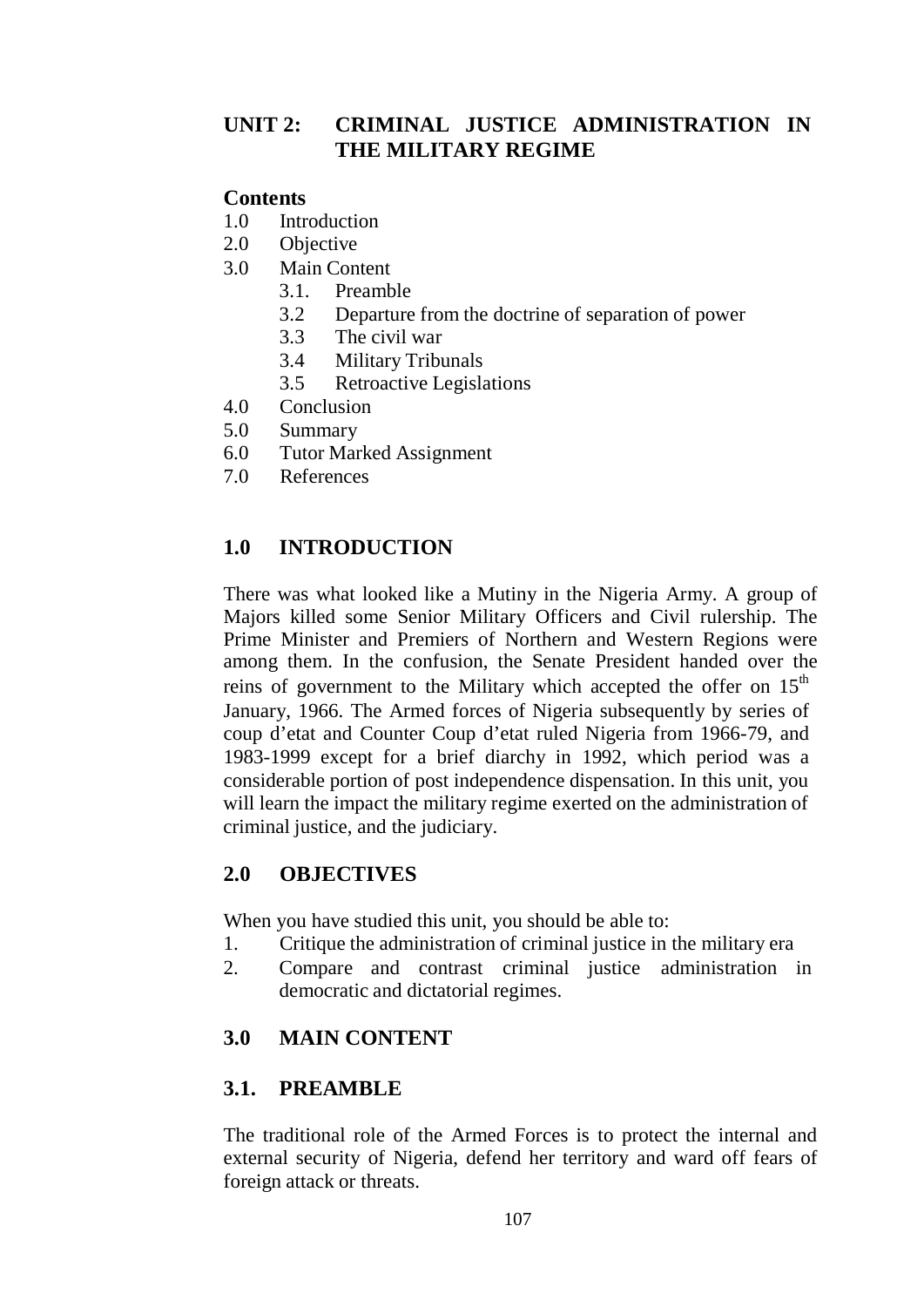From this perspective, the coup of 'majors' on  $15<sup>th</sup>$  January, 1966 and subsequent military intrusion into politics and active governance, was a departure from its traditional role. But it has been contended that the coup d'état was defensive in nature. General Afrifa of Ghana explained: "Where there was no constitutional means of offering a political opposition to the one party government, the armed forces were automatically made to become the official opposition to the government".

Different views obtained in India and USSR. When the Supreme Court in India nullified the election of Indira Gandhi as Prime Minister of India, there was a lacuna. The India Army was invited to take over the Government; but it declined on the ground that its role is to defend not to rule. In the same vein, the Russian Army stood by during the Country's political impasse and would not intervene.

## **3.2 DEPARTURE FROM THE DOCTRINE OF SEPARATION OF POWER**

On assumption of Political Powers and government, the Federal Military Government promulgated the Constitution (Suspension and Modification) Decree No. 1, 1966. The decree suspended some and modified other provisions of the Constitution of the Federation, 1963. It conferred upon itself, the power to make laws for the peace, order and good government of Nigeria by decree. It also provided that;

- a. The validity of Decrees and Edicts shall not be enquired into
- b. The Executive authority of the Federal Republic of Nigeria shall be vested in the Head of the Military Government
- c. There shall be a Supreme Military Council and a Federal Executive Council comprising Military and Police Personnel and the Attorney General.
- d. There shall be an Advisory Judicial Committee.
- e. Any court of law, authority of office as well as any appointment before 16 January 1966 under the Constitution, the provision of which were not suspended were deemed to be duly established.

The Executive and legislative organs of government were fused. There was no express recognition of the Judiciary. It was not abrogated. Eso, JSC, in *Government of Lagos State v Ojukwu (1986)* explained that:

*"by virtue of the Constitution (Suspension Modification) Decrees, a good number of the provisions of the Constitution were suspended. Indeed, what was left was what had been permitted by the Federal Military Government to exist. All the provisions relating to the Judiciary were saved. Section 6 of the Constitution, the most important provision in so far as the*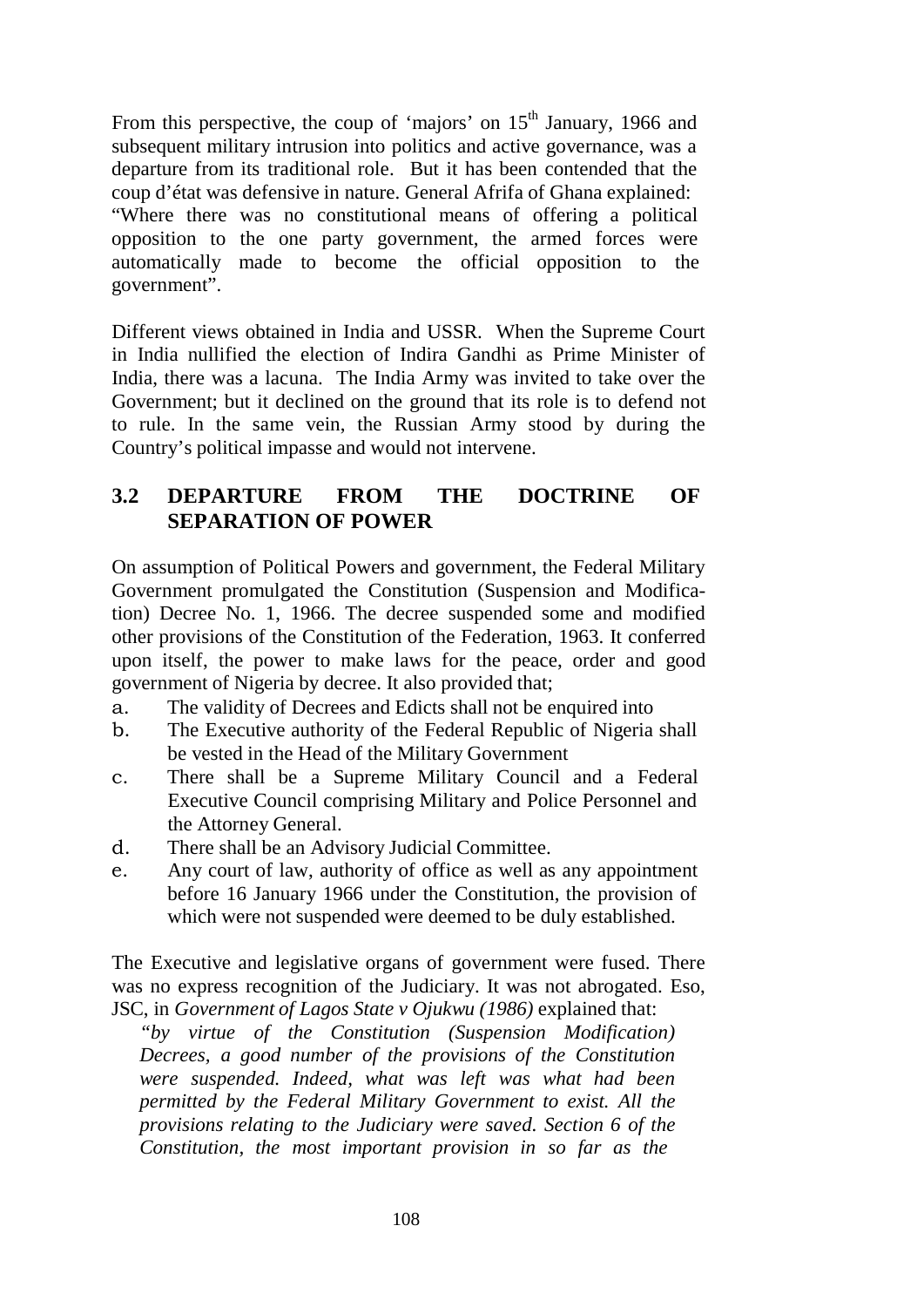*institution known as the Judiciary is concerned, which vests in courts the judicial powers of the Federation was left extant"*.

#### **3.2.1 Military use of Ouster Clauses**

The successive military dispensations jealously preserved the policy of preventing their administration from being made subject to litigation in the regular courts. See for example, the following;-

The Constitution (Basic Provision) Decree, 1975 (No. 32)

The Constitution (Suspension and Modification) Decree 1973 (No. 107)

The Federal Military Government (Supremacy and Enforcement of Power) Decree 1994, (No. 12).

These decrees and several others repeatedly provided that

"*No question as to the validity of this Decree or any other decree, made during the period 31st December 1983 to 20 August 1993 or made after the commencement of the Decree or an Edict shall be entertained by any court of law in Nigeria."*

*"No civil proceedings shall lie, or be instituted in any court for/or on account of/or in respect of any act, matter or things done, or purported to be done under or pursuant to any Decree or Edict and if such proceedings are instituted before, on or after the commencement of this Decree, such proceedings shall abate, be discharged or made void".*

The questions of validity of an Edict may be entertained only on the ground that it is inconsistent with a Decree and the consequence is that such an Edict is void only to the extent of inconsistency".

The consistence with the policy of the Military, the constitution of the Federal Republic of Nigeria, 1999, (CFRN) provided that:

*"The Judicial powers shall not, extend to any action or proceedings relating to any existing law made on or after 15th January, 1966 for determining any issue or question as to the competence of any authority or persons to make any such law (CFRN, 1999 Section 6(6) (d))."*

#### **3.2.2 Nature of Military Intrusion**

There was an initial dual interpretation as to the nature of the Military Government: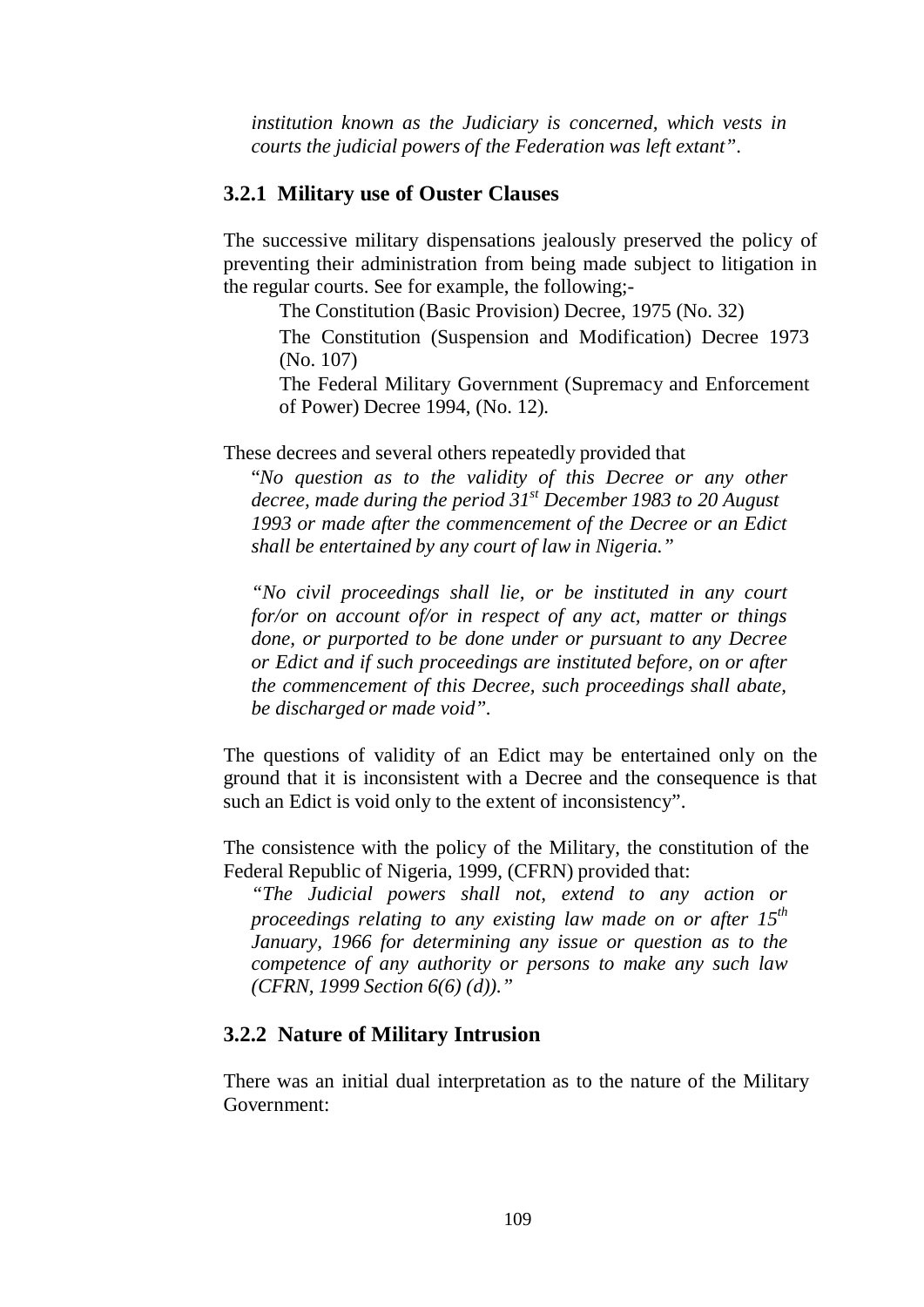#### *(a) Constitutional Government*

The Supreme Court of Nigeria held that it was a Constitutional Government and bound by the Constitution of Nigeria, 1963 and the Rule of Law. The Apex Court was of the view that what happened on 15th January 1966 was a transfer of Power. See the case of *Lekanmi v Attorney General (Western States)* (1967)

#### *(b) Revolution*

The Federal Military Government considered that the event of  $15<sup>th</sup>$ January, 1966 was a revolution.

The Supreme Court rejected this contention in Lekanmi's case. The Government reaction to the Supreme Court decision was swift. It promulgated the Federal Military Government (Supremacy and Enforcement of Powers) Decree, 1970 (No.28), asserting itself as a product of a revolution. It also declared the Supreme Court decision void.

According to *Obaseki, JSC,* the Constitution of Nigeria is founded on rule of law, the primary meaning of which is that everything must be done according to law. It means also that government should be conducted within the framework of recognized rules and principles which restrict discretionary power which Coke colourfully spoke of as 'golden and straight **metwand** of law as opposed to the uncertain and crooked cord of discretion'. More importantly, rule of law means that disputes as to the legality of acts of government are to be decided by judges: *Government of Lagos State v Ojukwu (1986)*

#### **Self Assessment Exercise 1**

- 1. Read carefully the case of *Lekanmi v AG (Western State) 1967* and answer the following;
	- a. who are the parties in the case?
- b. what are the facts of the case as found by the court?
- c. what was the decision by the court of first instance and the reasons for the decision?
- d. what were the grounds of appeal?
- e. what defence did the other side present in opposition to the ground of appeal?
- f. what was the decision of the Supreme Court and the reasons?
- 2. Write a critique of Decree No. 28 of 1970.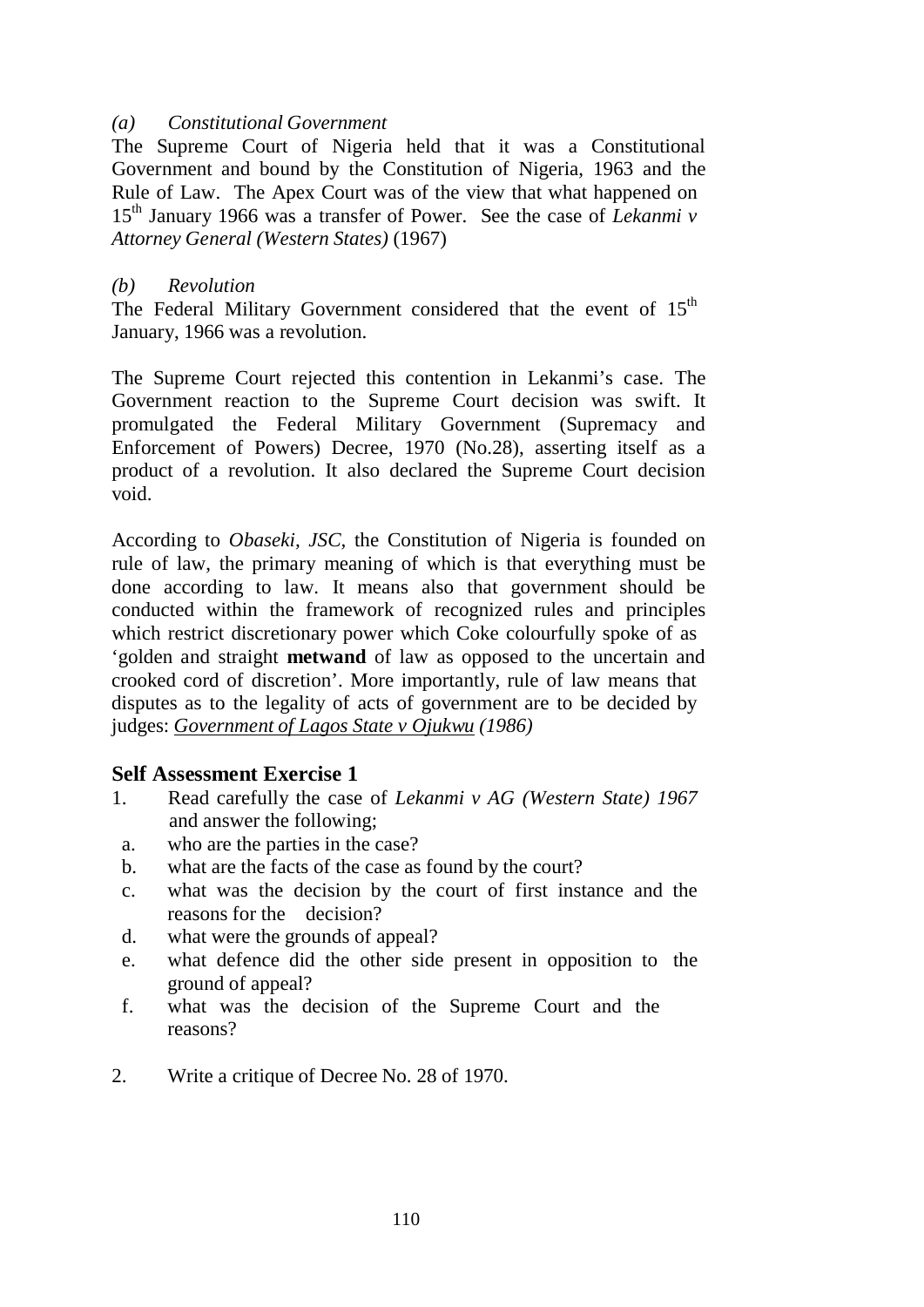### **3.3 THE CIVIL WAR**

A Civil War broke out in Nigeria between 1967 and 1970 when the Eastern Region, attempted secession and declared Eastern Region a sovereign and independent State of Biafra. Shortly before then, Nigeria was subdivided into 12 states, in place of the three Regions. The State which attempted secession corresponded to the geographical area of one of the States called: the East Central State.

#### **Activity**

You are already conversant with situations where different laws co-exist in a society at the same time. You can easily visualise the portion of secessionist Region having also conflicting laws. E.g.:

- a. Laws of Nigeria
- b. Laws of Eastern Nigeria prior to secession
- c. Laws existing in the Region after secession; which can be into two:
	- (i) Laws necessary for peace and good order among the citizens which regulates ordinary social life of the people.
	- (ii) Laws primarily geared to foster the rebellion.

The above laws were administered in the courts of Eastern Region of Nigeria, now renamed the Courts of Biafra by Magistrates and Judges, Court Officials and the Police who were:

- 1. First appointed by the government of the Federation and posted to the Eastern Region
- 2. Deserters from their duty post from other parts of Nigeria absorbed by the Biafran Government
- 3. Persons directly appointed by the Biafran government.

### **3.3.1 Cessation of Secession**

The Civil War ended in 1970. There was "no victor, no vanquished". The Republic of Biafra ceased to exist.

The legitimate government of East Centre State (the defunct Republic of Biafra) passed into law, the Judicial Acts Validity Edict 1970 validating the decisions or orders of the courts in the secessionist region, but the Supreme Court declared the Edict void on the ground that it usurped federal functions. (*Ogbuagu & Anor v. Ota Ukaeji* (1971)); In answer to this, the Federal Military Government passed the Marriage (Validation) Decree, 1971, No. 46, which validated all marriages purported to have been celebrated before a duly appointed Registrar of Marriages during the Civil War.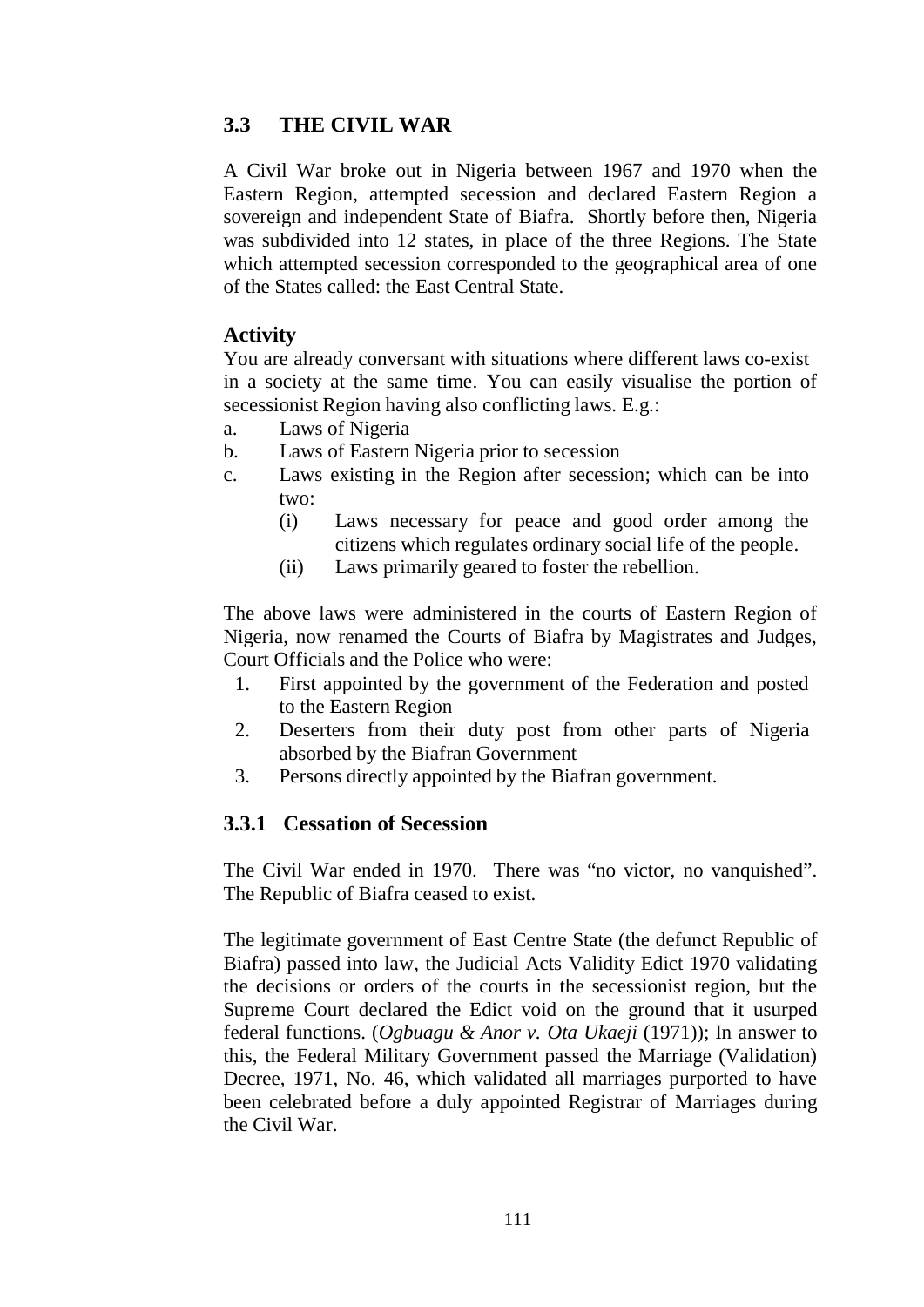The High Court and other Courts of Biafra declared illegal; but acts and judgments which had been fully executed in "Biafra" were *fait accompli*  Matters that were inchoate were a nullity.

# **3.4 MILITARY TRIBUNALS**

The Military Government established an unprecedented number of Special Tribunals – both administrative and Judicial – and vested them with enormous judicial powers particularly in the field of criminal justice administration. The Tribunals complemented the existing Courts. An example of a special Military Tribunal with wide powers was the Recovery of Public Property (Special Military Tribunal).

## **3.5 RETROACTIVE LEGISLATION**

In a democratic dispensation, no person shall be convicted, tried, processed or indicted for crime, if the written law in force at the particular time the facts occurred, does not give it the qualification of crime. During the Military regime, a number of retroactive legislations were passed by decrees and edicts. An example is the Special Tribunal (Miscellaneous Offences) decree, 1984 which was made to take effect form December 1983.

## **3.5.1 Legislative Judgment**

No person is to be convicted or condemned without a previous jurisdictional trial that is legal and regular. There must be a prior trial, and a declaration of criminal responsibility expressed in a firm pronouncement. Once again s*ee the case of Lekanmi.*

## **3.5.2 Separation of Powers**

You read earlier that there was a complete fusion of legislative and Executive powers and functions. In a number of cases, appeals from decisions of Tribunal and Courts lay to the Military Governor of a State or the Supreme Military Council instead of the regular Courts. In other cases, the Right of Appeal is restricted. An example is the judgment of the Fire Arms and Armed Robbery Tribunal.

## **3.5.3 Appointment of Judicial Officers.**

The Supreme Military council, acting after Consultation with the Advisory Judiciary Committee, appointed the Chief Justice of Nigeria and Justices of the Supreme Court and could also dismiss the Chief Justice and Justices of the Supreme Court without any advice or consultation with anyone.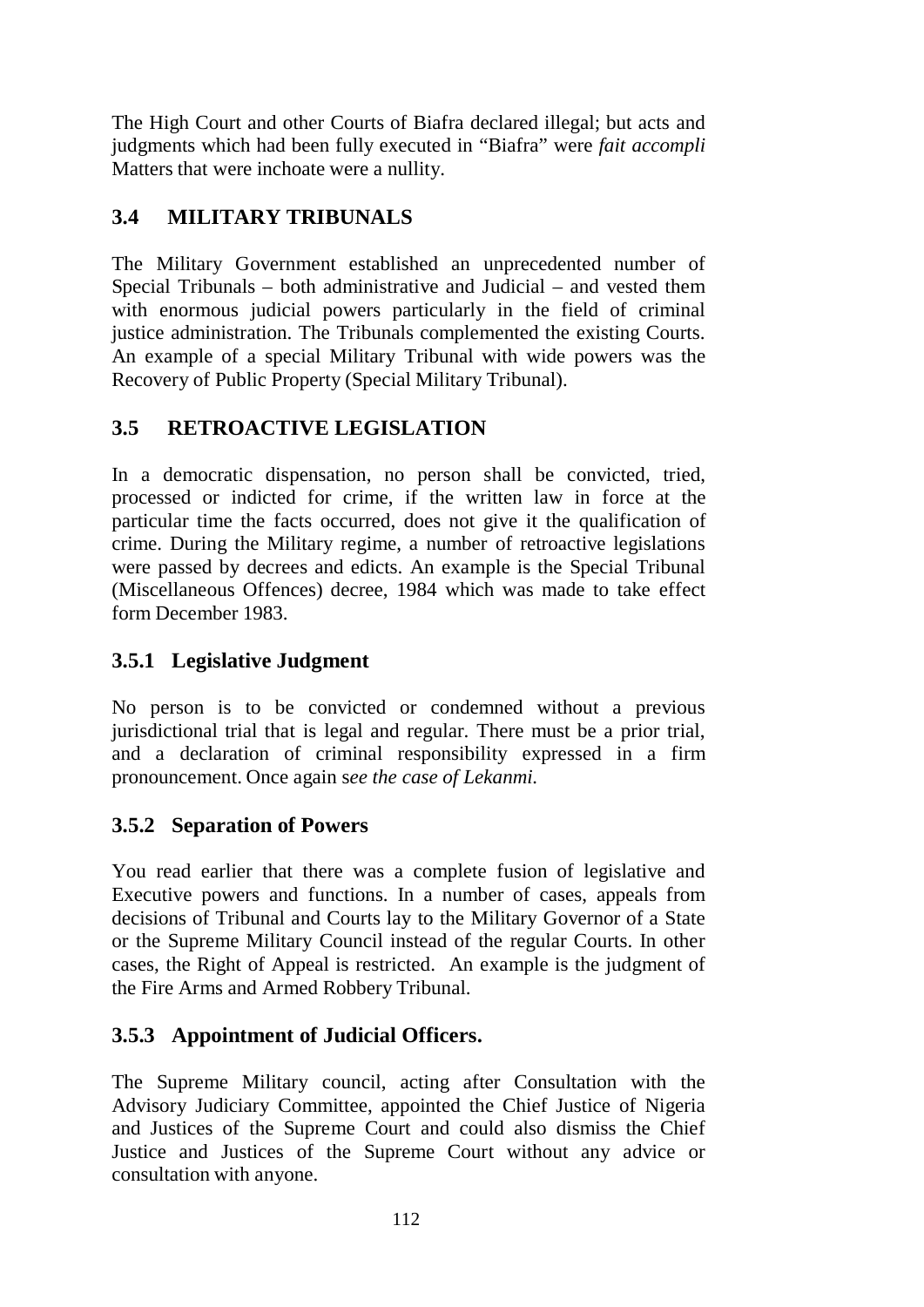## **3.5.4 Judicial Attitude**

Attitude of judges were not consensual: The approach of different judges could be classified into;

- 1. Those who insisted that the military was constitutional and a continuation of the Constitutional Government
- 2. Those who accepted that there was a change but that the existing legal order remained what it had always been
- 3. Those who recognised the military government and its unlimited legislative powers but contended that the Government was under the law
- 4. the conformists

The courts did not question Decrees and in obedience to Decree No. 1 of 1966, but they did not hesitate to declare Edicts void for inconsistency with the Constitution. See the case of *Council of the University of Ibadan v. Adamolekun (1967).*

The courts did not question the Armed forces and Police (Special Powers) Decree, 1967, No. 4. but they upheld application for Habeas Corpus.

See *Agbaje v. IGP* (1969), *Balla Rabe & Anor V. IGP* (1996), *Olayori & Ors v. COP* (1969).

Also see *Lekanmi v. AG* (WS) (!968) and *Ogunlusi v. AG*(Fed) (1970).

In this way the Judiciary in the Military Regime did what it could to protect the citizen form improper executive *cum* military encroachment on their civil and human rights.

### **4. CONCLUSION**

The Judiciary is a powerful and visible organ of government. It decides matters before it impartially, on the basis of facts and in accordance with the law, without any restriction, improper influences, inducement, pressure, threats or interferences, direct or indirect, from any quarter for any reasons. Perhaps for this fear, the Military adopted ouster clauses to remove certain of its action from the purview of the Courts. The Military tampered with the constitutionally protected security of tenure, physical security and freedom from interference with judicial decision outside the appellate process.

The much used Military Tribunals produced quicker dispensation of justice and provided some useful social services. At the same time, they threatened the status of the formal judiciary and militated against its ability to perform its important functions.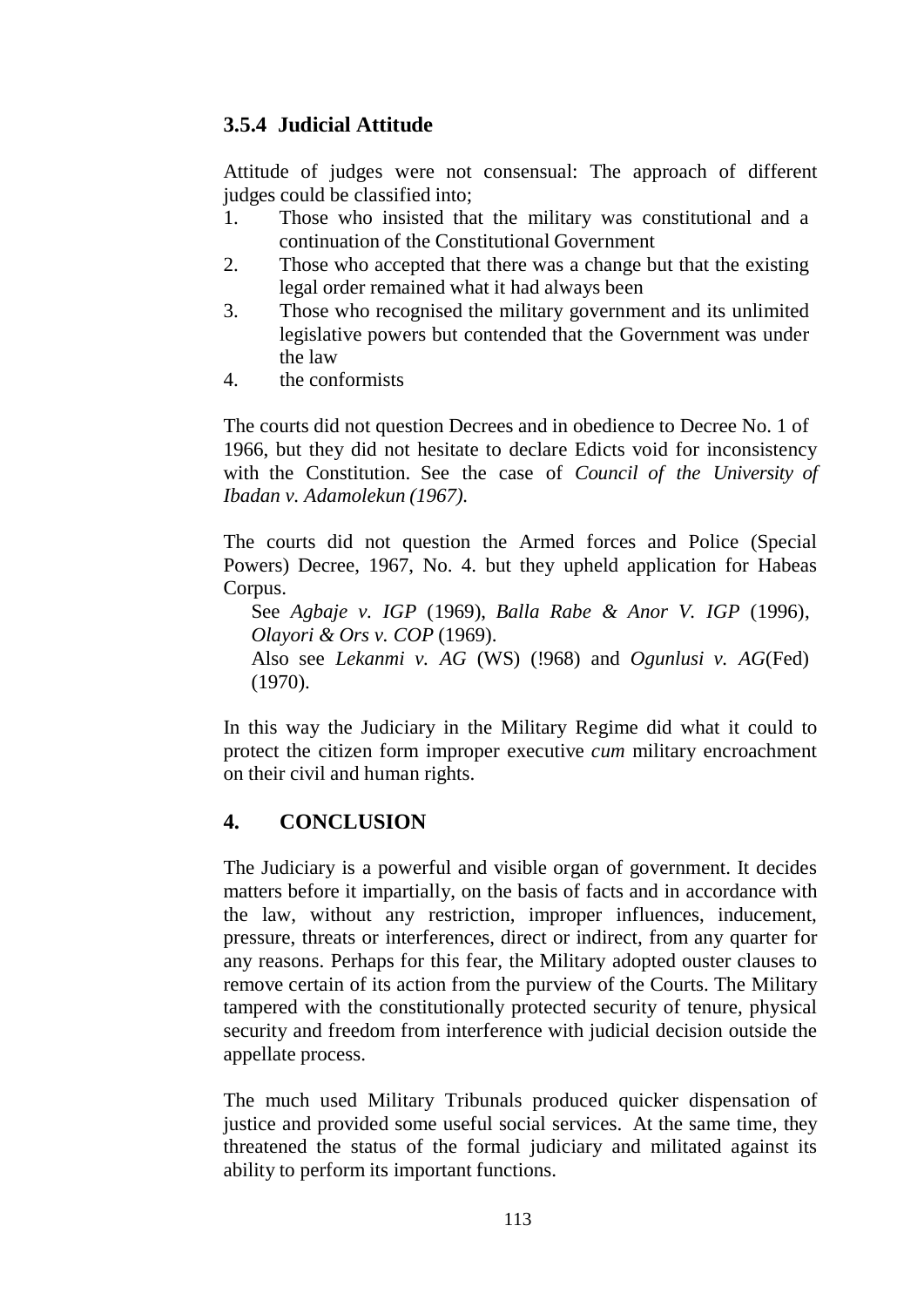### **5.0 SUMMARY**

In this unit, you learnt about the nature of Military intervention into governance from 1966-1979 and 1983-1999. It was a revolution and change. There were further considerations when the Eastern Region attempted to secede, and with the creation of East Central, South Eastern and Rivers States out of the Region, as well as the Civil War from 1967- 1970. The reconciliation process extended to the Judiciary. The Military did not directly recognize it as an independent organ of government. It was one of cautious approach.

### **6.0 TUTOR MARKED ASSIGNMENT**

- 1. The aim of the Military Government was to fight crime and instill accountability by public officers. Discuss with particular reference to *Lekanmi & Anor v Attorney General (Western States)* and incidence of Military Tribunals.
- 2. Evaluate Judicial Independence during the Military Regime.
- 3. Write an essay on "The Military, the Judiciary and Crime and Security" in Nigeria.

### **7.0. REFERENCES/FURTHER READINGS**

Kasumu A. (1977): *The Supreme Court of Nigeria*, Keinemann, Ibadan.

Slappper, G. (2004): *The English Legal System*, Cavenish.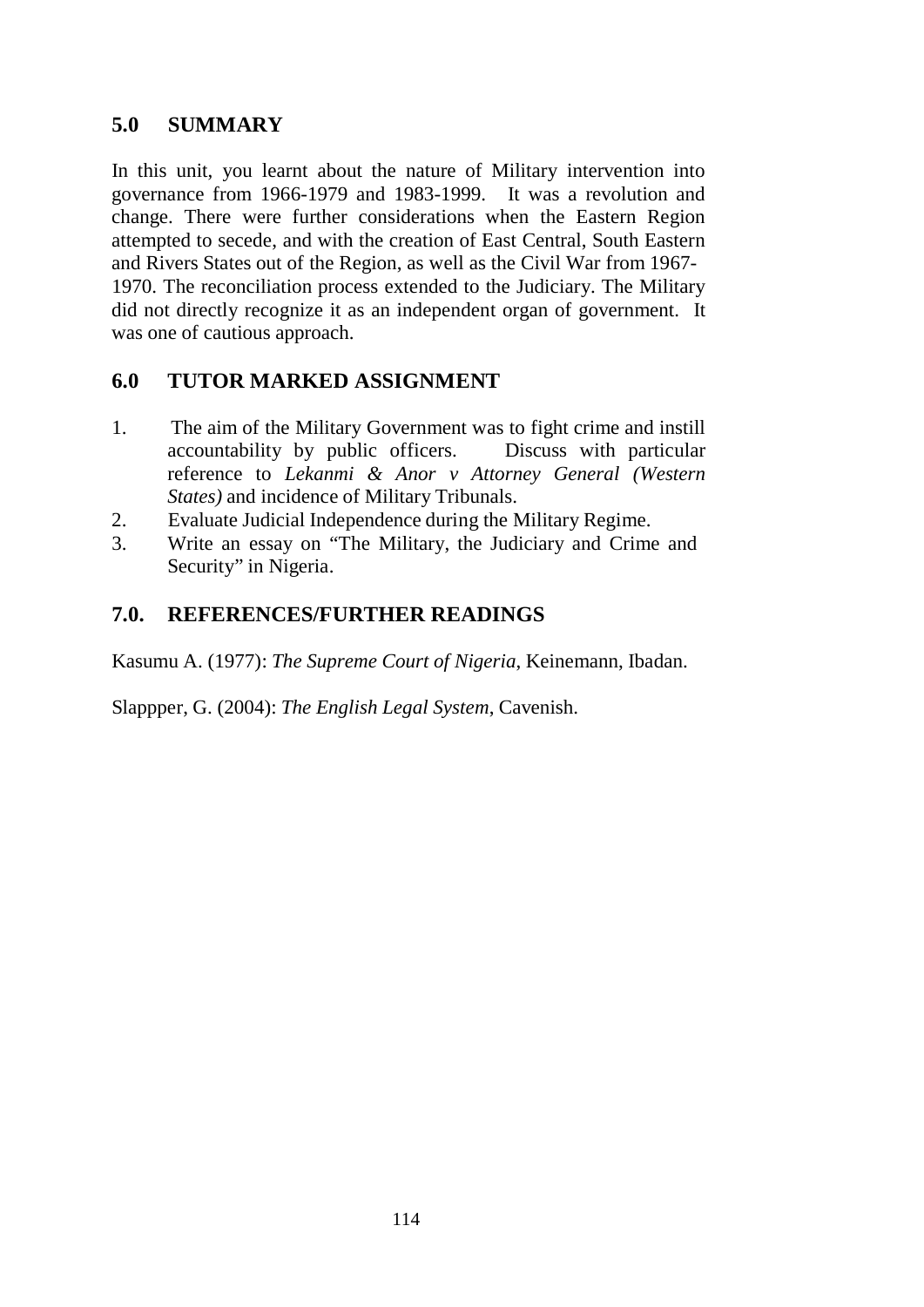### **UNIT 3: ADMINISTRATION OF JUSTICE; THE CRIMINAL PROCESS**

### **Contents:**

- 1.0 Introduction
- 2.0 Objectives
- 3.0 Main Body
	- 3.1 Commencement of a Criminal Process
	- 3.2 Charge Room
	- 3.3 Crime Branch
	- 3.4 Arraignment and Trial Process
	- 3.5 Mode of Trial
	- 3.6 Appearance in Court
	- 3.7 Trial
	- 3.8 Verdict
	- 3.9 Sentence
- 4.0 Conclusion
- 5.0 Summary
- 6.0 Tutor-Marked Assignment
- 7.0 References/Further Readings.

### **1.0 INTRODUCTION**

No person shall be convicted of a criminal offence in Nigeria unless the offence is defined and its punishment is prescribed in a written law. The only exception to this rule is contempt of court. It is also presumed in law that every person (including one suspected of crime or even facing a charge before the court) is innocent until he is proved guilty. Each state of the federation has its machinery of criminal justice for determining the criminal liability for ones acts or omissions. This is the focus of this unit.

### **2.0 OBJECTIVES**

When you have read this unit, you should be able to;

- 1. explain, illustrate and critique the machinery for criminal justice in Nigerian
- 2. explain the rights of persons accused of crimes.
- 3. identity the problems in the criminal justice system and
- 4. attempt to proffer solutions.

### **3.0 MAIN BODY**

The Constitution provides that all authorities and persons exercising legislative, executive and judicial powers should conform to, observe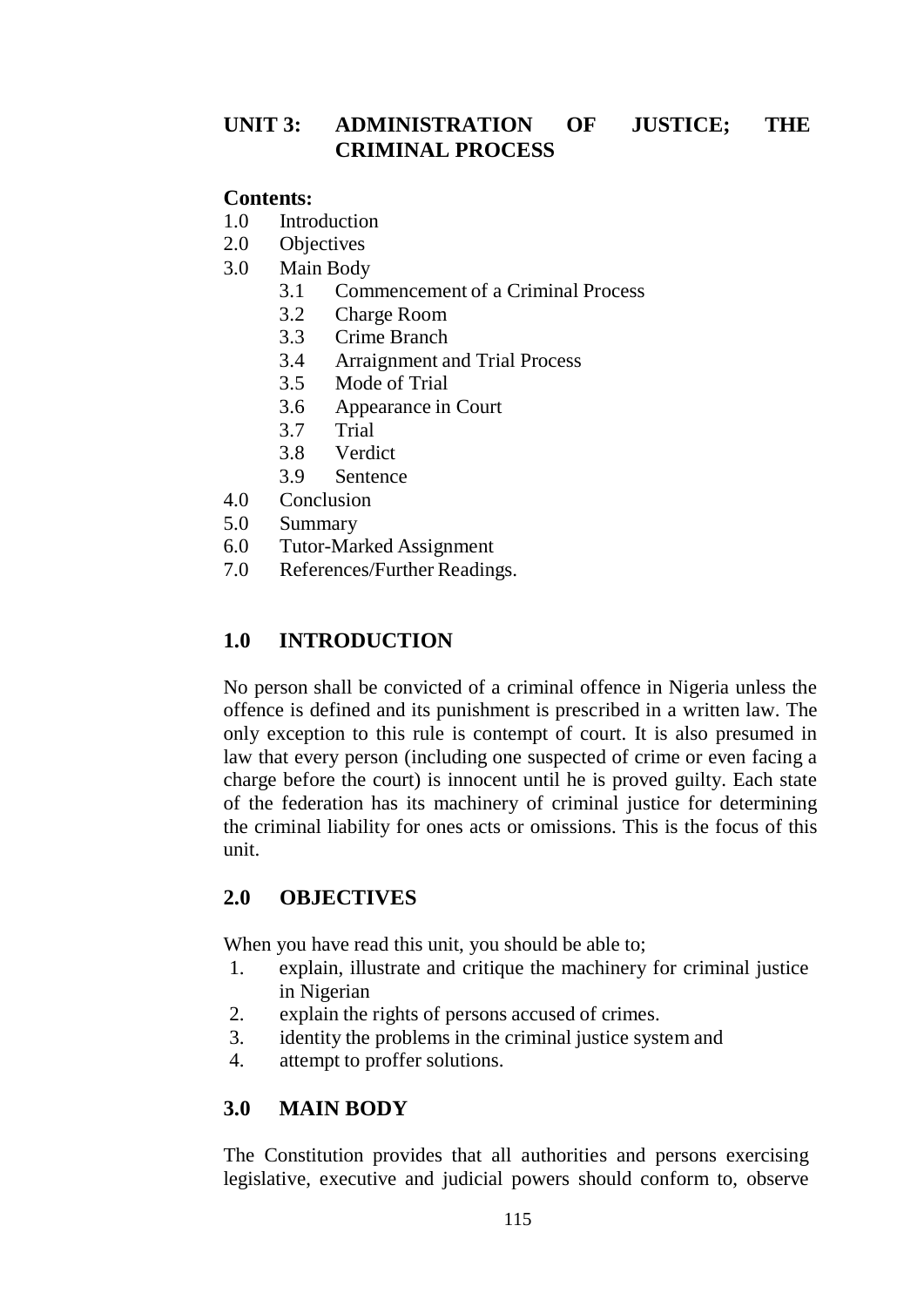and observe and apply the provisions of the chapter 11 of the CFRN, 1999. It also stipulated that the independence, impartiality and integrity of courts of law and easy accessibility shall be secured and maintained. *(Sections 13 and 17).*

# **3.1 COMMENCEMENT OF A CRIMINAL PROCESS**

A police officer may, with or without warrant, arrest any person who commits an offence in his presence or whom he suspects, upon reasonable grounds, of having committed an offence. In certain circumstances, a private person may also arrest another without warrant and as soon as practicable, hand him/her over to the police.

Similarly, a judge or magistrate may arrest or order the arrest of any person who commits an offence in his presence and within his/her jurisdiction. A person may also go the police and lodge a complaint at a Charge Room that a crime has been committed by a suspected person (known or unknown), which may form the basis of further Police action.

### **What is arrest and why do the Police or Court Arrest?**

Arrest is the taking and restraining of a person from his or her liberty in order that he or she shall be forthcoming to answer to an alleged or suspected crime or offence.

The Police may arrest for the following reasons:

- 1. To prevent the person arrested from continuing with his/her offence or from committing further offences
- 2. To protect the offender against likely harm or danger
- 3. To punish the offender.

The procedure for arrest is prescribed by law, (CPA and CPC).

## **3.2 CHARGE ROOM**

At the Charge Room, the officer in charge (Charge Room Officer) hears the complaints, records it, and attaches a label to his summation of facts in the light of his knowledge of law. If the label is other than a crime, he dismisses the complaint. The charge room officer may dismiss any complaint on the ground that it is false, trivial, vexatious, frivolous or civil. Otherwise, he admits the case, records it and refers both the complaint and the complainant and the suspects, if any, to the Crime Branch for investigation accordingly. As a matter of practice, the Charge Room Officer must record the name and address of the complainant, time, date, place and nature of every complaint he/she receives in the course of his/her duty, as well as his actions, and decisions on each.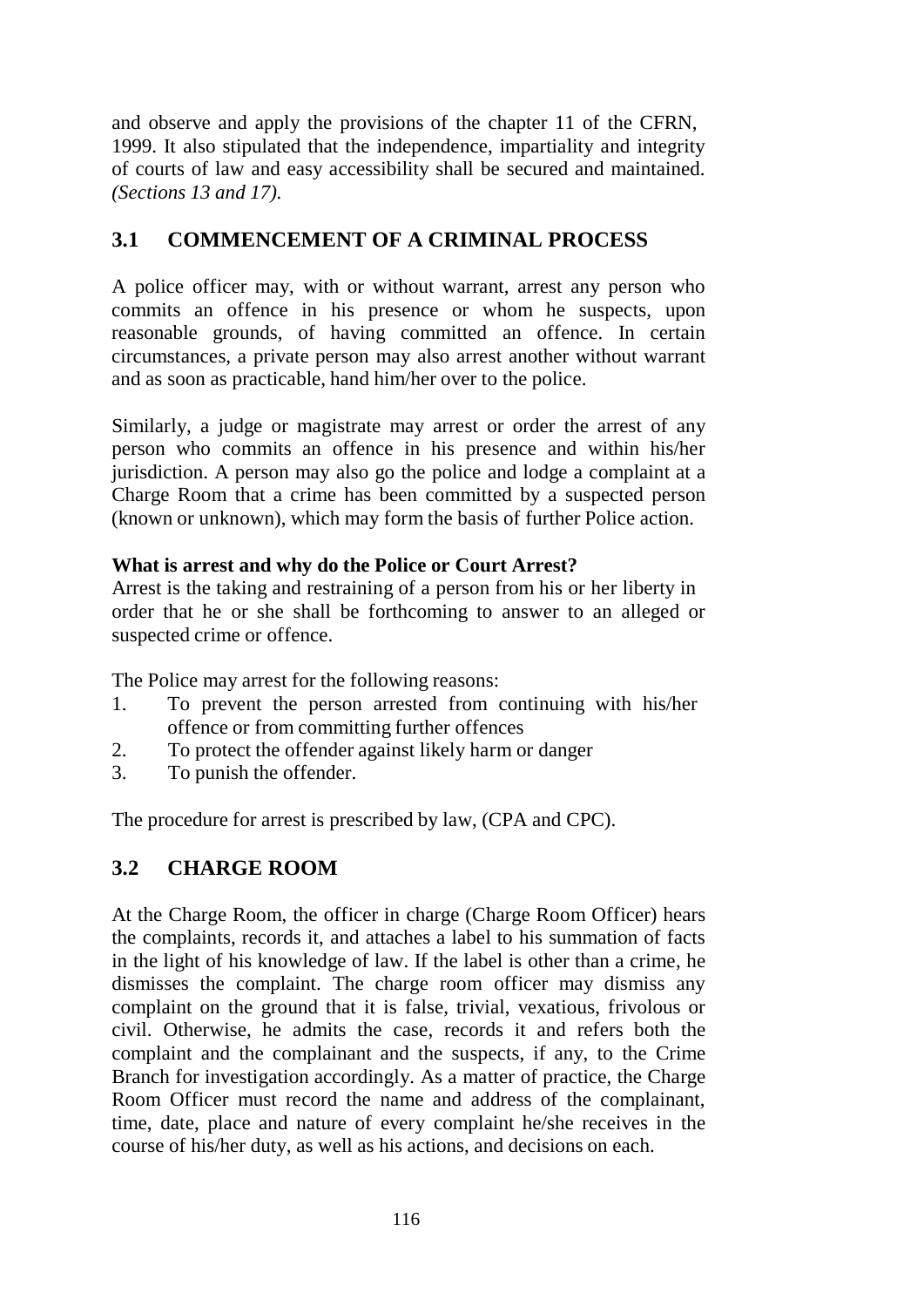### **3.3 CRIMINAL BRANCH**

The crime officer receives the complaint referred to him for investigation. An investigating Police Office (IPO) or a team of investigation Police Officers (IPO) is assigned to it.

#### **Judges Rules**

Certain Judges rules were laid down in 1912 to guide the Police and other members of the Executive who may be engaged in criminal investigation. The rules were designed to forestall the use of third hand method or extra legal means of obtaining statements or extracting evidence from suspects. The rules have no force of law, but the Police invariably follow them because the court would seize on non-observance and reject evidence obtained outside the rules; and hence lose the case. The rules were revised in 1964 for Britain but the revised rules do not appear applicable. More will be said in the law of Evidence.

Under the Judges rules, however, a police officer, in endeavoring to discover whether or by whom an offence has been committed, is entitled to question any person(s) whether suspected or not from whom he thinks that useful information may be obtained. The IPO may obtain voluntary statement from the complainant and from witnesses if any. He visits the scene, gathers evidence, and tests each evidence at his disposal. He identifies the author(s) of crime and formally effects arrests.

The IPO must make up his mind to arrest for an offence, he must inform the suspect of the crime for which he (IPO or other) is arresting him. Thereafter, when the Police officer formally cautions the suspect that anything he/she says would be taken down in writing. The phrase "and may be used in evidence AGAINST him/her" is not to be used. A voluntarily statement may be given in evidence: it is NOT given in evidence AGAINST anybody. You would observe that the Police is required to 'caution' the suspects first when he is arrested, and second when he invites or the suspect decides to make a statement; and then at every other time a statement is taken from him. The device of caution is to assure voluntaries of statement be it oral or written. It constantly reminds the suspect of his/her right to remain silent, or say 'confirm'/deny what he chooses in exercise of his/her freewill.

It is important that the suspects should cooperate with the IPO in the process of investigation and lead the IPO to his/her witnesses, if any.

#### **Bail**

Arrest is the beginning of imprisonment. The first thought of a person under arrest is how to secure his/her release. The suspect may be released on bail if the crime is bailable or within police powers to grant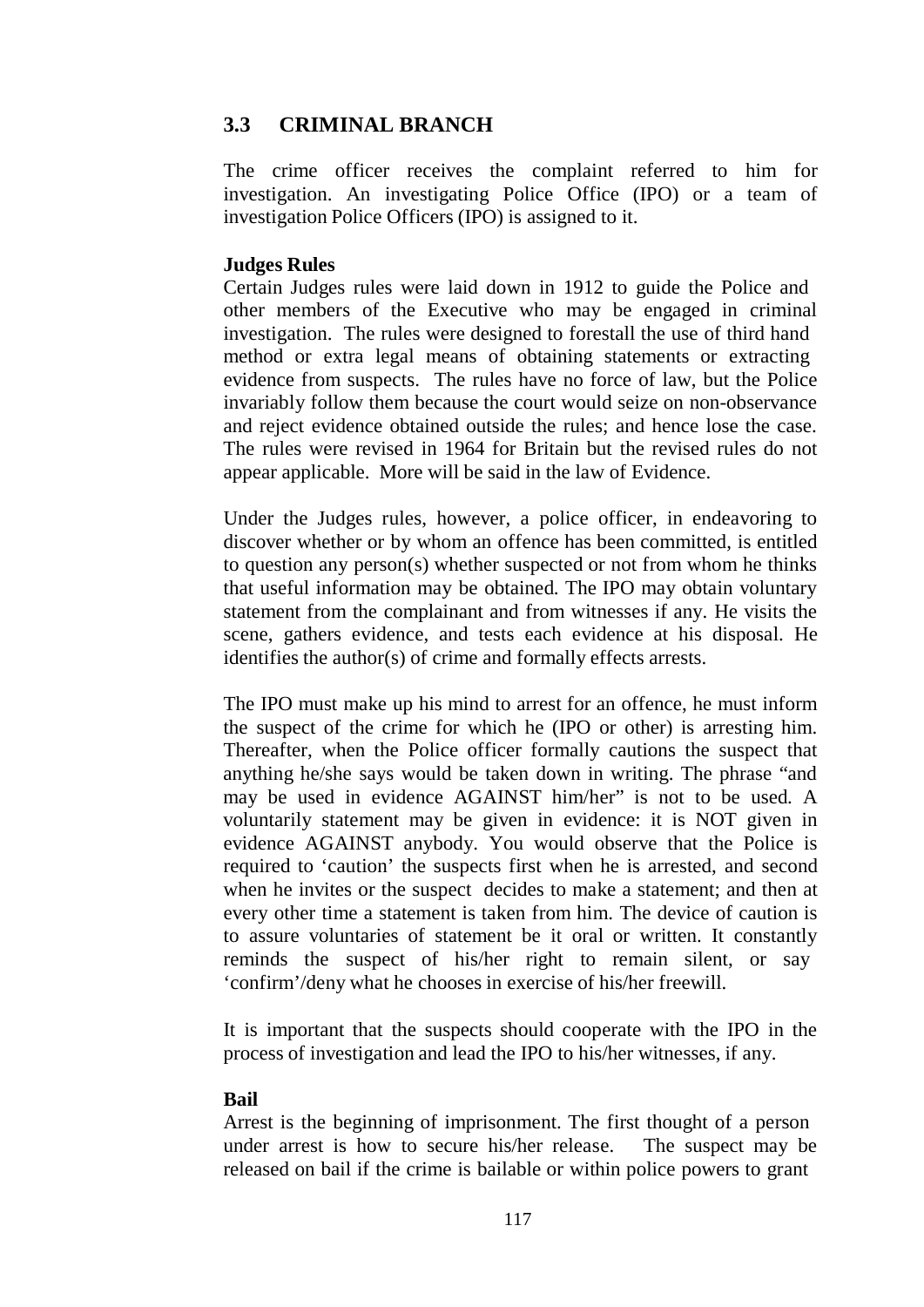bail. Otherwise, he may be remanded pending arraignment "as soon as practicable". Where the arrest is by warrant, it is usual to find the bail terms endorsed on it. Otherwise he is taken before the issuing Magistrate of Judge, Complaints against juvenile delinquents or women are generally assigned to female investigating Police Officers (W/IPO).

On completion of investigation, the IPO (or W/IPO if the IPO is a female) puts up a comprehensive report and recommendation to his/her 'superior' Officer who decides. He may refuse the case because, in his opinion, there are no credible witnesses; or because it is false, frivolous, vexatious, trivial, civil or contrary to public policy to prosecute. Certain cases are to be referred to the Attorney-General (either as matter of law or as a matter of practice) for legal advice, or prosecution. Where the case diary is not so referred, the Police officer may prefer a criminal charge. This method of bringing a person to court is most frequently.

A Charge means the statement of offence or statement of offences with which an accused is charged in a summary trial before a court.

#### **Self assessment Exercise 1**

- a. Mention 5 cases which the Police must refer to the Attorney-General
- b. Mention 5 cases which the Police may or may not refer to the Attorney-General.

### **3.4 ARRAIGNMENT AND TRIAL PROCESS**

Arraignment is the initial step in a criminal prosecution whereby the accused person is brought before the court to hear the charge or charges and to enter a plea.

A criminal proceeding may be initiated in any of the following ways.

- 1) Bringing a person arrested without a warrant before a court upon a Charge by a police officer.
- 2) Laying a complaint before a Magistrate or High Court.
- 3) Filing information before a High Court with the consent of the Judge.
- 4) First Information Report before a court.

#### **What is a Criminal Proceeding?**

A Criminal proceeding is the proceeding which a Court classifies as criminal.

In the absence of express categorization, the Court, in deciding whether a proceeding is criminal, may consider:-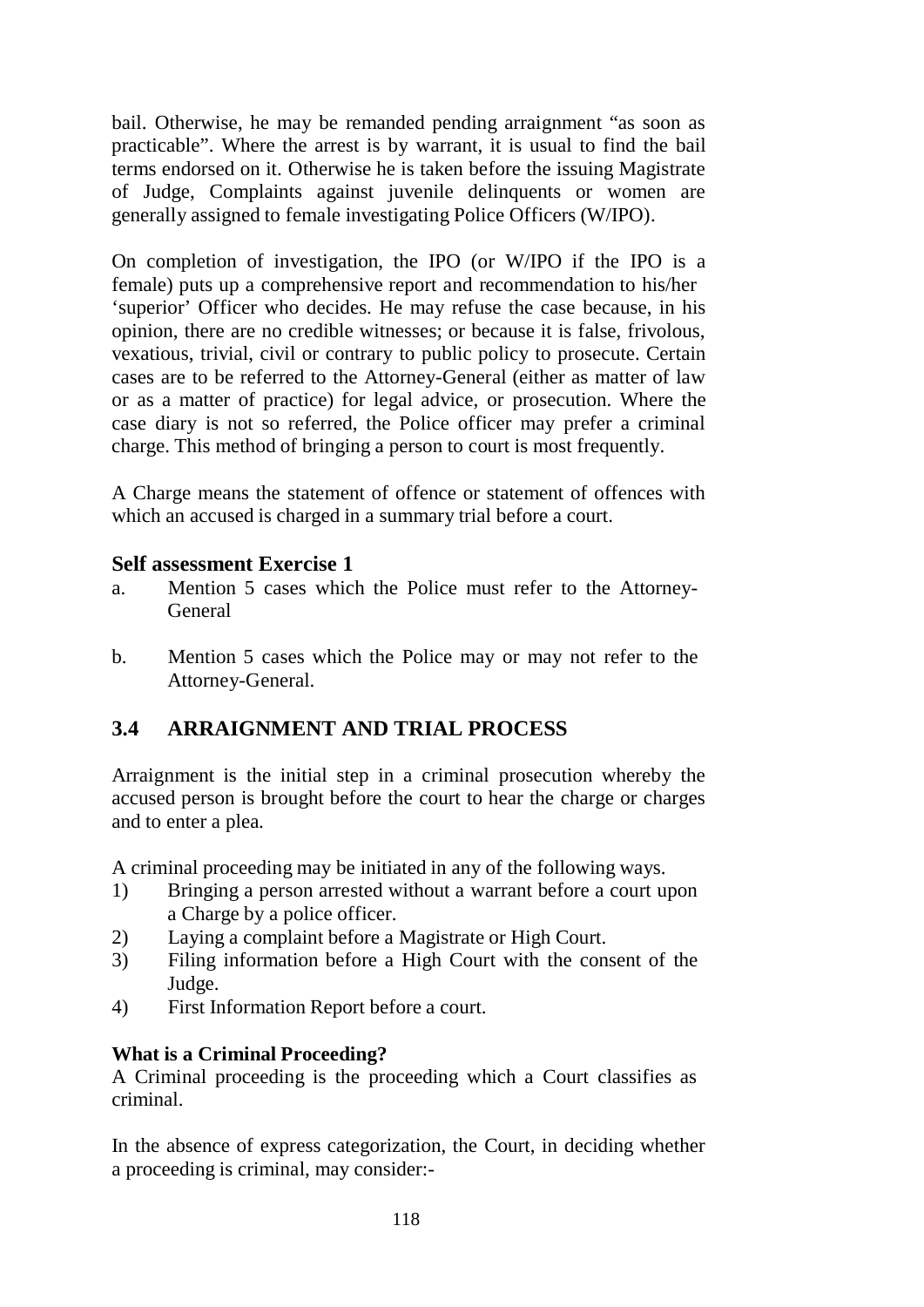The true nature of the proceedings, taking into account the severity of the penalty which may be imposed, looking especially at whether imprisonment is a possible penalty *(Smith and Hogan) 2005 (9)*

Whether the rule applies only to a specific group or to the public generally.

Whether the imposition of any penalty is dependent upon a finding of culpability

Whether in law, the particular conduct has been defined as criminal.

For more details, read the following: The Criminal Procedure Act (CPA) Sections 77, 78, 340 and Criminal Procedure Code (CPC) Section 143. The choice between a "Charge or "Information" depends on the nature and seriousness of crime and what the law stipulates.

Information is formal criminal charge after an accused has been committed for trial or on complaint or otherwise filed in a High Court.

The charge or the information sets out the particulars of the accused, the act or omission which forms the subject matter of charge, time, place, date of the act or omission and the law contravened or the law specifying punishment. The original copy of the charge sheet or information is retained by the Court. A copy is usually served on the accused.

## **3.5 MODE OF TRIAL**

A trial may take any of the following forms or modes;

- 1. Summary Trial for a summary offence
- 2. A summary Trial for an indictable offence
- 3. Trial following a Preliminary Inquiry.

Statutes permit some indictable offences to be tried summarily. The choice must be based on good reasoning. Example the motivation of the prosecutor in this regard may range from convenience, expedition, and desire to obtain a plea of guilt.

*Note*: Lord Parker's caveat: "there is above all, the proper administration of criminal justice to be considered, question such as the protection of the society and the stamping out of the sort of criminal enterprise, if it is possible. In serious cases therefore, it may not be acting in the best interests of the society by inviting summary trial". See *Coe (1969*), Also *Broad (1979*)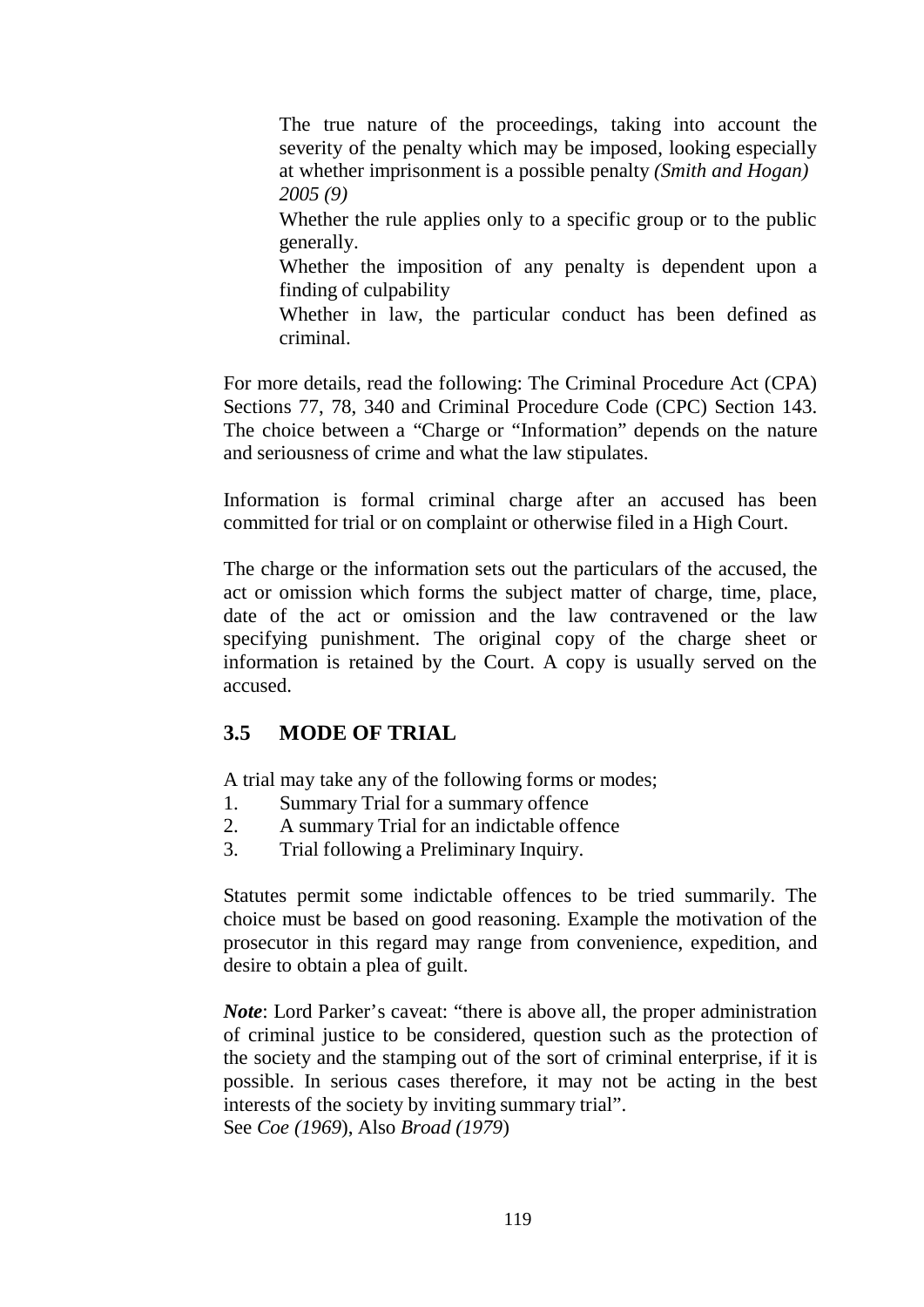## **3.6 APPEARANCE IN COURT**

At the court, the Registrar calls on the accused. He goes to the dock; the registrar confirms his name, reads the charge aloud, asks him if he/her understands and whether or not he/she wants to be tried summarily at the Magistrate Court or on indictment at the High Court. The Court takes his plea if he elects summary trial and having confirmed that the accused understood the charge(s). The court provides an interpreter at state expense, as appropriate. The pleadings open to a person charged with an offence are:-

#### (i) **Guilty**:

If the accused pleads guilty, the prosecutor is only obliged thereafter to give a resume of evidence of the elements of the crime. The court may confirm the plea and find him guilty if it satisfies itself that the accused clearly understands the meaning of the charge in all its details and essentials and also the consequence of his/her plea. The court may yet find him not guilty despite his admission of guilty in appropriate cases.

#### (ii) **Not Guilty:**

Upon a plea of not guilty, by the accused, the court records it, considers his bail or remand and adjourns for trial. The reason for defence adjournment is to give the accused reasonable time for his defence.

*i) Autrefois acquit*

This is pleaded if the accused person had earlier been tried and found "not guilty" for the same offence.

- *ii) Autretois convict* By this defence, the accused says that he had already been tried, and convicted for the same offence
- iii) *Pardon* This is a claim that he had been tried, convicted and pardoned by the state for the same offence.
- vi) *Keeping mute to malice*: He may keep mute to malice, that is, not saying anything and the court enters a plea of "Not Guilty". This runs contrary to the common parlance that "silence means consent".

## **3.7 TRIAL**

That is the hearing of evidence by a Magistrate or Judge and the full inquiry into a case culminating in a verdict. Parties and their witnesses are present in court. The case is called, the accused enters the dock while the witnesses leave the court and out of hearing. The prosecutor opens his case. He may or may not make a statement. He calls his first witness, leads him/her in evidence-in-chief. The accused or his counsel cross examines and the prosecutor re-examines. The process is repeated for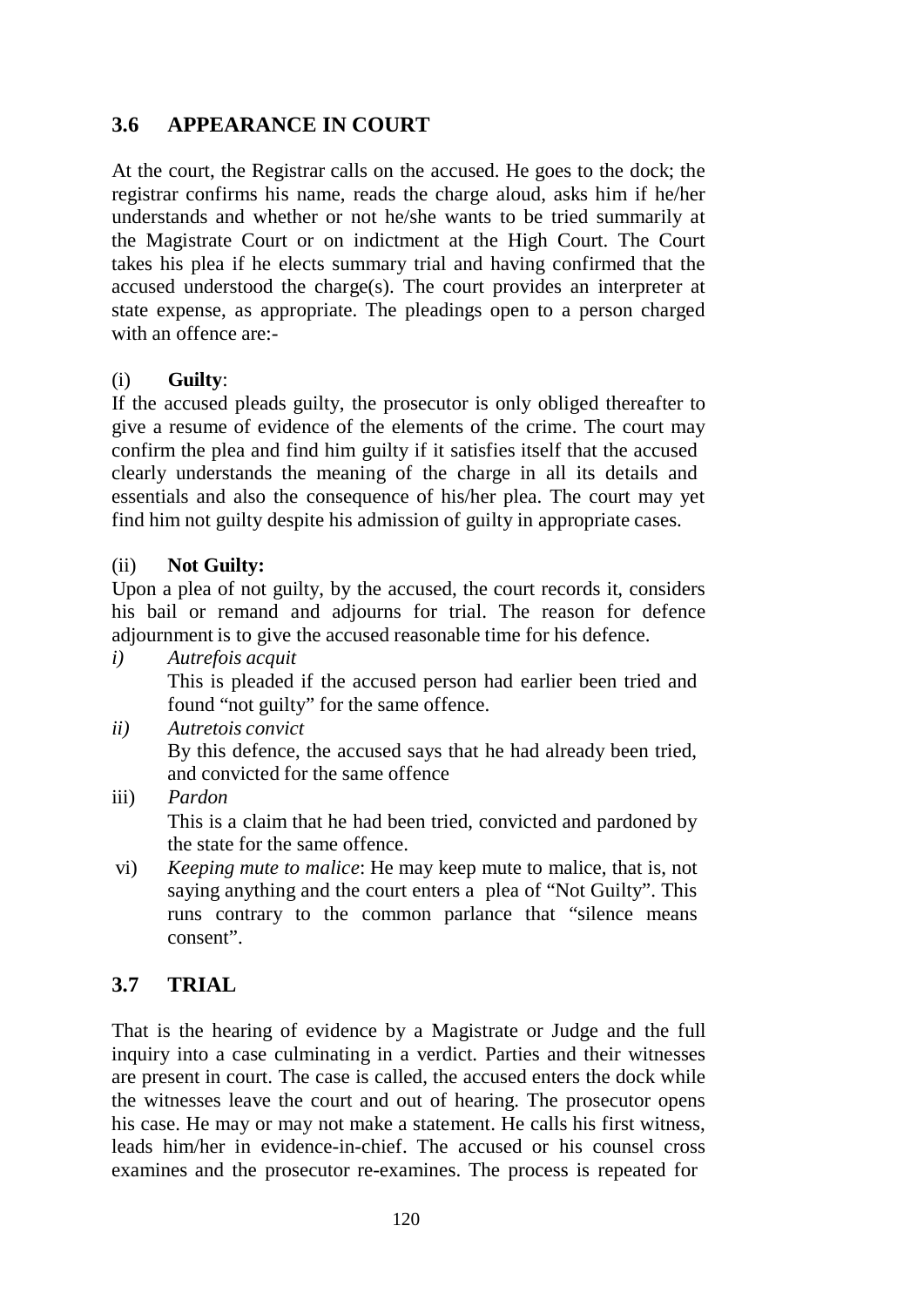each witness until the case witness is examined in chief, cross examined and re-examined. That is the case of the prosecution. The court turns to the accused to open his/her case, and warns him/her of his/her rights, namely:

- i.) The right to elect to keep mute, remain at the dock, not saying anything.
- ii.) The right to elect to give evidence from where he is at the dock and he will neither be sworn nor questioned.
- iii.) The right to elect to testify on oath in the witness box and be cross- examined.

It is important that the accused must elect and his election must be recorded. Where he testifies in the witness box as a witness, he, like any other witness or witnesses, is led in evidence-in-chief, cross examined and re-examined. Should he introduce new matters, in the course of reexamination, the prosecutor will be given opportunity to rebut it. The Magistrate/Judge has power to call any witness or call on earlier witness. At the conclusion of the case for the defence, the counsels on both sides may address the court.

The court serves as both judge and jury. As a jury, the court must set out the facts of the case as it finds it. As a judge, the court applies the law to the facts. There are general as well as special defences for a crime. You will learn more of this in your Criminal Law Course.

## **3.8 VERDICT**

The court must give a verdict of either "guilty" "not guilty" "not guilty by reason of insanity". Upon a verdict of not guilty, the accused must be discharged and acquitted. Where the court finds that the prosecution has established all the elements of the offence(s) charged "beyond reasonable doubt" the court is would pronounce a verdict of "Guilty", where the accused is sane or "not guilty by reason of insanity".

The verdict may be one of 'Not Guilty' if the prosecutor fails to prove its case to the criminal standard of proof or the defence successful rebuts evidence adduced on the balance of probability.

**Note** the following:

No person shall be held guilty of any criminal offence on account of any act or omission which did not constitute a criminal offence under a written law at the time when it was committed.

It is a general principle of law that only the law and the law alone can define a crime and prescribe a penalty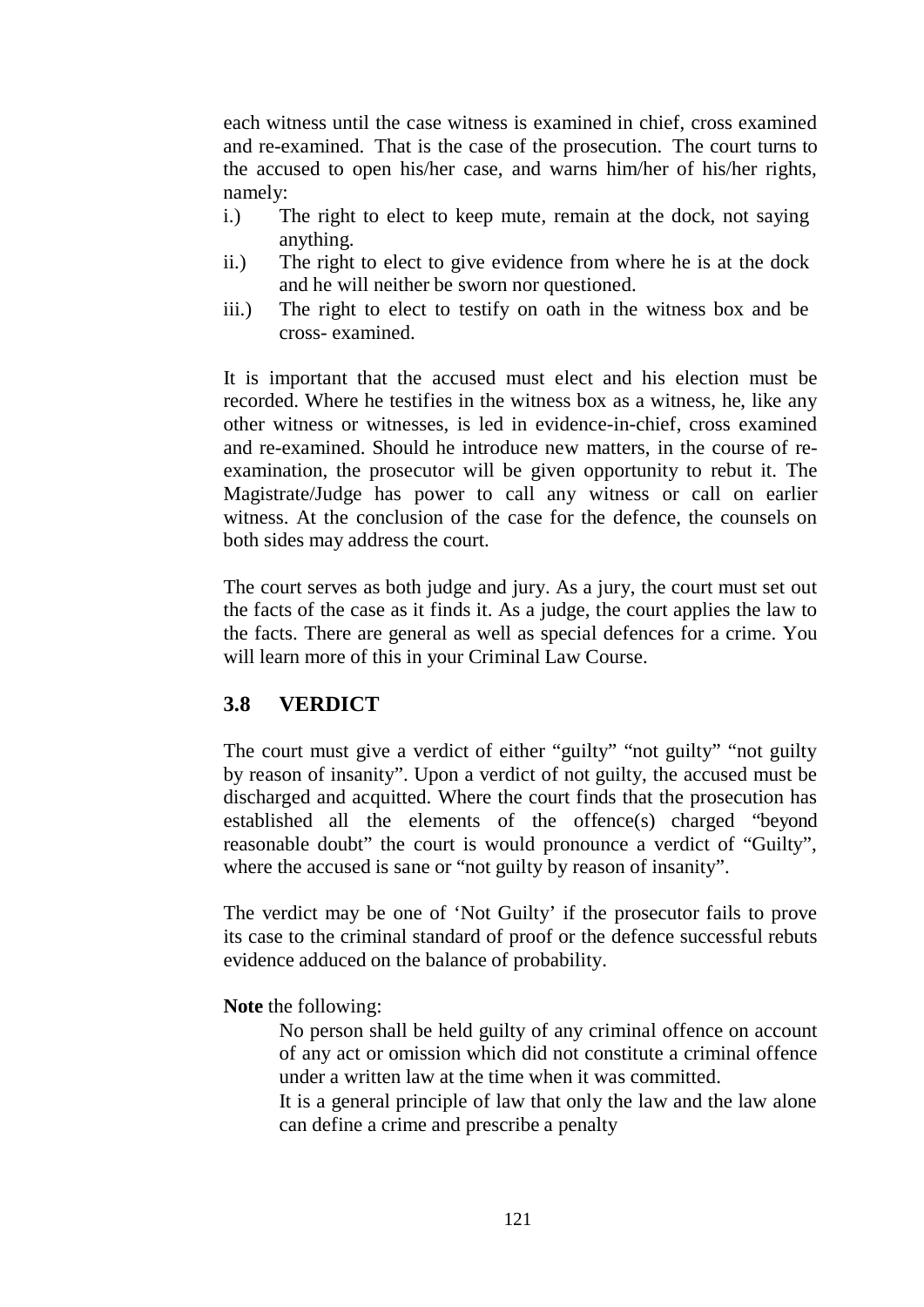An offence must be clearly defined in law. The court will not construe a criminal law by analogy.

### **3.9 SENTENCE**

Upon a finding of "Guilty" the court asks the accused (now a convict) if he/she has anything to say why a sentence should not be passed on him/her according to law. This is what is usually referred to as "*Allocutus*". The Court receives evidence of accused's antecedent. This comprises of evidence of any thing in the convicts favour, date of birth, education, employment, domestic and family life, circumstances, general reputation and association, date of arrest, whether he/she has been on bail or remand or if previously convicted, the date of last discharge. The totality of this information enables the court to arrive at an appropriate sentence.

The sentence of court may be one or more of the following;

Death sentence (under 17 or pregnant women cannot be sentenced to death) Imprisonment Flogging (i.e. caning) Fines Forfeiture Seizure **Disqualification** Probation Discharge (absolute or conditional) Compensation Restitution Costs Damages Reconciliation Deportation Binding over **Destruction** 

Except where it is mandatory, the choice and question of sentence is discretionary. In theory, the objective of sentence ranges from retribution, deterrence, to reformation and rehabilitation, or reparation. In practice the magistrate or judge considers such factors as;

Where the crime was planned Whether offender is an habitual criminal Prevalence of the particular form of crime Whether violence was employed Public interest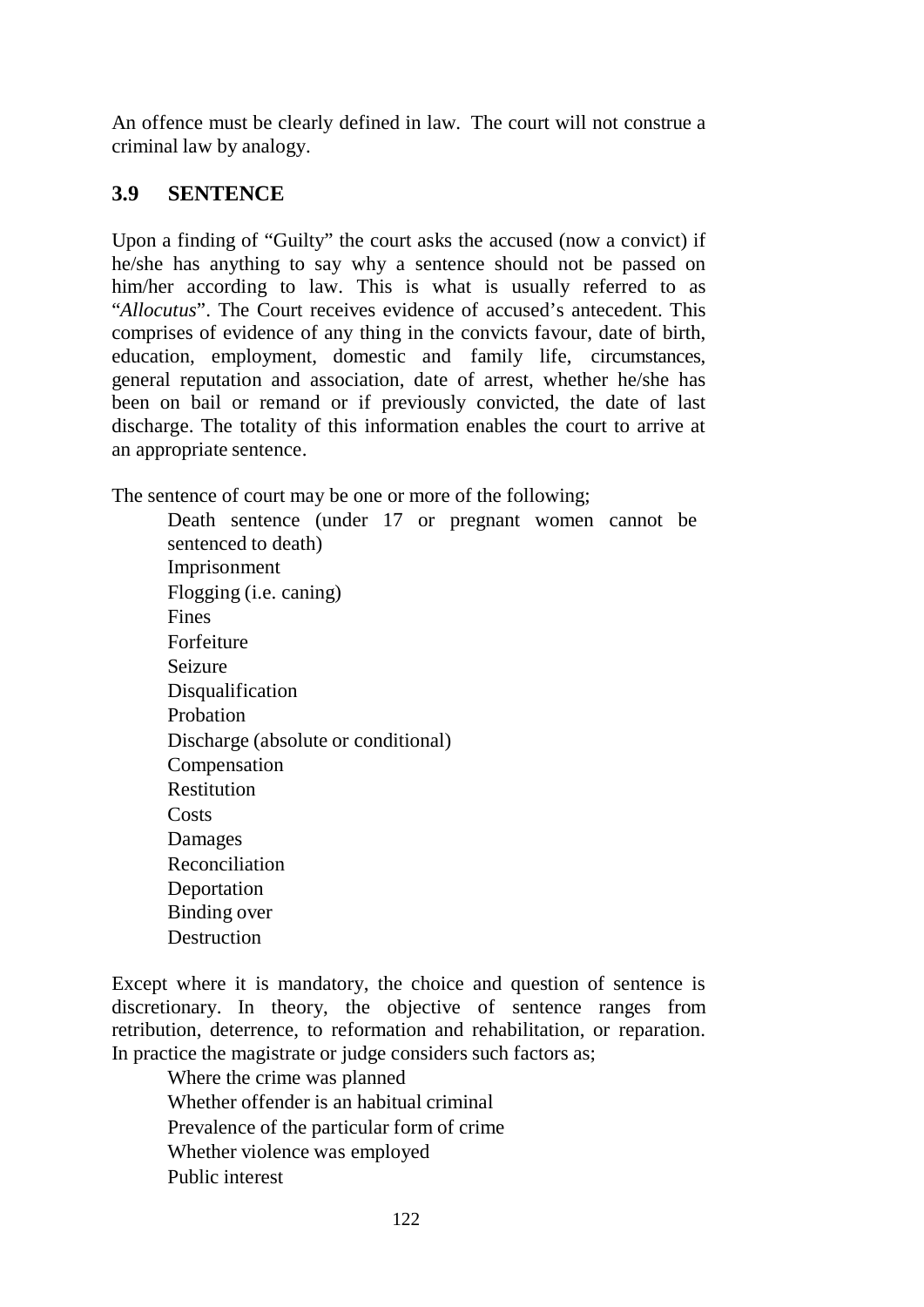Nature of the crime Previous conviction for similar offence (if any).

The sentence is the gist of criminal proceedings and *Stephen (19…)* tells us "it is to a trial what the bullet is to a gun". *Smith* and *Hogan (19…)*  have advised that any court dealing with an offender in respect of an offence must have regard to the following:

- a. The punishment of offenders
- b. The reduction of crime (including its reduction by deterrent).
- c. The reform and rehabilitation of offenders
- d. The protection of the public, and
- e. The making of reparation by offenders to persons affected by the offence(s)

The court will not impose a heavier penalty than one that was applicable at the time the crime was committed.

## **Activity**

As a Judge, consider critically, how you can have in mind all of the purposes of sentencing in any one case; and apply each appropriately and consistently.

#### **Fundamental Principles in the Administration of Justice**

A few of the fundamental principles in the administration of criminal justice need to be mentioned:

- 1. The court must consider every defence open to an accused person on the evidence
- 2. The whole account which a person gives of the transaction must be taken and considered as a whole. The Magistrate or Judge cannot take the unfavourable parts of the case and refuse to consider the defence raised by him in the same statement and other defences which surface in the evidence before the court however slight or minor.
- 3. The burden of proving a fact, which if proved would lead to the conviction of the accused is on the prosecution who should prove such fact beyond reasonable doubt.
- 4. Any doubt as to the guilt of the accused person, arising from the contradictions in the prosecution's evidence of vital issues must be resolved in favour of the accused
- 5. The findings of facts and conclusions from facts of a trial court should be based on evidence adduced before the court and not on speculations or possibilities. No court of law is entitled to draw conclusion of a fact outside the available legal evidence before it.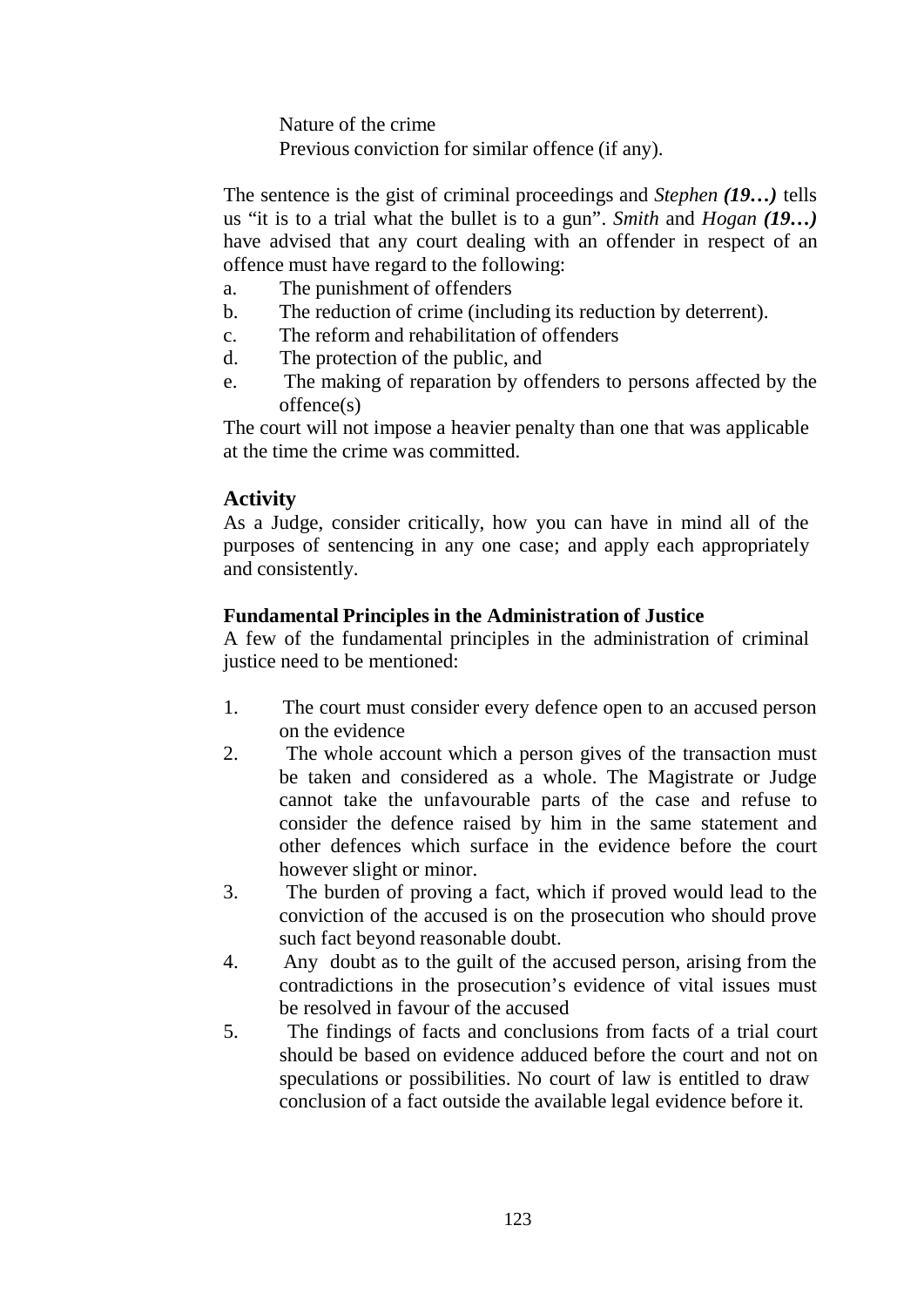The appraisal of oral evidence and the ascription of probative values to evidence is the primary duty of a trial court. The Court of Appeal would interfere only in the following situations:

- 1 Where the trial court made imperfect or improper use of the opportunities of hearing and seeing the witnesses
- 2 Where the trial court has drawn wrong conclusions from accepted or proved facts which those facts do not support

This is a reasonable expectation; for where a trial Judge draws mistaken conclusions from indisputable facts or wrongly arranges or presents the facts on which the foundation of the case rests, the appeal court would not abdicate its responsibility and rubber-stamp the error, but would intervene and do what justice demands.

See *Lawal v Dawodu (1972); Omoregbe v Ehigiator* and *Fatoyinbo v Williams (1956)*

#### **Limitation on the Role of the Prosecutor**

*Herbert Stephen (19…)* emphasized that the object of the prosecutor is "not to get a conviction, without qualification, but to get a conviction only if justice requires it".

Ideally, the Prosecutor takes no part or takes only a minimum part in the sentencing process. His proper role is to see that the prosecution case is fairly presented and that all weaknesses in the defence case are identified and fairly exposed to court".

The Prosecutor is to state all the relevant facts of the case dispassionately, whether they tell in favour of a severe sentence or otherwise. *Crompton (19…)* likened the proper motivation of a prosecution to that of a Minister of Justice. Nonetheless, the Prosecutor is entitled to present a strong case, to hit hard, but with blows that are scrupulously fair. Note the difference between the two sides:

- 1. The state (represented by the Prosecutor) is interested is justice.
- 2. The defence is interested in obtaining an acquittal within the limit of lawful procedure.

#### **Holding Charge**

When a person is accused of committing an indictable offence, he may be arraigned upon a "holding charge" before a magistrate court for the purpose of remanding him to custody pending his appearance before a High Court which has jurisdiction to try the offence.

An illustration is where a person is accused of robbery, the Police investigation may have been concluded or on-going, it may be pending DPP's legal advice or other. Meanwhile the prosecutor prefers a charge, and arraigns the suspect before a Magistrate. The Magistrate Court has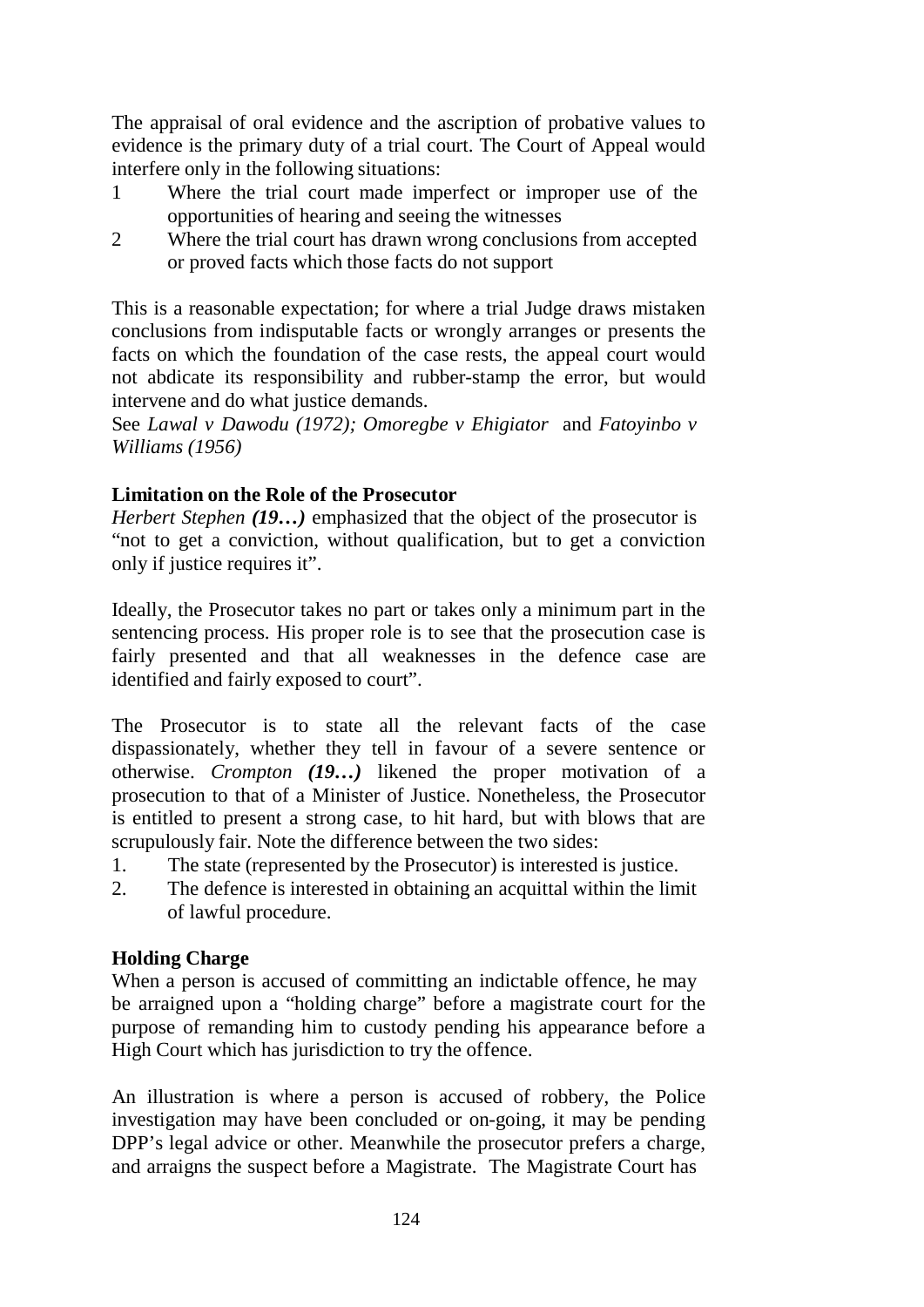no jurisdiction to try the offence charged. All it does is to remand the accused.

In the opinion of the Court of Appeal, 'holding charge' is unknown to the Nigerian Law. *(Enwere v Cor (1993)).*

The Court has said:

Where the jurisdiction to try offenders is exclusively vested by law in the High Court, the arraignment before a Magistrate Court is tantamount to a holding charge, which has been described as unconstitutional and illegal".

Holding charge may be or may not be Constitutional or legal in legal theory. But it is there and it accounts for a sizeable number of persons incarcerated in the prisons.

## **4.0 CONCLUSION**

A Criminal process may be initiated by arrest, complaint, information or first information Report depending on statute, convenience, expedition, public interest and proper administration of criminal justice. A summary offence is tried summarily, and an indictable offence either summarily or on indictment. Appearance in court of parties is indispensable. So also is the observance of certain rights conferred on an accused person.

## **5.0 SUMMARY**

We have discussed the process of Criminal Justice Administration. You now know the different ways in which a person charged with a crime may be brought before the court, his pleas and his rights. The trial process must lead the court to enter a verdict of either acquittal if he is not guilty or a sentence if he is.

## **6.0 TUTOR MARKED ASSIGNMENT**

- 1.) What are the rights of a person charged before the court for an offence?
- 2.) Write a critique of the administration of criminal justice in Nigeria.

## **7.0 REFERENCES/FURTHER READINGS**

Slapper, G. (2004): *English Legal System*, Cavendish, London.

Obilade, O. (1978): *The Nigerian Legal System,* Sweet & Maxwell, London.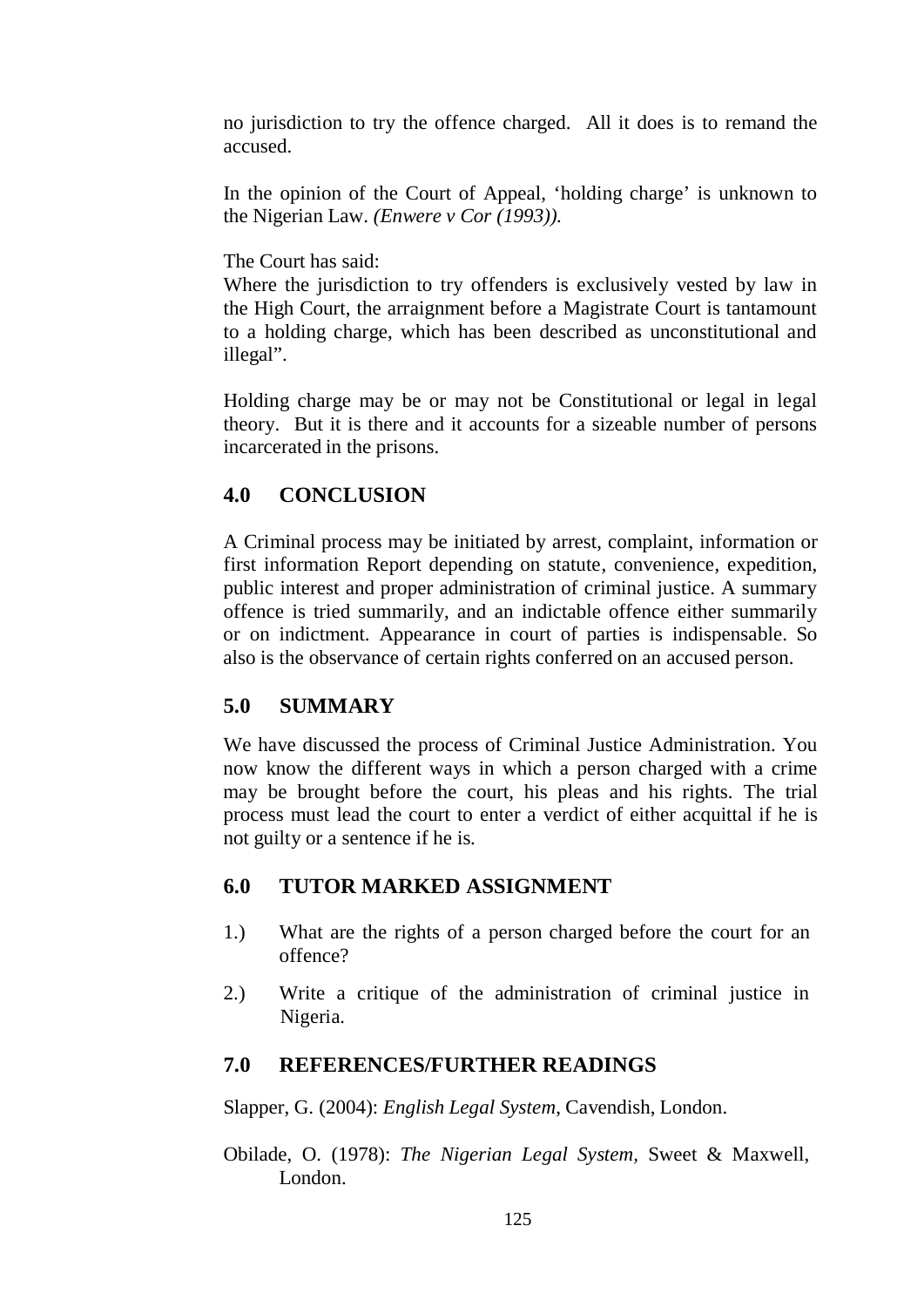# **UNIT 4: JUVENILE COURTS AND PROCEDURE**

### **Content:**

- 1.0 Introduction
- 2.0 Objectives
- 3.0 Main Content
	- 3.1 Juvenile Courts and Procedure
	- 3.2 Dispositional Methods and Language
	- 3.3 Judicial Attitude
	- 3.4 Juvenile Offences
	- 3.5 Exceptional Cases
	- 3.6 Refractory Juvenile
	- 3.7 General
- 4. Conclusion
- 5. Summary
- 6. Tutor Marked Assignment
- 7. References/Further Reading

### **1.0 INTRODUCTION**

The objective of Juvenile Justice Administration is the reformation, and rehabilitation of the Juvenile delinquent. The law meticulously lays down rules, regulations, dispositional and treatment methods of children in trouble or in need of care and protection or in moral danger. You have already learned what we mean when you say a child or young person is in need of care and protection or is in Moral Danger. In this unit, you shall learn about the specially laid down procedures and treatment methods.

## **2.0 OBJECTIVES**

When you have studied this unit, you should be able to:

- 1. Define Juvenile Offences
- 2. Sketch the different stages in the treatment and disposition of cases involving Juvenile Delinquents
- 3. Give a concise comparison between what Juvenile Justice Administration is and what it ought to be.

### **3.0 MAIN CONTENT**

You have learnt about Adult Criminal Process. As you proceed with this unit, you are equipped to note the differences between Adult and Juvenile Justice Administrations and compare them objectively with the requirements of the United Nations.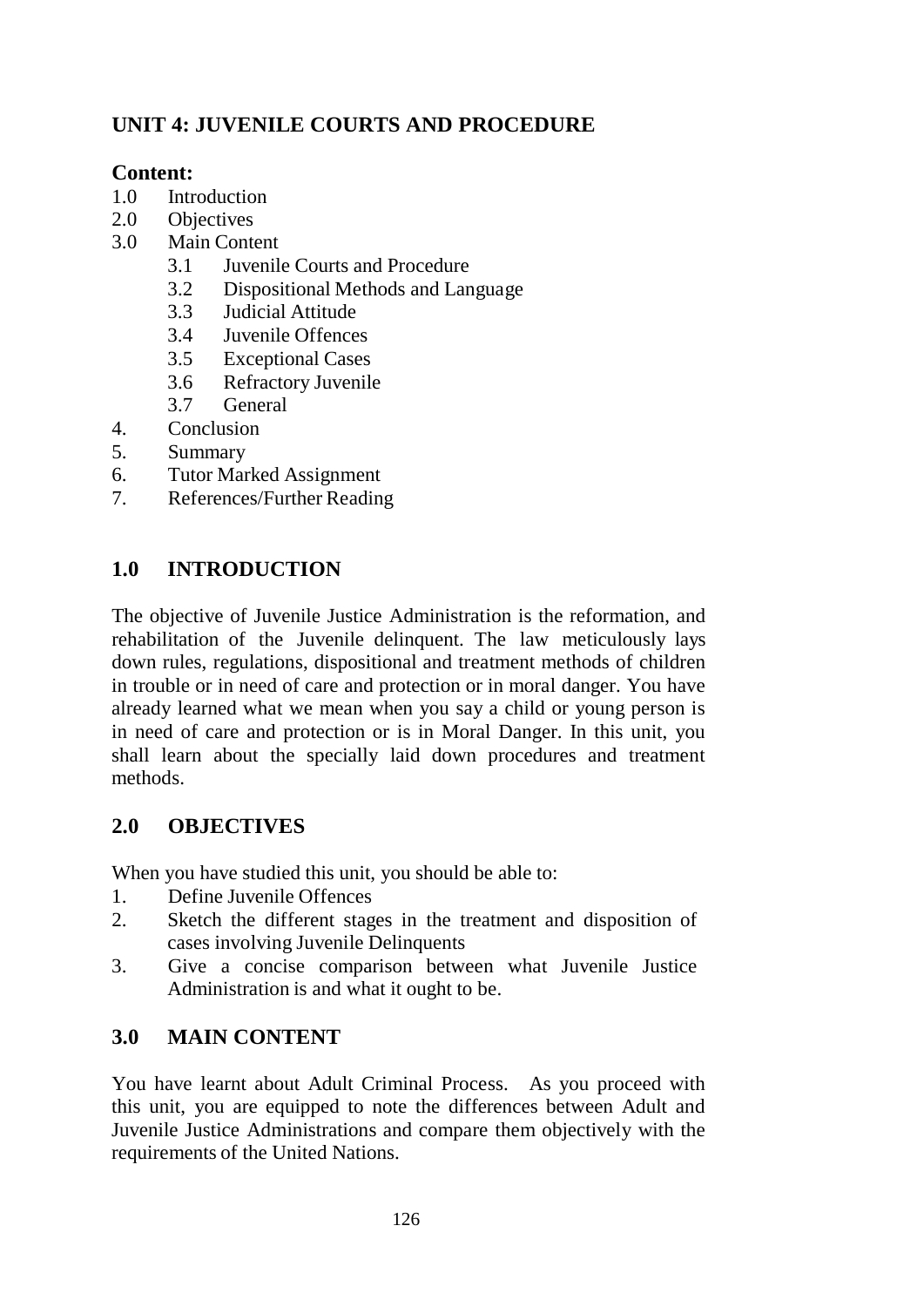### **3.1 JUVENILE COURTS AND PROCEDURE**

Before court appearance, the parent or guardian of the juvenile may be required to attend the court.

#### **3.1.1 Juvenile Court**

The Juvenile Court is a court of summary jurisdiction. It shall not sit in a room where a court other than a juvenile court is held.

If the Juvenile Court and any other court (not being a Juvenile Court) are to be held in one room, the Juvenile Court session shall not sit within one hour before or after the sitting on that other court.

The only persons who may be present at a Juvenile Court proceeding are:

The officers of the court Parties to the case and persons who are directly involved Persons specially authorized Newspaper Reporters Court messenger or clerk

No child (other than an infant in arms may be admitted to the court unless he/she is a witness.

### **3.1.2 Procedure in the Juvenile Court**.

After the court has been set,

the clerk calls the case and the Juvenile delinquent.

The allegation is read.

The substance of the delinquency is explained in simple language until he/she confirms that he/she understands the charge.

A juvenile delinquent has no right of election. Juvenile offences, other than homicide are triable summarily and disposed of in the juvenile court. The juvenile is asked if he admits the allegation.

If the allegation is not admitted, the prosecution calls his/her witnesses one after the other. Where a witness is a juvenile and is called to testify in a case which is contrary to decency or morality, the court may order that all persons not directly concerned be excluded. A Newspaper reporter may not be so excluded; but he/she is barred, in the interest of justice, from disclosing the identity of the juvenile offender or juvenile witness.

When the last prosecution witness has finished his evidence, and the court is satisfied that no *prima facie* case has been made out, the matter ends.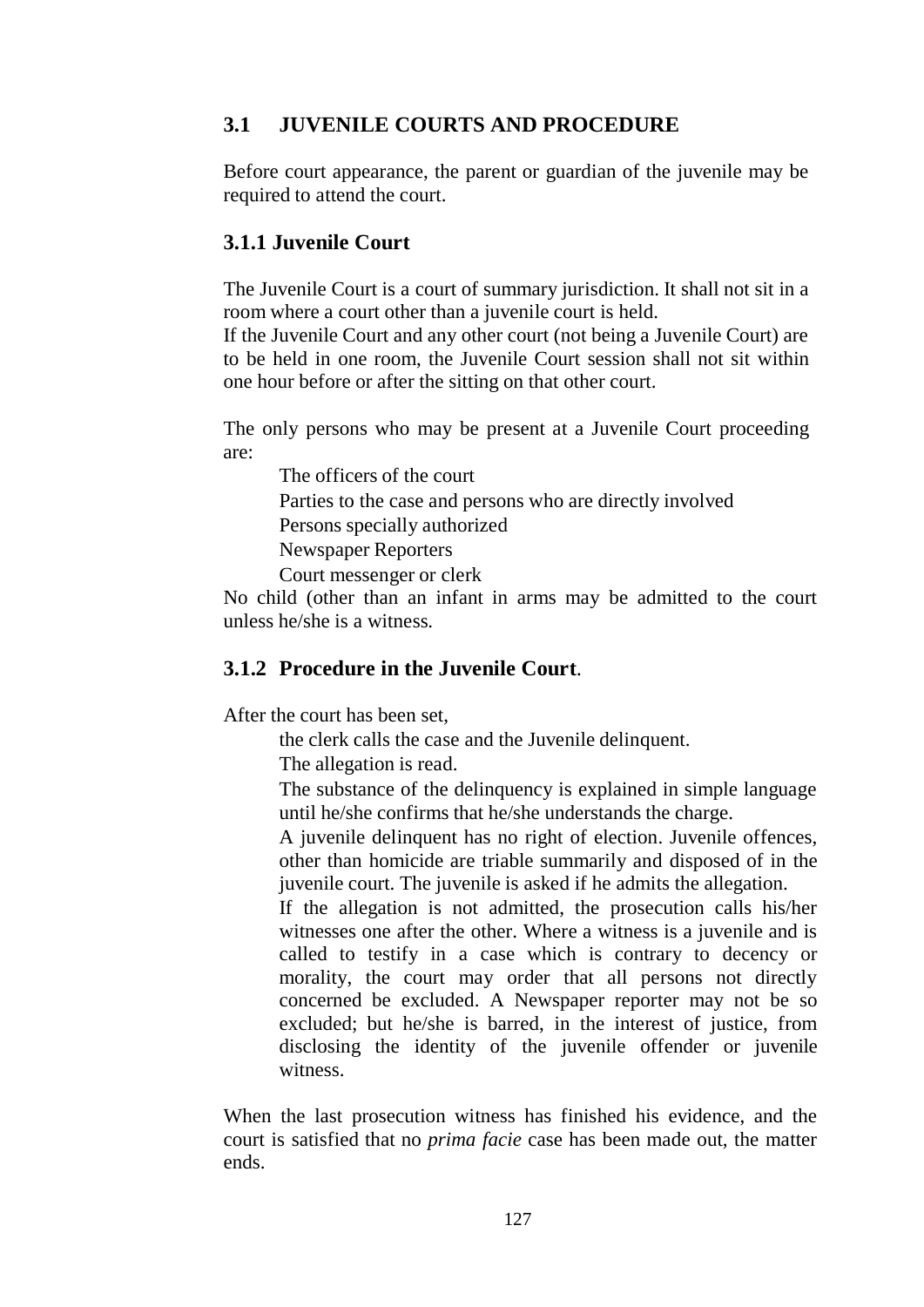Conversely, where a prima facie case has been established, the delinquent and his/her defence witnesses are heard. The juvenile may give evidence or make a statement. His/her witness or the juvenile delinquent may make an unsworn statement. But if he/she chooses to give evidence or testify on his/her own behalf he/she may be required to subscribe to an oath as follows:

"I promise before Almighty God (or Allah) to tell the truth, the whole truth, and nothing but the truth"

The court may receive unsworn statement, if the child is of tender age and the court is of the opinion that the child:

does not understand the nature of the oath

understands the duty of speaking the truth

has enough intelligence to justify the reception of his/her evidence.

An unsworn evidence must be corroborated by a sworn evidence, implicating the juvenile delinquent in a material particular. If the juvenile delinquent admits the allegations or where the offence is proved, the court hears information of and gives due consideration to:

juvenile Delinquent's Allucutus

his/her antecedent:

- General Conduct
- Home Surrounding
- School Record
- Medical History

## **3.2 DISPOSITIONAL METHODS**

If the delinquency preferred against the child or young person has been proved or admitted, and the reports of his antecedents, Allucutus and plea for leniency have been given due weight, the court makes an order. The order may be one or a combination of two or more of the following:-

- Admonition
- Imposition of a fine
- That he be caned (female delinquents are not caned)
- An order of probation
- Commitment of the Juvenile to a fit person
- Repatriation
- Binding over
- Discharge (absolute or conditional)
- Commitment to Borstal or Approved School.

A child or young person who has been found liable for homicide or certain other grave crimes may be ordered to be detained during the State pleasure.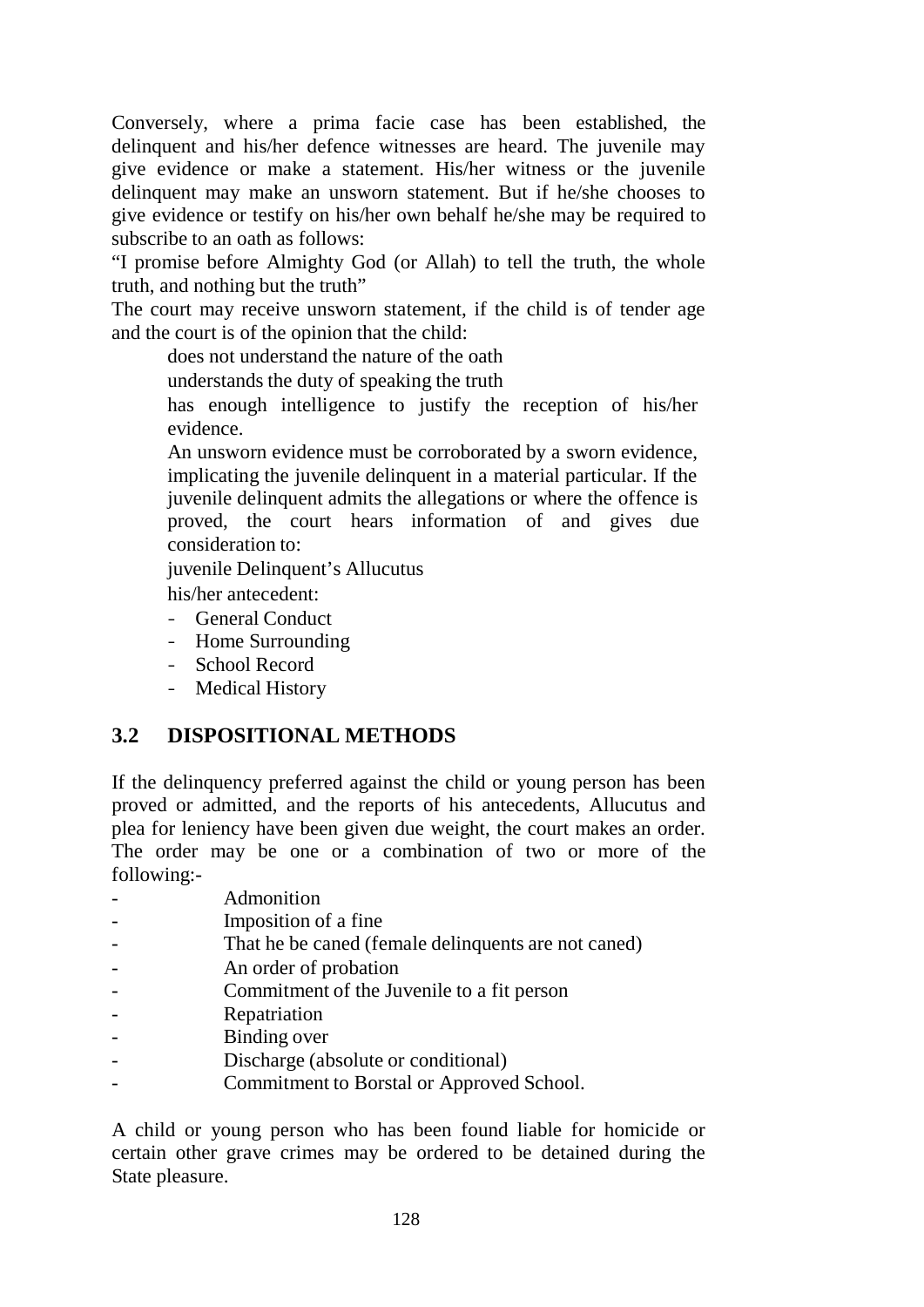# **3.3 JUDICIAL ATTITUDE AND LANGUAGE**

# **3.3.1 Attitude**

Judicial attitude is positive, creative and therapeutic. It is one of a shift from movement away from Law of "an eye for an eye" to one of "Love your neighbour". The juvenile court may impose a fine in order to serve as a deterrent or restitution, rather than imprison him/her and run risks of contamination. In imposing a fine, the court takes into consideration the economic circumstance of the child or young person and may order the delinquent's parent to pay the fine. A reasonable chastisement and flogging inflicts fear and pain but they are part of Nigerian culture aimed at pressing home that delinquency does not pay.

### **3.3.2. Language**

Use of certain terms is not encouraged in the course of investigation and prosecution of juvenile delinquencies. See below for some examples:

| Unusable Terms           | <b>Preferred Terms</b>  |
|--------------------------|-------------------------|
| Accused/suspect          | Subject, Delinquent     |
| Crime or offence charged | Delinquency, allegation |
| Guilty, conviction       | Proved                  |
| Sentence                 | Order                   |

## **3.4. JUVENILE OFFENCES**

Stealing is the predominant juvenile delinquency. The children and young persons are also victims of a number of offences which may be committed against them. Examples are:

- Cruelty to children and young persons under sixteen years of age
- Allowing persons under sixteen years of age to be in a brothel
- Taking a pawn from a person under fourteen years of age
- Acquiring scrap metal from a person under sixteen years of age.
- Abandoning or exposing a child under two years of age.

### **3.5. EXCEPTIONAL CASES WHERE JUVENILE MAY APPEAR BEFORE ADULT COURTS**:

A child or young person who is charged alone or jointly with another or other juveniles must be dealt with by the juvenile court. However, a Juvenile may appear before an adult court in the following extreme situations:

- 1. when he/she is charged jointly with an adult
- 2. when he/she is a principal offender, aided and abetted by an adult
- 3. when he/she is found to be a juvenile during the proceedings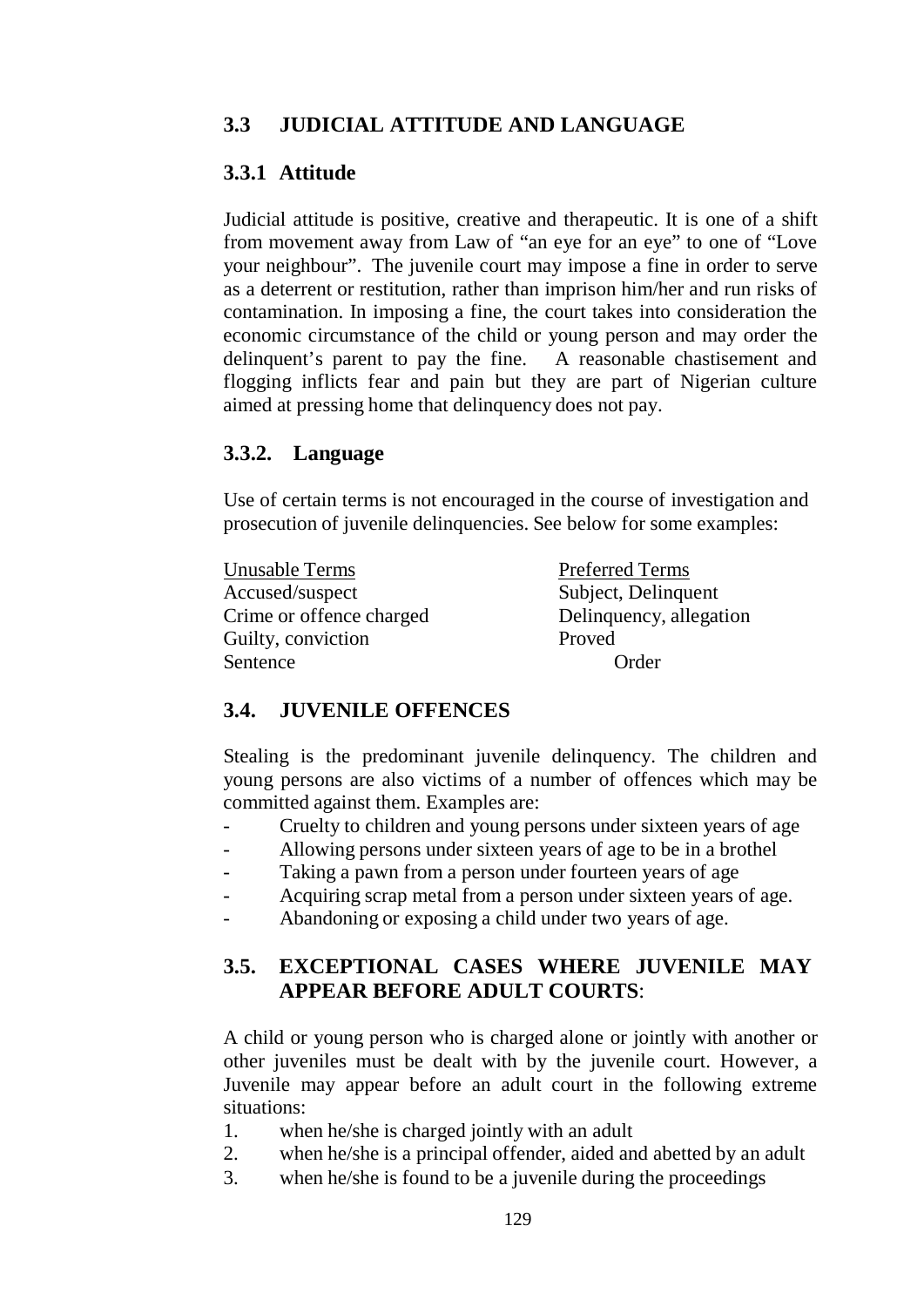- 4. when an application for remand or bail is made
- 5. when he/she aids and abets an adult
- 6. when he/she and an adult are charged at the same time with different offences arising out of the same or connected facts.

#### **Care Proceedings**

In addition to criminal proceeding, children and young person may also face "Care Proceeding". Both the criminal proceeding which we have so far dealt with and care proceeding to which we shall now turn should be distinguished one from the other.

Any Local Authority, police officer, or authorised person, reasonably believing that there are grounds for making an order, after giving appropriate notice, bring a child or young person before a juvenile court, if the court is of the opinion that:

- His/her proper development is being avoidably prevented or neglected or his/her health is being avoidably impaired or neglected or he/she is being ill-treated, or
- The above is probable where another child of the same household is not or was so placed, or
- He is exposed to moral danger, or
- He is beyond control of parents or guardians
- He/she is not receiving efficient full time education (a matter for local education authority only), or
- He/she is guilty of an offence, excluding homicide and
- He/she is in need of care or control, which he/she is unlikely to receive unless the court makes an order.

#### **Order**

The order which the court may make in this circumstance includes:

An order binding over the parents to take care and exercise

control over him or her (ONLY IF THE PARENTS CONSENT)

- Supervisory order
- Care order
	- Hospital order
	- Guardianship order

### **3.6. REFRACTORY JUVENILE**

#### *Action by parent/guardian*

The third category of proceeding is where a parent brings his/her child or young person before a juvenile court on the ground that he/she is unable to control him/her. Such a child or young person is a refractory juvenile.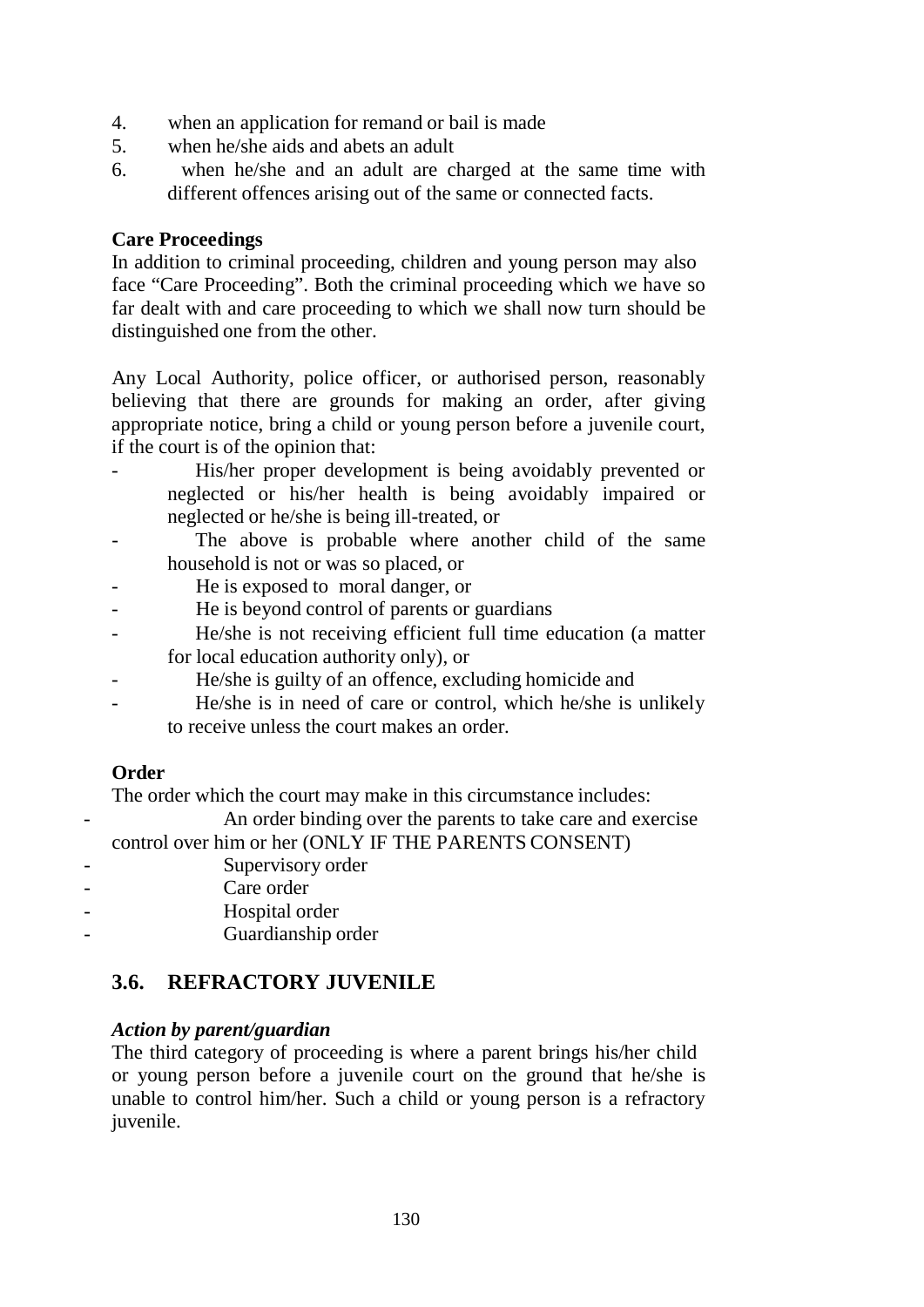There are set preconditions;

- 1. The Parent must first give notice in writing to the Local Authority within whose area the child or young person resides to bring the child or young person before the juvenile court and
- 2. The Local Authority has declined to do so.
- 3. Then the parent or guardian may apply by Complaint to a juvenile court for an order directing them to do so.

#### *Action by any person.*

Any person who is acting in the interests of a juvenile, may by information on oath, depose to the justice that there has been reasonable cause to suspect:

- That the juvenile has been or is being assaulted ill-treated, or neglected in a manner likely to cause him unnecessary suffering or injury to health,
- That a first schedule offence has been or is being committed against the juvenile.

First schedule offences include:

- a. offences against the person (Homicide, Abandonment, Assault, child Stealing)
- b. infanticide
- c. sexual offences
- d. offences against children and young person (See above)

### **4. CONCLUSION**

The Juvenile Justice Administration in Nigeria is characterized by minimum use of detention ranging from a period of not more than three months of pre-trial detention, to a maximum of three years post-trial detention. Juvenile courts are headed by Magistrates and they deal exclusively with cases involving juveniles. Juvenile delinquents are not allowed to get in contact with adult offenders. The Remand Homes serve as pre-trial detention centers. The institutionalized centres are Approved Schools and the Borstal Institutions. In exceptional cases where the juvenile is sentenced, he/she serves the term in the Juvenile Wing of the Prison. In some States, there are separate Approved Schools for girls, intermediate boys and senior boys. Available vocational training differs between Approved Schools and Borstal Institutions. Trials are in camera. A main characteristic of the juvenile justice administration in Nigeria is its heavy reliance on the non formal system e.g. intervention of parents, peers, religious leaders, community leaders, title holders, age-sets and age-grades. There also is a great use of noninstitutional measures – repatriation, discharge, fines, compensation, binding over, and fostering. Both Laws and culture favour caning. The belief in the efficacy of caning is expressed in the adage: "spare the rod,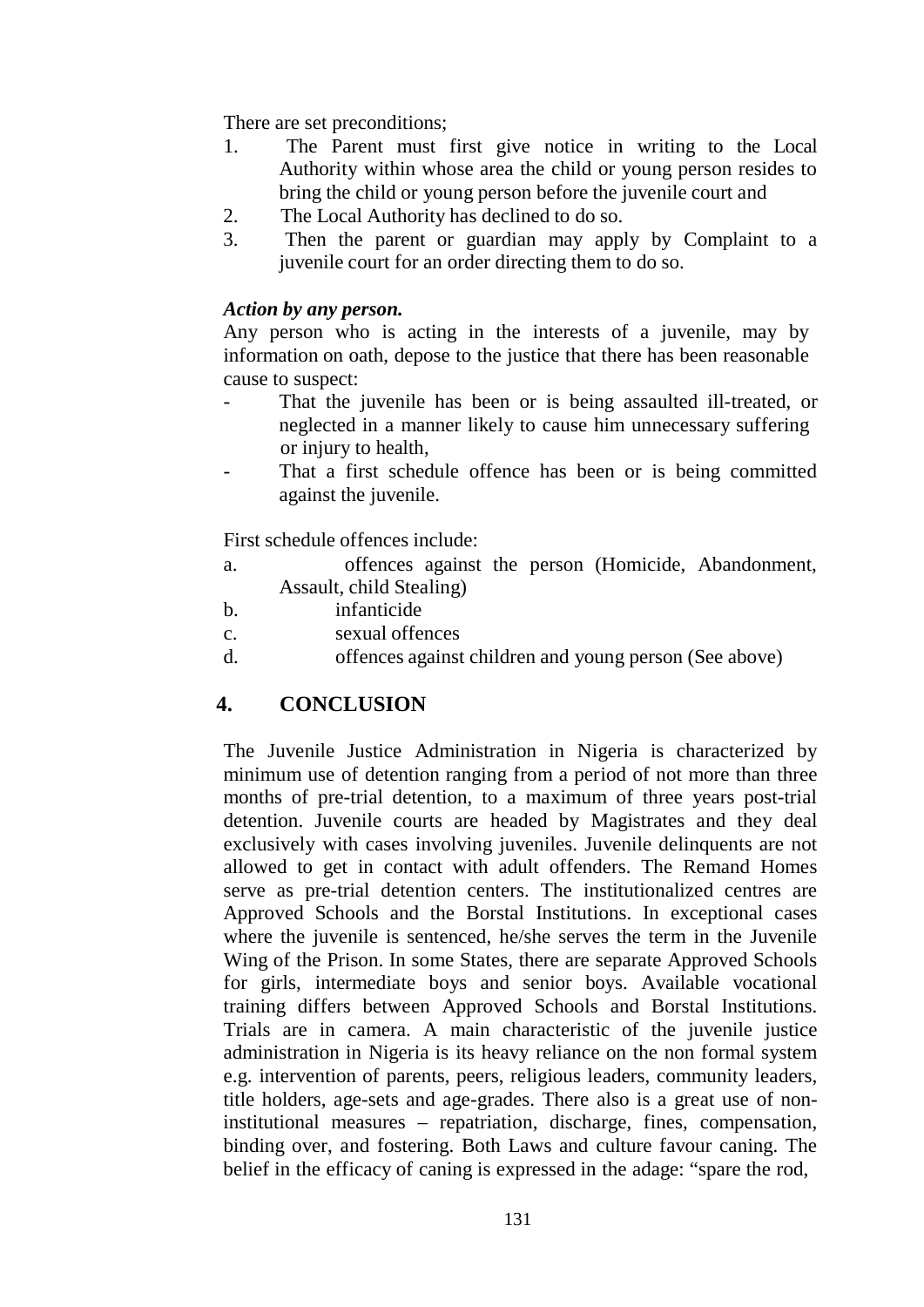spoil the child", it is probably a worse violence not to cane an earring child than to cane him.

# **5. SUMMARY**

The Administration of Criminal Justice in relation to adult crimes and criminals differ significantly from that in relation to juvenile delinquencies and delinquents. The discrepancies can be observed in the language and attitude of the police and the courts, the cadre and treatment of parties involved before, during and after trial, choice of venue of trial, prescription as to the constitution and procedure of court and disposition methods. In administering juvenile criminal justice, the court can be seen to make conscious efforts to correct and to reform the delinquent child or young person. The Care and Protection proceeding and protection from Moral Danger are unique. Generally the end of justice appears better served in the Juvenile Justice Administration than in Adult's Justice Administration. The Juvenile courts, in reliance of reports of Probation Officers, and presence of lay Assessors is compelled to consider excruciating circumstances which may surround the delinquent/delinquencies – be they parental or environmental, which may have precipitated the proscribed behaviour or situation. Common in the administration of criminal justice, both in the adult court and in the juvenile courts is the fact that both, always look at the law, the prescribed sanctions and justice of the case.

## **6.0 TUTOR MARKED ASSIGNMENT**

1. Write a critique of the Juvenile Criminal Justice Administration in Nigeria.

## **7.0**. **REFERENCES/FURTHER READINGS**

Kasumu A.(1977): The Supreme Court of Nigeria, Keinemann, Ibadan.

Slappper, G.(2004): The English Legal System, Cavenish.

FGN: Children & Young Person's Acts.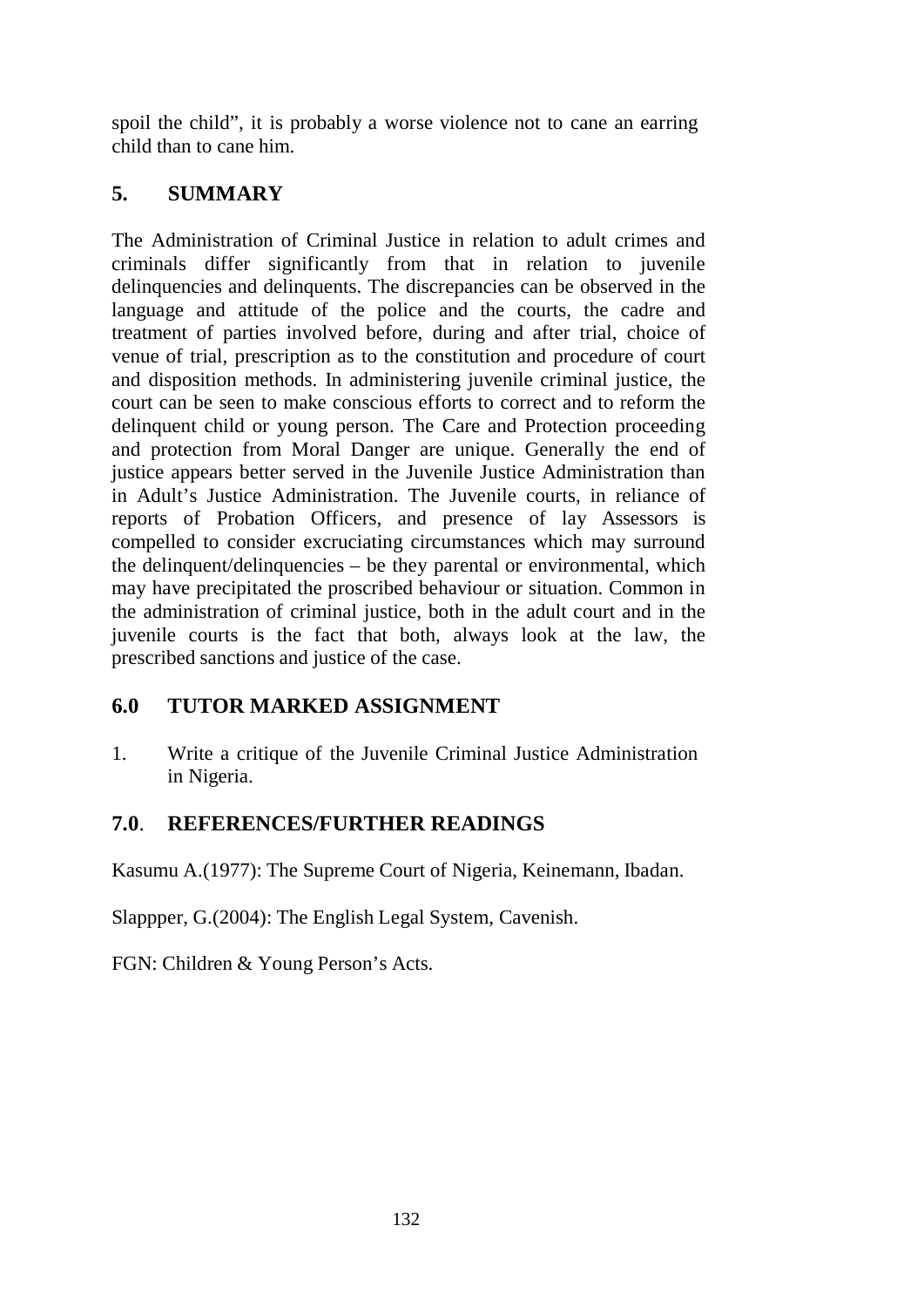## **UNIT 5: JUVENILE JUSTICE**

### **Content:**

- 1.0 Introduction
- 2.0 Objectives
- 3.0 Main Content
	- 3.1 General
	- 3.2 Adjudication and Disposition
	- 3.3 Dispositional Methods
	- 3.4 Institutional Treatment
- 4.0 Conclusions
- 5.0 Summary
- 6.0 Tutor Marked Assignment
- 7.0 References/Further Reading

## **1.0 INTRODUCTION**

Juvenile Justice Administration is a global concern. In 1985, the United Nations General Assembly formulated a general minimum standard of Administration of criminal Justice in relation to children and young persons. This partly was a response to the world-wide traditional, religious or cultural policies, incompatible with domestic laws and policies negate children's' right in an adult dominated world. As you learn the United Nations prescriptions, focus your mind on the objectives and be prepared to evaluate the extent of fulfillment.

## **2.0 OBJECTIVES**

When you have studied this, you will be able to:

- 1. determine the extent of Nigeria's conformation with the prescribed standard.
- 2. determine whether or not the injustices in the criminal justice system as it relates to children have been eliminated by the UN prescription.
- 3. differentiate between injustices to children that are not in the hoards of the criminal justice system as a result of the family Justice system.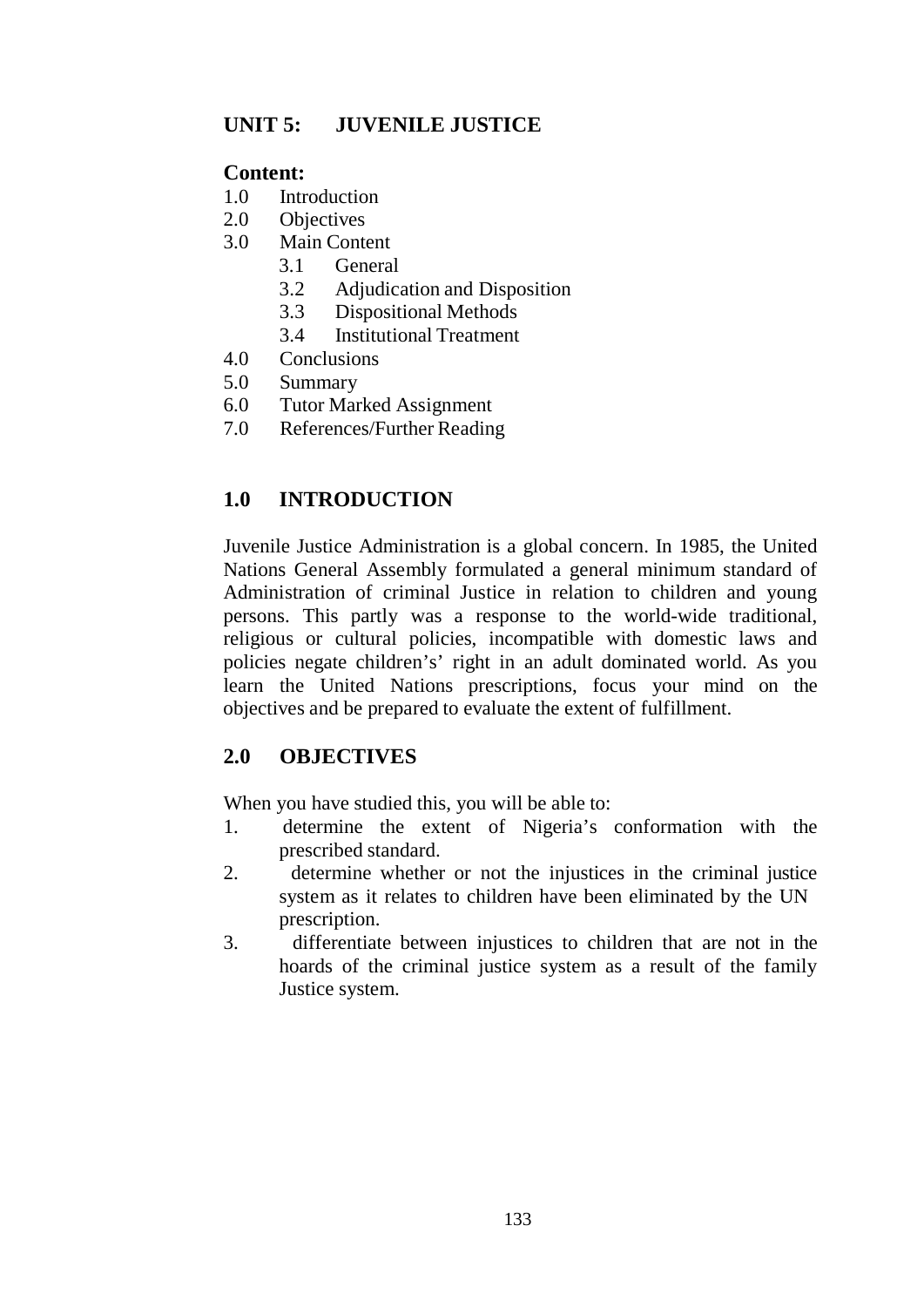### **3.0 MAIN CONTENT**

### **3.1 GENERAL**

#### **3.1.1 Standard Minimum Rules for the Administration of Juvenile Justice**

The United Nations General Assembly, following the recommendation of the  $7<sup>th</sup>$  Congress, has adopted a "Standard Minimum Rules for the Administration of Juvenile Justice". This is contained in Resolution 40/33 of November, 1985 and it provides as follows:

#### **Part**

- 1. General Principles
- 2. Investigation and Prosecution
- 3. Adjudication and disposition
- 4. Non- institutional Treatment

#### **A. General Principles**

*Fundamental Perspectives*

Member states shall seek to further the well-being of juvenile and their families.

Member states shall try to develop conditions to ensure meaningful lives in the community for juveniles

Sufficient attention should be given to positive meanings involving mobilization of resources, such as the family, volunteers and community groups to promote the well-being of juveniles.

Juvenile justice shall be an integral part of the national development process of each country.

#### **B. Age of Criminal Responsibility**

In legal systems, recognizing the concept of an age of criminal responsibility for juvenile, such an age level shall not be fixed too low, bearing in mind emotional, mental and physical maturity.

#### **Activity**

Write a research on 'Comparative Study of Criminal Responsibility'. *(Make reference to Nigeria and at least 2 other countries)*

#### **C. Aims of Juvenile Justice**

Any reaction by the Juvenile Justice System to juvenile offenders shall be in proportion to both the offenders and the offence

#### **D. Scope of Discretion**

Appropriate scope for the exercise of discretionary power shall be allowed at all levels of legal proceedings affecting juveniles.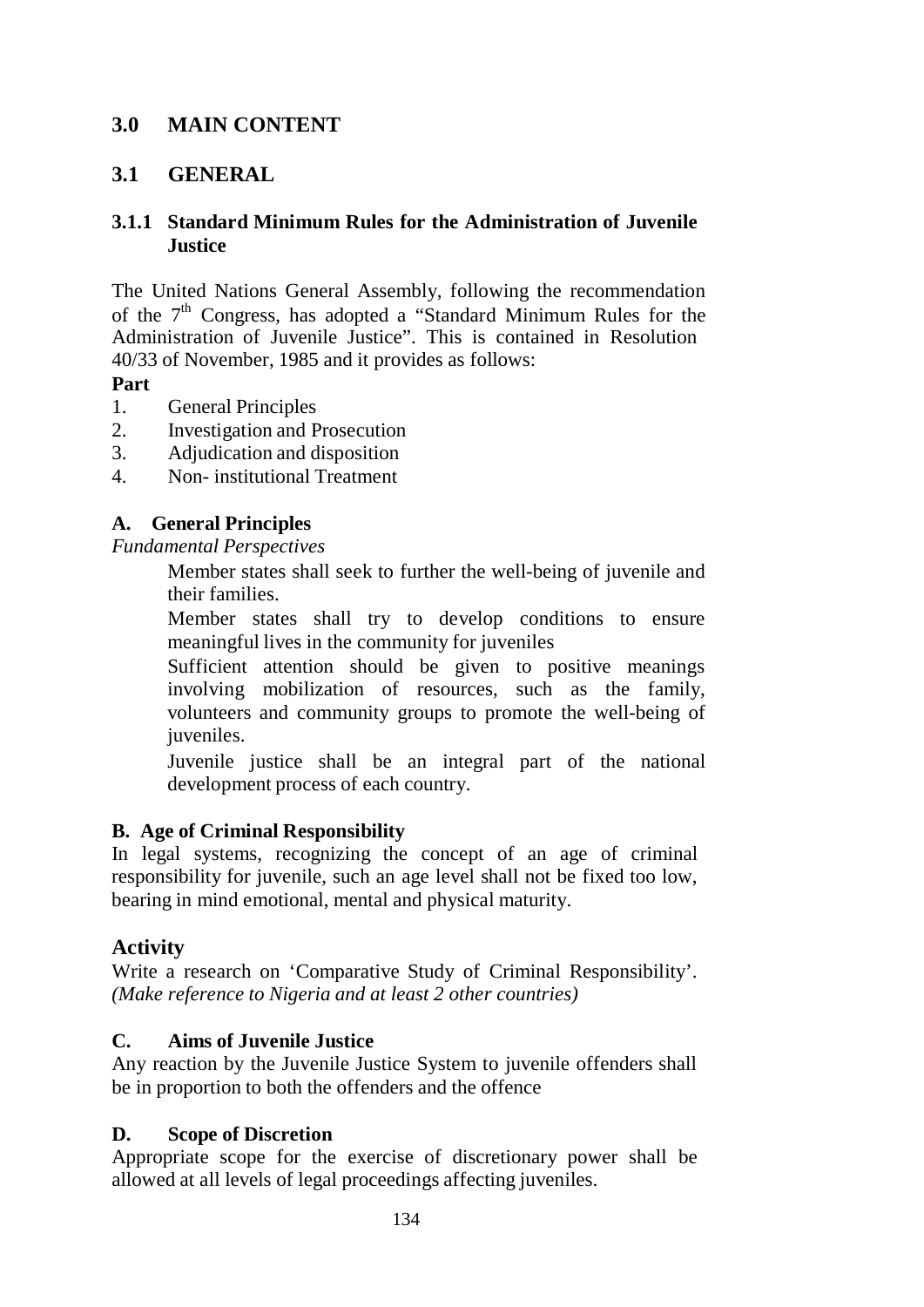#### **E. Rights of Juveniles**

Basic procedural safeguards shall be guaranteed at all stages of proceedings, namely:

presumption of innocence the right to be notified of charges the right to remain silent the right to Counsel the right to the presence of a parent or guardian the right to confront and cross examine witnesses the right to appeal

#### **F. Protection of Privacy**

The Juvenile right to privacy shall be respected at all stages

#### **G. Investigation and Prosecution** *Initial Contact*

Upon apprehension of the Juvenile, the Police shall notify his/her parents as soon as possible and the competent authority shall consider his/her release without delay.

#### *Detention Pending Trial*

The Police dealing frequently with juveniles shall be specially instructed and trained. Consideration should be given to dealing with the juvenile offenders without resort to trial. Detention pending trial shall be as a last resort and for the shortest possible period of time. While in the custody, juveniles shall

be kept separate from adults

receive care, protection and all necessary assistance that they may require in view of their age, sex and personality

### **3.2 ADJUDICATION AND DISPOSITION**

Juvenile offenders shall be treated by the competent authority according to the principles of fairness.

Juvenile proceedings shall be conducted in an atmosphere of understanding, allowing the juvenile free self- expression

Prior to sentencing and final disposition, the background and circumstances of the offender shall be properly investigated.

The reaction taken shall always be in proportion not only to the circumstances and gravity of the offence, but also to the needs and circumstances of the juvenile and society.

Restrictions on the personal liberty of juvenile shall be imposed only after careful consideration and shall be limited to the minimum.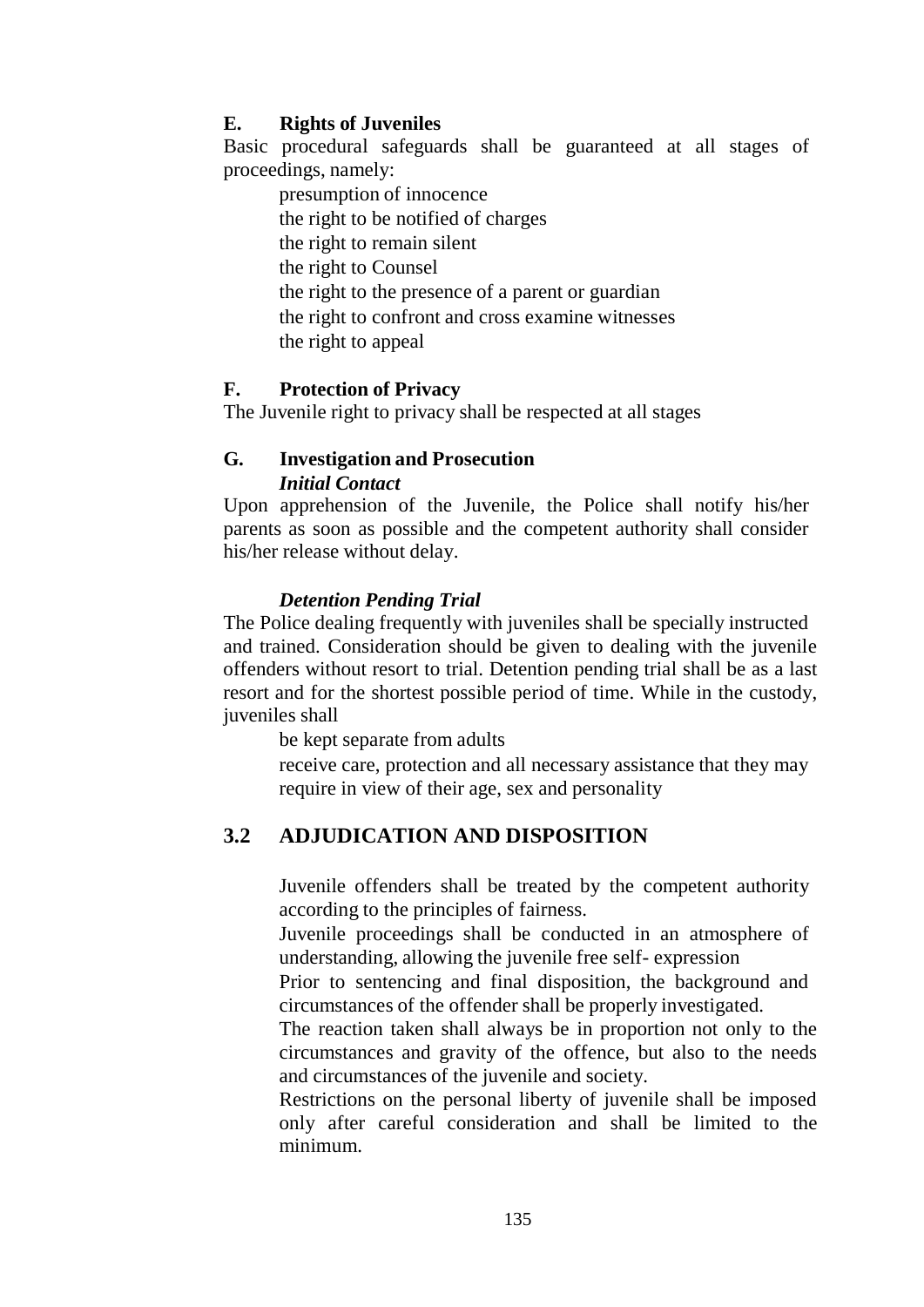Deprivation of liberty shall not be imposed except in cases of serious acts involving violence against another person or of persistence as committing other serious offences

### **3.3 DISPOSITIONAL METHODS**

Capital punishment shall not be imposed for any crime committed by juveniles

Juveniles shall not be subjected to corporal punishment

To provide flexibility so as to avoid institutionalism to the greatest extent possible, a large variety of dispositional means should be made available, including probation, community services, supervision, financial practices, group counseling, foster care etc.

No juvenile shall be removed from parental supervision unless due to necessary circumstances.

Least possible use of institutionalization

The placement of a juvenile in an institution shall always be a disposition of last resort and for the minimum necessary period.

Each case shall be handled expeditiously

Records of juvenile offenders shall be kept strictly confidential and limited to duty authorized personnel. They shall not be used in subsequent adult proceedings

#### *Non – Institutional Treatment*

Efforts shall be made to provide necessary assistance, such as lodging, education, vocational training, and employment, to facilitate the rehabilitation powers. Help from volunteers shall be sought

## **3.4 INSTITUTIONAL TREATMENT**

Measures shall be taken, within institutions for juveniles to provide care, protection, education, and vocational skills to assist offenders in assuming constructive and productive roles to society.

Conditional release from institutions with appropriate support and assistance shall be used to the greatest extent possible.

Research as a basis for planning, policy formulation and evaluation.

Efforts shall be made to review and appraise periodically, the causes and problems of juvenile delinquency and crime and needs of juvenile custody.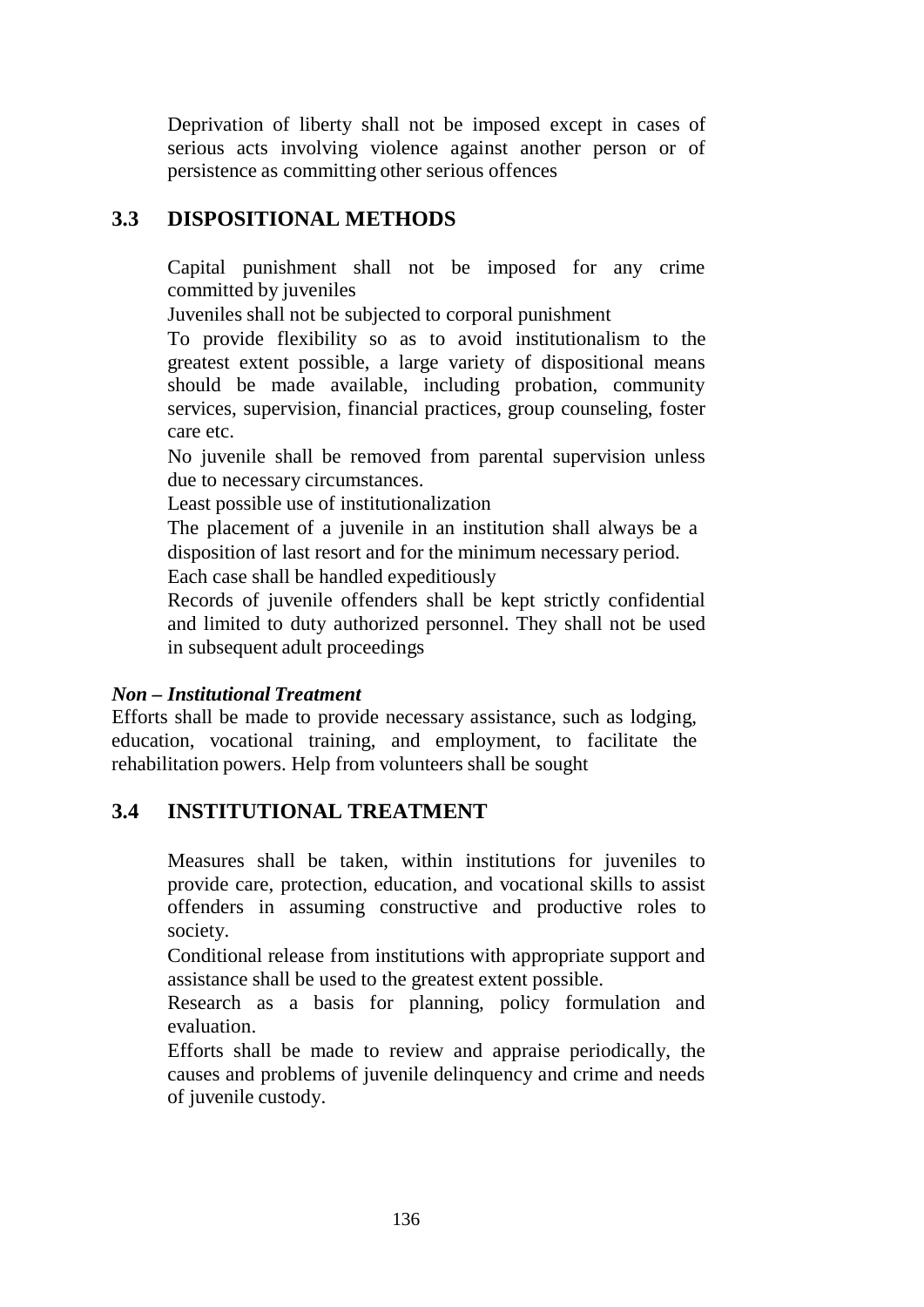### *Nigeria's Response to the United Nations Standards*

Nigeria is among the countries that ratified Resolution 33/40 of 1985. In response governments of Nigeria have taken the following measures.

- a.) Creation of more juvenile courts in the states of the federation to deal with cases involving juvenile delinquencies.
- b.) Employment and training of Probation Officers and Assessors to assist Juvenile Court in ensuring the protection and observance of the rights of the juvenile offenders.
- c.) Periodic conferences, seminars and workshops for Magistrates with a view to acquainting them with modern principles and practices in Juvenile Justice Administration.
- d.) Employing various agencies, bodies and other stake holders to review the children and young persons Laws. The idea is to make the applicable Law more realistic, relevant and functional in contemporary Nigeria and fully incorporate the UN prescriptions.

### **Self Assessment Exercise 1**

To what extent are the children and young persons not realistic, relevant and functional in contemporary Nigeria?

### **4.0 CONCLUSION**

The minimum standard laid down by the United Nations offers an interesting reading and will enable you hazard a comparison between international and local standards.

## **5.0 SUMMARY**

You have heard about the prescribed international standards required as a matter of general process in the investigation of, prosecution, Adjudication and disposition of juvenile delinquencies.

## **6.0 TUTORED MARKED ASSIGNMENT**

- 1. The United Nations Organization has laid down a "Standard Minimum Rules for the Administration of Juvenile Justice". To what extent have the norms and standards been met in Nigeria?
- 2. The children and young persons Act application in Nigeria is inadequate. *Discuss*.

### **7.0 REFERENCES/FURTHER READINGS**

Kasumu A.(1977): The Supreme Court of Nigeria, Keinemann, Ibadan.

Slappper, G.(2004): The English Legal System, Cavenish.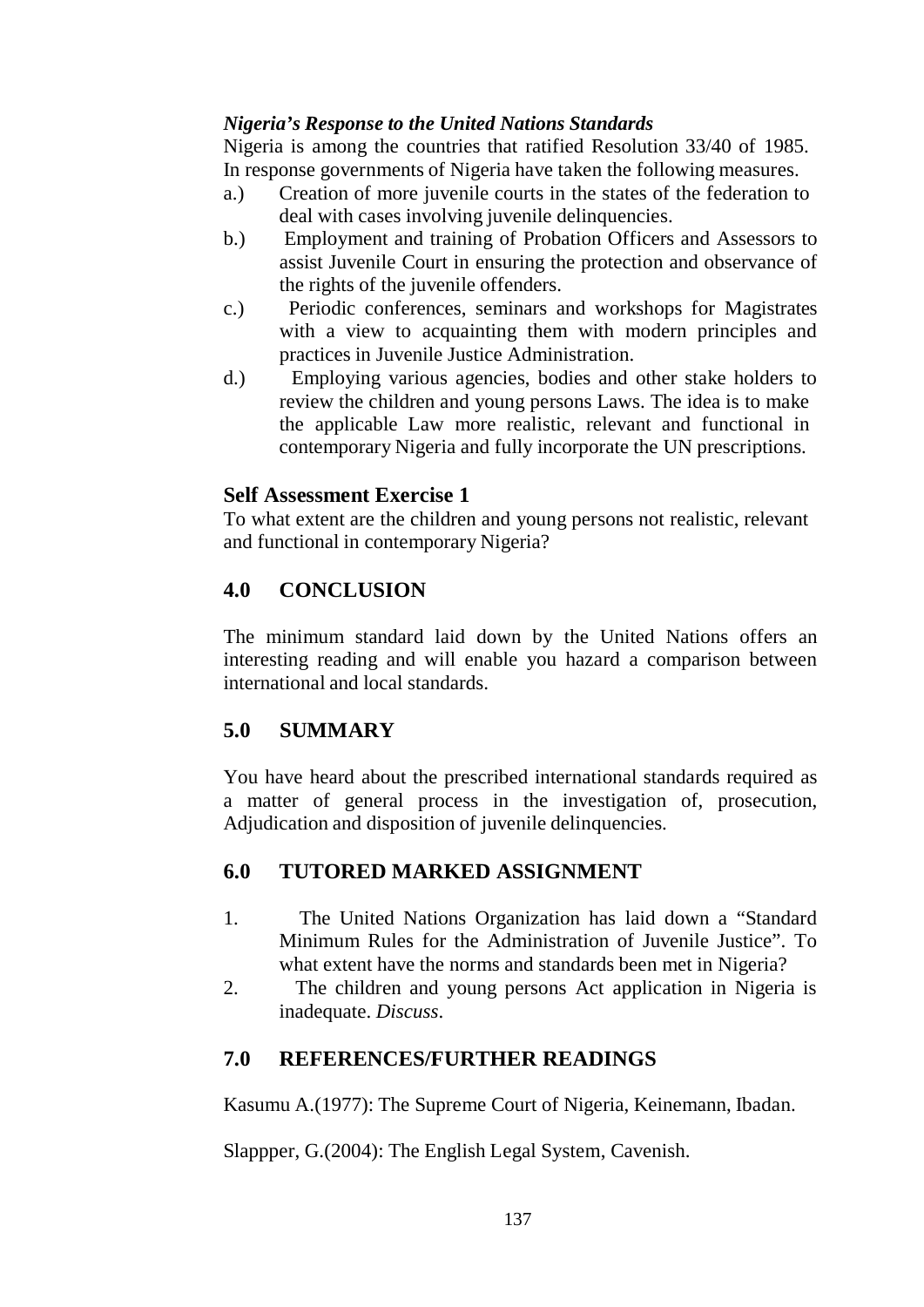# **UNIT 6: JUVENILE JUSTICE ADMINISTRATION**

### **Content**

- 1.0 Introduction
- 2.0 Objectives
- 3.0 Main Content
	- 3.1 Definitions
	- 3.2 Determining the Relevant Age
	- 3.3 Criminal Responsibility
	- 3.4 Arrest and Custody of Children and Young Persons
	- 3.5 Power to Detain
- 4.0 Conclusion
- 5.0 Summary
- 6.0 Tutor Marked Assignment
- 7.0 References/Further Readings

# **1.0 INTRODUCTION**

Children and Young persons are a vulnerable and special group in the society. Special arrangements have accordingly been made for them in the Administration of Criminal Justice at both national and international levels in our present focus.

## **2.0 OBJECTIVES**

When you have read this Unit, you should be able to:

- 1. Distinguish between the Administration of Criminal Justice in relation to Adult offenders from that in relation to Juvenile delinquents.
- 2. Critique the Juvenile Justice Administration.

## **3.0 MAIN CONTENTS**

The principal law governing the treatment of Juvenile offences and offenders is the Children and Young Persons Act. You should read it.

# **3.1 DEFINITION**

# **3.1.1 Child:**

A Child means a person under the age of fourteen years.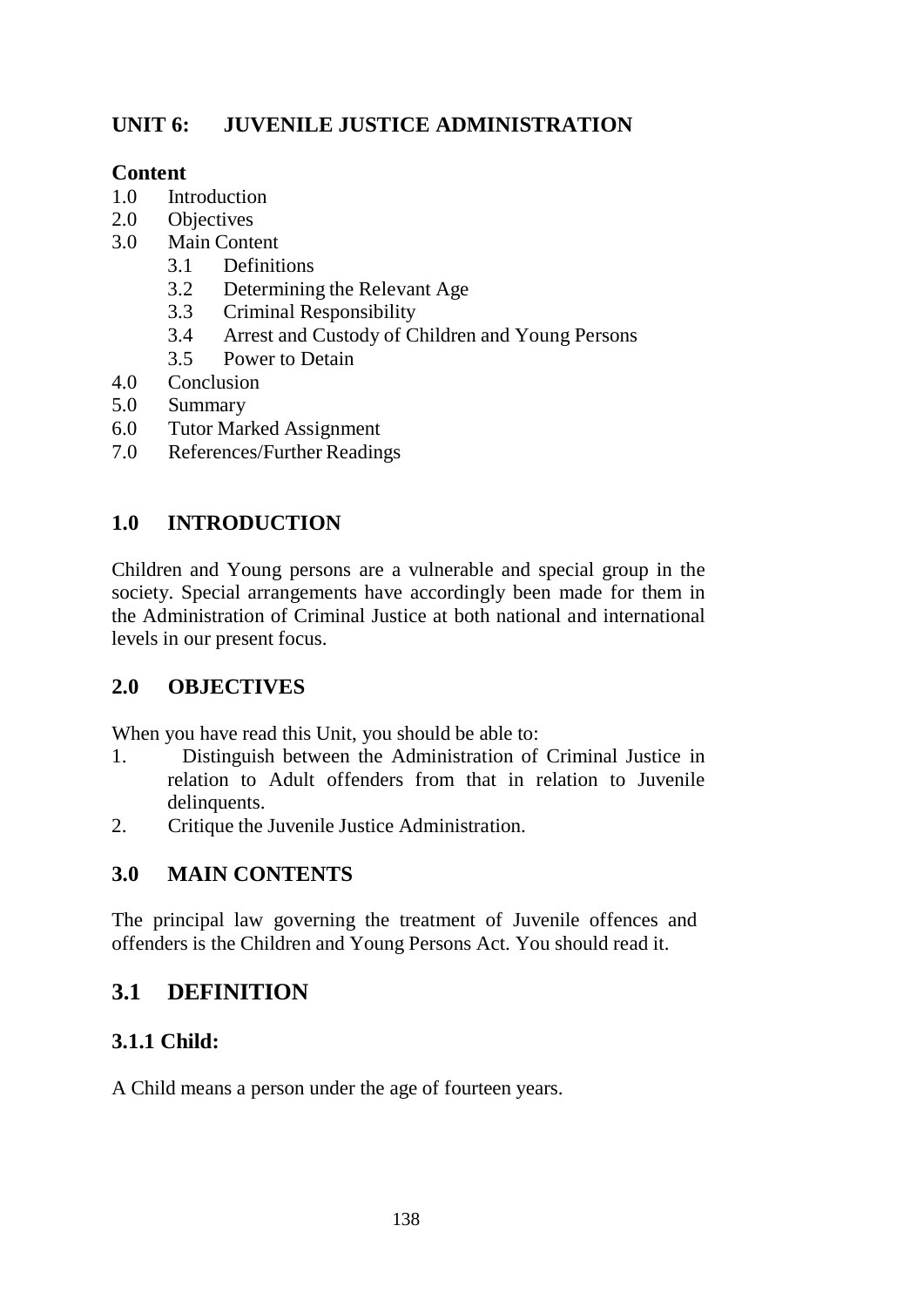#### **3.1.2 Young Persons**:

A young person means a person who has attained the age of fourteen years and is under the age of seventeen years.

In Street Trading Offences, a young female is a girl between the age of fourteen and sixteen.

#### **3.1.3 Juvenile**

The term Juvenile is a general term embracing Child and young person.

#### **3.2 DETERMINING THE RELEVANT AGES**

A person attains a particular age on the commencement of the relevant anniversary of the date of his birth. The Court may presume the age of a person brought before it from the evidence available at that time. Where a statute demands that the age of a person must be strictly proved, no presumption by court will avail. It must be strictly proved. Examples of cases requiring a strict proof of the age of the Juvenile are:

Age of a victim of sexual offences

A child whose written statement is tendered in evidence.

### **3.3 CRIMINAL RESPONSIBILITY**

Criminal responsibility means liability to punishment. A person under the age of seven years is not criminally responsible for any act or omission.

A person under age twelve years is not criminally responsible for an act or omission, unless it is proved that at the time of doing the act or making the omission, he had capacity to know that he ought not to do the act or make the omission.

A male person under the age of twelve years is presumed to be incapable of having carnal knowledge. The younger the child is, the stronger must be the evidence of capacity to know that he ought not to do the act or make the omission. This can be proved by strong evidence of mischievous discretion; concealment, design or ferocity etc.

A person of the age of twelve years or more is presumed to have sufficient discretion. He is deemed to have full criminal responsibility.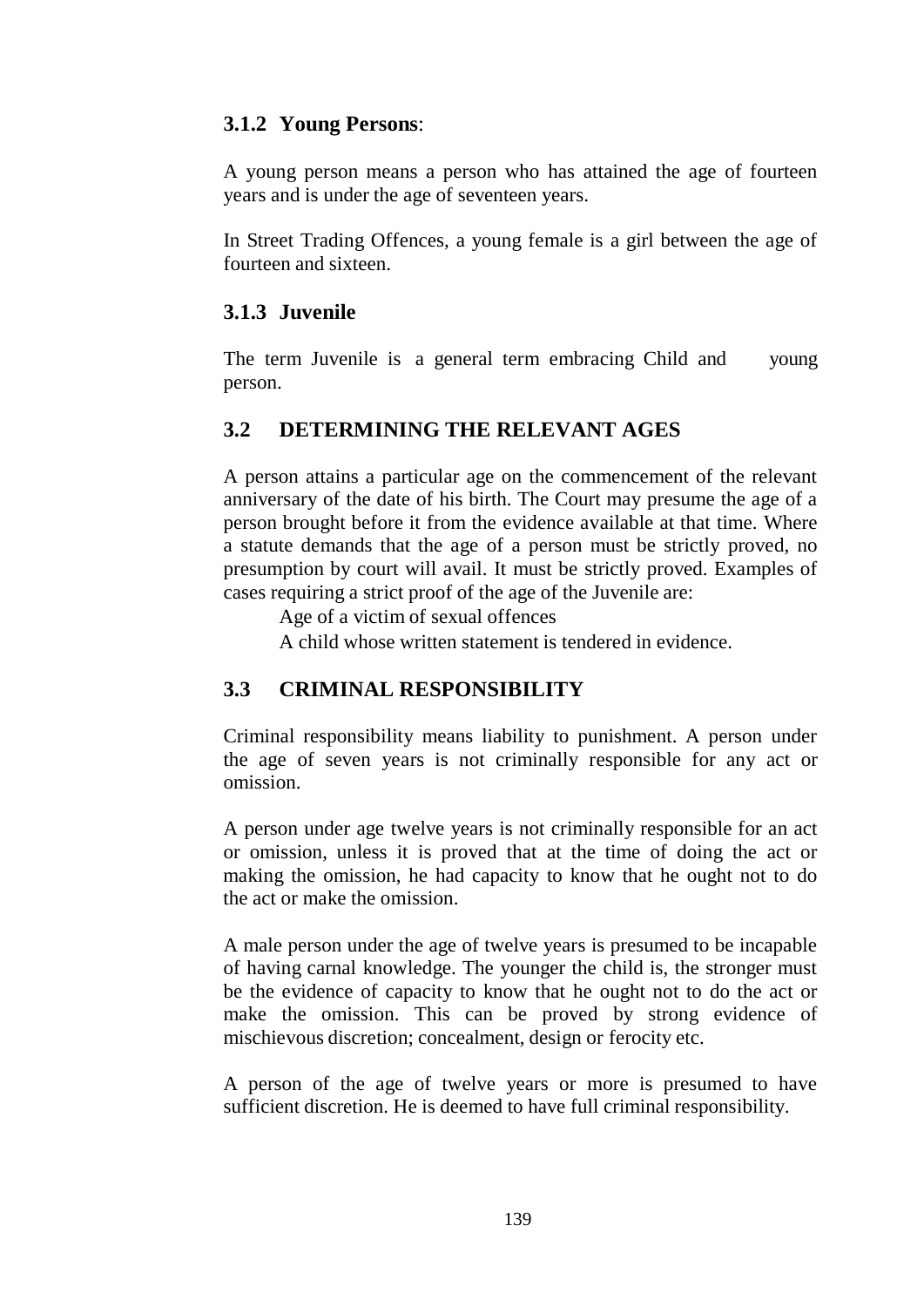When an adult is being prosecuted for an offence and previous conviction becomes an element. Any previous convictions when he/she was under twelve years of age are to be disregarded.

### **3.4 ARREST OR CUSTODY OF CHILDREN AND YOUNG PERSON**

Where a Juvenile is arrested with or without a warrant, he must be brought immediately before a Magistrate's Court.

If the Juvenile cannot be brought before the Magistrates' Court, the Police Officer in immediate charge, for the time being, of the Police station to which the Juvenile is brought, shall enquire into the case forthwith and shall release him/her *unless*:

The charge is one of homicide or other grave crime or

He/she ought in his/her own interests to be further detained (e.g. to remove him from association with any reputed criminal or prostitute) or

The police officer has reason to believe that the release of the /juvenile would defeat the ends of Justice.

If he/she was arrested without warrant, he/she would fail to appear.

However, if the juvenile has been arrested with a warrant, his/her parent or guardian must enter into recognizance (with or without surety) to secure the appearance at the hearing of both the juvenile and the parent or guardian. Where the juvenile is not released, arrangement must be made for the juvenile to be taken into the care of the Local Authority. The Officer to whom the juvenile is brought shall cause him/her to be detained in a place of detention (provided under the Act) *unless*:

It is impracticable to do so

The juvenile is of so unruly or depraved a character that he/she cannot be safely so detained

By reason of his state of health and his mental or bodily condition, it is unadvisable so to detain him/her. In this case, a certificate shall be required to that effect.

It is important that children and young persons do not associate with adults charged with or convicted for any offence other than an offence with which the child or young person is jointly charged or convicted.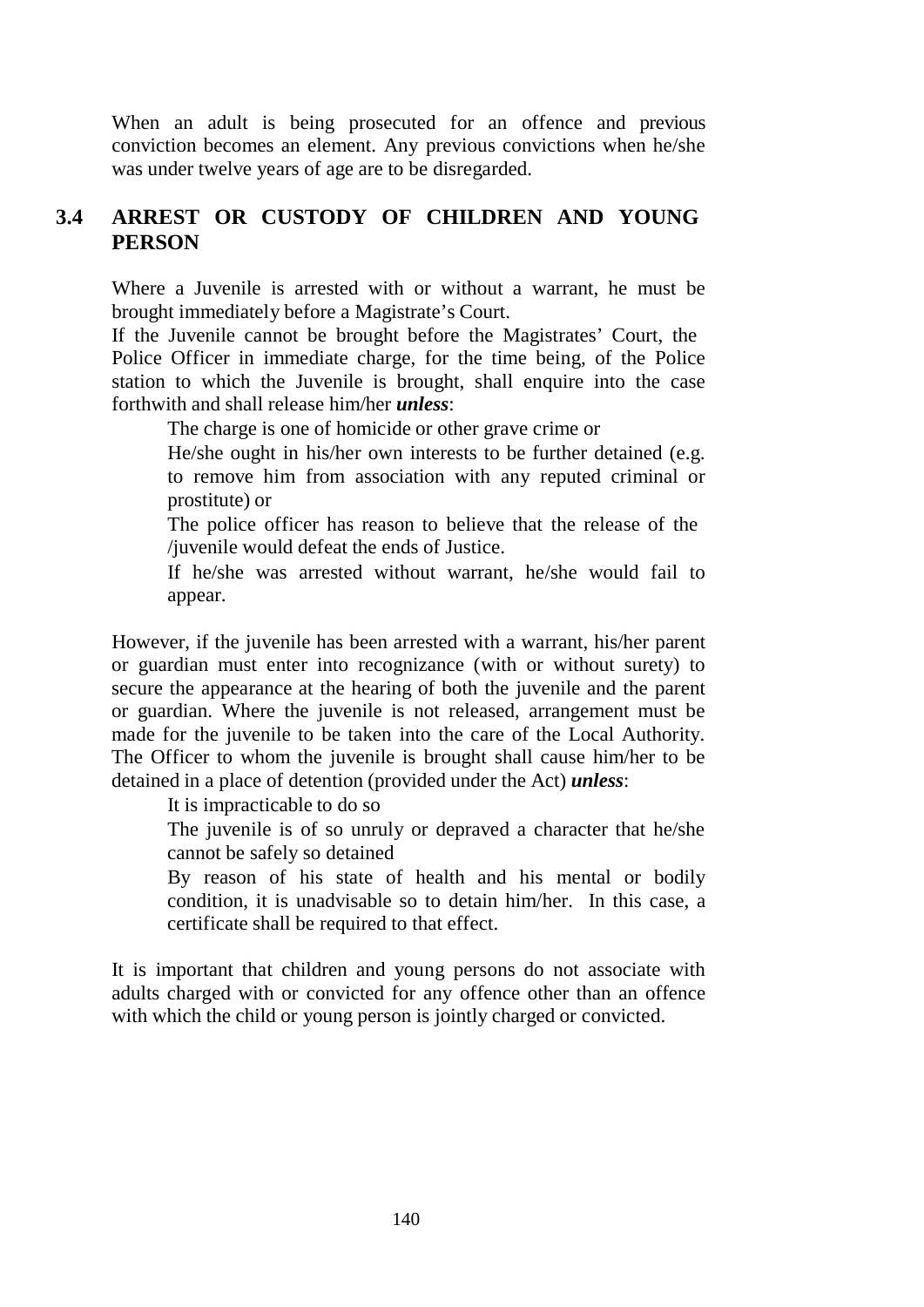### **3.5 POWER TO DETAIN OTHERWISE THAN FOR AN OFFENCE.**

Any Police Officer may detain a child or young person whom he reasonably believes to be in need of care or protection order or to be prevented from receiving education.

### **3.5.1 The Category of Children and young persons in need of care and protection includes**

Orphans or juveniles deserted by relatives

Juveniles who have been neglected or ill-treated by persons under whose care and custody they are.

Juveniles whose parents or guardians does not exercise proper guardianship

Juveniles who are found destitute and have both parents or surviving parent, undergoing imprisonment

Children and young persons under the care of a parent or guardian who, by reason of criminal or drunken habits, is unfit to have the care of the child.

Daughter of a father who has been convicted of defilement of girls in respect of any of his daughters.

Persons found wandering and have no home or settled place of abode or visible means of subsistence.

Persons found begging or receiving alms, whether or not this is any practice of singing, playing, performing, offering anything for sale or otherwise, or is found in any street, premises, or place for the purpose of so begging or receiving alms.

A child or young person who accompanies another person when that other is begging or receiving alms, whether or not there is any pretence of singing, playing, performing, offering anything for sale or otherwise.

One who frequents the company of any reputed thief or common or reputed prostitute. If however, the only common or reputed prostitute is the mother of such child and it is proved that she exercises proper guardianship and due care to protect the child from contaminations, the latter will NOT be regarded as in need of care and protection

A child or young person who lodges or resides in a house or the part of a house used by prostitutes for the purpose of prostitution, or is otherwise living in circumstances calculated to cause, encourage or favour the education or prostitution of the child.

A child or young person in relation to whom any of the offences against morality under the Criminal Code has been committed or attempted. (Offences against Morality includes unnatural offences, indecent treatment and practices, defilement, seduction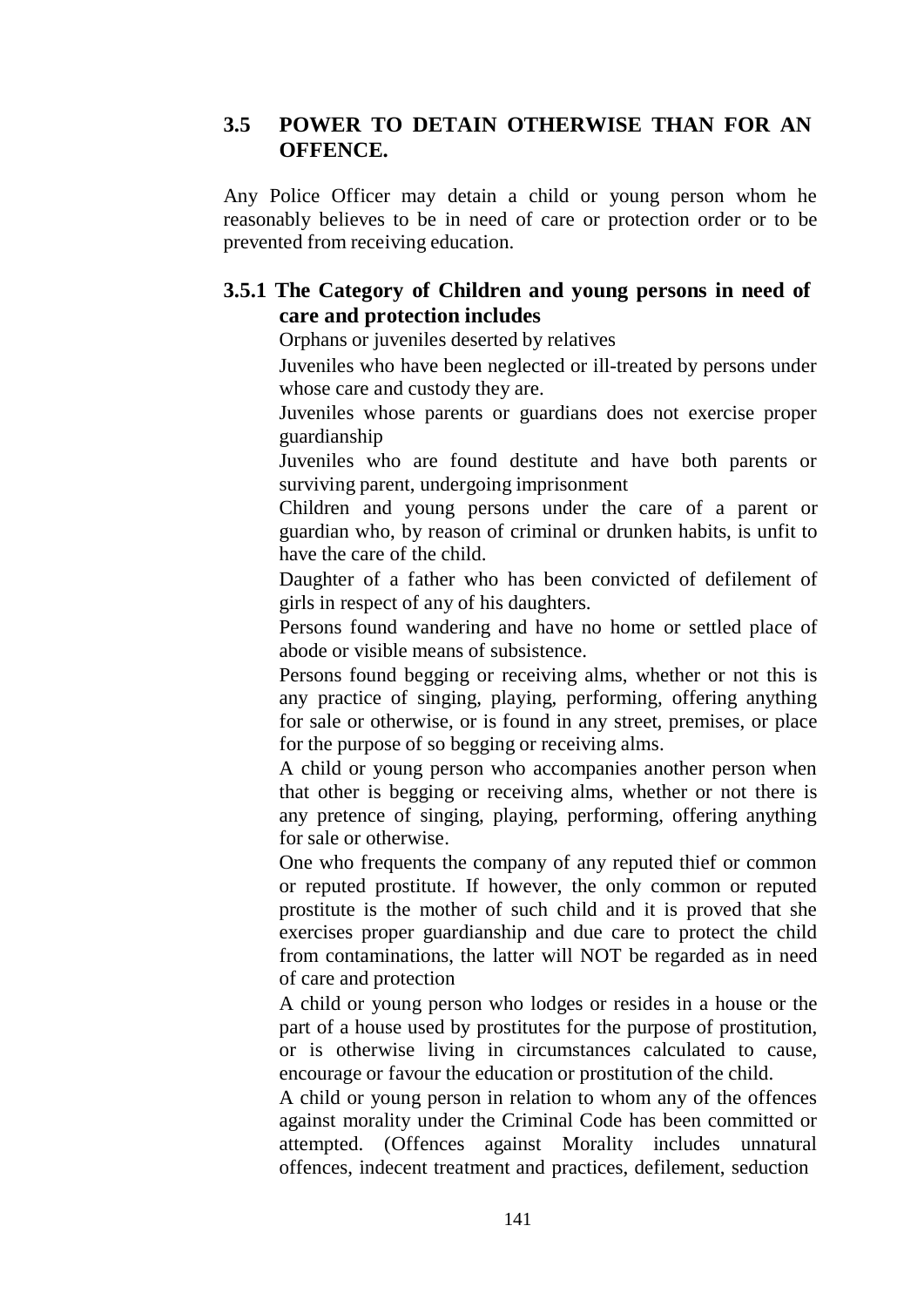or prostitution, keeping or frequenting brothels, procuration, Abduction, Abortion, obscenity etc).

Children and young person, who having been born or bought within the Republic of Nigeria, would but for the provisions of the law relating to the legal status of slavery, be a slave or

Children and young persons, who are otherwise exposed to *Moral Danger*

### **3.5.1 Moral Danger**

A child or young person is said to be exposed to moral danger if he/she is:

Found destitute

Wandering without any settled place of abode and without visible means of subsistence

Found begging or receiving alms, whether or not there is any practice of singing, playing performing or offering anything for sale

Found loitering for the purpose of so begging or receiving alms.

### **4.0 CONCLUSION**

In the classical age, everyone was responsible for his acts or omission and the consequences that followed. The thought was that everything done was a matter of choice and by freewill. The neo-classicalists recognized that there exists certain extenuating circumstance which may negate the concept of freewill. One of such is non-age or immaturity. Today it is an irrebuttable presumption of law that a child who is under seven years of age cannot commit any crime in Nigeria. The liability as to punishment of one who is seven but under twelve years in age, however, is rebuttable: for he cannot commit crimes in the absence of any evidence of mischievous discretion. Their conduct may have been *reus* but the perpetrators are not.

The law is strict as to the treatment of juvenile delinquents and their delinquencies.

### **5.0 SUMMARY**

Children are different from young persons by definition. In both cases, their delinquencies are subject to the children and young person's legislation unlike the adult offences and offenders who are subject to the criminal code or the penal code, among others. They face two classes of treatment:

One for care and protection from moral danger.

The other for juvenile delinquencies.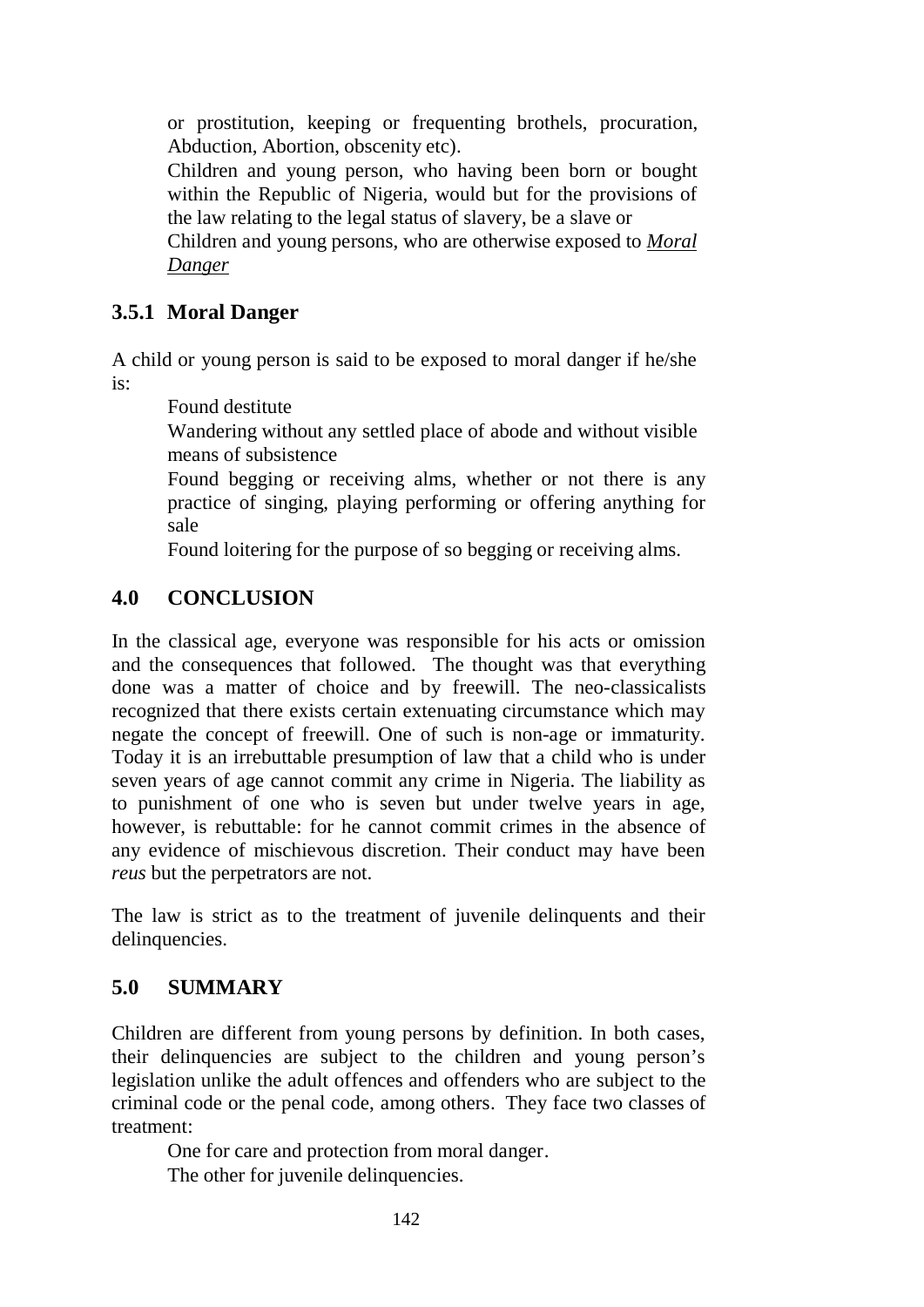You have learnt about the former in this unit. You will learn what juvenile delinquencies are and their dispositional methods in the next unit.

### **6.0 TUTOR MARKED ASSIGNMENT**

- 1. Define the term Moral Danger
- 2. Who may be in need of care and protection?
- 3. Under what circumstance may a young person be detained?

### **7.0 REFERENCES/FURTHER READINGS**

Kasumu A.(1977): The Supreme Court of Nigeria, Keinemann, Ibadan.

Slappper, G.(2004): The English Legal System, Cavenish.

FGN: Children and Young Persons Legislations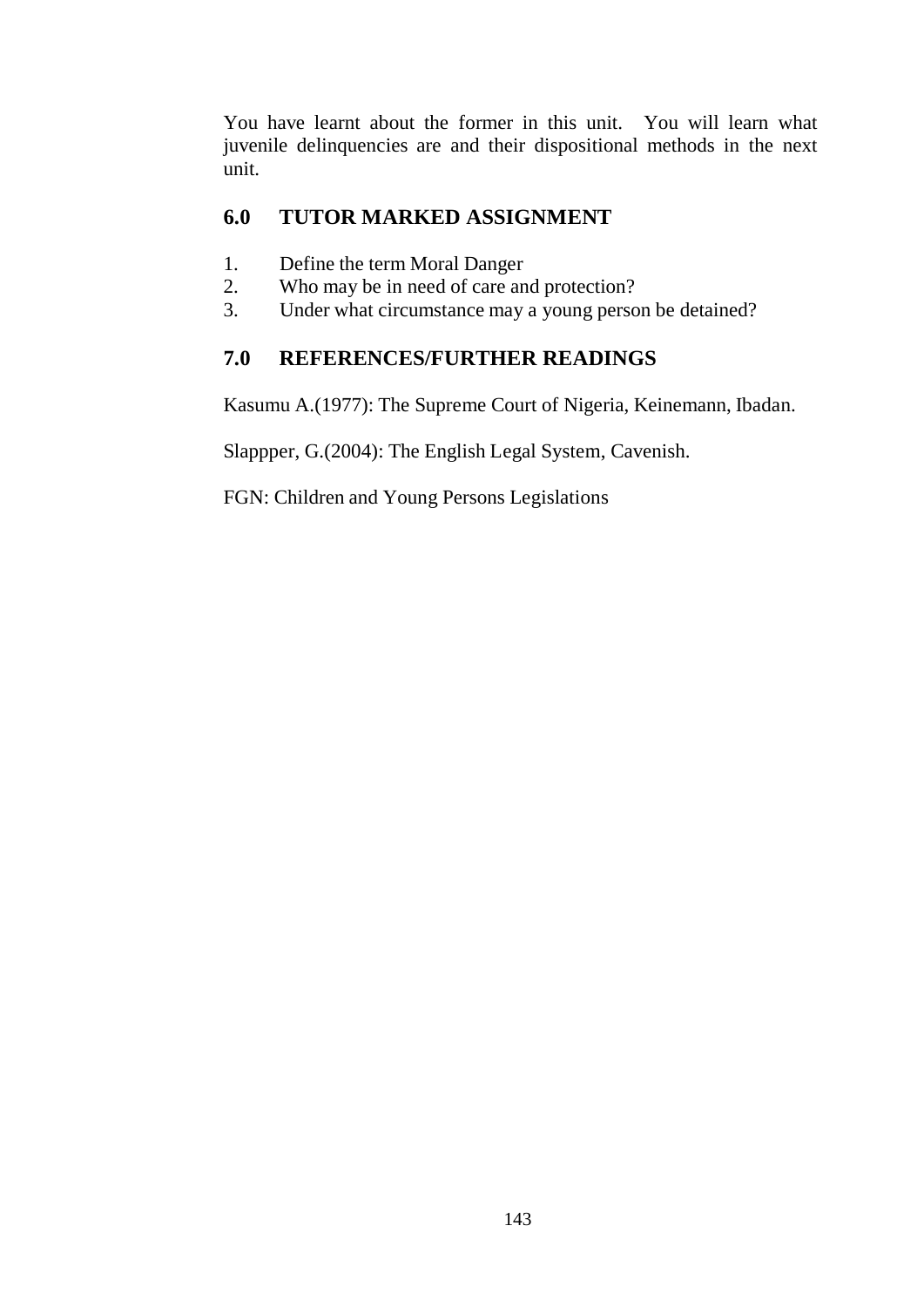### **MODULE 6**

### **UNIT 1: WOMEN AND OTHER SPECIAL GROUPS: CRIME AND JUSTICE**

#### **Content**

- 1.0 Introduction
- 2.0 Objectives
- 3.0 Main Content
	- 3.1. Women
	- 3.2 Children and Young Persons
	- 3.3 Mental Defectives
	- 3.4. The Prisons
	- 3.5. The Poor
- 4.0 Conclusion
- 5.0 Summary
- 6.0 Tutor Marked Assignment
- 7.0 References/Further Readings

### **1.0 INTRODUCTION**

In the classical age, man was responsible for all the consequences of his conduct. It was believed that he had free choice and he exercised it. The neo-classicist departed from this stand point. They recognized certain circumstances which could deprive a man of freewill. An example is insanity; immature age. This represents the modern trend, **such** that in Modern Nigeria certain groups of people are treated specially and differently from others because of their peculiarity. Examples of these groups are:

Children and Young Persons Mental Defectives Women Prisoners The Poor Class

These class of people is the focus of this Unit.

## **2.0 OBJECTIVES**

When you have read this Unit, you should be able to;

- 1. Identify the special groups.
- 2. Explain the reaction of the Criminal Justice Administration System to each group.
- 3. Critique the treatment of the Group.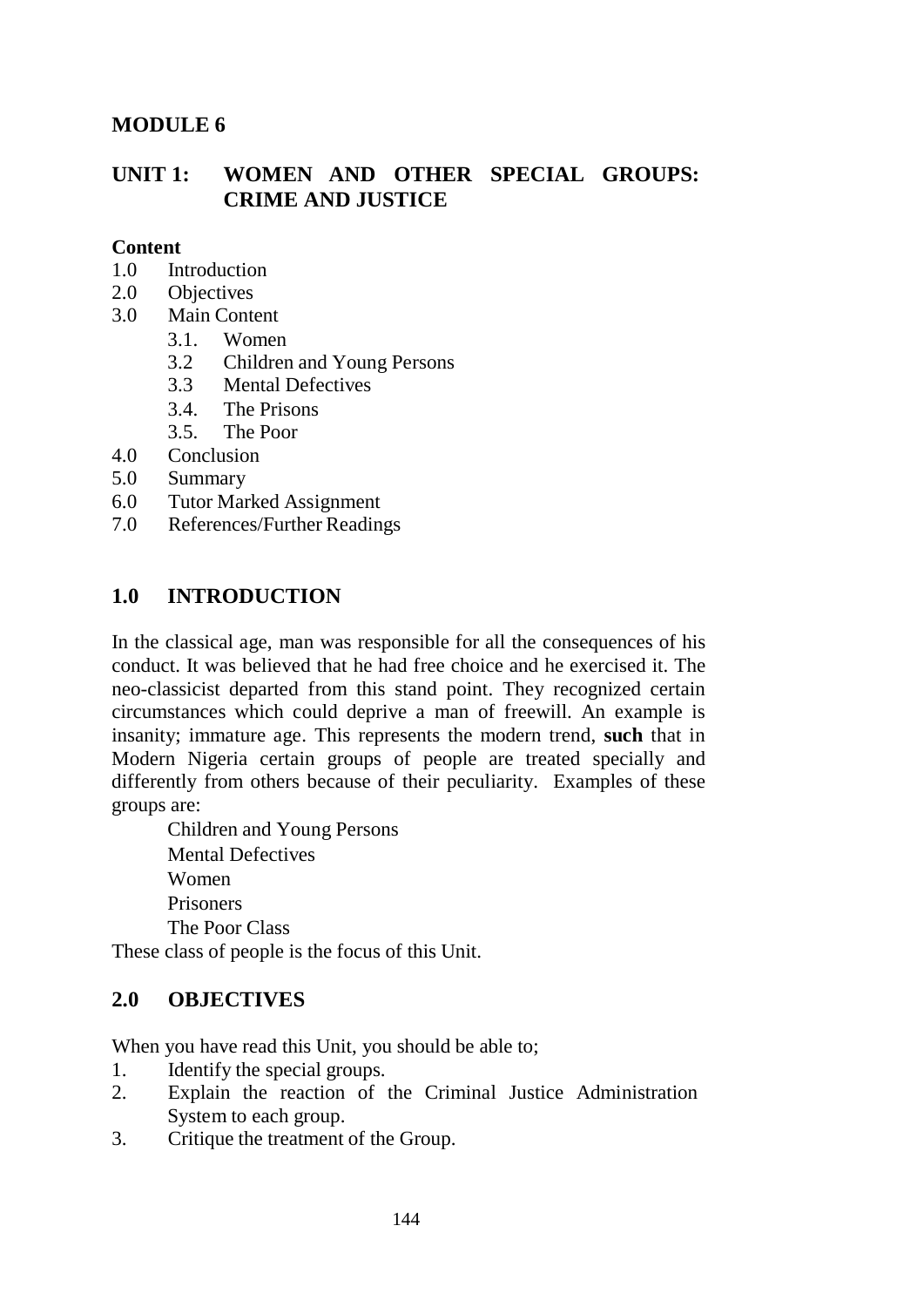## **3.0 MAIN CONTENT**

You have learnt about some of the special groups. We are not going to repeat them here and it would suffice to a new things add a few things.

## **3.1 THE WOMEN**

The Women groups are treated like children and young persons in some cases and like male adults in other cases. We shall be concerned with the modern law.

### **3.1.1 Right of freedom from discrimination**:

Under the CFRN, 1999 no citizen of Nigeria shall be subjected to any disability or deprivation merely by reason of the circumstances of his/her birth, ethnic group, place of origin, sex, religion or political opinion. (s.42)

## **3.1.2 Criminal Responsibility.**

Modern statutes make no distinction between a married woman and any other adult with regard to criminal responsibility. Note the following exceptions;

### *a.) Accessory after the fact*

The criminal code provides that a wife of Christian marriage does not become an accessory after the fact to an offence to which her husband is guilty by receiving or assisting him in order to enable him to escape punishment, nor by receiving or assisting, in her husband's presence and by his authority another person who is guilty of an offence in the commission of which her husband has taken part in order to enable that other person to escape punishment; nor does a husband become an accessory after the fact to an offence to which his wife is guilty by receiving or assisting her in order to enable her to escape punishment. *(s.10)* But a wife commits a crime if she shields her husband who has deserted from the Armed forces.

### *b.) Compulsion of Husband*

A married woman is not free from criminal responsibility for doing or omitting to do an act merely because the act or omission takes place in the presence of her husband. But a wife of a Christian marriage is not criminally responsible for doing or omitting to do an act which she is actually compelled by her husband to so or omit to do, and which is done or omitted to be done in his presence, except in the case of an act or omission which would constitute an offence punishable with death; or an offence of which grievous harm to the person of another, or an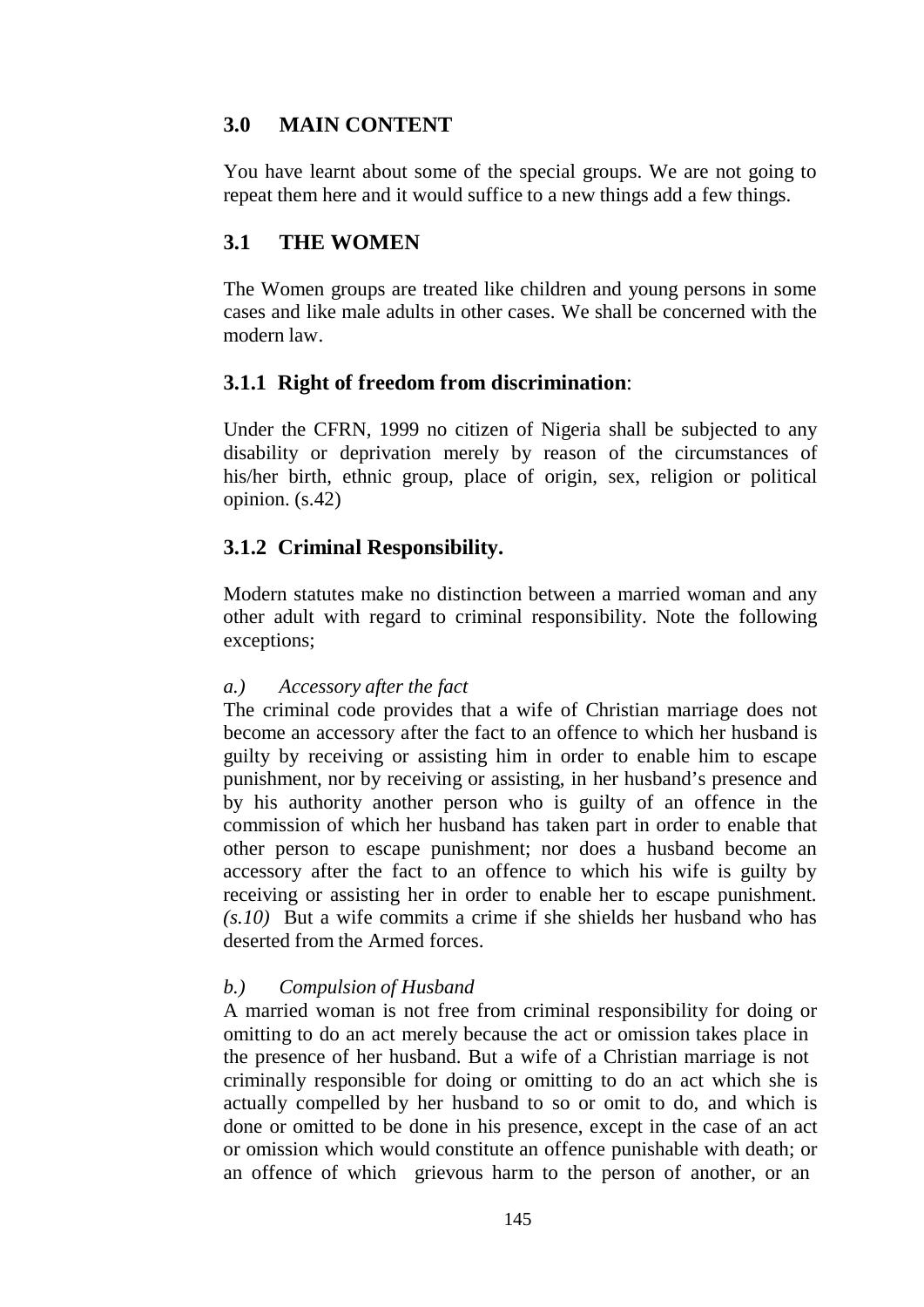intention to cause such harm, is an element, in which case the presence of her husband is immaterial. *(s.33)*

## *c.) No Conspiracy between Married Couple*

A husband and wife of a Christian marriage are not criminally responsible for a conspiracy between themselves alone. *(s.34)* the reason is that the husband and wife are one in law and conspiracy can only be committed if there are at least two independent persons.

## *d.) Crimes between Husband and Wife*

When a husband and a wife of a Christian marriage are living together, neither of them incurs any criminal responsibility for doing or omitting to do any act with respect to the property of the other, except in the case of an act or omission of which an intention to injure or defraud some other person is an element and except in the case of an act done by either of them when leaving or deserting or when about to leave or desert the other.

Subject to the foregoing provisions, a husband and wife are, each of them, criminally responsible for an act done by him or her with respect to the property of the other, which would be an offence if they were not husband and wife, and to the same extent as if they were not husband and wife. In essence it is a crime for a spouse to take the others property if they are living apart or if the property is taken with the intention of leaving the other. But in the case of the Christian marriage, neither of them can institute criminal proceedings against the other while they are living together. Hence there is no criminal label between spouses concerning each other.

## *e.) Rules of Evidence*

The *several rule* is that every person charged with an offence is a competent witness for the defence at every stage of the proceedings whether he/she is charged solely or jointly with other person. Examples,

A spouse is competent to give evidence if the accused so applies; A statute stipulates that a spouse shall be competent to give evidence for the prosecution or the defence. E.g. Child destruction; Bigamy; Sexual offences other than battery, indecent assault or a man assault with intent to commit battery;

In exceptional cases however, a witnesses is competent and compellable both for the prosecution and for the defence in criminal matters. For example; spouses of parties are competent and compellable to give evidence in a relatively few cases. E.g. Offences against the spouses property, and offences of violence against the spouse.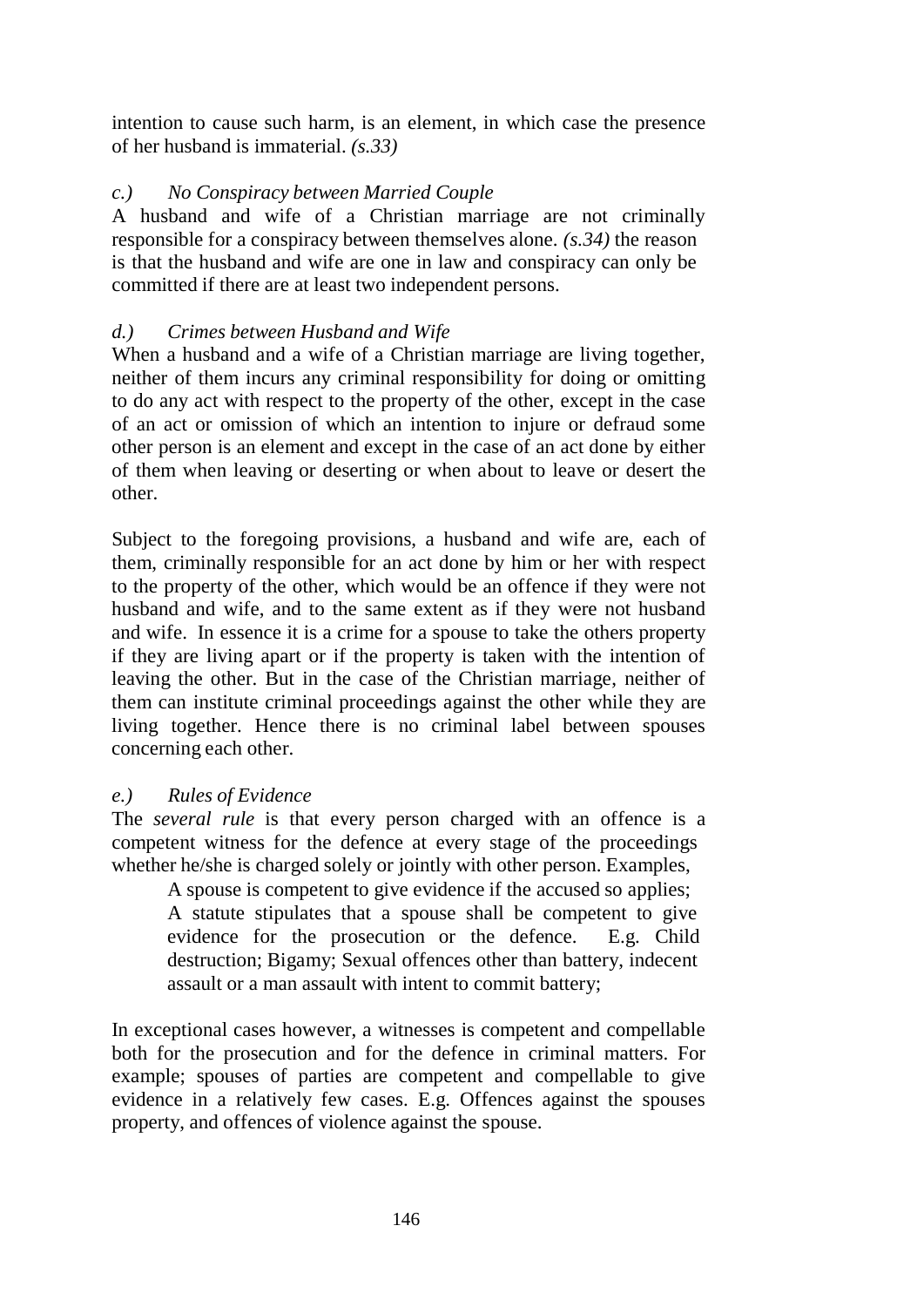## **3.2 CHILDREN AND YOUNG PERSONS**

Please read over the earlier unit on the subject. What we need to add are the following matters of:

Juvenile 'at social risk': They are handled by a specialist arm of the Nigeria Police Force called the Juvenile Welfare Branch, comprising mainly specially trained female Police Officers

Having fully investigated the complaints, and in appropriate cases, the Juvenile in trouble are not also taken to the ordinary courts but to the Juvenile Welfare Court, also a specialized court.

Juvenile in trouble or at social risks include:

Juvenile delinquents

Juveniles who are not in conflict with the law but are:

- in moral danger
- in need of care and protection
- abandoned, abused, neglected, homeless, or marginal and vulnerable circumstances
- beyond parental control.

#### **Beijing Rules**

Issue of abolition of Canning has been revived in recent time. The Beijing Rules recommend that "Juvenile shall not be subjected to corporal punishment". In its place, the following are being advocated:

- deprivation of privileges
- withdrawal of love and affection
- engagement in productive community service
- order to participate in groups counseling and seminar activities
- other intervention strategies.

Argument in favour of Canning:

- it is a form of judicial benching
- culturally it is not seen as an abuse
- it is preferred to institutionalization
- it is still in use etc.
- it instils fear and so it deters
- it is swift
- it costs less to the state etc

There are also arguments against corporal punishment

- It is primitive, inhuman, most depraved
- it inflicts pain
- It makes the juvenile bitter and callous towards parents, guardians and society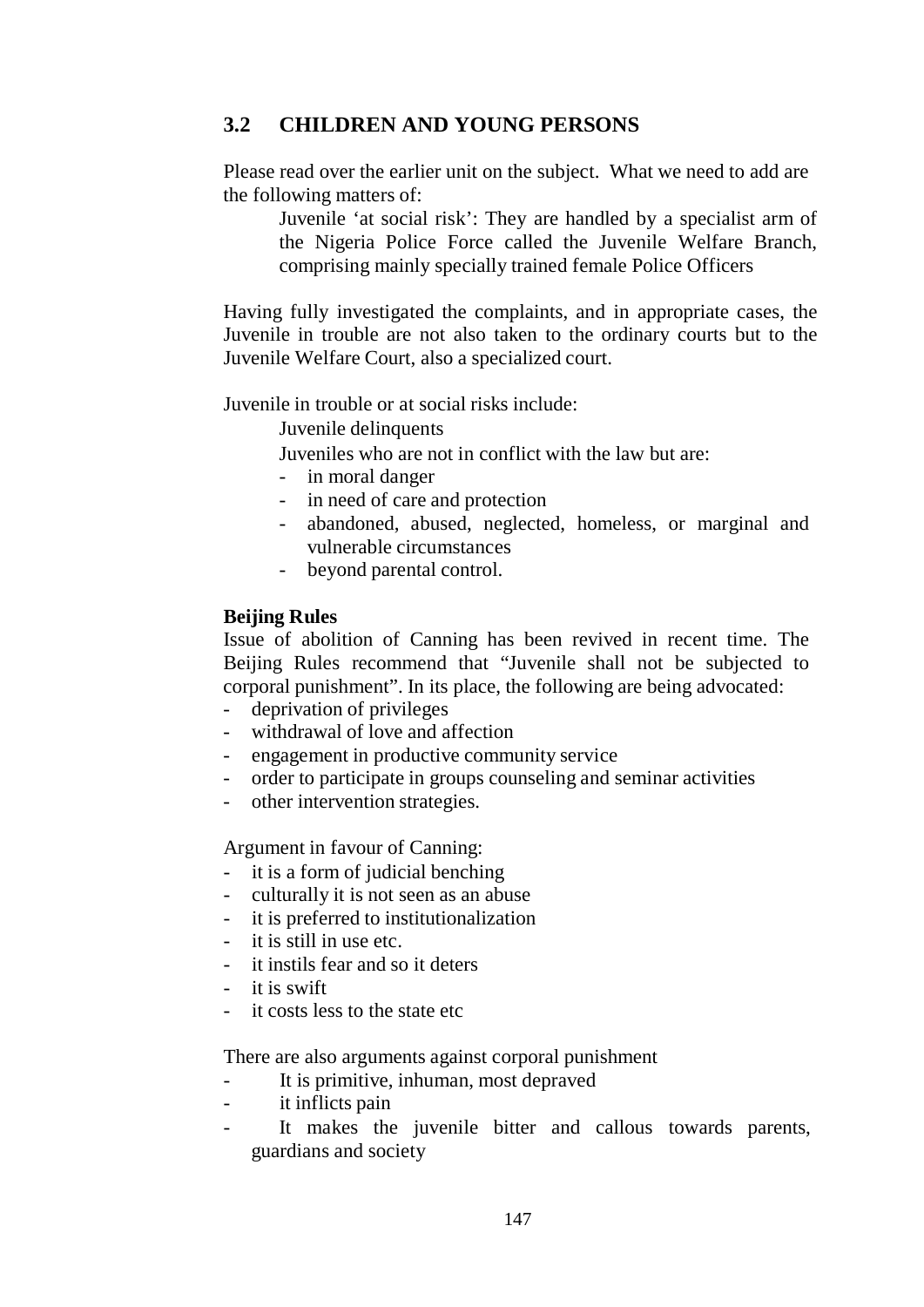- It is harmful to children's life and makes them incorrigible and revengeful.
- It has potentials of making the subjects hardened criminals
- It has not achieved its aims
- It does not attempt to and cannot remove the root cause of the juvenile delinquencies.

The reasons for or against may or may not be valid. However, the main advantage seems to be that it does not, waste time and it costs less. Its main disadvantage is that it does not remove the root cause of juvenile delinquency. It may stigmatize

## **Self Assessment Exercise 1**

- 1. 'Juvenile shall not be subjected to corporal punishment (Beijing Rule). *Discuss exhaustively*.
- 2. What do you understand by "Other intervention strategies"? Mention any five.

## **Activity**

Discuss the essence of contributions and challenges of:

Juvenile detention centre Approved School Borstal Institution Motherless Babies Homes

# **3.3. MENTAL DEFECTIVENESS**

These are a special group and are recognized as such at law. The early notions of, causes of crimes and criminals were based on;

- Prepotency of biological factors
- Concept of freewill, rationality of man and equality of sanctions regardless of age, sanity position and circumstances

Modern philosophers have rejected the former and modified the latter, having recognized special groups who lack free will. Examples are psychopath, lunatics and children; and by reason of their excruciating circumstances, enjoy certain concession in criminal justice administration.

## **3.3.1 Insanity**

A person is not criminally responsible for an act or omission if at the time of doing the act or making the omission he is in such a state of mental disease or natural mental infirmity as to deprive him of capacity to understand what he is doing, or of capacity to control his actions or of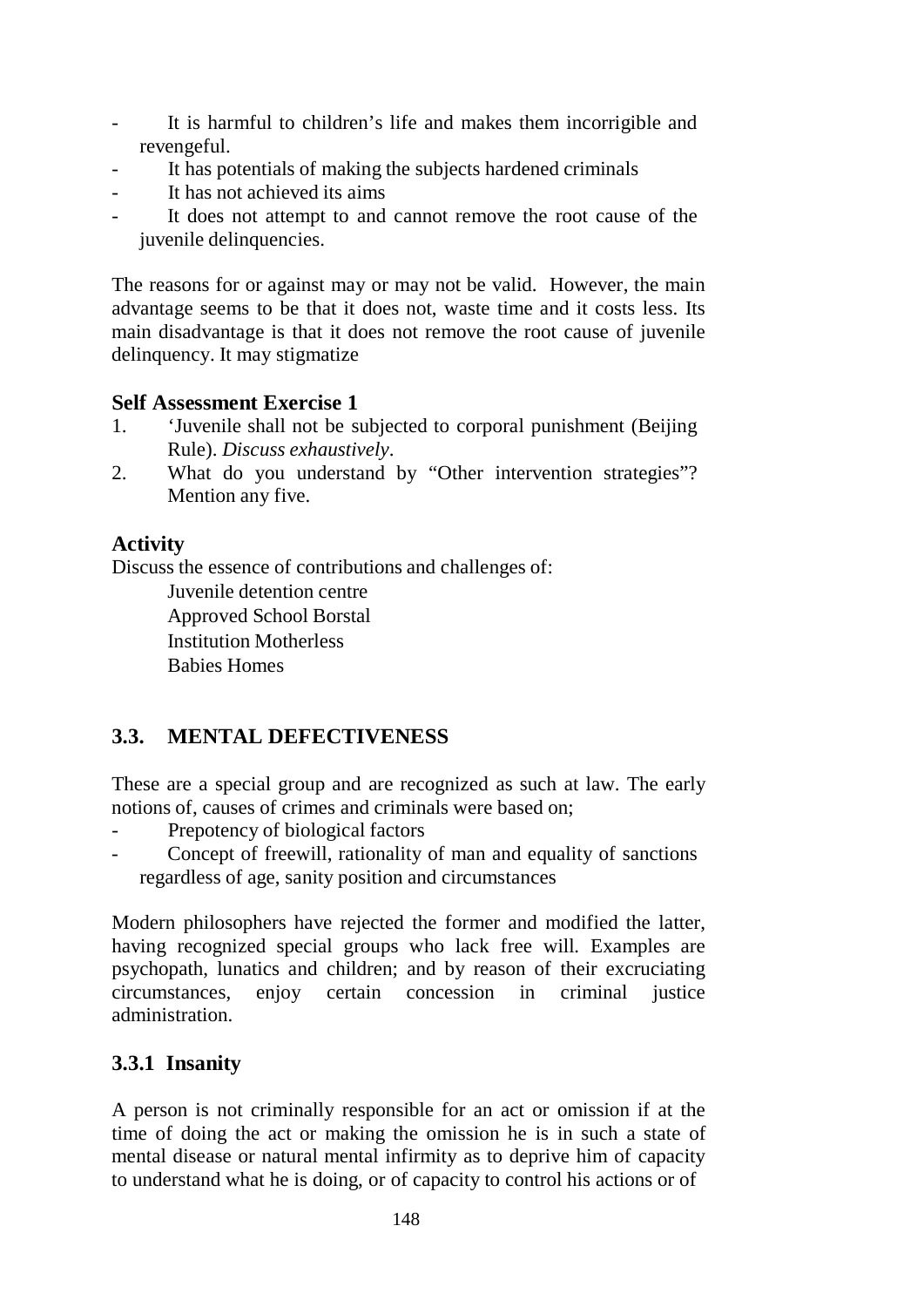capacity to know that he ought not to do the act or make the omission*. (Criminal Code s.28)*

### *In Some delusion/Diminished Responsibility*

A person whose mind at the time of his doing or omitting to do an act, is affected by delusions on some specific matter or matters but who is not otherwise entitled to the benefit of the foregoing provisions of this section is criminally responsible for the act or omission to the same extent as if the real state of things had been such as he was induced by the delusions to believe to exist. *(s.28, cc)*

Criminal Justice Administration gives due insanity, anything bordering on insanity, or inability to form a rational judgment or exercise willpower to control one's actions. This insanity is a general defence to criminal responsibility. Diminished responsibility may reduce responsibility for murder to that of manslaughter.

## **3.4. THE PRISONS**

The Persons in prison are a special group. Their freedoms are restricted. Prisons exist among other things, to identify the reasons for the antisocial behaviour of offenders, teach and train them to become useful citizens in a free society after discharge.

The Government of Nigeria is nearer achieving this objective with the establishment of the following:

- 1. Open Prison System
- 2. National Open University of Nigeria (Prisons Special Center)

The objectives of the National Open University of Nigeria (NOUN), Prisons Special Centre may be subsumed as follows:

- 1. To encourage the advancement of learning and to hold out to all persons without discriminating the opportunity of acquiring a higher and liberal education.
- 2. To provide courses of instruction and other facilities for the pursuit of learning especially to those who may not, by nature of their circumstances, enroll for residential full time university education.
- 3. To relate the activities to the social, cultural and economic needs of the citizenry.

In his study of Capacity Building and Rehabilitation of Prison inmates and crime control through Open and Distance Learning (2008), Oyakhiromen found from a sample of 390 male and 114 female prison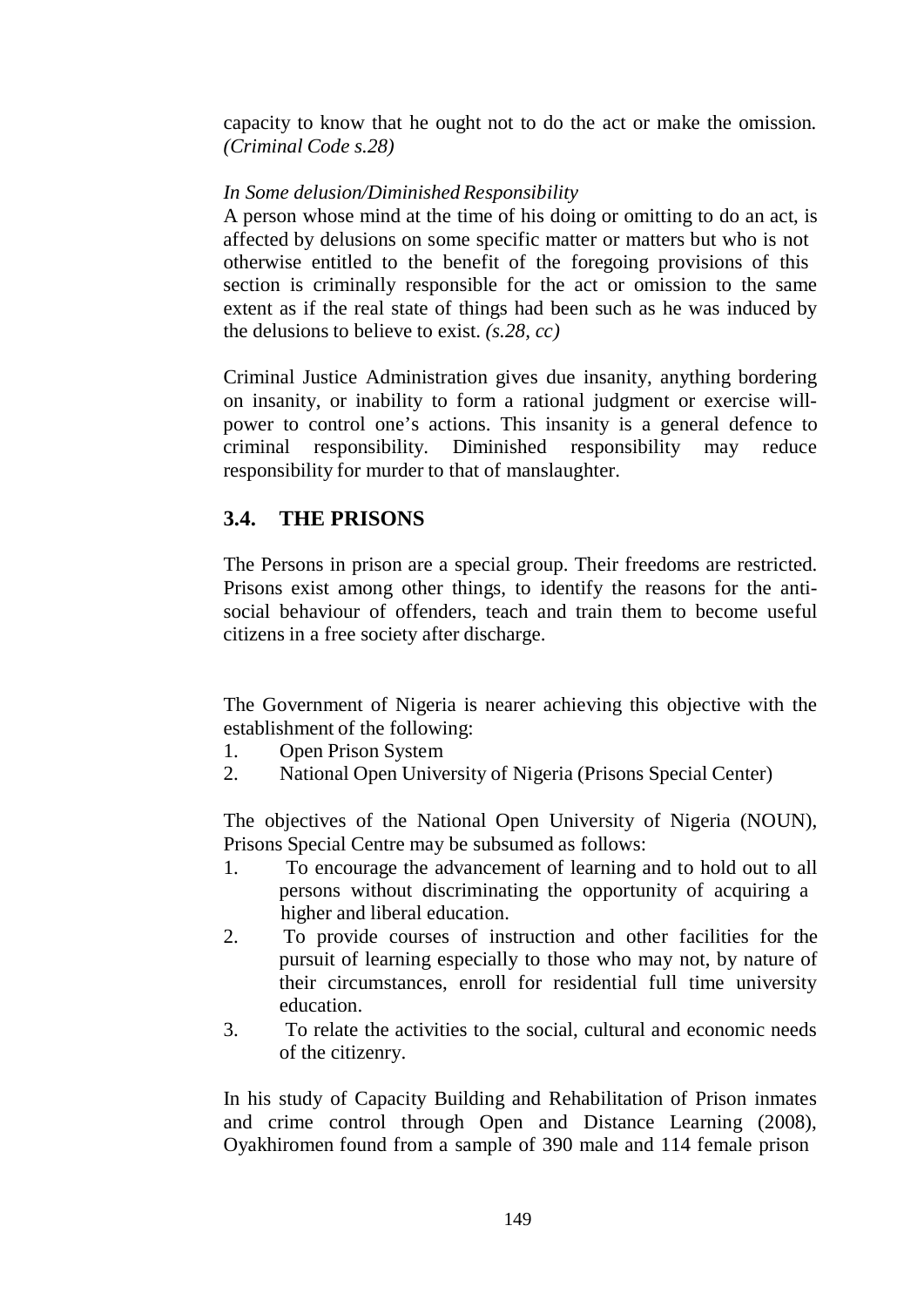inmates that the programmes which appeal most to prison inmates (male and Female) in order of preference are:

| Computer literacy                           | 12.8% |
|---------------------------------------------|-------|
| Enterpreneurship/small<br>business<br>scale | 21.8% |
| management                                  |       |
| Cell phone repairs and maintenance (male)   | 8.7%  |
| Food<br>Source<br>based<br>and<br>Agro      | 12.3% |
| Technology(female)                          |       |

All were unanimous in their first or second choice but differ in their third preferences. Given the necessary official political will, public and family support, it is believed that the NOUN has the potential of being able to train, teach and empower prison inmates to be useful citizens and afford them the chance of putting their acquired skills into the services of the society.

# **3.5. THE POOR**

The criminal Justice System recognizes the Poor as a special group and has the Legal Aid Scheme to their rescue.

The CFRN, 1999 Section 46 provides special jurisdiction of High Court and Legal Aid. Subsection 4 provides as follows:

The National Assembly shall make provision;

- i. for the rendering of financial assistance to any indigent citizen of Nigeria where his right under chapter IV of the Constitution (fundamental Rights) has been infringed or with a view to enabling him to engage the services of a legal practitioner to prosecute his claim and;
- ii. for ensuring that allegations of infringement of such rights are substantial and the requirement or need for financial or legal aid is real.

# **4.0 CONCLUSION**

The Children and Young Persons Legislations apply equally to both male and female delinquents. The adult male and adult female are both subject to the Criminal and Penal Codes. The major difference is that they are kept in separate cells or prisons if they are to be detained. Women who are married under the Act enjoy partial defences to criminal liability for specified crimes. Persons under incarceration are special groups. So also are the poor, and mental defectives. The state provides Legal aid for the poor and in appropriate case to deserving members of the public.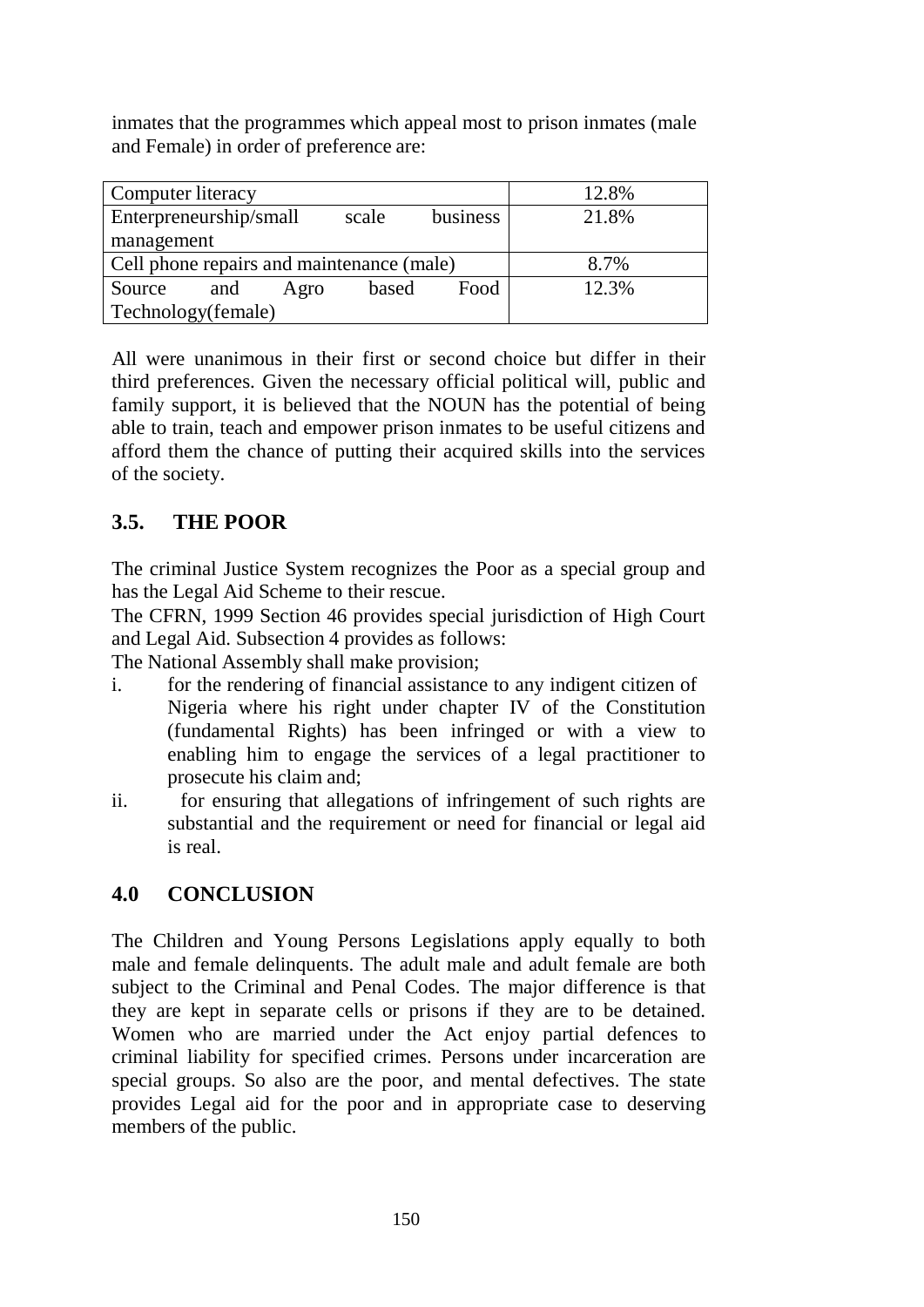## **5.0 SUMMARY**

You have learned about the favourable disposition of the state towards the vulnerable members of the public. Examples of such special groups are: the children and Young Persons, mental defectives, women, prisoners and the poor.

## **6.0 TUTOR MARKED ASSIGNMENT**

Compare and Contrast the criminal justice administration of adult offenders/offences and the special groups offenders/offences.

## **7.0 REFERENCES/FURTHER READINGS**

Kasumu A.(1977): The Supreme Court of Nigeria, Keinemann, Ibadan.

Slappper, G.(2004): The English Legal System, Cavenish.

FGN: Children and Young Persons Legislations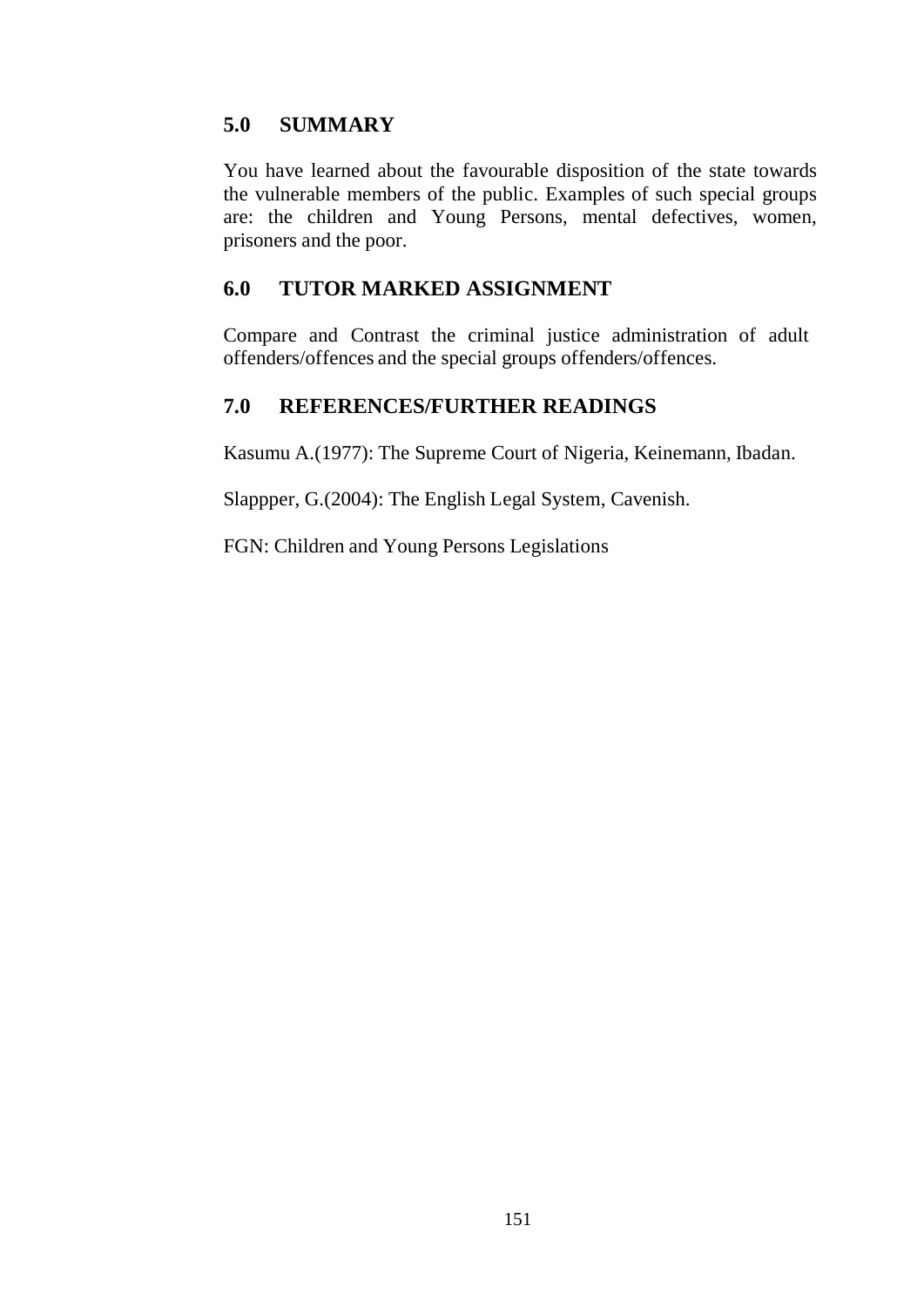# **UNIT 2: WOMEN: VICTIMS AND AGENTS OF THE CIRMINAL JUSTICE SYSTEM**

### **Content**

- 1.0 Introduction
- 2.0 Objectives
- 3.0 Main Content
	- 3.1 Victimization of Women
	- 3.2 Arrest and Investigation Process
- 4.0 Conclusion
- 5.0 Summary
- 6.0 Tutor Marked Assignment
- 7.0 References/Further Reading

## **1.0 INTRODUCTION**

Women's involvement in crimes whether as offenders or victims is a recent phenomenon in Nigeria. The information on sex distribution of offenders and crime victims is scanty. Statistics from Europe may not be of much help because of the differences in terminology, definitions, and classification of crime types, reporting and recording practices and operations of the criminal justice system from time to time. You may be consoled by *Clifford (19..)* who says that in the light of little knowledge of crime including (women offenders and women victims) at this time, even simple observation have some value.

The categories of offenders and crime victims cut across sex barriers. Both men and women have been disgraced at probes and tribunals; arrested at home or abroad for fraud or for pushing and trafficking dangerous drugs. More perplexing has been the growing involvement of women in drug offences, robbery and other serious crimes of violence and financial fraud, which have until quite lately been the prerogative of adult males.

## **2.0 OBJECTIVES**

When you have studied this Unit, you should be able to:

- 1. analyse feminine involvement in crime
- 2. examine women victimization
- 3. explain the role of women generally in the criminal justice system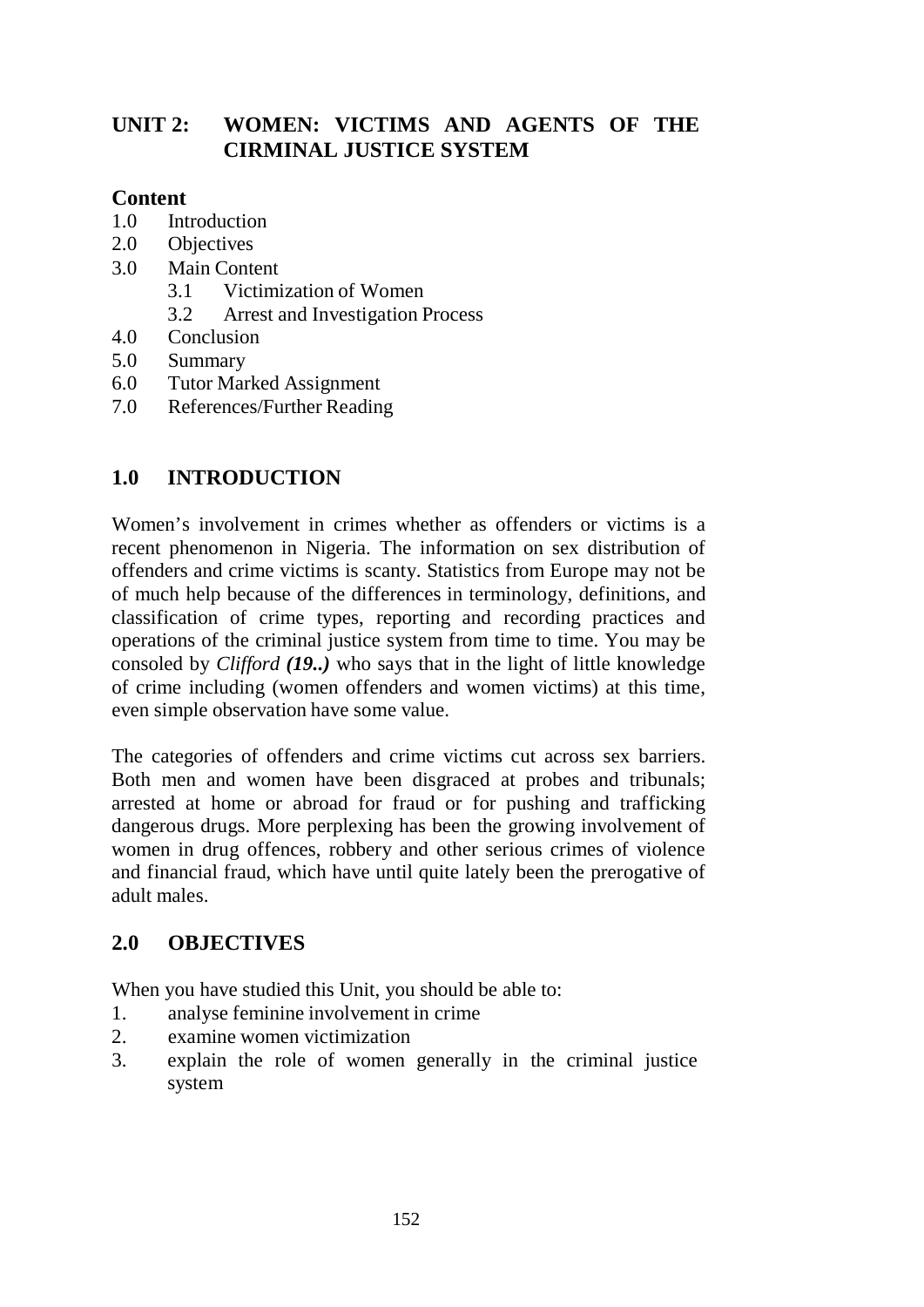## **3.0 MAIN CONTENT**

In his study of prison population, *Oyakhiromen(2008)* found that the ratio of female to male convicts has been 1:5. The ratio of convicts to arrests among male offenders is 1:7. That of women is 1:6. Prison population percentage distribution is 96.4 (male) 3.6 (female). The implications are as follows:

- 1. women enjoy more leniency in the court,
- 2. women are protected more readily from prosecution,
- 3. women are less likely to earn custodial sentences than men are,
- 4. male suspects are still more likely to be arrested, charged and prosecuted than female suspects,
- 5. female suspects are relatively easier convinced than males, implying perhaps higher morality, and
- 6. males are predominantly the delinquent sex

The ages of convicts were as follows:

| Age             | Male% | Female% |  |
|-----------------|-------|---------|--|
| Under 20 years  | 25.3  | 14.3    |  |
| $21 - 25$ years | 23.7  | 21.9    |  |
| $26 - 50$ years | 48.1  | 61.3    |  |
| 51 and above    | 29    | 2.5     |  |

This is consistent with the characteristics of male convicts except that the data show that females retire much earlier from crimes. Scholars have explained that as they approach 40 years, females tend to concentrate more on family living or in crimes of cunning e.g. unlawful possession, cheating etc.

*Oyakhiromen's (1999)* analysis of suspects in all the police stations in Lagos State on one weekend is as follow:

| <b>Offence Category</b>   | <b>Total No.</b> | Male %       |             | Female % |        |
|---------------------------|------------------|--------------|-------------|----------|--------|
|                           | (M & F)          | <b>Total</b> | <b>Male</b> | Total    | female |
| Offences against property | 281              | 43.8         | 47.5        | 3.2      | 40.4   |
| Offences against persons  | 211              | 32.6         | 35.4        | 2.7      | 34.1   |
| Other offences            | 106              | 15.7         | 17.1        | 2.0      | 25.5   |
| <b>Total</b>              | 598              | 92.1         | 100.0       | 7.9      | 100.0  |

The ratio of Male: Female suspects found in the Police custody were 12:1 (total offenders), 14:1 (Property offenders), and 13:1 (personal offences). Female suspects appear to enjoy bail while the males are more likely to be remanded. Both in aggregate number and proportion, both sexes are frequently in trouble with the police with regard to the laws governing property than any other.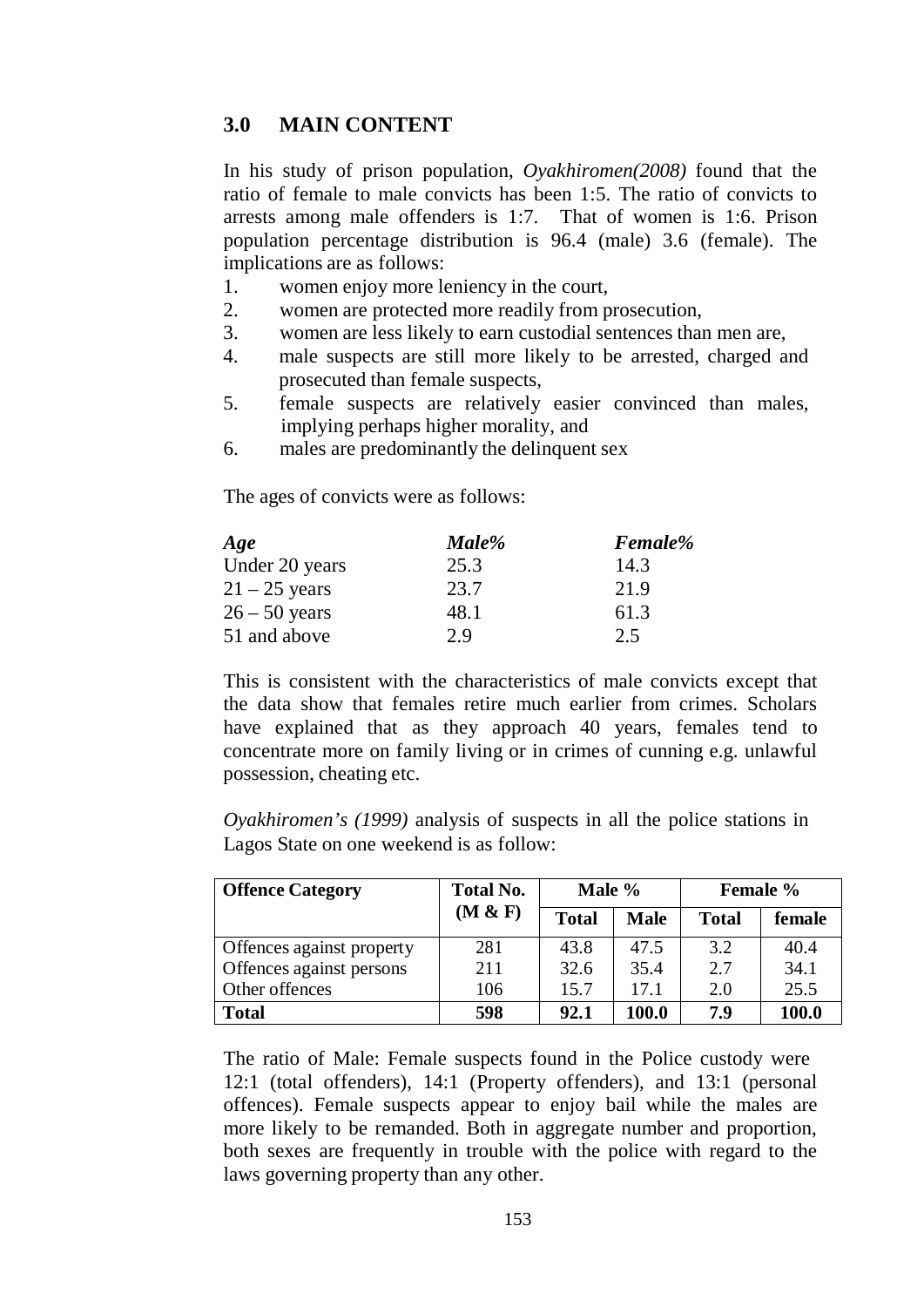The preponderance of property offenders in Police and Prison custody have been explained in terms of differential attitude, policies and official responses.

Some Scholars have argued that one might be nearer to comprehending the cause of crimes and therefore able to proffer effective control if only one can discover whey there are so few female offenders and overwhelming number of male offenders.

Some have countered, arguing that the greater conformity among women is a myth. The reason are that:

- a. women's participation in crime is not less significant , but the double standards in law enforcement is
- b. women criminality wears a masked character and defy reportability and detection

Causes of feminine criminality are beyond the scope of this course. You will learn more of that in the manual on criminology proper. It is significant to point out that female criminality has the potentiality to generate juvenile delinquency because children and young persons are closest to their mothers. This raises the hazards of female convicts with their children in the prisons. The Nigeria Prison Services Annual Report, 1984 recorded 240 children with their mothers in Prisons and 75 babies, were, in fact, born in the prisons.

# **3.1 VICTIMIZATION OF WOMEN**

Women have been victims of crimes also. Examples are;

- a. state violence
- b. domestic violence
- c. female crimes (e.g. rape etc)

Off springs of female convicts and even of female victims suffer outright rejection and hostility. *Esemede (19..)* in his study of offsprings of female convicts found as follows:

| Hostility and rejection by families |                 | 53.6 per cent |    |
|-------------------------------------|-----------------|---------------|----|
|                                     | <b>Teachers</b> | 43.0          | 66 |
| ,,                                  | Friends         | 56.0          | 66 |
| ,,                                  | Other Children  | 32.0          | 66 |

This kind of victimization has a multiplier effect in criminality rate among children and young persons. The trauma of maternal deprivation at the critical age and during incarceration is capable of hardening the minds of the vulnerable age group as they grow and inflict pains of retardation of a healthy emotional and moral development.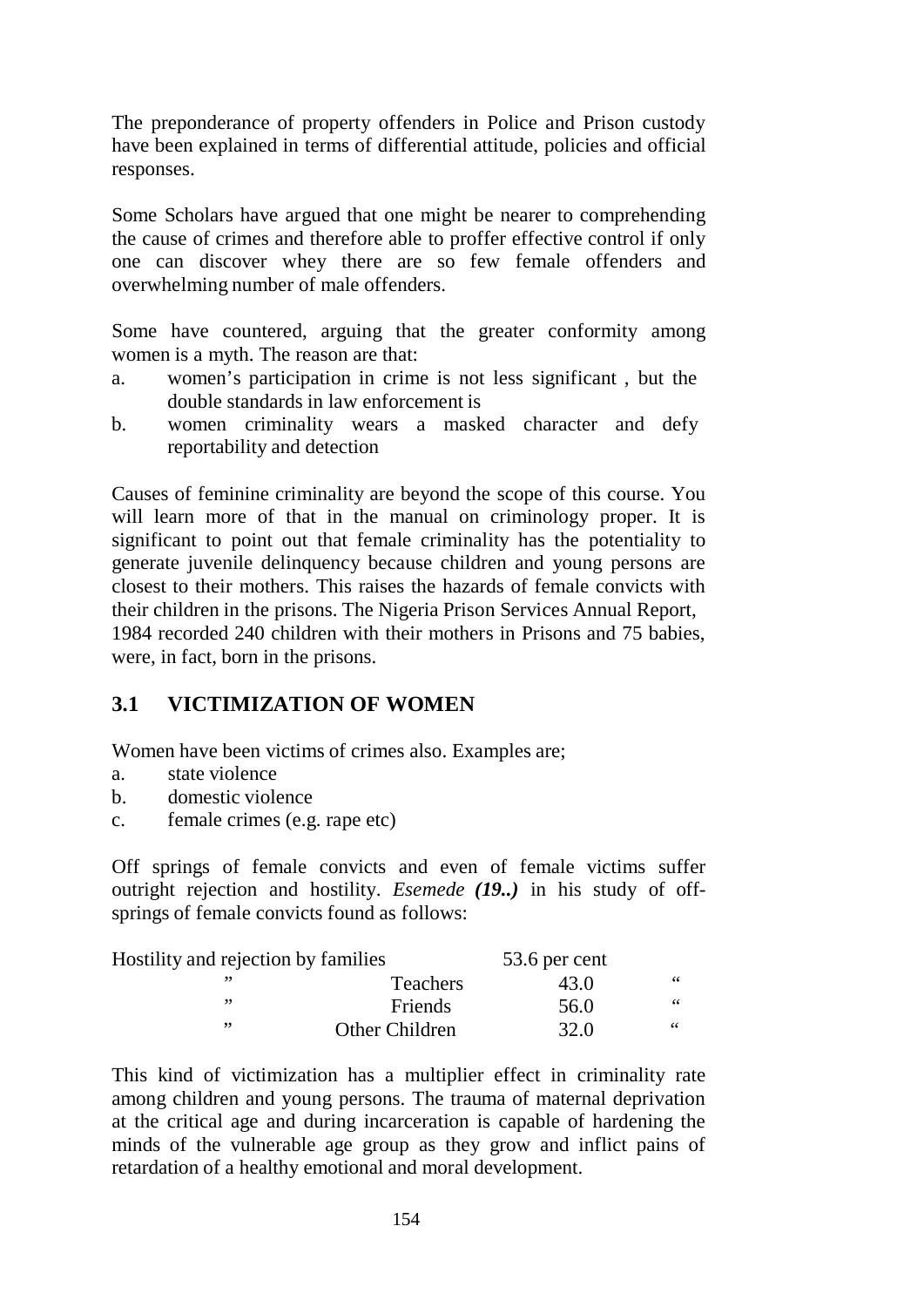## **3.2 ARREST AND INVESTIGATION PROCESS**

There are no special laws or privileges for women suspects unlike the case of juvenile offenders. Female juvenile delinquents are subjected to the same treatment as male juveniles just like female and male adults.

However, as a matter of practice, the cases involving females are often assigned to female law enforcement officers. Female suspects under arrest are not detained in the police cells where male suspects are. They are usually found behind the counters at police stations.

Women convicts have separate Prisons. Where there is only one prison, female convicts are kept in one wing separate from other wings for male convicts. Women convicts cannot be flogged. Pregnant ones cannot be sentenced to death.

## **4.0 CONCLUSION**

Clifford *(19…)* is nearly right when he says that in the light of little knowledge about crimes in Africa (Nigeria inclusive) even simple observations have some value; number of offenders/victim, and even simple accumulations of evidence in known cases all are useful. This is particularly true of feminine criminality. Women involvement in crimes has been unknown in Nigeria until quite recently and since it was noticed, the momentum had accelerated crucially. To a large extent, the criminal justice system has had little gender consideration in processing offenders and crime victims.

## **5.0 SUMMARY**

Women participation in crimes, women victims and responses of the criminal justice system are green field. As women get emancipated, and take up what was formerly men's work position, they have also become exposed to criminogenic situations also exercising the choices in diverse ways.

## **6.0 TUTOR MARKED ASSIGNMENT**

- 1. Account for Female involvement in Crimes and Criminality in Nigeria.
- 2. The Criminal Justice Administration in Nigeria does not adequately protect the interest of Nigerian women. *Discuss*.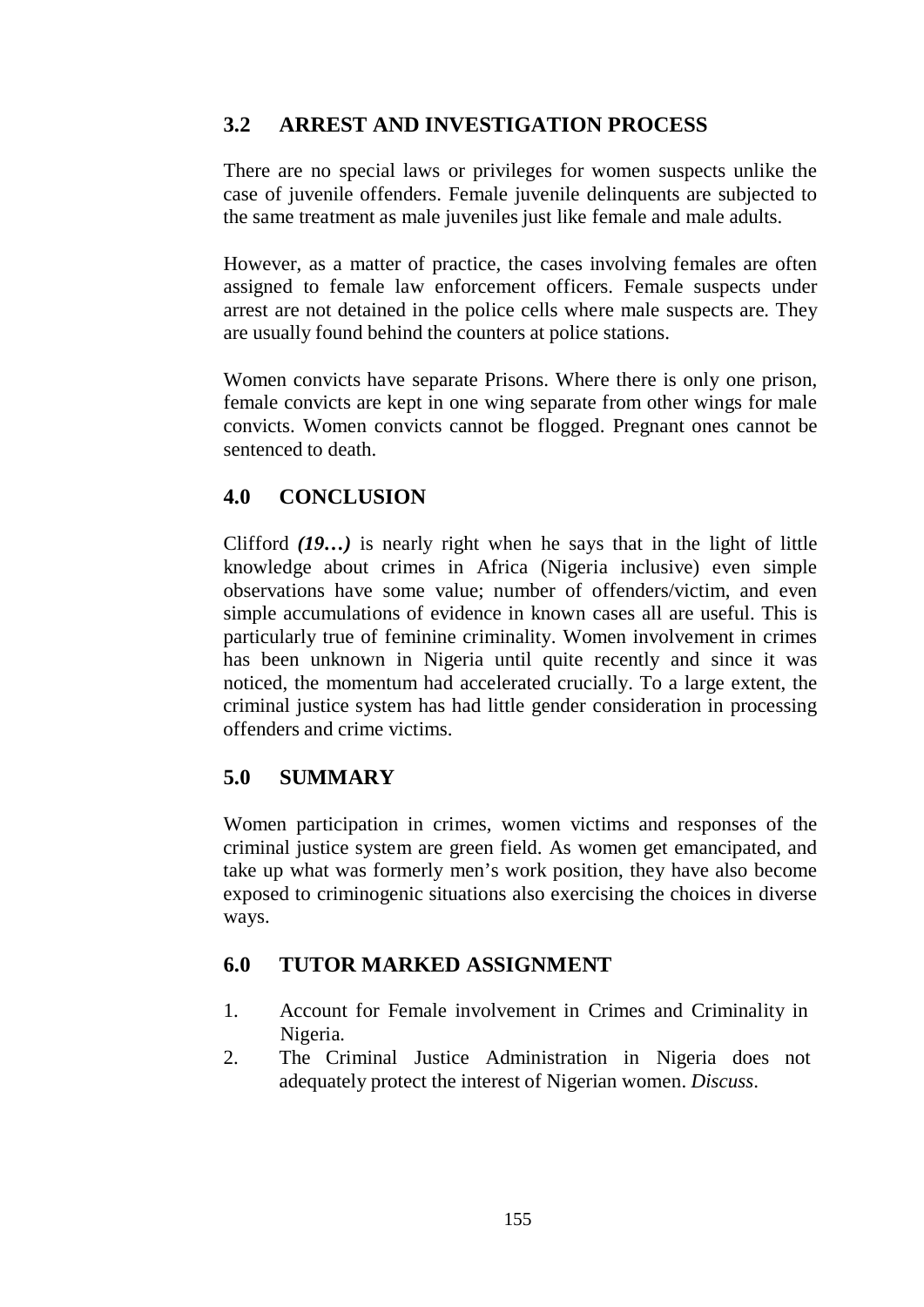# **7.0 REFERENCES/FURTHER READINGS**

Kasumu A.(1977): The Supreme Court of Nigeria, Keinemann, Ibadan.

Slappper, G.(2004): The English Legal System, Cavenish.

FGN: Children and Young Persons Legislations

Clifford (19..)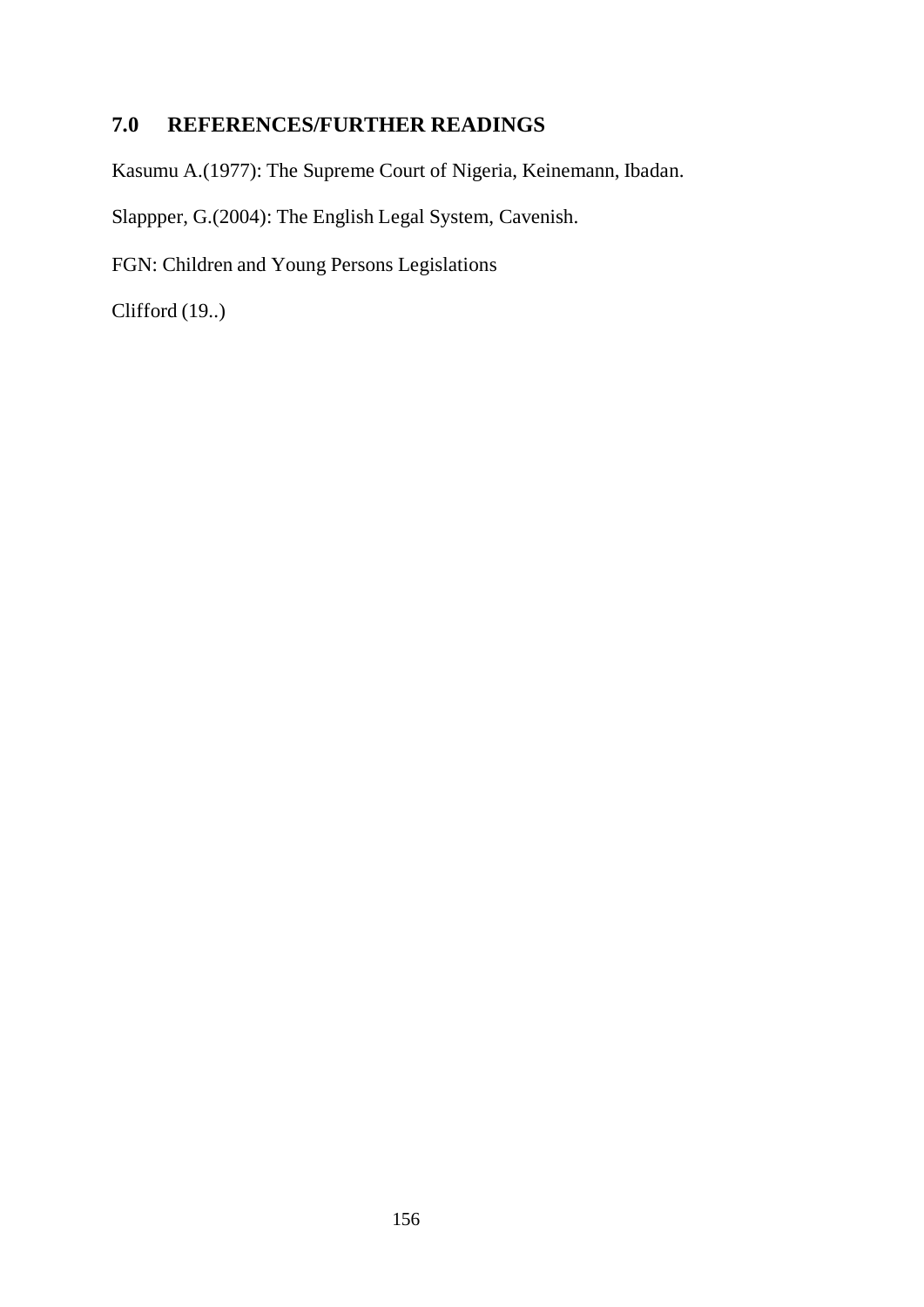## **UNIT 3: VICTIMS OF CRIME**

### **Content**

- 1.0 Introduction
- 2.0 Objectives
- 3.0 Main Content
	- 3.1 Crime and Punishment
	- 3.2 Definition of Victims
	- 3.3 Crime Victims
	- 3.4 Victims' Remedy
	- 3.5 Milan Plan of Action, 1985
- 4.0 Conclusion
- 5.0 Summary
- 6.0 Tutor Marked Assignment
- 7.0 References/Further Readings

# **1.0 INTRODUCTION**

Victims have constituted a neglected side of the criminal justice Administration. Much of the available literature on the subject and even the Constitution of Nigeria and the principal laws on crime bear scanty references and have shown little consideration for victims of crimes. The reason perhaps is that the outcome of crime has been considered solely in terms of the punishment of the offender. To as a student of Criminology and Security Studies, the subject is sine qua none because an understanding of the relationships between all the parties to crimes and their roles is of tremendous assistance in identifying the criminal properly so called, bearing in mind that crimes are responses to specific situations.

## **2.0 OBJECTIVES**

When you have studied this Unit, you should be able to:

- 1. define the term "Victim" of crime
- 2. describe or explain the position of crime victims in the administration of criminal justice system
- 3. show the neglected side of the criminal justice system
- 4. critique the criminal justice system as it relates to Victims of Crimes.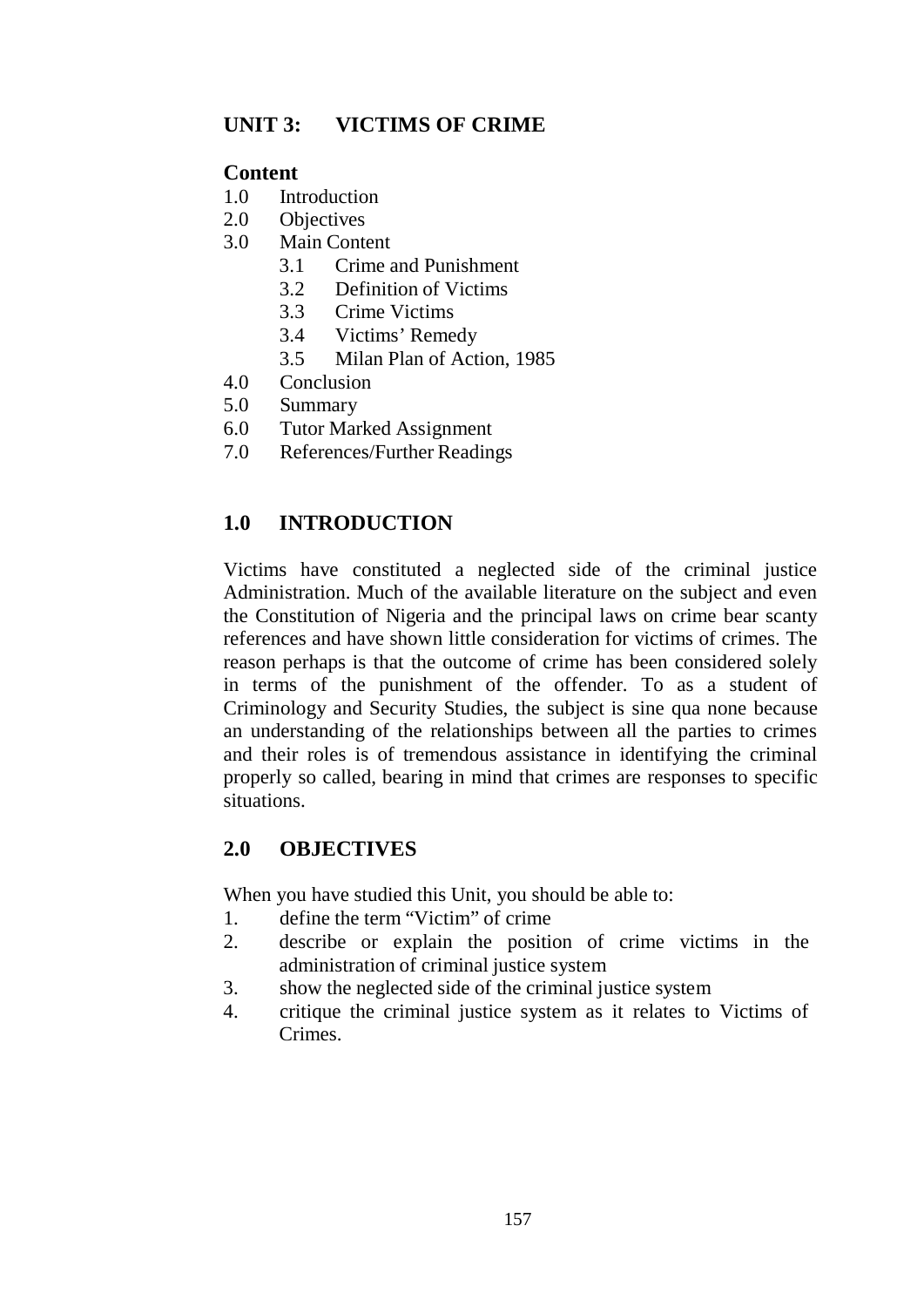### **3.0 MAIN CONTENT**

### **3.1 CRIME AND PUNISHMENT**

In the Criminal Justice System, a victim of crime is a person harmed by crime. Incidentally crime has often been defined in terms of punishment of the offender; which also is public initiated.

- (a) *The Constitution:* The Constitution provides that a person shall not be convicted of a crime unless it is defined and its 'punishment' is prescribed in a written law.
- (b) *Statutes:* The Criminal Code defines crime as an act or omission which renders the person doing the act or making the omission liable to punishment under the code, or under any order in council, ordinance, law or statute. A criminal liability is also described as liability as to punishment. Criminal law is assumed to be a set of prohibition and duties coupled with penalties.
- (c) *Legal Writers:* Legal philosophies have referred to crime as: violations of public rights and duties, (Blackstone), or an act subversive to the society (Driberg).

According to Beccaria **(18..)**, the aim of the Criminal Law is to punish offenders and to curb passions excited by vivid impression of present objects. One may add that it is also and to protect the deposit of public security. All these have greatly influenced public outlook and orientation and acceptance that punishment is the major (if not the sole factor) in the characteristic of crime and criminality.

### **Development of Crime**

The development of crime itself is instructive. In the earliest time, all wrongs were civil, first redressible by vengeance, then by extraction of 'Bot' as a form of compensation. Subsequently some wrongs became "botless" and those who committed such offence were not merely fined but were punished severely by the state. In place of private vengeance, the king exacted royal vengeance, in place of exaction of compensation as in other wrongs like tort, the crown confiscated the felon's property and exacted outrageous fines to enrich the treasury (crime). Thus in criminal proceedings, parties became the state and the offender, to the exclusion of other crime victims.

The trend was fortified by the social contract theory as enunciated by Hobbes, Lockle, and Rousseau. The king, on behalf of the people extended his "peace" to all and sundry. The generality of people were, in return, obliged to observe the peace. Its breach by any individual entitled the king, on behalf of the people, to use state power to restore the equilibrium.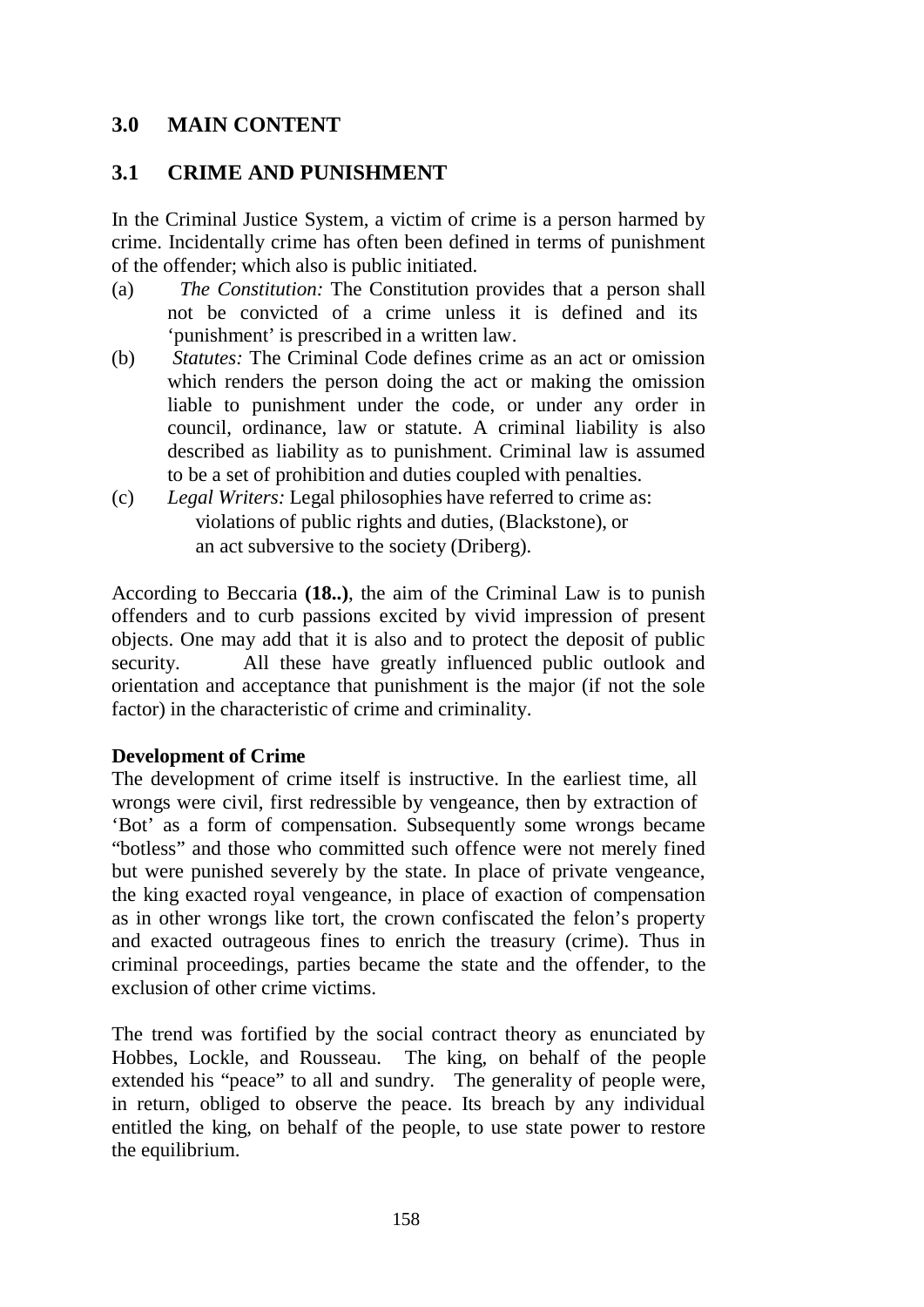You will recall also that the objective of the customary justice administration is reconciliatory and restitutive. Following the introduction of the British type of police and prisons, the British Colonial Administration warned the Native Courts that it was no longer sufficient to order that stolen property be restored to its owner but that the offender should additionally be punished. There was a shift to punishment as the object of Criminal Justice System. In other parts of Africa, it was not different. Blood money which provided a little 159ictim to victims of murder or manslaughter gave way to imprisonment which only provided labour for the state with no benefit to the crime victims.

## **3.2 DEFINITION OF VICTIMS**

The term victim, means any person who, individually or collectively with another person or other persons, has suffered injury, loss, or damage in consequence of a criminal offence, regardless of his/her relationship with the offender, and including filial, parental, spousal or other relationship.

The term includes, where appropriate, any other lawful complainant by reason of his/her familiar relationship, dependency or the relationship of guardian and ward.

## **3.2.1 Classes of Victims of Crime**

There are direct and indirect crime victims.

### *A. Direct Victims of Crime*

This refers to persons immediately 159ictimize159 by the conduct of the offender. If Audu slaps Abubakar or injures, or robs him, or steals his property or breaks into his home at night, Audu is an active offender. Abubakar is a direct victim of Audu's criminal conduct.

### *B. Indirect Crime Victim*

This is a person other than the direct victim who suffers some loss or pain as a result of crime. In the hypothetical cases above, the relatives of Abubakar are indirect victims of crimes. So also is the state as a whole because she suffers "shock" whenever any of her citizens is traumatized. In the instant case, the pains of the indirect victims are often psychological.

## **3.2.2 Intermixture of Direct and Indirect Victimisation**

Often, it is not clear cut who a victim is: Example: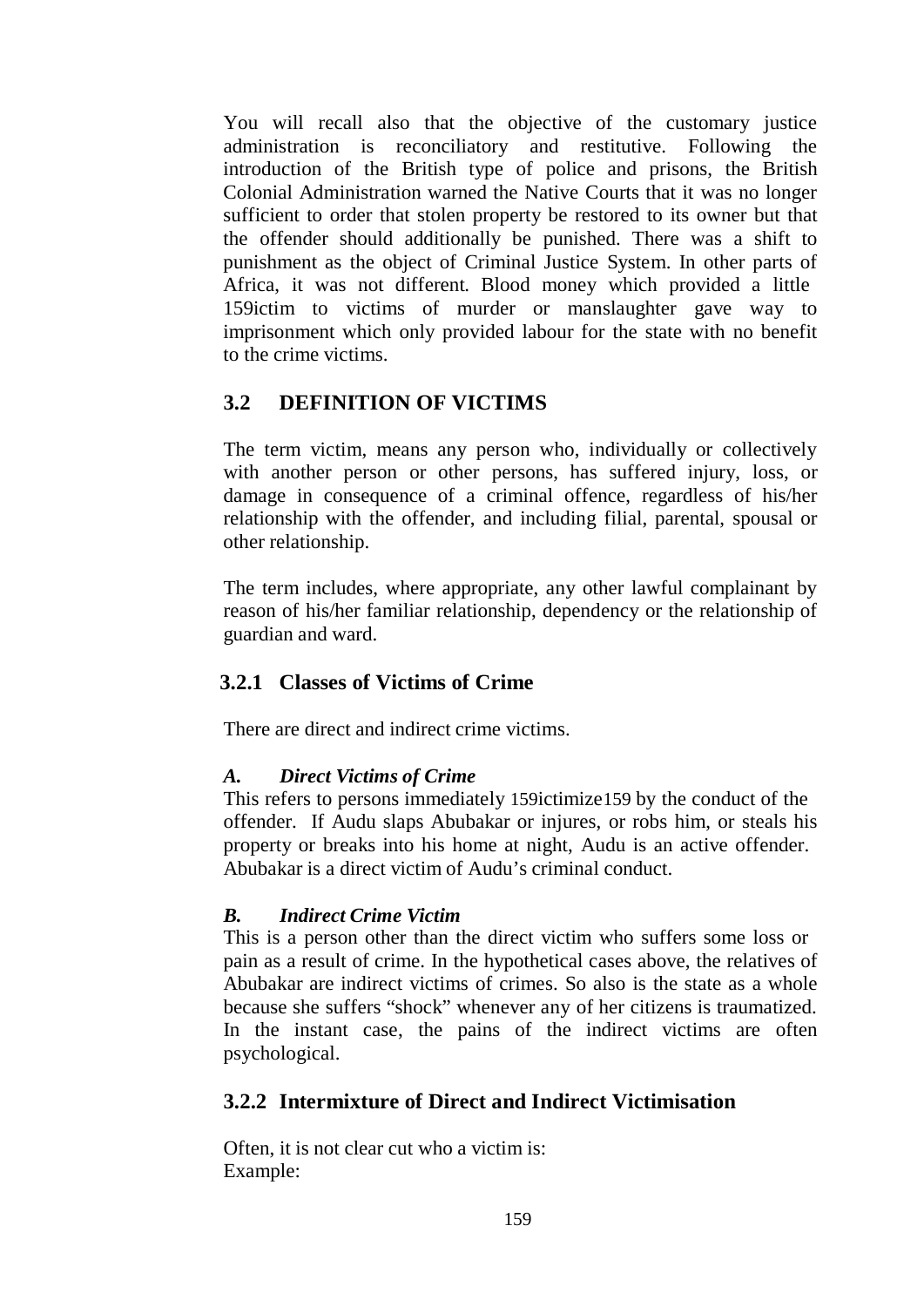Abdullahi drives his car without due care and attention. He knocks sown Uzodinma a Traffic Police Officer on duty. He is seriously injured and rushed to the Hospital. Mary his pregnant wife is informed. She runs to the hospital, meets her husband in a comma. She suffers severe nervous shock, and threatened abortion resulting in an immature delivery of their only baby who turns out to be an idiot. Mary is also declared medically unfit to bear any child any longer in consequence of the shock and treatment. Here, the dichotomy between the offender and the victims (direct and Indirect) are fairly determinable.

In many cases, however, the dividing line between the victims and active offenders may be blurred. The reason is that the parties to crimes do at times react and cooperate with one another; the complaining party may have the major characteristics of the offender, having precipitated the crimes, by **eking** the potential offender.

## **Activity**

Examine the following situations and identify who the victim of crime really is:

- a). Ngozi taunts Chukwu with impotency. Chukwu is at his wits end; he slaps Ngozi. Chukwu is arrested.
- b). Juliet and Romeo fiddle and curdle intimately. Romeo makes advances; Juliet declines abruptly; and was forced into carnal connection. Juliet is aggrieved.
- c). Ada grabs Husaini, her husband, by the neck, because she fears he was going out for a girl friend. Husaini pulls her off; Ada gets up rushes at Husaini ferociously. He pushes her off. Ada falls, hitting her head on the edge of a table and dies on the way to the Hospital.

In many cases too, the external precipitate factors and excruciating circumstances, if properly analysed, may even bring about a complete acquittal of the accused persons or at worst a finding of partial liability. Unfortunately, unlike in tort, contributory negligence is not a valid defence per se, although it may provide the basis for the partial defences of accident, self-defence and provocation in Criminal Justice Administration.

## **3.2.3 International Crime Victims**

A crime committed in one country can victimise people in other countries at the same or at different times. Examples are:

- 1. victims of computer fraud and money laundering.
- 2. crimes against natural environment like illicit disposal of nuclear and other forms of toxic waste or negligence in large scale transoceanic transport of petroleum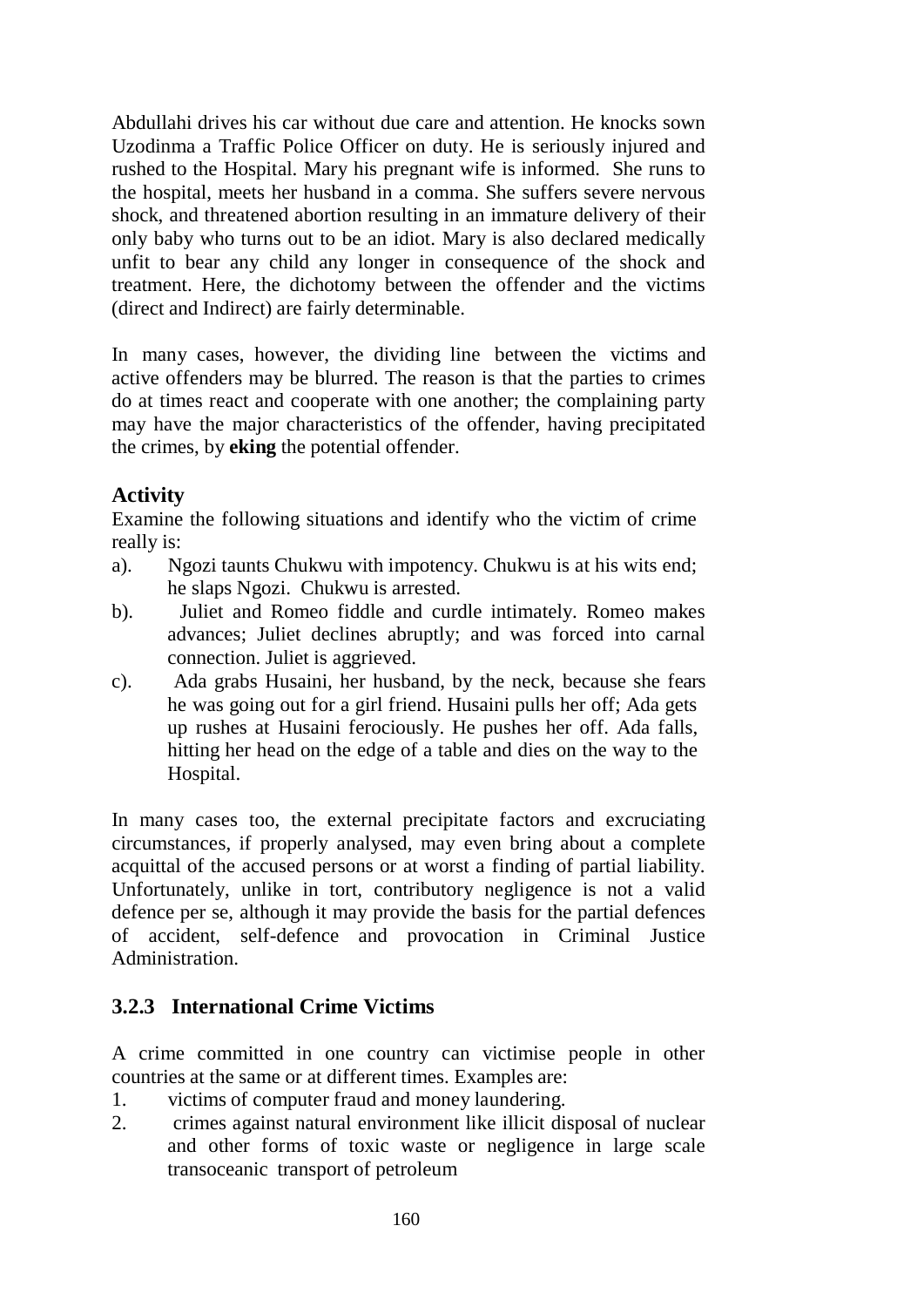- 3. theft of cultural patrimony e.g. object of historical, religious or artistic value).
- 4. trafficking in persons including adult and child prostitution.

## **3.3 CRIME VICTIMS AND CRIMINAL ADMINISTRATION OF JUSTICE**

Crimes offenders and victims known to the police represent a mere tip of the iceberg. The Police or other investigating agencies obtain statements from the aggrieved victims, and also summon them to testify as prosecution witnesses. That completes the role of crime victims in the criminal justice continuum.

In the pre-trial, trial and post trial process, the rights of the offender are strictly enforced. Appeal against conviction may be allowed if the prisoner's rights are violated. Conversely, the rights of the victim to protection of law, redress, or restitution receive little consideration if at all. This is not peculiar to the Nigerian Legal System and its criminal justice administrative machinery. It is universal. Yet a Criminal Justice System and law enforcement mechanism can only be fair and effective where they are able to protect the rights of people (offenders and Crime Victim) to a secure existence and to develop their economic and social potential without discrimination.

It is important therefore to strike a balance between the rights of crime victims on the one hand and the rights of the offender on the other.

# **3.4 VICTIMS' REMEDY**

Some of the characteristics of the Modern Criminal Justice administration may be stated as follows:

It apportions blame to a party

It involves punishment

It leads to strained relationship and bitterness since the belief is strong that parties do not take themselves to court and become friends again.

It is a European conception of criminal justice.

It denies the victims of crimes any remedy or compensation

# **3.4.1 Victim Remedy approach**

### *a. Dichotomy approach*

The theory of dichotomy of the parties denies victim remedy, identifies the state and the offender as the only parties in a criminal justice administration.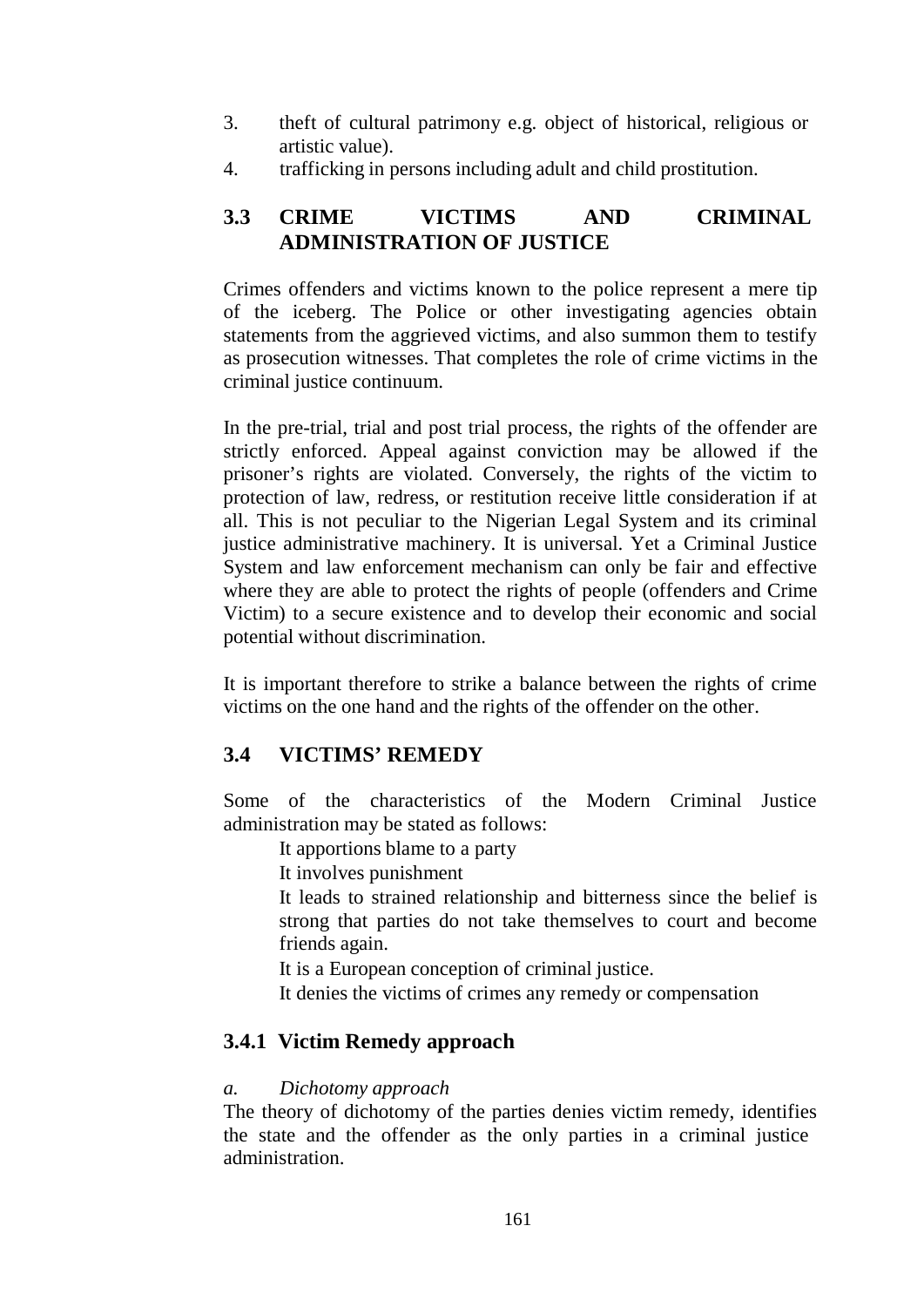# **3.4.2 Victim Impart Statement Approach**

This is a counterpoise to the theory of dichotomy of parties. It demands that criminal proceedings should contain "Victim Impact Statements"

# **3.5 MILAN PLAN OF ACTION, 1985**

The Seventh United Nations Congress on the Prevention of Crime and the Treatment of offenders held in Milan, Italy in 1985, considered among other things the issues of Criminal Justice Process and Perspectives in a changing world and Victims of Crime.

The congress addressed the rights of the Victims of Crime and abuse of powers; and unanimously adopted the Resolution (GA/Res/40/34) on 'The Declaration of Basic Principles of Justice for Victims of Crime and Abuse of Powers'. The declaration recommends measures to be taken at the International and regional levels to improve access to justice and fair treatment, restitution, compensation and social assistance for victims of crime.

This Resolution was approved by the United Nations General Assembly. The highlights of the Resolutions are: as follows:

- 1. Victims should be treated with compassion and respect for their dignity and are entitled to prompt redress for harm caused.
- 2. Judicial and Administrative mechanisms should be established and strengthened to enable victims to obtain redress.
- 3. Victims should be informed of their role and timing and progress of their cases.
- 4. The views and concerns of victims should be presented and considered at appropriate stages of the process.
- 5. Steps should be taken to minimize delay and inconvenience to victims, ensure their privacy and protect them from intimidation and retaliation.
- 6. Offenders should, where appropriate make restitution to victims or their families or dependants. Where public officials have violated criminal laws, victims should receive restitution from the state
- 7. When compensation is not fully available from the offender, states should provide compensation to victims or their families in cases of significant physical or mental injury.
- 8. Victims should receive the necessary material, medical, psychological, and social assistance through governmental and voluntary means
- 9. Police, justice, social and other personnel concerned should receive training to sensitise them to the needs of victims.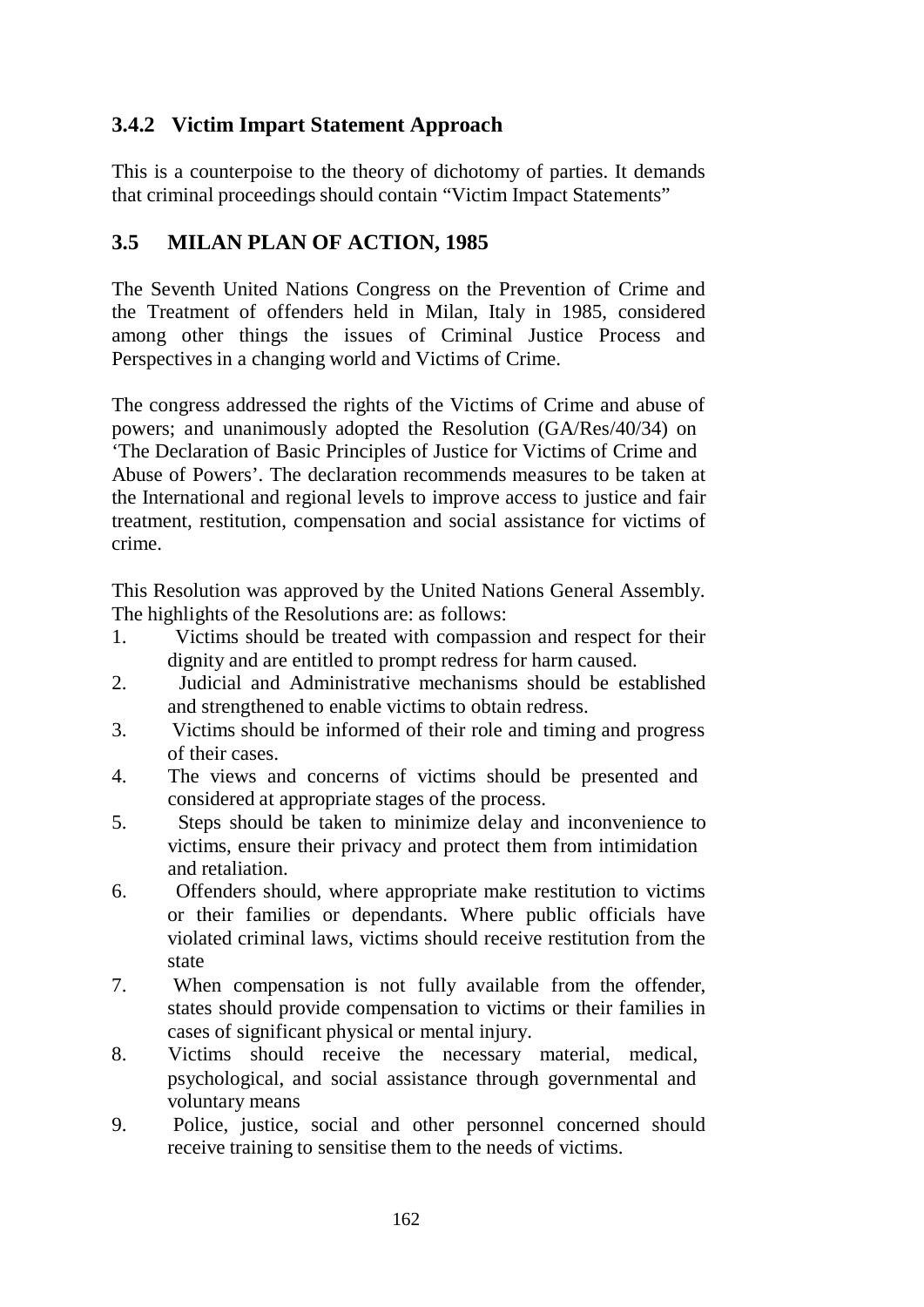10. States should consider incorporating into national law, norms proscribing abuses of power, including political and economic powers. They should also provide remedies to victims of such abuses, including restitution and compensation.

### **Self Assessment Exercise 1**

To what extent has Nigeria entrenched the 'Declaration of the Basic Principles of Justice for Victims of Crime and the Abuse of Power' in the Nigerian Criminal Justice System?

### **Courts of Criminal Jurisdictions**

You have learnt about courts hierarchy generally. Since our course focuses on Criminal Justice Administration, we shall now direct our attention to the courts which exercise criminal jurisdictions. These courts include:

- 1. Customary Courts
- 2. Area Courts
- 3. Magistrate Courts(Including Juvenile Courts and Coroners Court)
- 4. High Court of the State
- 5. Federal High Court
- 6. Court Martial
- 7. Court of Appeal
- 8. Supreme Court of Nigeria.

Since the year 2002, there has been an International Criminal Court, which as the name suggests, hears and determines limited criminal matters.

### **Doctrine of** *Stare Decisis*

The Doctrine of Stare decisis (ie "to stand by things decided") or "keep to the rationes decidendi of past cases" is that when a principle of law has been once officially decided or settled by the ruling of a competent court in a case in which it is directly and necessarily involved, it will no longer be considered as open to examination or to a new ruling by the same tribunal or by those which are bound to follow its adjudication, unless it be for urgent reasons and in exceptional cases.

### *Ratio Decidendi*

Granville Williams *(19,,,)* explained that English Courts (and Nigeria Courts also) are obliged to your previous decision within more or less widely defined limits. This is what is referred to as the doctrine of precedent or *stare decisis*. The part of a case that is said to possess authority is the *ratio decidendi* that is to say, the rule of law upon which the decision is funded – the reason for deciding.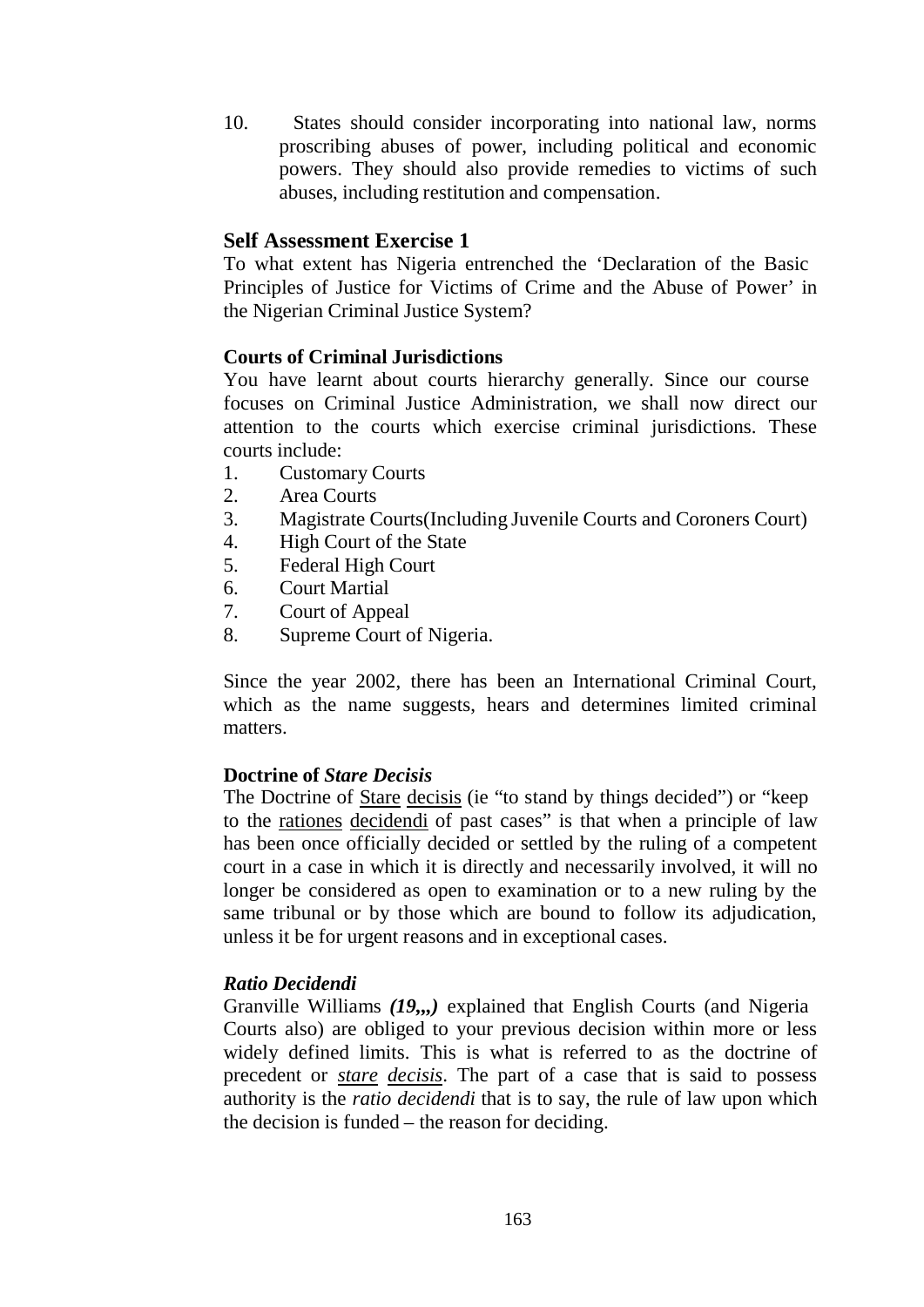Finding the *ratio decidendi* of a case is an important aspect of legal training. It is not a mechanical process but an art gradually acquired through practice and learning. For this reason, no further details is attempted here. However, one may add that legal writers have identified two steps that may lead to ascertaining a *ratio decidendi*;

- 1. the first step is to determine all the facts of the case as seen by the presiding Judge
- 2. the second step is to discover which of those facts are treated by the judge as material.

In some cases the only authority you may find in what they actually decide and all that is binding is the decision. Examples are cases where the *ratio decidendi* of the previous case is:

- obscure
- out of accord with authority or established principle
- too broadly expressed.

### *Obiter Dictum*

*Obiter Dictum* (by the way) may be described as:

- 'chance of remark' (Glanville William)
- Rule of law stated merely by way of analogy or illustration or a suggested rule upon which the decision is not finally rested.
- What is left after a *ratio decidendi* has been extracted.

Obiter dictum is not binding upon future courts though it may be respected according to the reputation of the judge, the eminence of the courts and the circumstances in which it came to be pronounced. What was an obiter dictum in a previous case may grow into a *ratio decidendi*  in a later case.

### **Law Reports**

A System of Law Reporting is essential to judicial precedent and the hierarchy of the courts. Cases are reported, for example in:

Nigerian Law Reports

Selected Judgment of the West African Court of Appeal

Selected Judgments of the Federal Supreme Court of Nigeria

Judgments of the Supreme Court of Nigeria

Nigerian Weekly Law Report

Law Reports of Court of Nigeria

Federation of Nigeria Law Report

Human Rights Law Report of Africa

These are examples only.

Some states have their Law Reporting System. Examples are found in Edo State Law Reports Law Reports of Northern Nigeria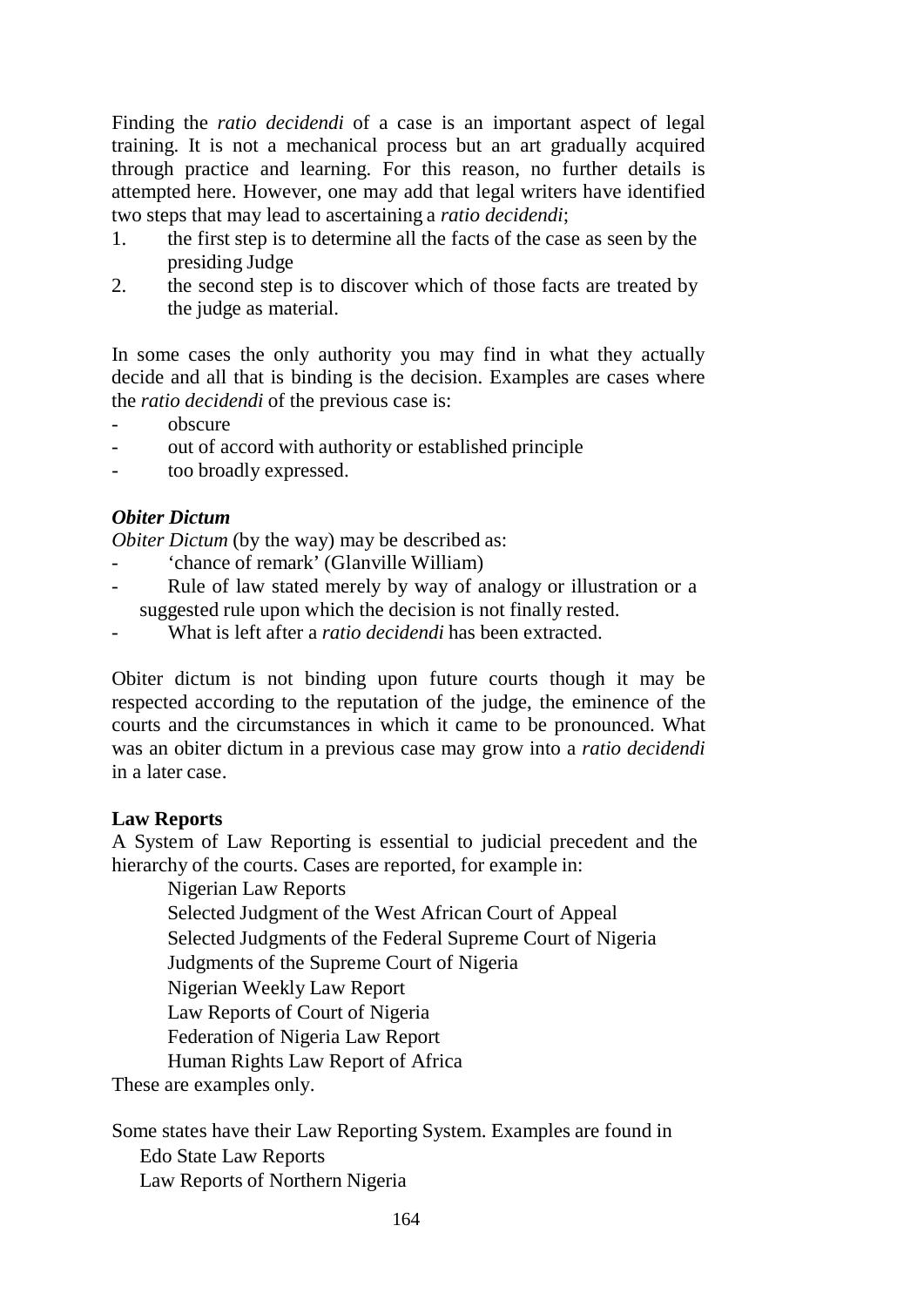Law Report of East Central State. Western Nigeria Law Reports etc.

Some Newspapers also report cases *Examples are:*

- The Vanguard Newspaper
- The Guardian Newspaper
- This Day Newspaper

#### *Hierarchy of Authority*

The rank of each of the Courts is important in judicial precedence and hierarchy of the Courts, and authority. The general rule is that every court binds lower courts in the same hierarchy. For examples, the Supreme Court is the highest court in Nigeria; all its decisions enjoy peculiar sanctity and authority and bind all other courts in Nigeria. The Court of Appeal binds all courts except the Supreme Court.

There may be no difficulty where the judgment of the Supreme Court is unanimous or is by an overwhelming majority or in the court of Appeal that delivers on judgment as the judgment of court. There may be a problem where, for instance, the justices of the Supreme Court express different opinions, showing a great diversity; and there is no majority for any particular view. Such cases are exceptions rather than the rule.

## **4.0 CONCLUSION**

Traditional criminal justice system accorded due consideration to the rights of all the parties to crime. It tried to restore parties as far as practicable to the original positions they were before the crime took place. The offenders were fined and the fine or part of it given to the victims. The offender might be required to work for the victims for specified days. Where murder has occurred, the murderer would be fined, and the fine distributed among the deceased family. If the deceased is a young girl, bride price might be paid. In appropriate cases a marriage might be contracted between both families to save the victimized family from extinction. There was community support for the right to life, and security of person for all. Under the Modern Criminal Justice System, customary criminal law system has ceased to exist. Punishment and imprisonment are predominant and these are contrary to custom and only the state benefits to the exclusion of the direct crime victims.